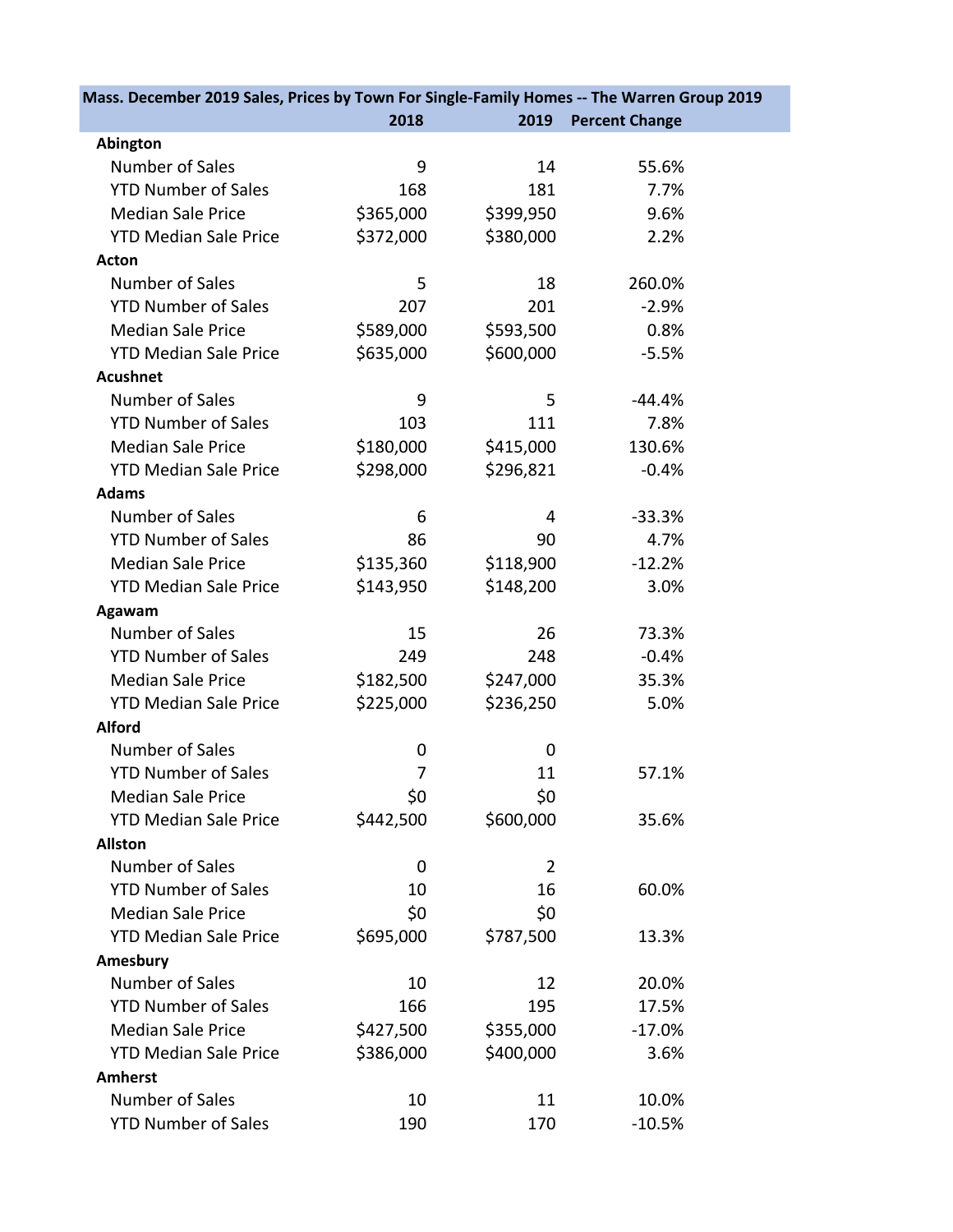| <b>Median Sale Price</b>     | \$302,500   | \$400,000   | 32.2%     |
|------------------------------|-------------|-------------|-----------|
| <b>YTD Median Sale Price</b> | \$360,000   | \$379,450   | 5.4%      |
| Andover                      |             |             |           |
| Number of Sales              | 22          | 36          | 63.6%     |
| <b>YTD Number of Sales</b>   | 375         | 416         | 10.9%     |
| <b>Median Sale Price</b>     | \$593,950   | \$626,000   | 5.4%      |
| <b>YTD Median Sale Price</b> | \$660,000   | \$660,000   | 0.0%      |
| Aquinnah                     |             |             |           |
| Number of Sales              | 1           | 0           | $-100.0%$ |
| <b>YTD Number of Sales</b>   | 6           | 6           | 0.0%      |
| <b>Median Sale Price</b>     | \$0         | \$0         |           |
| <b>YTD Median Sale Price</b> | \$1,300,000 | \$1,527,500 | 17.5%     |
| <b>Arlington</b>             |             |             |           |
| Number of Sales              | 20          | 24          | 20.0%     |
| <b>YTD Number of Sales</b>   | 310         | 303         | $-2.3%$   |
| <b>Median Sale Price</b>     | \$685,500   | \$775,000   | 13.1%     |
| <b>YTD Median Sale Price</b> | \$788,250   | \$813,000   | 3.1%      |
| <b>Ashburnham</b>            |             |             |           |
| Number of Sales              | 8           | 5           | $-37.5%$  |
| <b>YTD Number of Sales</b>   | 99          | 120         | 21.2%     |
| <b>Median Sale Price</b>     | \$245,750   | \$290,500   | 18.2%     |
| <b>YTD Median Sale Price</b> | \$251,800   | \$252,250   | 0.2%      |
| Ashby                        |             |             |           |
| Number of Sales              | 2           | 1           | $-50.0%$  |
| <b>YTD Number of Sales</b>   | 36          | 49          | 36.1%     |
| <b>Median Sale Price</b>     | \$0         | \$0         |           |
| <b>YTD Median Sale Price</b> | \$253,000   | \$272,000   | 7.5%      |
| <b>Ashfield</b>              |             |             |           |
| Number of Sales              | 2           | 0           | $-100.0%$ |
| <b>YTD Number of Sales</b>   | 20          | 12          | $-40.0%$  |
| <b>Median Sale Price</b>     | \$0         | \$0         |           |
| <b>YTD Median Sale Price</b> | \$280,500   | \$244,500   | $-12.8%$  |
| <b>Ashland</b>               |             |             |           |
| Number of Sales              | 12          | 8           | $-33.3%$  |
| <b>YTD Number of Sales</b>   | 156         | 152         | $-2.6%$   |
| <b>Median Sale Price</b>     | \$375,000   | \$513,250   | 36.9%     |
| <b>YTD Median Sale Price</b> | \$460,000   | \$499,950   | 8.7%      |
| <b>Athol</b>                 |             |             |           |
| Number of Sales              | 11          | 12          | 9.1%      |
| <b>YTD Number of Sales</b>   | 159         | 178         | 11.9%     |
| <b>Median Sale Price</b>     | \$210,000   | \$170,000   | $-19.0%$  |
| <b>YTD Median Sale Price</b> | \$170,000   | \$170,000   | 0.0%      |
| <b>Attleboro</b>             |             |             |           |
| Number of Sales              | 40          | 44          | 10.0%     |
| <b>YTD Number of Sales</b>   | 427         | 444         | 4.0%      |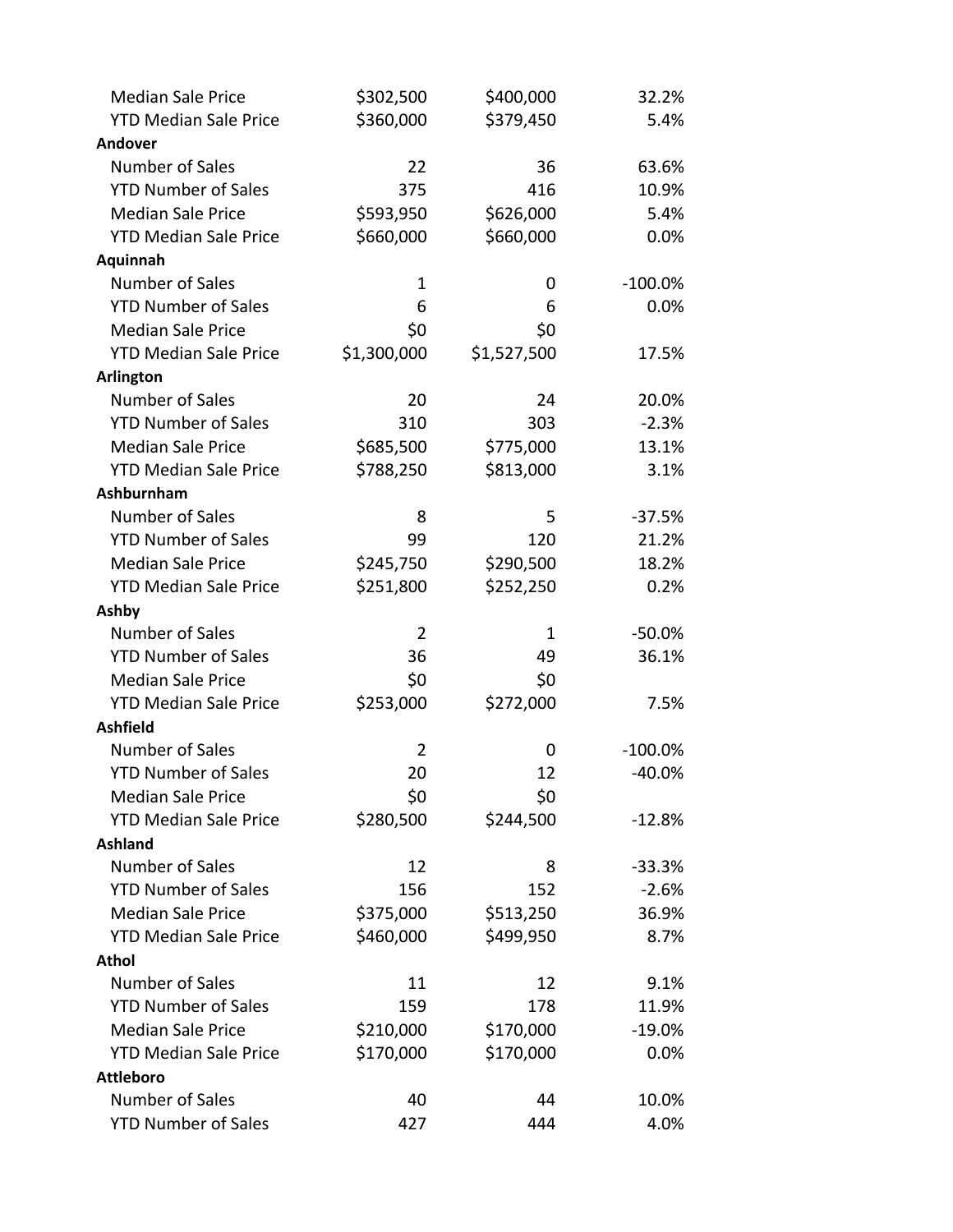| <b>Median Sale Price</b>     | \$345,000 | \$355,500 | 3.0%     |
|------------------------------|-----------|-----------|----------|
| <b>YTD Median Sale Price</b> | \$315,000 | \$337,750 | 7.2%     |
| <b>Auburn</b>                |           |           |          |
| Number of Sales              | 26        | 19        | $-26.9%$ |
| <b>YTD Number of Sales</b>   | 274       | 232       | $-15.3%$ |
| <b>Median Sale Price</b>     | \$307,000 | \$270,000 | $-12.1%$ |
| <b>YTD Median Sale Price</b> | \$267,500 | \$274,950 | 2.8%     |
| Avon                         |           |           |          |
| Number of Sales              | 6         | 9         | 50.0%    |
| <b>YTD Number of Sales</b>   | 85        | 67        | $-21.2%$ |
| <b>Median Sale Price</b>     | \$316,000 | \$325,000 | 2.8%     |
| <b>YTD Median Sale Price</b> | \$344,000 | \$356,000 | 3.5%     |
| Ayer                         |           |           |          |
| Number of Sales              | 7         | 6         | $-14.3%$ |
| <b>YTD Number of Sales</b>   | 93        | 72        | $-22.6%$ |
| <b>Median Sale Price</b>     | \$309,000 | \$302,000 | $-2.3%$  |
| <b>YTD Median Sale Price</b> | \$339,900 | \$346,000 | 1.8%     |
| <b>Barnstable</b>            |           |           |          |
| Number of Sales              | 5         | 10        | 100.0%   |
| <b>YTD Number of Sales</b>   | 87        | 111       | 27.6%    |
| <b>Median Sale Price</b>     | \$530,000 | \$435,000 | $-17.9%$ |
| <b>YTD Median Sale Price</b> | \$470,000 | \$492,000 | 4.7%     |
| <b>Barre</b>                 |           |           |          |
| Number of Sales              | 8         | 7         | $-12.5%$ |
| <b>YTD Number of Sales</b>   | 73        | 70        | $-4.1%$  |
| <b>Median Sale Price</b>     | \$207,500 | \$216,000 | 4.1%     |
| <b>YTD Median Sale Price</b> | \$205,000 | \$225,000 | 9.8%     |
| <b>Becket</b>                |           |           |          |
| Number of Sales              | 3         | 3         | 0.0%     |
| <b>YTD Number of Sales</b>   | 62        | 53        | $-14.5%$ |
| <b>Median Sale Price</b>     | \$145,000 | \$275,000 | 89.7%    |
| <b>YTD Median Sale Price</b> | \$189,000 | \$229,000 | 21.2%    |
| <b>Bedford</b>               |           |           |          |
| Number of Sales              | 8         | 8         | 0.0%     |
| <b>YTD Number of Sales</b>   | 126       | 133       | 5.6%     |
| <b>Median Sale Price</b>     | \$712,500 | \$706,000 | $-0.9%$  |
| <b>YTD Median Sale Price</b> | \$700,000 | \$750,000 | 7.1%     |
| <b>Belchertown</b>           |           |           |          |
| Number of Sales              | 15        | 12        | $-20.0%$ |
| <b>YTD Number of Sales</b>   | 177       | 153       | $-13.6%$ |
| <b>Median Sale Price</b>     | \$250,500 | \$355,000 | 41.7%    |
| <b>YTD Median Sale Price</b> | \$265,000 | \$296,000 | 11.7%    |
| <b>Bellingham</b>            |           |           |          |
| Number of Sales              | 8         | 19        | 137.5%   |
| <b>YTD Number of Sales</b>   | 220       | 224       | 1.8%     |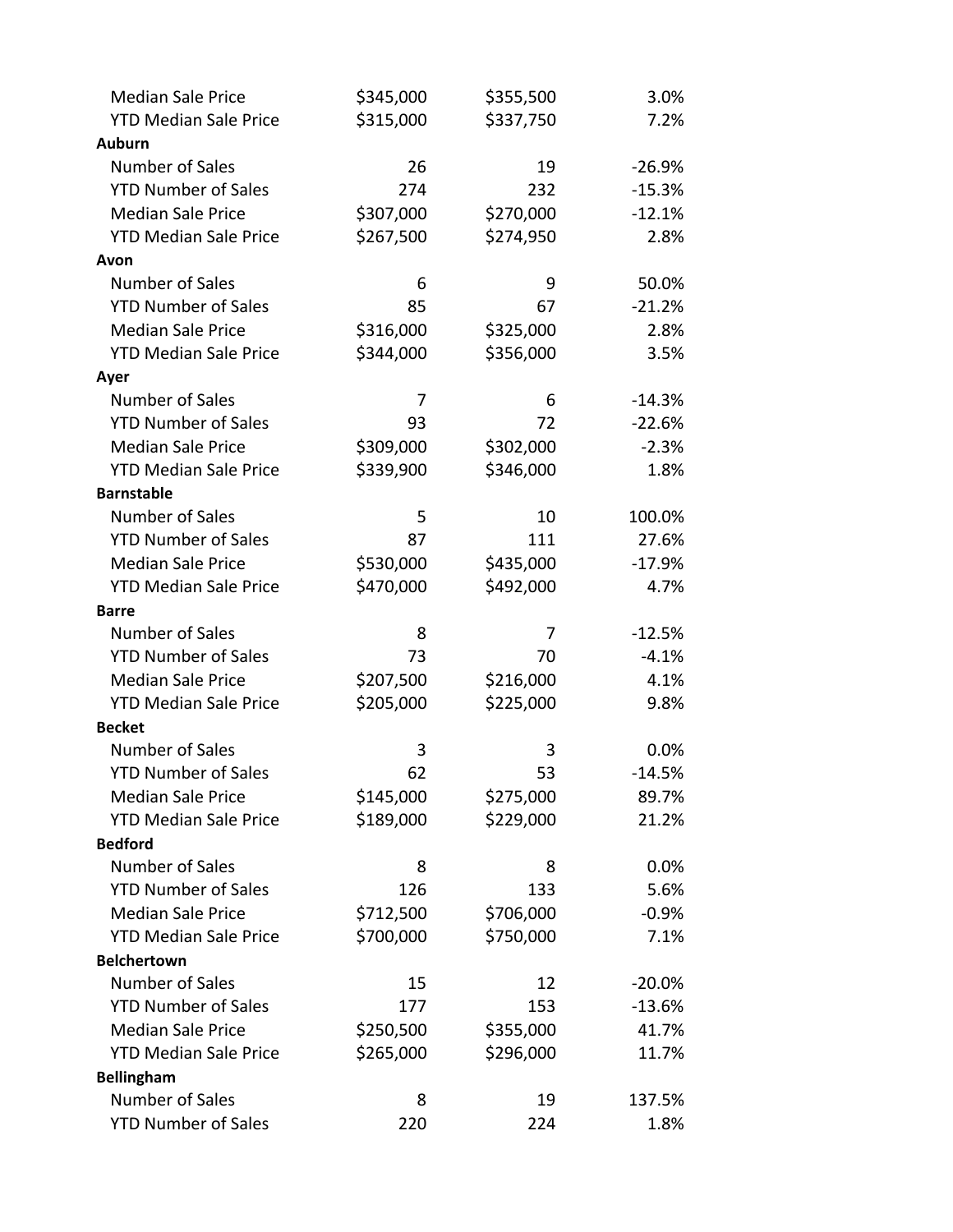| <b>Median Sale Price</b>     | \$285,000      | \$335,000      | 17.5%      |
|------------------------------|----------------|----------------|------------|
| <b>YTD Median Sale Price</b> | \$330,000      | \$339,900      | 3.0%       |
| <b>Belmont</b>               |                |                |            |
| Number of Sales              | 3              | 18             | 500.0%     |
| <b>YTD Number of Sales</b>   | 161            | 168            | 4.3%       |
| <b>Median Sale Price</b>     | \$1,116,000    | \$1,033,000    | $-7.4%$    |
| <b>YTD Median Sale Price</b> | \$1,150,000    | \$1,130,000    | $-1.7%$    |
| <b>Berkley</b>               |                |                |            |
| Number of Sales              | 4              | 3              | $-25.0%$   |
| <b>YTD Number of Sales</b>   | 59             | 68             | 15.3%      |
| <b>Median Sale Price</b>     | \$314,000      | \$355,000      | 13.1%      |
| <b>YTD Median Sale Price</b> | \$335,000      | \$388,325      | 15.9%      |
| <b>Berlin</b>                |                |                |            |
| Number of Sales              | $\overline{2}$ | 2              | 0.0%       |
| <b>YTD Number of Sales</b>   | 26             | 23             | $-11.5%$   |
| <b>Median Sale Price</b>     | \$0            | \$0            |            |
| <b>YTD Median Sale Price</b> | \$424,000      | \$385,000      | $-9.2%$    |
| <b>Bernardston</b>           |                |                |            |
| Number of Sales              | $\overline{2}$ | $\overline{2}$ | 0.0%       |
| <b>YTD Number of Sales</b>   | 20             | 21             | 5.0%       |
| <b>Median Sale Price</b>     | \$0            | \$0            |            |
| <b>YTD Median Sale Price</b> | \$245,000      | \$245,000      | 0.0%       |
| <b>Beverly</b>               |                |                |            |
| Number of Sales              | 20             | 26             | 30.0%      |
| <b>YTD Number of Sales</b>   | 333            | 315            | $-5.4%$    |
| <b>Median Sale Price</b>     | \$447,000      | \$457,500      | 2.3%       |
| <b>YTD Median Sale Price</b> | \$460,300      | \$499,000      | 8.4%       |
| <b>Billerica</b>             |                |                |            |
| Number of Sales              | 30             | 39             | 30.0%      |
| <b>YTD Number of Sales</b>   | 395            | 460            | 16.5%      |
| <b>Median Sale Price</b>     | \$391,800      | \$428,400      | 9.3%       |
| <b>YTD Median Sale Price</b> | \$429,000      | \$457,000      | 6.5%       |
| <b>Blackstone</b>            |                |                |            |
| Number of Sales              | 8              | 10             | 25.0%      |
| <b>YTD Number of Sales</b>   | 74             | 93             | 25.7%      |
| <b>Median Sale Price</b>     | \$280,000      | \$335,950      | 20.0%      |
| <b>YTD Median Sale Price</b> | \$290,000      | \$291,500      | 0.5%       |
| <b>Blandford</b>             |                |                |            |
| Number of Sales              | 1              | 0              | $-100.0\%$ |
| <b>YTD Number of Sales</b>   | 18             | 18             | 0.0%       |
| <b>Median Sale Price</b>     | \$0            | \$0            |            |
| <b>YTD Median Sale Price</b> | \$196,250      | \$187,450      | $-4.5%$    |
| <b>Bolton</b>                |                |                |            |
| Number of Sales              | 5              | 8              | 60.0%      |
| <b>YTD Number of Sales</b>   | 85             | 78             | $-8.2%$    |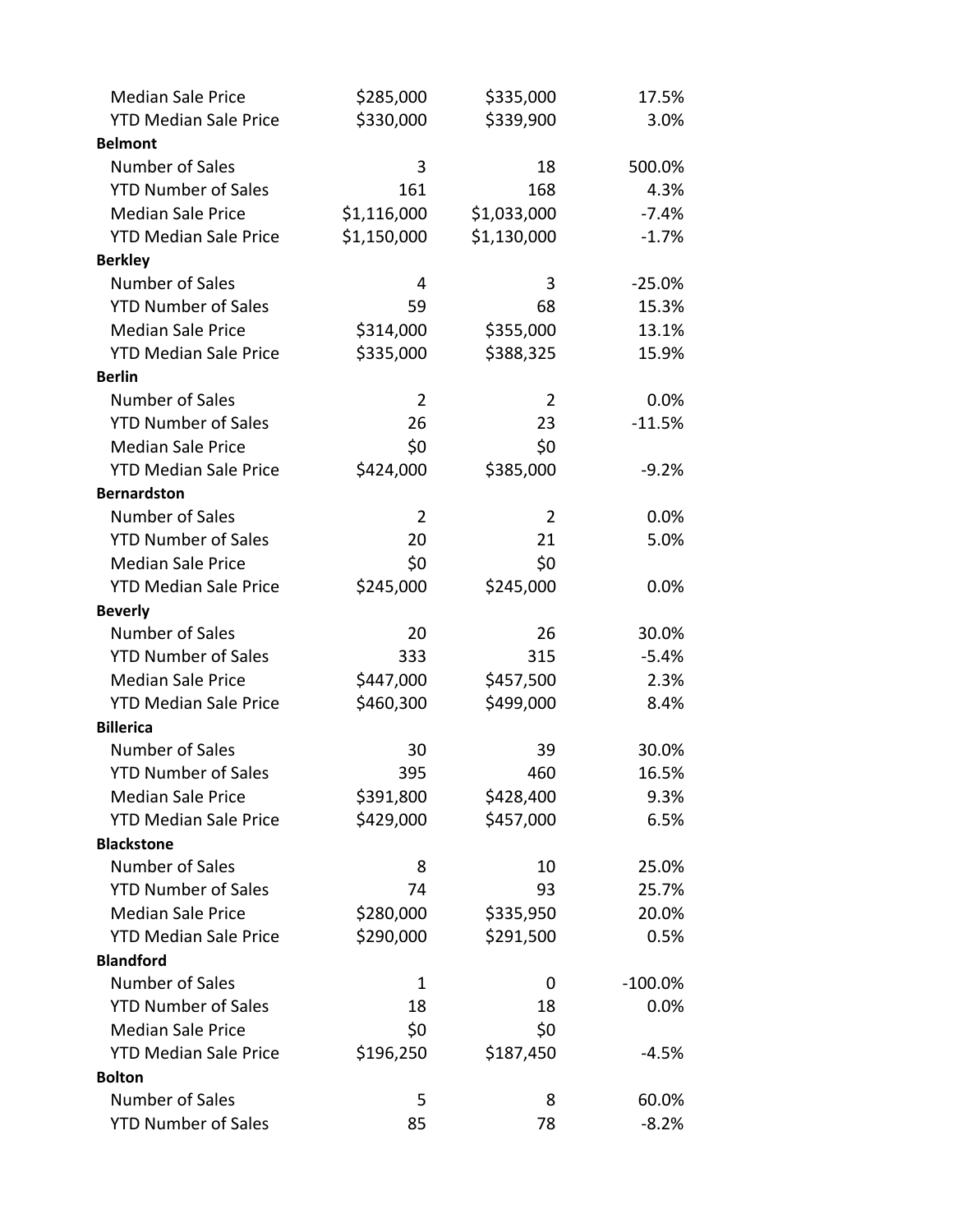| <b>Median Sale Price</b>     | \$555,000      | \$569,000   | 2.5%     |
|------------------------------|----------------|-------------|----------|
| <b>YTD Median Sale Price</b> | \$572,000      | \$597,500   | 4.5%     |
| <b>Boston</b>                |                |             |          |
| Number of Sales              | 3              | 4           | 33.3%    |
| <b>YTD Number of Sales</b>   | 50             | 51          | 2.0%     |
| <b>Median Sale Price</b>     | \$3,172,500    | \$3,972,500 | 25.2%    |
| <b>YTD Median Sale Price</b> | \$2,704,500    | \$2,975,000 | 10.0%    |
| <b>Bourne</b>                |                |             |          |
| Number of Sales              | 18             | 19          | 5.6%     |
| <b>YTD Number of Sales</b>   | 271            | 285         | 5.2%     |
| <b>Median Sale Price</b>     | \$301,000      | \$436,000   | 44.9%    |
| <b>YTD Median Sale Price</b> | \$370,000      | \$378,000   | 2.2%     |
| <b>Boxboro</b>               |                |             |          |
| Number of Sales              | $\overline{2}$ | 2           | 0.0%     |
| <b>YTD Number of Sales</b>   | 39             | 53          | 35.9%    |
| <b>Median Sale Price</b>     | \$0            | \$0         |          |
| <b>YTD Median Sale Price</b> | \$675,000      | \$730,000   | 8.1%     |
| <b>Boxford</b>               |                |             |          |
| Number of Sales              | 7              | 8           | 14.3%    |
| <b>YTD Number of Sales</b>   | 119            | 124         | 4.2%     |
| <b>Median Sale Price</b>     | \$795,000      | \$547,250   | $-31.2%$ |
| <b>YTD Median Sale Price</b> | \$680,000      | \$649,950   | $-4.4%$  |
| <b>Boylston</b>              |                |             |          |
| Number of Sales              | 5              | 10          | 100.0%   |
| <b>YTD Number of Sales</b>   | 61             | 59          | $-3.3%$  |
| <b>Median Sale Price</b>     | \$515,000      | \$460,000   | $-10.7%$ |
| <b>YTD Median Sale Price</b> | \$449,000      | \$470,000   | 4.7%     |
| <b>Braintree</b>             |                |             |          |
| Number of Sales              | 25             | 22          | $-12.0%$ |
| <b>YTD Number of Sales</b>   | 356            | 320         | $-10.1%$ |
| <b>Median Sale Price</b>     | \$475,000      | \$547,500   | 15.3%    |
| <b>YTD Median Sale Price</b> | \$485,000      | \$530,000   | 9.3%     |
| <b>Brewster</b>              |                |             |          |
| Number of Sales              | 13             | 13          | 0.0%     |
| <b>YTD Number of Sales</b>   | 207            | 168         | $-18.8%$ |
| <b>Median Sale Price</b>     | \$487,500      | \$360,000   | $-26.2%$ |
| <b>YTD Median Sale Price</b> | \$450,000      | \$463,500   | 3.0%     |
| <b>Bridgewater</b>           |                |             |          |
| Number of Sales              | 9              | 15          | 66.7%    |
| <b>YTD Number of Sales</b>   | 201            | 217         | 8.0%     |
| <b>Median Sale Price</b>     | \$337,900      | \$405,000   | 19.9%    |
| <b>YTD Median Sale Price</b> | \$395,000      | \$399,900   | 1.2%     |
| <b>Brighton</b>              |                |             |          |
| Number of Sales              | 5              | 3           | $-40.0%$ |
| <b>YTD Number of Sales</b>   | 35             | 39          | 11.4%    |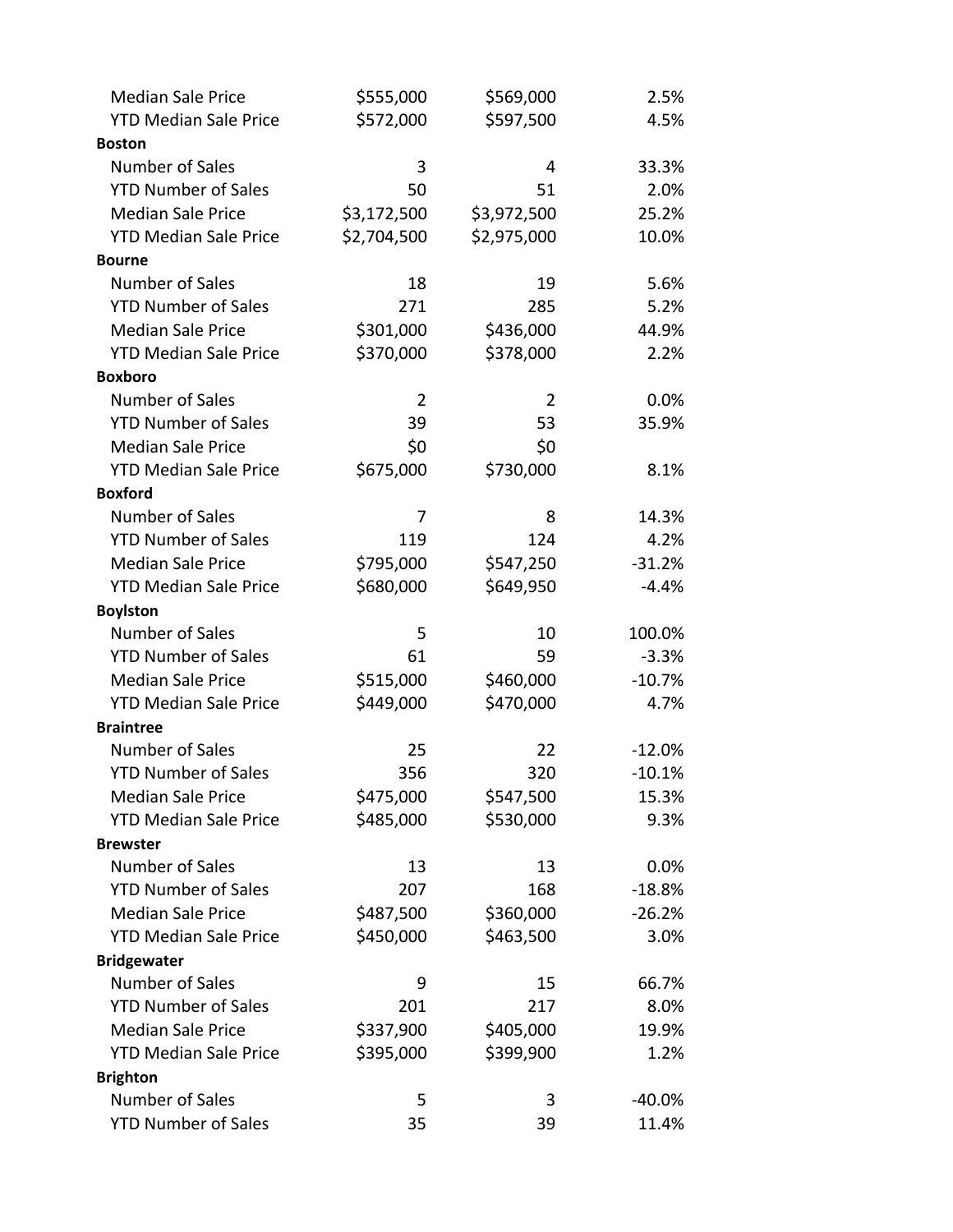| <b>Median Sale Price</b>     | \$640,000      | \$675,000      | 5.5%     |
|------------------------------|----------------|----------------|----------|
| <b>YTD Median Sale Price</b> | \$700,000      | \$770,000      | 10.0%    |
| <b>Brimfield</b>             |                |                |          |
| Number of Sales              | $\overline{2}$ | $\overline{2}$ | 0.0%     |
| <b>YTD Number of Sales</b>   | 57             | 39             | $-31.6%$ |
| <b>Median Sale Price</b>     | \$0            | \$0            |          |
| <b>YTD Median Sale Price</b> | \$229,000      | \$267,000      | 16.6%    |
| <b>Brockton</b>              |                |                |          |
| Number of Sales              | 75             | 76             | 1.3%     |
| <b>YTD Number of Sales</b>   | 965            | 873            | $-9.5%$  |
| <b>Median Sale Price</b>     | \$299,900      | \$325,000      | 8.4%     |
| <b>YTD Median Sale Price</b> | \$290,000      | \$310,000      | 6.9%     |
| <b>Brookfield</b>            |                |                |          |
| Number of Sales              | 4              | 3              | $-25.0%$ |
| <b>YTD Number of Sales</b>   | 43             | 37             | $-14.0%$ |
| <b>Median Sale Price</b>     | \$252,500      | \$262,000      | 3.8%     |
| <b>YTD Median Sale Price</b> | \$226,900      | \$255,000      | 12.4%    |
| <b>Brookline</b>             |                |                |          |
| Number of Sales              | 9              | 9              | 0.0%     |
| <b>YTD Number of Sales</b>   | 159            | 138            | $-13.2%$ |
| <b>Median Sale Price</b>     | \$1,680,000    | \$1,415,000    | $-15.8%$ |
| <b>YTD Median Sale Price</b> | \$1,770,000    | \$1,977,500    | 11.7%    |
| <b>Buckland</b>              |                |                |          |
| Number of Sales              | 0              | 2              |          |
| <b>YTD Number of Sales</b>   | 14             | 15             | 7.1%     |
| <b>Median Sale Price</b>     | \$0            | \$0            |          |
| <b>YTD Median Sale Price</b> | \$231,250      | \$250,010      | 8.1%     |
| <b>Burlington</b>            |                |                |          |
| Number of Sales              | 20             | 22             | 10.0%    |
| <b>YTD Number of Sales</b>   | 240            | 247            | 2.9%     |
| <b>Median Sale Price</b>     | \$488,750      | \$548,000      | 12.1%    |
| <b>YTD Median Sale Price</b> | \$565,084      | \$574,000      | 1.6%     |
| Cambridge                    |                |                |          |
| Number of Sales              | 8              | 11             | 37.5%    |
| <b>YTD Number of Sales</b>   | 93             | 111            | 19.4%    |
| <b>Median Sale Price</b>     | \$1,532,500    | \$1,451,200    | $-5.3%$  |
| <b>YTD Median Sale Price</b> | \$1,450,000    | \$1,475,000    | 1.7%     |
| Canton                       |                |                |          |
| Number of Sales              | 18             | 22             | 22.2%    |
| <b>YTD Number of Sales</b>   | 227            | 201            | $-11.5%$ |
| <b>Median Sale Price</b>     | \$646,000      | \$560,000      | $-13.3%$ |
| <b>YTD Median Sale Price</b> | \$524,900      | \$570,000      | 8.6%     |
| <b>Carlisle</b>              |                |                |          |
| Number of Sales              | 5              | 3              | $-40.0%$ |
| <b>YTD Number of Sales</b>   | 77             | 76             | $-1.3%$  |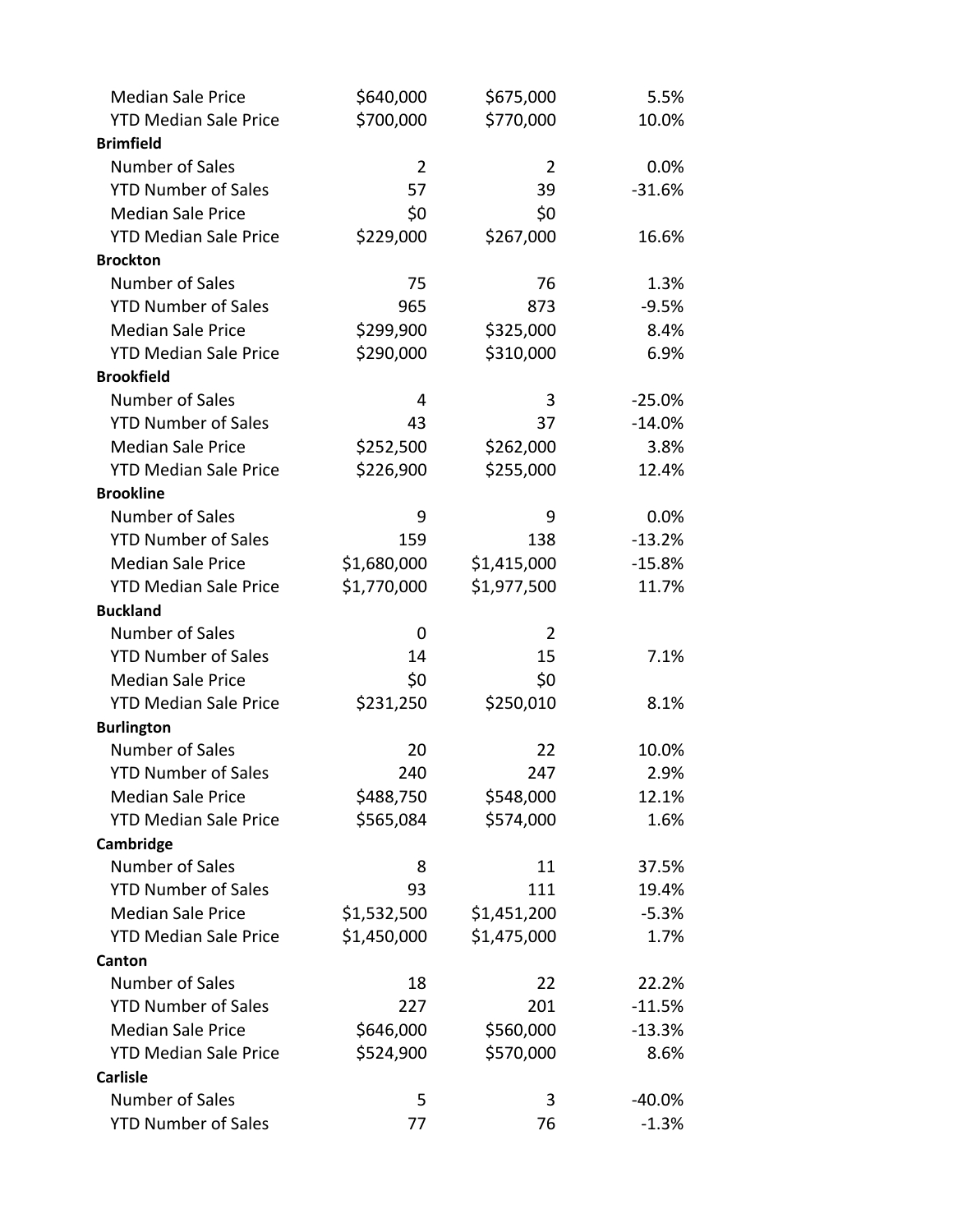| <b>Median Sale Price</b>     | \$875,000      | \$685,000   | $-21.7%$  |
|------------------------------|----------------|-------------|-----------|
| <b>YTD Median Sale Price</b> | \$870,000      | \$882,701   | 1.5%      |
| Carver                       |                |             |           |
| Number of Sales              | 8              | 14          | 75.0%     |
| <b>YTD Number of Sales</b>   | 136            | 132         | $-2.9%$   |
| <b>Median Sale Price</b>     | \$324,400      | \$359,650   | 10.9%     |
| <b>YTD Median Sale Price</b> | \$339,450      | \$337,700   | $-0.5%$   |
| <b>Centerville</b>           |                |             |           |
| Number of Sales              | 21             | 16          | $-23.8%$  |
| <b>YTD Number of Sales</b>   | 241            | 225         | $-6.6%$   |
| <b>Median Sale Price</b>     | \$360,000      | \$360,000   | 0.0%      |
| <b>YTD Median Sale Price</b> | \$360,000      | \$375,000   | 4.2%      |
| <b>Charlemont</b>            |                |             |           |
| Number of Sales              | $\overline{2}$ | 0           | $-100.0%$ |
| <b>YTD Number of Sales</b>   | 12             | 8           | $-33.3%$  |
| <b>Median Sale Price</b>     | \$0            | \$0         |           |
| <b>YTD Median Sale Price</b> | \$168,500      | \$278,750   | 65.4%     |
| Charlestown                  |                |             |           |
| Number of Sales              | 5              | 3           | $-40.0%$  |
| <b>YTD Number of Sales</b>   | 59             | 69          | 16.9%     |
| <b>Median Sale Price</b>     | \$1,575,000    | \$1,050,000 | $-33.3%$  |
| <b>YTD Median Sale Price</b> | \$1,025,000    | \$1,200,000 | 17.1%     |
| <b>Charlton</b>              |                |             |           |
| Number of Sales              | 8              | 14          | 75.0%     |
| <b>YTD Number of Sales</b>   | 149            | 165         | 10.7%     |
| <b>Median Sale Price</b>     | \$342,450      | \$292,500   | $-14.6%$  |
| <b>YTD Median Sale Price</b> | \$283,000      | \$310,000   | 9.5%      |
| Chatham                      |                |             |           |
| Number of Sales              | 12             | 17          | 41.7%     |
| <b>YTD Number of Sales</b>   | 189            | 175         | $-7.4%$   |
| <b>Median Sale Price</b>     | \$497,000      | \$585,000   | 17.7%     |
| <b>YTD Median Sale Price</b> | \$650,000      | \$727,000   | 11.8%     |
| <b>Chelmsford</b>            |                |             |           |
| Number of Sales              | 20             | 29          | 45.0%     |
| <b>YTD Number of Sales</b>   | 359            | 384         | 7.0%      |
| <b>Median Sale Price</b>     | \$405,500      | \$479,900   | 18.3%     |
| <b>YTD Median Sale Price</b> | \$432,000      | \$450,000   | 4.2%      |
| <b>Chelsea</b>               |                |             |           |
| Number of Sales              | 3              | 4           | 33.3%     |
| <b>YTD Number of Sales</b>   | 37             | 30          | $-18.9%$  |
| <b>Median Sale Price</b>     | \$500,000      | \$459,000   | $-8.2%$   |
| <b>YTD Median Sale Price</b> | \$450,000      | \$445,000   | $-1.1%$   |
| <b>Cheshire</b>              |                |             |           |
| Number of Sales              | $\mathbf 1$    | 4           | 300.0%    |
| <b>YTD Number of Sales</b>   | 32             | 33          | 3.1%      |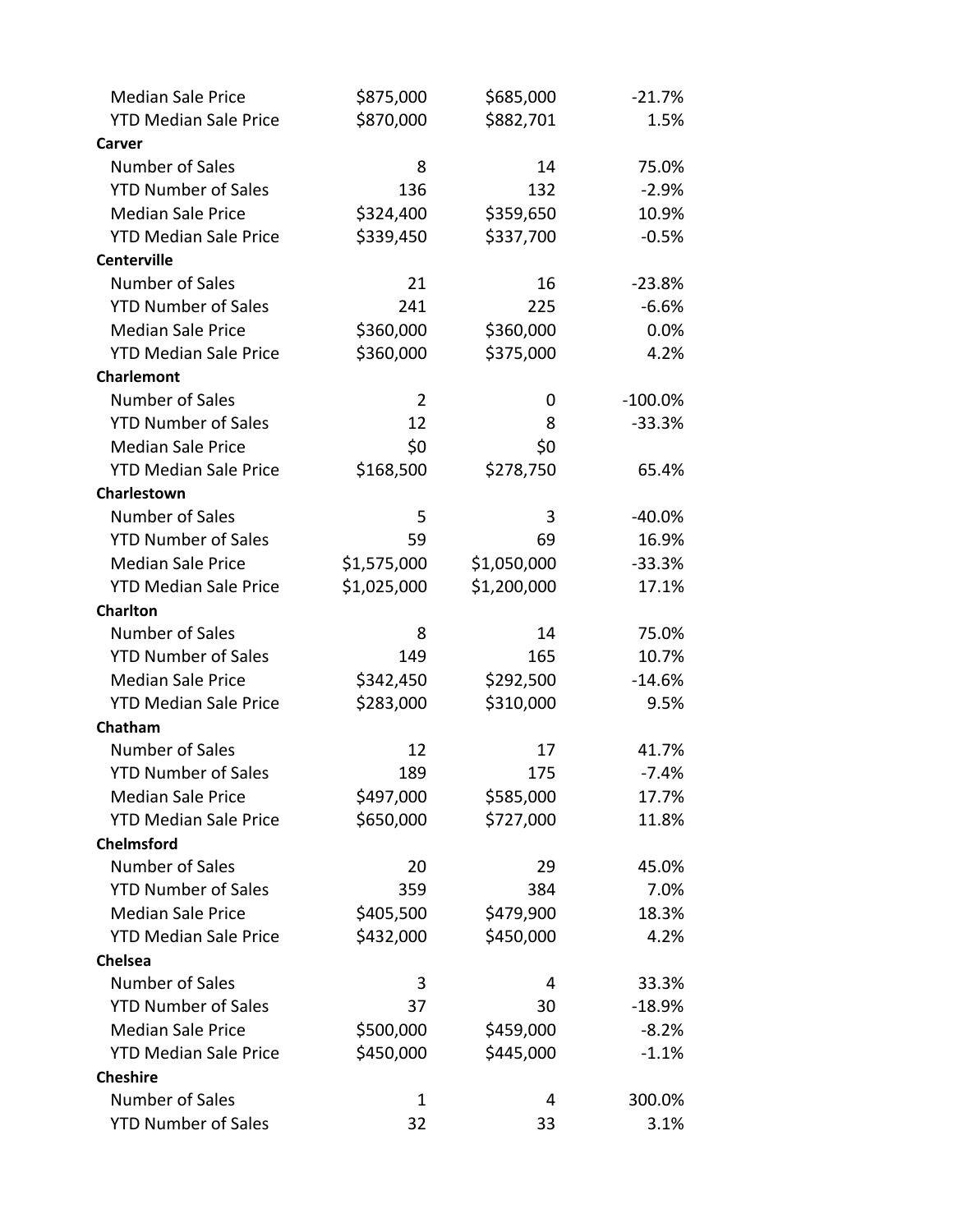| <b>Median Sale Price</b>     | \$0            | \$120,000      |            |
|------------------------------|----------------|----------------|------------|
| <b>YTD Median Sale Price</b> | \$197,000      | \$180,000      | $-8.6%$    |
| <b>Chester</b>               |                |                |            |
| Number of Sales              | $\overline{2}$ | $\mathbf{1}$   | $-50.0%$   |
| <b>YTD Number of Sales</b>   | 22             | 16             | $-27.3%$   |
| <b>Median Sale Price</b>     | \$0            | \$0            |            |
| <b>YTD Median Sale Price</b> | \$177,500      | \$187,450      | 5.6%       |
| <b>Chesterfield</b>          |                |                |            |
| Number of Sales              | $\mathbf{1}$   | $\overline{2}$ | 100.0%     |
| <b>YTD Number of Sales</b>   | 12             | 15             | 25.0%      |
| <b>Median Sale Price</b>     | \$0            | \$0            |            |
| <b>YTD Median Sale Price</b> | \$246,750      | \$265,000      | 7.4%       |
| Chicopee                     |                |                |            |
| Number of Sales              | 37             | 34             | $-8.1%$    |
| <b>YTD Number of Sales</b>   | 455            | 411            | $-9.7%$    |
| <b>Median Sale Price</b>     | \$180,000      | \$187,000      | 3.9%       |
| <b>YTD Median Sale Price</b> | \$180,000      | \$190,000      | 5.6%       |
| <b>Chilmark</b>              |                |                |            |
| Number of Sales              | 4              | $\overline{2}$ | $-50.0%$   |
| <b>YTD Number of Sales</b>   | 14             | 18             | 28.6%      |
| <b>Median Sale Price</b>     | \$1,043,750    | \$0            | $-100.0\%$ |
| <b>YTD Median Sale Price</b> | \$1,092,500    | \$1,251,000    | 14.5%      |
| Clarksburg                   |                |                |            |
| Number of Sales              | 0              | $\overline{2}$ |            |
| <b>YTD Number of Sales</b>   | 16             | 15             | $-6.3%$    |
| <b>Median Sale Price</b>     | \$0            | \$0            |            |
| <b>YTD Median Sale Price</b> | \$134,000      | \$119,000      | $-11.2%$   |
| Clinton                      |                |                |            |
| Number of Sales              | 13             | 10             | $-23.1%$   |
| <b>YTD Number of Sales</b>   | 104            | 117            | 12.5%      |
| <b>Median Sale Price</b>     | \$290,000      | \$298,450      | 2.9%       |
| <b>YTD Median Sale Price</b> | \$288,000      | \$285,000      | $-1.0%$    |
| <b>Cohasset</b>              |                |                |            |
| Number of Sales              | 7              | 9              | 28.6%      |
| <b>YTD Number of Sales</b>   | 125            | 132            | 5.6%       |
| <b>Median Sale Price</b>     | \$650,000      | \$955,000      | 46.9%      |
| <b>YTD Median Sale Price</b> | \$950,000      | \$949,500      | $-0.1%$    |
| <b>Colrain</b>               |                |                |            |
| Number of Sales              | 2              | 1              | $-50.0%$   |
| <b>YTD Number of Sales</b>   | 18             | 18             | 0.0%       |
| <b>Median Sale Price</b>     | \$0            | \$0            |            |
| <b>YTD Median Sale Price</b> | \$175,000      | \$172,250      | $-1.6%$    |
| Concord                      |                |                |            |
| Number of Sales              | 19             | 15             | $-21.1%$   |
| <b>YTD Number of Sales</b>   | 233            | 200            | $-14.2%$   |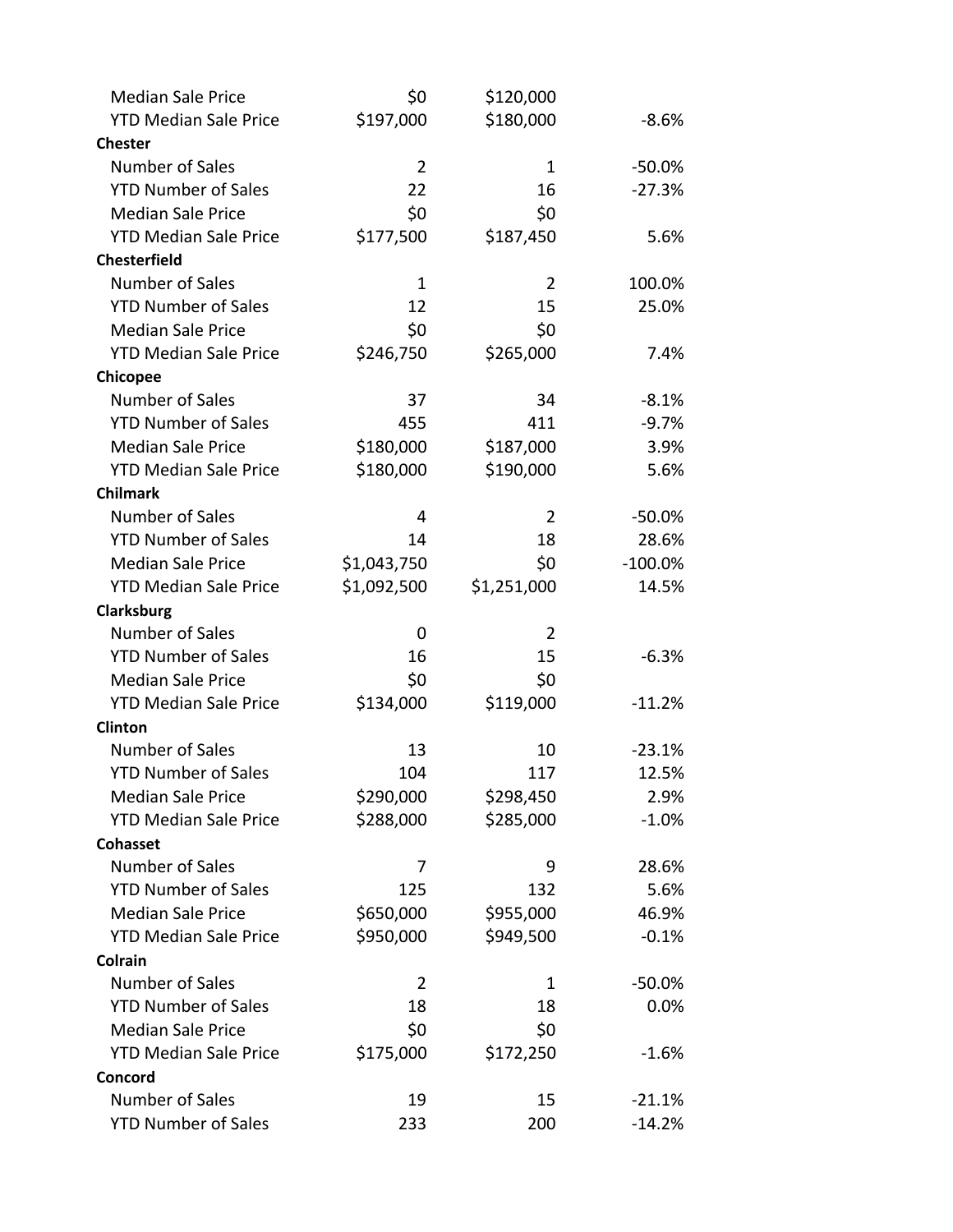| <b>Median Sale Price</b>     | \$1,041,000    | \$1,290,000 | 23.9%     |
|------------------------------|----------------|-------------|-----------|
| <b>YTD Median Sale Price</b> | \$1,014,000    | \$1,192,500 | 17.6%     |
| Conway                       |                |             |           |
| Number of Sales              | $\overline{2}$ | 1           | $-50.0\%$ |
| <b>YTD Number of Sales</b>   | 18             | 13          | $-27.8%$  |
| <b>Median Sale Price</b>     | \$0            | \$0         |           |
| <b>YTD Median Sale Price</b> | \$289,500      | \$254,000   | $-12.3%$  |
| Cotuit                       |                |             |           |
| Number of Sales              | 3              | 6           | 100.0%    |
| <b>YTD Number of Sales</b>   | 65             | 81          | 24.6%     |
| <b>Median Sale Price</b>     | \$347,500      | \$395,000   | 13.7%     |
| <b>YTD Median Sale Price</b> | \$436,000      | \$415,000   | $-4.8%$   |
| Cummington                   |                |             |           |
| Number of Sales              | 0              | 1           |           |
| <b>YTD Number of Sales</b>   | 12             | 11          | $-8.3%$   |
| <b>Median Sale Price</b>     | \$0            | \$0         |           |
| <b>YTD Median Sale Price</b> | \$170,500      | \$215,500   | 26.4%     |
| <b>Dalton</b>                |                |             |           |
| Number of Sales              | 8              | 9           | 12.5%     |
| <b>YTD Number of Sales</b>   | 77             | 84          | 9.1%      |
| <b>Median Sale Price</b>     | \$159,950      | \$291,000   | 81.9%     |
| <b>YTD Median Sale Price</b> | \$174,500      | \$189,500   | 8.6%      |
| <b>Danvers</b>               |                |             |           |
| Number of Sales              | 25             | 20          | $-20.0%$  |
| <b>YTD Number of Sales</b>   | 300            | 239         | $-20.3%$  |
| <b>Median Sale Price</b>     | \$460,000      | \$484,950   | 5.4%      |
| <b>YTD Median Sale Price</b> | \$465,000      | \$489,900   | 5.4%      |
| <b>Dartmouth</b>             |                |             |           |
| Number of Sales              | 29             | 26          | $-10.3%$  |
| <b>YTD Number of Sales</b>   | 320            | 335         | 4.7%      |
| <b>Median Sale Price</b>     | \$270,000      | \$355,000   | 31.5%     |
| <b>YTD Median Sale Price</b> | \$330,000      | \$365,000   | 10.6%     |
| <b>Dedham</b>                |                |             |           |
| Number of Sales              | 25             | 39          | 56.0%     |
| <b>YTD Number of Sales</b>   | 321            | 309         | $-3.7%$   |
| <b>Median Sale Price</b>     | \$460,000      | \$476,000   | 3.5%      |
| <b>YTD Median Sale Price</b> | \$499,000      | \$510,000   | 2.2%      |
| <b>Deerfield</b>             |                |             |           |
| Number of Sales              | 3              | 3           | $0.0\%$   |
| <b>YTD Number of Sales</b>   | 51             | 49          | $-3.9%$   |
| <b>Median Sale Price</b>     | \$70,000       | \$224,000   | 220.0%    |
| <b>YTD Median Sale Price</b> | \$285,000      | \$295,000   | 3.5%      |
| <b>Dennis</b>                |                |             |           |
| Number of Sales              | 22             | 25          | 13.6%     |
| <b>YTD Number of Sales</b>   | 372            | 378         | 1.6%      |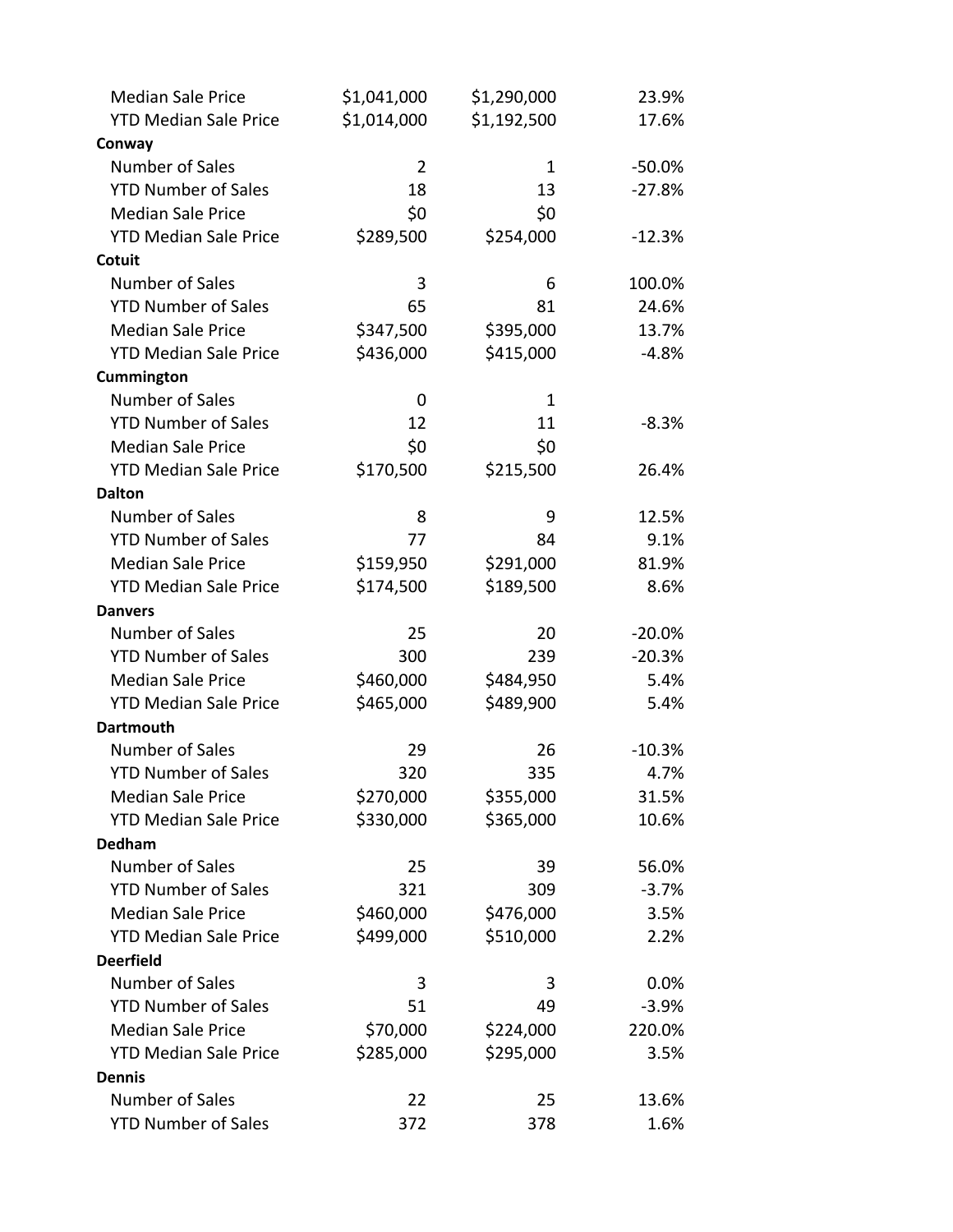| <b>Median Sale Price</b>                 | \$361,125   | \$375,000   | 3.8%      |
|------------------------------------------|-------------|-------------|-----------|
| <b>YTD Median Sale Price</b>             | \$370,000   | \$384,950   | 4.0%      |
| <b>Devens</b>                            |             |             |           |
| <b>Number of Sales</b>                   | 0           | 0           |           |
| <b>YTD Number of Sales</b>               | 1           | 0           | $-100.0%$ |
| <b>Median Sale Price</b>                 | \$0         | \$0         |           |
| <b>YTD Median Sale Price</b>             | \$0         | \$0         |           |
| <b>Dighton</b>                           |             |             |           |
| Number of Sales                          | 5           | 7           | 40.0%     |
| <b>YTD Number of Sales</b>               | 99          | 90          | $-9.1%$   |
| <b>Median Sale Price</b>                 | \$312,500   | \$329,000   | 5.3%      |
| <b>YTD Median Sale Price</b>             | \$320,000   | \$349,500   | 9.2%      |
| <b>Dorchester</b>                        |             |             |           |
| <b>Number of Sales</b>                   | 10          | 13          | 30.0%     |
| <b>YTD Number of Sales</b>               | 160         | 164         | 2.5%      |
| <b>Median Sale Price</b>                 | \$571,250   | \$655,999   | 14.8%     |
| <b>YTD Median Sale Price</b>             | \$558,500   | \$550,000   | $-1.5%$   |
| <b>Douglas</b>                           |             |             |           |
| <b>Number of Sales</b>                   | 10          | 9           | $-10.0%$  |
| <b>YTD Number of Sales</b>               | 118         | 113         | $-4.2%$   |
| <b>Median Sale Price</b>                 | \$305,500   | \$340,000   | 11.3%     |
| <b>YTD Median Sale Price</b>             | \$328,950   | \$325,000   | $-1.2%$   |
| <b>Dover</b>                             |             |             |           |
| Number of Sales                          | 6           | 7           | 16.7%     |
| <b>YTD Number of Sales</b>               | 88          | 72          | $-18.2%$  |
| <b>Median Sale Price</b>                 | \$1,412,500 | \$975,000   | $-31.0%$  |
| <b>YTD Median Sale Price</b>             | \$1,210,500 | \$1,246,750 | 3.0%      |
| <b>Dracut</b>                            |             |             |           |
| <b>Number of Sales</b>                   | 20          | 31          | 55.0%     |
| <b>YTD Number of Sales</b>               | 335         | 317         | $-5.4%$   |
| <b>Median Sale Price</b>                 | \$342,000   | \$370,000   | 8.2%      |
| <b>YTD Median Sale Price</b>             | \$352,000   | \$365,000   | 3.7%      |
| <b>Dudley</b>                            |             |             |           |
| <b>Number of Sales</b>                   | 15          | 8           | $-46.7%$  |
| <b>YTD Number of Sales</b>               | 146         | 124         | $-15.1%$  |
| <b>Median Sale Price</b>                 | \$245,000   | \$282,000   | 15.1%     |
| <b>YTD Median Sale Price</b>             | \$262,778   | \$273,500   | 4.1%      |
| <b>Dunstable</b>                         |             |             |           |
| <b>Number of Sales</b>                   | 2           | 3           | 50.0%     |
| <b>YTD Number of Sales</b>               | 38          | 43          | 13.2%     |
| <b>Median Sale Price</b>                 | \$0         | \$570,000   |           |
| <b>YTD Median Sale Price</b>             | \$525,000   | \$519,000   | $-1.1%$   |
| <b>Duxbury</b><br><b>Number of Sales</b> | 17          | 12          |           |
|                                          |             |             | $-29.4%$  |
| <b>YTD Number of Sales</b>               | 225         | 219         | $-2.7%$   |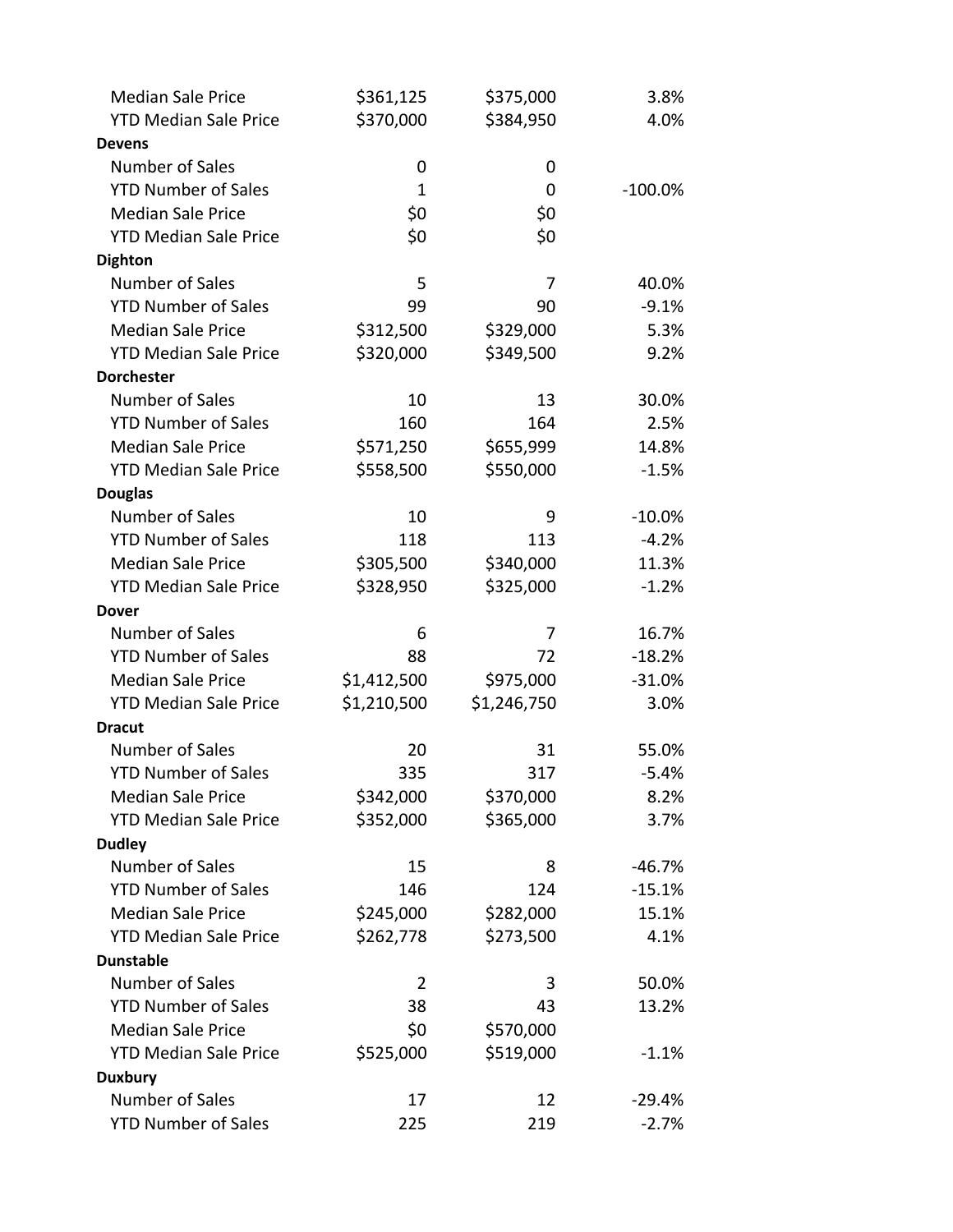| <b>Median Sale Price</b>     | \$682,500      | \$583,550   | $-14.5%$   |
|------------------------------|----------------|-------------|------------|
| <b>YTD Median Sale Price</b> | \$692,500      | \$645,000   | $-6.9%$    |
| <b>East Boston</b>           |                |             |            |
| Number of Sales              | $\overline{2}$ | 1           | $-50.0%$   |
| <b>YTD Number of Sales</b>   | 55             | 38          | $-30.9%$   |
| <b>Median Sale Price</b>     | \$0            | \$0         |            |
| <b>YTD Median Sale Price</b> | \$570,000      | \$599,500   | 5.2%       |
| <b>East Bridgewater</b>      |                |             |            |
| Number of Sales              | 9              | 18          | 100.0%     |
| <b>YTD Number of Sales</b>   | 153            | 173         | 13.1%      |
| <b>Median Sale Price</b>     | \$300,000      | \$357,450   | 19.2%      |
| <b>YTD Median Sale Price</b> | \$361,000      | \$364,900   | 1.1%       |
| <b>East Brookfield</b>       |                |             |            |
| Number of Sales              | 5              | 1           | $-80.0%$   |
| <b>YTD Number of Sales</b>   | 38             | 33          | $-13.2%$   |
| <b>Median Sale Price</b>     | \$165,000      | \$0         | $-100.0\%$ |
| <b>YTD Median Sale Price</b> | \$227,450      | \$242,000   | 6.4%       |
| <b>East Longmeadow</b>       |                |             |            |
| Number of Sales              | 14             | 16          | 14.3%      |
| <b>YTD Number of Sales</b>   | 228            | 264         | 15.8%      |
| <b>Median Sale Price</b>     | \$236,750      | \$262,500   | 10.9%      |
| <b>YTD Median Sale Price</b> | \$254,000      | \$251,500   | $-1.0%$    |
| Eastham                      |                |             |            |
| Number of Sales              | 18             | 12          | $-33.3%$   |
| <b>YTD Number of Sales</b>   | 148            | 160         | 8.1%       |
| <b>Median Sale Price</b>     | \$458,750      | \$491,750   | 7.2%       |
| <b>YTD Median Sale Price</b> | \$470,000      | \$458,000   | $-2.6%$    |
| Easthampton                  |                |             |            |
| Number of Sales              | 18             | 19          | 5.6%       |
| <b>YTD Number of Sales</b>   | 163            | 166         | 1.8%       |
| <b>Median Sale Price</b>     | \$247,450      | \$255,000   | 3.1%       |
| <b>YTD Median Sale Price</b> | \$260,000      | \$280,000   | 7.7%       |
| Easton                       |                |             |            |
| Number of Sales              | 17             | 27          | 58.8%      |
| <b>YTD Number of Sales</b>   | 212            | 227         | 7.1%       |
| <b>Median Sale Price</b>     | \$427,900      | \$465,000   | 8.7%       |
| <b>YTD Median Sale Price</b> | \$445,500      | \$462,500   | 3.8%       |
| Edgartown                    |                |             |            |
| Number of Sales              | 9              | 13          | 44.4%      |
| <b>YTD Number of Sales</b>   | 107            | 70          | $-34.6%$   |
| <b>Median Sale Price</b>     | \$799,000      | \$1,725,000 | 115.9%     |
| <b>YTD Median Sale Price</b> | \$800,000      | \$1,175,000 | 46.9%      |
| Egremont                     |                |             |            |
| Number of Sales              | $\mathbf{1}$   | 0           | $-100.0\%$ |
| <b>YTD Number of Sales</b>   | 27             | 23          | $-14.8%$   |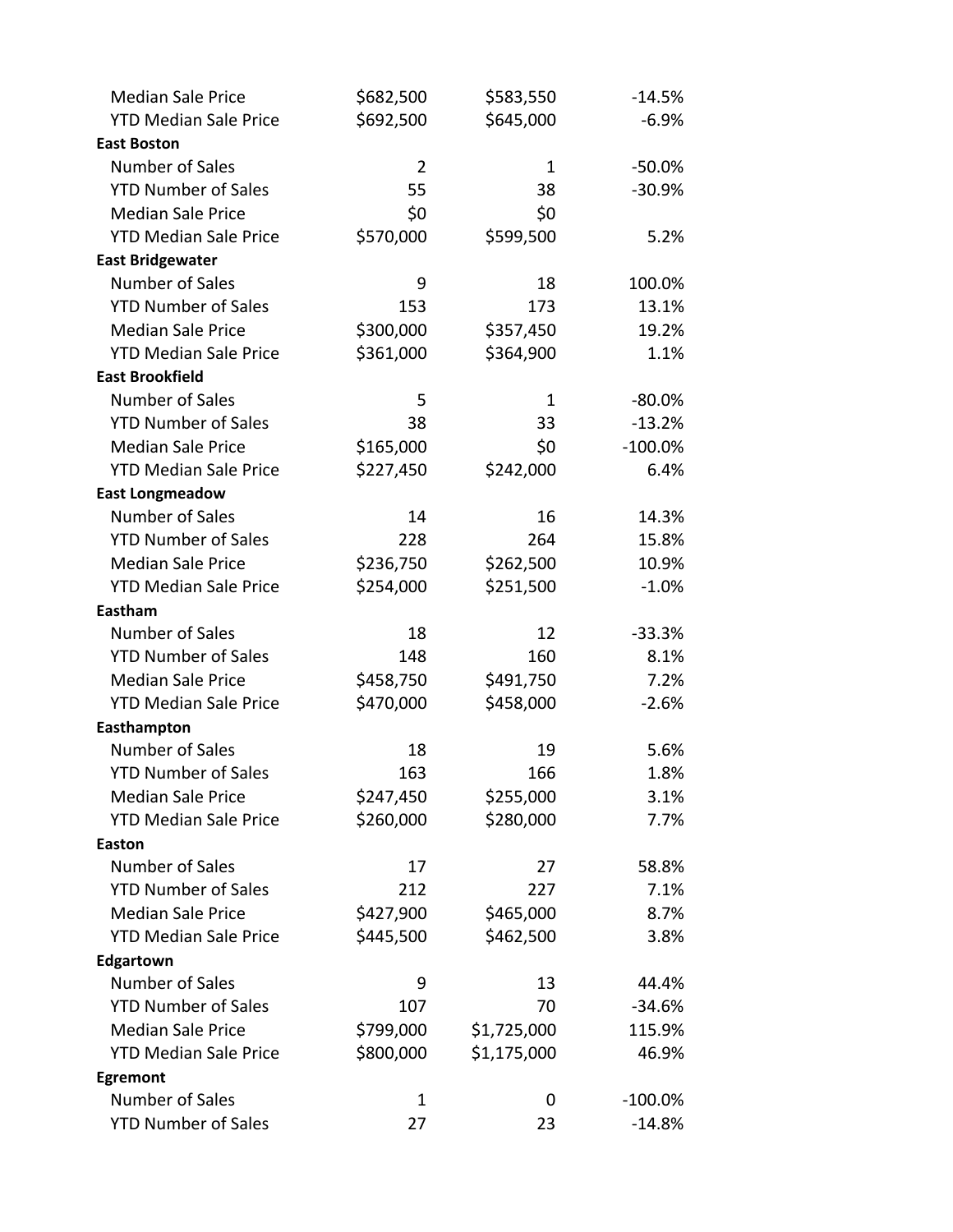| <b>Median Sale Price</b>          | \$0          | \$0       |            |
|-----------------------------------|--------------|-----------|------------|
| <b>YTD Median Sale Price</b>      | \$455,000    | \$420,000 | $-7.7\%$   |
| <b>Erving</b>                     |              |           |            |
| Number of Sales                   | $\mathbf{1}$ | 4         | 300.0%     |
| <b>YTD Number of Sales</b>        | 14           | 11        | $-21.4%$   |
| <b>Median Sale Price</b>          | \$0          | \$207,500 |            |
| <b>YTD Median Sale Price</b>      | \$190,000    | \$215,000 | 13.2%      |
| <b>Essex</b>                      |              |           |            |
| <b>Number of Sales</b>            | 1            | 0         | $-100.0\%$ |
| <b>YTD Number of Sales</b>        | 38           | 27        | $-28.9%$   |
| <b>Median Sale Price</b>          | \$0          | \$0       |            |
| <b>YTD Median Sale Price</b>      | \$522,500    | \$578,000 | 10.6%      |
| <b>Everett</b>                    |              |           |            |
| <b>Number of Sales</b>            | 11           | 10        | $-9.1%$    |
| <b>YTD Number of Sales</b>        | 141          | 131       | $-7.1%$    |
| <b>Median Sale Price</b>          | \$449,000    | \$430,000 | $-4.2%$    |
| <b>YTD Median Sale Price</b>      | \$445,000    | \$450,000 | 1.1%       |
| <b>Fairhaven</b>                  |              |           |            |
| <b>Number of Sales</b>            | 22           | 10        | $-54.5%$   |
| <b>YTD Number of Sales</b>        | 225          | 183       | $-18.7%$   |
| <b>Median Sale Price</b>          | \$269,500    | \$325,000 | 20.6%      |
| <b>YTD Median Sale Price</b>      | \$277,500    | \$286,000 | 3.1%       |
| <b>Fall River</b>                 |              |           |            |
| <b>Number of Sales</b>            | 22           | 44        | 100.0%     |
| <b>YTD Number of Sales</b>        | 409          | 409       | 0.0%       |
| <b>Median Sale Price</b>          | \$255,000    | \$258,000 | 1.2%       |
| <b>YTD Median Sale Price</b>      | \$245,000    | \$255,000 | 4.1%       |
| <b>Falmouth</b>                   |              |           |            |
| Number of Sales                   | 62           | 75        | 21.0%      |
| <b>YTD Number of Sales</b>        | 625          | 634       | 1.4%       |
| <b>Median Sale Price</b>          | \$340,000    | \$415,974 | 22.3%      |
| <b>YTD Median Sale Price</b>      | \$425,500    | \$434,500 | 2.1%       |
| <b>Fitchburg</b>                  |              |           |            |
| Number of Sales                   | 31           | 30        | $-3.2%$    |
| <b>YTD Number of Sales</b>        | 429          | 388       | $-9.6%$    |
| <b>Median Sale Price</b>          | \$196,000    | \$230,000 | 17.3%      |
| <b>YTD Median Sale Price</b>      | \$200,000    | \$229,350 | 14.7%      |
| <b>Florida</b>                    |              |           |            |
| Number of Sales                   | 1            | 2         | 100.0%     |
| <b>YTD Number of Sales</b>        | 6            | 7         | 16.7%      |
| <b>Median Sale Price</b>          | \$0          | \$0       |            |
| <b>YTD Median Sale Price</b>      | \$95,306     | \$160,000 | 67.9%      |
| Foxboro<br><b>Number of Sales</b> | 20           |           |            |
|                                   |              | 17        | $-15.0%$   |
| <b>YTD Number of Sales</b>        | 179          | 173       | $-3.4%$    |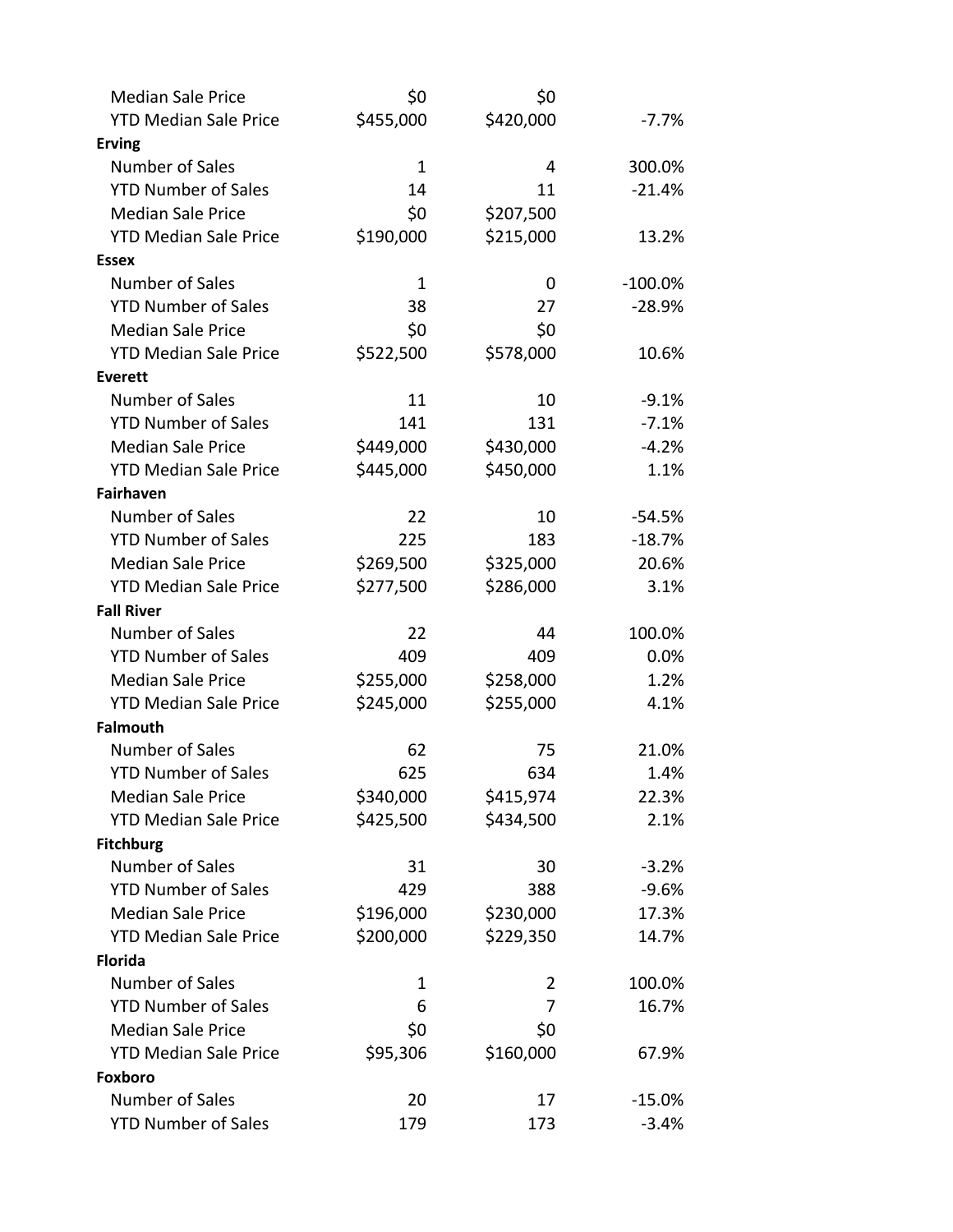| <b>Median Sale Price</b>     | \$405,000 | \$460,000 | 13.6%     |
|------------------------------|-----------|-----------|-----------|
| <b>YTD Median Sale Price</b> | \$429,000 | \$450,000 | 4.9%      |
| Framingham                   |           |           |           |
| Number of Sales              | 46        | 49        | 6.5%      |
| <b>YTD Number of Sales</b>   | 616       | 632       | 2.6%      |
| <b>Median Sale Price</b>     | \$423,000 | \$440,000 | 4.0%      |
| <b>YTD Median Sale Price</b> | \$439,950 | \$456,000 | 3.6%      |
| <b>Franklin</b>              |           |           |           |
| Number of Sales              | 12        | 34        | 183.3%    |
| <b>YTD Number of Sales</b>   | 342       | 334       | $-2.3%$   |
| <b>Median Sale Price</b>     | \$335,450 | \$455,450 | 35.8%     |
| <b>YTD Median Sale Price</b> | \$456,500 | \$461,500 | 1.1%      |
| Freetown                     |           |           |           |
| Number of Sales              | 6         | 14        | 133.3%    |
| <b>YTD Number of Sales</b>   | 95        | 108       | 13.7%     |
| <b>Median Sale Price</b>     | \$395,000 | \$337,500 | $-14.6%$  |
| <b>YTD Median Sale Price</b> | \$324,000 | \$383,950 | 18.5%     |
| Gardner                      |           |           |           |
| Number of Sales              | 15        | 12        | $-20.0%$  |
| <b>YTD Number of Sales</b>   | 243       | 238       | $-2.1%$   |
| <b>Median Sale Price</b>     | \$200,000 | \$194,750 | $-2.6%$   |
| <b>YTD Median Sale Price</b> | \$199,900 | \$216,250 | 8.2%      |
| Georgetown                   |           |           |           |
| Number of Sales              | 8         | 7         | $-12.5%$  |
| <b>YTD Number of Sales</b>   | 99        | 122       | 23.2%     |
| <b>Median Sale Price</b>     | \$382,450 | \$399,900 | 4.6%      |
| <b>YTD Median Sale Price</b> | \$445,000 | \$450,000 | 1.1%      |
| Gill                         |           |           |           |
| Number of Sales              | 1         | 0         | $-100.0%$ |
| <b>YTD Number of Sales</b>   | 5         | 17        | 240.0%    |
| <b>Median Sale Price</b>     | \$0       | \$0       |           |
| <b>YTD Median Sale Price</b> | \$207,500 | \$225,000 | 8.4%      |
| Gloucester                   |           |           |           |
| Number of Sales              | 13        | 19        | 46.2%     |
| <b>YTD Number of Sales</b>   | 229       | 232       | 1.3%      |
| <b>Median Sale Price</b>     | \$424,000 | \$383,000 | $-9.7%$   |
| <b>YTD Median Sale Price</b> | \$420,000 | \$431,750 | 2.8%      |
| Goshen                       |           |           |           |
| Number of Sales              | 2         | 0         | $-100.0%$ |
| <b>YTD Number of Sales</b>   | 15        | 19        | 26.7%     |
| <b>Median Sale Price</b>     | \$0       | \$0       |           |
| <b>YTD Median Sale Price</b> | \$185,000 | \$235,000 | 27.0%     |
| Gosnold<br>Number of Sales   |           |           |           |
|                              | 0         | 0         |           |
| <b>YTD Number of Sales</b>   | 0         | 0         |           |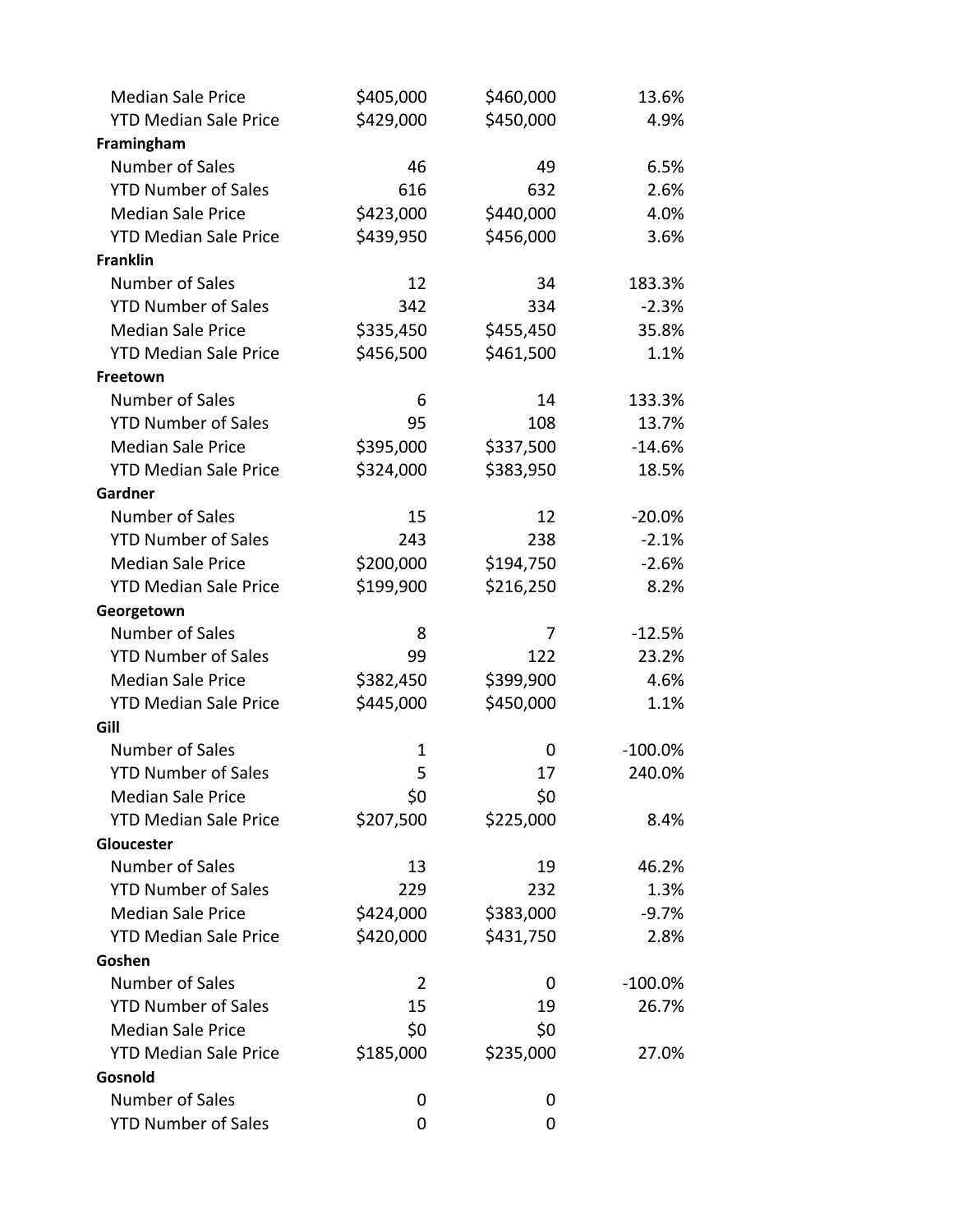| <b>Median Sale Price</b>     | \$0       | \$0       |            |
|------------------------------|-----------|-----------|------------|
| <b>YTD Median Sale Price</b> | \$0       | \$0       |            |
| <b>Grafton</b>               |           |           |            |
| Number of Sales              | 19        | 10        | $-47.4%$   |
| <b>YTD Number of Sales</b>   | 188       | 233       | 23.9%      |
| <b>Median Sale Price</b>     | \$410,000 | \$333,750 | $-18.6%$   |
| <b>YTD Median Sale Price</b> | \$381,000 | \$387,000 | 1.6%       |
| Granby                       |           |           |            |
| Number of Sales              | 6         | 1         | $-83.3%$   |
| <b>YTD Number of Sales</b>   | 72        | 84        | 16.7%      |
| <b>Median Sale Price</b>     | \$291,000 | \$0       | $-100.0\%$ |
| <b>YTD Median Sale Price</b> | \$241,500 | \$273,000 | 13.0%      |
| <b>Granville</b>             |           |           |            |
| Number of Sales              | 0         | 4         |            |
| <b>YTD Number of Sales</b>   | 10        | 12        | 20.0%      |
| <b>Median Sale Price</b>     | \$0       | \$255,000 |            |
| <b>YTD Median Sale Price</b> | \$220,000 | \$284,000 | 29.1%      |
| <b>Great Barrington</b>      |           |           |            |
| Number of Sales              | 4         | 1         | $-75.0%$   |
| <b>YTD Number of Sales</b>   | 65        | 71        | 9.2%       |
| <b>Median Sale Price</b>     | \$246,250 | \$0       | $-100.0\%$ |
| <b>YTD Median Sale Price</b> | \$354,000 | \$325,000 | $-8.2%$    |
| Greenfield                   |           |           |            |
| Number of Sales              | 9         | 17        | 88.9%      |
| <b>YTD Number of Sales</b>   | 153       | 161       | 5.2%       |
| <b>Median Sale Price</b>     | \$193,000 | \$225,000 | 16.6%      |
| <b>YTD Median Sale Price</b> | \$190,000 | \$200,000 | 5.3%       |
| Groton                       |           |           |            |
| Number of Sales              | 6         | 11        | 83.3%      |
| <b>YTD Number of Sales</b>   | 140       | 135       | $-3.6%$    |
| <b>Median Sale Price</b>     | \$423,950 | \$405,000 | $-4.5%$    |
| <b>YTD Median Sale Price</b> | \$497,450 | \$510,000 | 2.5%       |
| Groveland                    |           |           |            |
| Number of Sales              | 6         | 9         | 50.0%      |
| <b>YTD Number of Sales</b>   | 79        | 79        | 0.0%       |
| <b>Median Sale Price</b>     | \$381,250 | \$400,000 | 4.9%       |
| <b>YTD Median Sale Price</b> | \$400,000 | \$457,500 | 14.4%      |
| <b>Hadley</b>                |           |           |            |
| Number of Sales              | 2         | 3         | 50.0%      |
| <b>YTD Number of Sales</b>   | 58        | 54        | $-6.9%$    |
| <b>Median Sale Price</b>     | \$0       | \$305,500 |            |
| <b>YTD Median Sale Price</b> | \$353,500 | \$349,500 | $-1.1%$    |
| <b>Halifax</b>               |           |           |            |
| Number of Sales              | 6         | 4         | $-33.3%$   |
| <b>YTD Number of Sales</b>   | 102       | 91        | $-10.8%$   |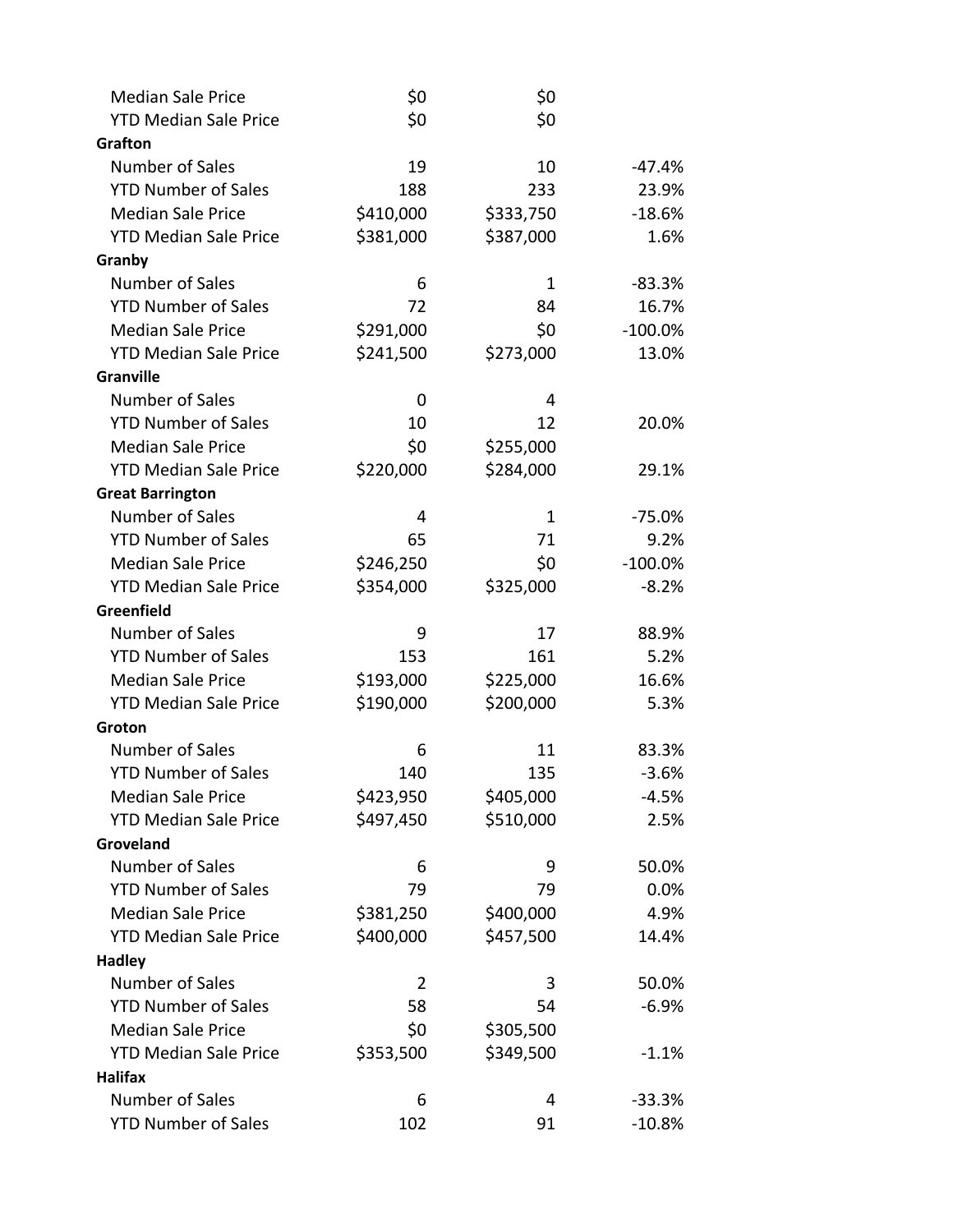| <b>Median Sale Price</b>     | \$304,500      | \$411,000 | 35.0%     |
|------------------------------|----------------|-----------|-----------|
| <b>YTD Median Sale Price</b> | \$344,000      | \$354,900 | 3.2%      |
| <b>Hamilton</b>              |                |           |           |
| Number of Sales              | 11             | 7         | $-36.4%$  |
| <b>YTD Number of Sales</b>   | 98             | 106       | 8.2%      |
| <b>Median Sale Price</b>     | \$669,000      | \$560,000 | $-16.3%$  |
| <b>YTD Median Sale Price</b> | \$562,500      | \$601,100 | 6.9%      |
| Hampden                      |                |           |           |
| Number of Sales              | 1              | 16        | 1500.0%   |
| <b>YTD Number of Sales</b>   | 52             | 78        | 50.0%     |
| <b>Median Sale Price</b>     | \$0            | \$316,000 |           |
| <b>YTD Median Sale Price</b> | \$240,450      | \$276,750 | 15.1%     |
| <b>Hancock</b>               |                |           |           |
| Number of Sales              | 1              | 0         | $-100.0%$ |
| <b>YTD Number of Sales</b>   | 11             | 8         | $-27.3%$  |
| <b>Median Sale Price</b>     | \$0            | \$0       |           |
| <b>YTD Median Sale Price</b> | \$450,000      | \$212,000 | $-52.9%$  |
| <b>Hanover</b>               |                |           |           |
| Number of Sales              | 13             | 15        | 15.4%     |
| <b>YTD Number of Sales</b>   | 181            | 195       | 7.7%      |
| <b>Median Sale Price</b>     | \$555,000      | \$512,000 | $-7.7%$   |
| <b>YTD Median Sale Price</b> | \$541,000      | \$550,000 | 1.7%      |
| Hanson                       |                |           |           |
| Number of Sales              | 14             | 14        | 0.0%      |
| <b>YTD Number of Sales</b>   | 129            | 140       | 8.5%      |
| <b>Median Sale Price</b>     | \$368,000      | \$385,000 | 4.6%      |
| <b>YTD Median Sale Price</b> | \$370,000      | \$380,000 | 2.7%      |
| <b>Hardwick</b>              |                |           |           |
| Number of Sales              | 2              | 1         | $-50.0%$  |
| <b>YTD Number of Sales</b>   | 20             | 20        | 0.0%      |
| <b>Median Sale Price</b>     | \$0            | \$0       |           |
| <b>YTD Median Sale Price</b> | \$200,000      | \$255,700 | 27.9%     |
| <b>Harvard</b>               |                |           |           |
| Number of Sales              | 4              | 4         | 0.0%      |
| <b>YTD Number of Sales</b>   | 74             | 65        | $-12.2%$  |
| <b>Median Sale Price</b>     | \$477,500      | \$550,750 | 15.3%     |
| <b>YTD Median Sale Price</b> | \$624,500      | \$610,000 | $-2.3%$   |
| <b>Harwich</b>               |                |           |           |
| Number of Sales              | 14             | 25        | 78.6%     |
| <b>YTD Number of Sales</b>   | 291            | 311       | 6.9%      |
| <b>Median Sale Price</b>     | \$407,500      | \$400,000 | $-1.8%$   |
| <b>YTD Median Sale Price</b> | \$422,500      | \$442,500 | 4.7%      |
| <b>Hatfield</b>              |                |           |           |
| Number of Sales              | $\overline{2}$ | 1         | $-50.0%$  |
| <b>YTD Number of Sales</b>   | 42             | 33        | $-21.4%$  |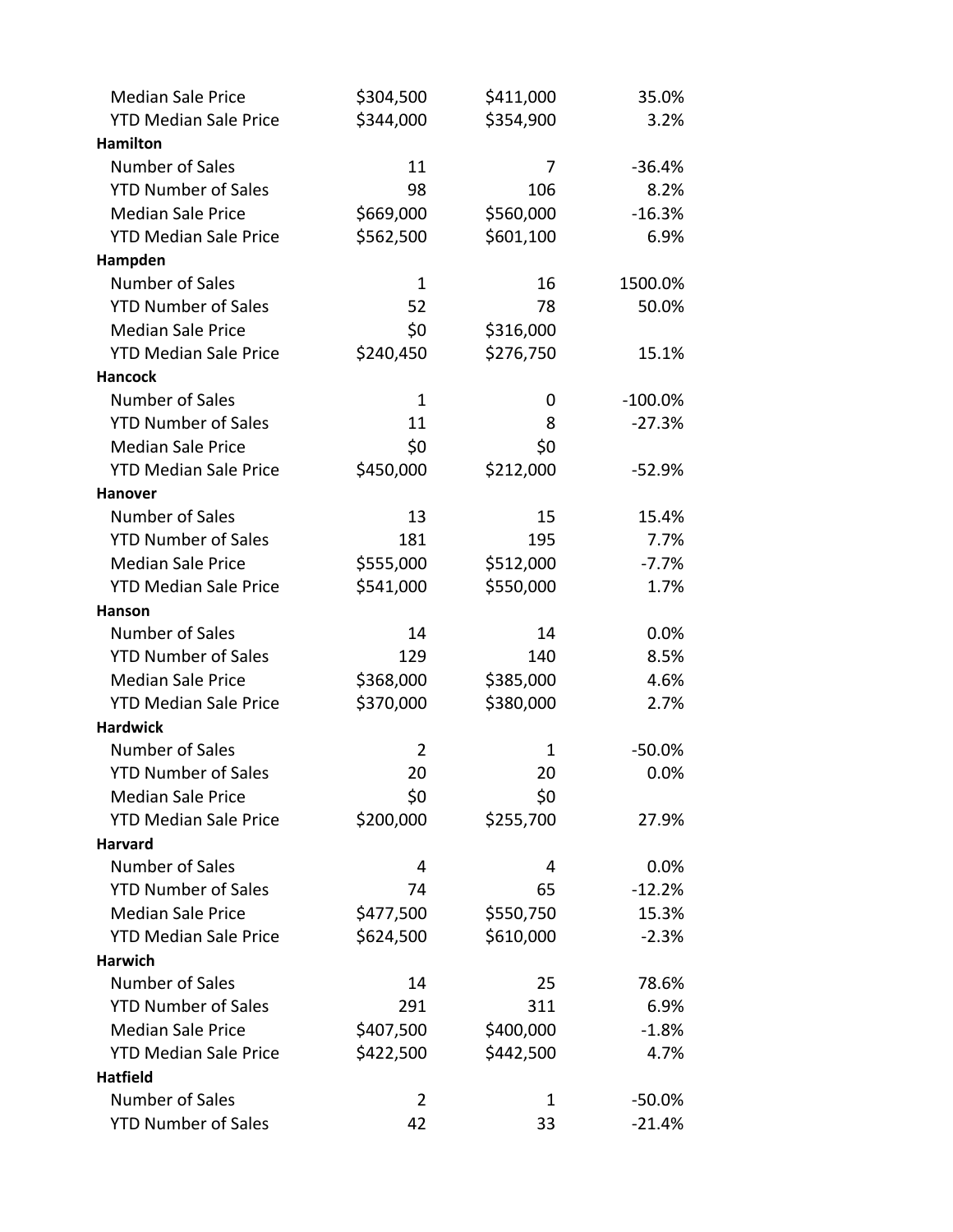| <b>Median Sale Price</b>     | \$0            | \$0            |            |
|------------------------------|----------------|----------------|------------|
| <b>YTD Median Sale Price</b> | \$277,500      | \$290,000      | 4.5%       |
| <b>Haverhill</b>             |                |                |            |
| <b>Number of Sales</b>       | 42             | 42             | 0.0%       |
| <b>YTD Number of Sales</b>   | 509            | 483            | $-5.1%$    |
| <b>Median Sale Price</b>     | \$305,000      | \$364,000      | 19.3%      |
| <b>YTD Median Sale Price</b> | \$330,000      | \$346,000      | 4.8%       |
| <b>Hawley</b>                |                |                |            |
| Number of Sales              | 0              | 0              |            |
| <b>YTD Number of Sales</b>   | $\overline{2}$ | 4              | 100.0%     |
| <b>Median Sale Price</b>     | \$0            | \$0            |            |
| <b>YTD Median Sale Price</b> | \$0            | \$182,500      |            |
| Heath                        |                |                |            |
| Number of Sales              | $\mathbf 1$    | 0              | $-100.0\%$ |
| <b>YTD Number of Sales</b>   | 8              | 9              | 12.5%      |
| <b>Median Sale Price</b>     | \$0            | \$0            |            |
| <b>YTD Median Sale Price</b> | \$147,500      | \$125,000      | $-15.3%$   |
| Hingham                      |                |                |            |
| <b>Number of Sales</b>       | 17             | 17             | 0.0%       |
| <b>YTD Number of Sales</b>   | 324            | 278            | $-14.2%$   |
| <b>Median Sale Price</b>     | \$713,000      | \$775,000      | 8.7%       |
| <b>YTD Median Sale Price</b> | \$813,750      | \$799,000      | $-1.8%$    |
| <b>Hinsdale</b>              |                |                |            |
| <b>Number of Sales</b>       | 0              | $\overline{2}$ |            |
| <b>YTD Number of Sales</b>   | 30             | 35             | 16.7%      |
| <b>Median Sale Price</b>     | \$0            | \$0            |            |
| <b>YTD Median Sale Price</b> | \$190,000      | \$257,000      | 35.3%      |
| <b>Holbrook</b>              |                |                |            |
| <b>Number of Sales</b>       | 15             | 10             | $-33.3%$   |
| <b>YTD Number of Sales</b>   | 152            | 160            | 5.3%       |
| <b>Median Sale Price</b>     | \$320,000      | \$341,500      | 6.7%       |
| <b>YTD Median Sale Price</b> | \$336,500      | \$350,650      | 4.2%       |
| Holden                       |                |                |            |
| <b>Number of Sales</b>       | 18             | 23             | 27.8%      |
| <b>YTD Number of Sales</b>   | 299            | 284            | $-5.0%$    |
| <b>Median Sale Price</b>     | \$341,000      | \$377,500      | 10.7%      |
| <b>YTD Median Sale Price</b> | \$324,900      | \$347,500      | 7.0%       |
| <b>Holland</b>               |                |                |            |
| Number of Sales              | 3              | 6              | 100.0%     |
| <b>YTD Number of Sales</b>   | 47             | 64             | 36.2%      |
| <b>Median Sale Price</b>     | \$240,000      | \$258,500      | 7.7%       |
| <b>YTD Median Sale Price</b> | \$214,900      | \$255,000      | 18.7%      |
| <b>Holliston</b>             |                |                |            |
| <b>Number of Sales</b>       | 14             | 12             | $-14.3%$   |
| <b>YTD Number of Sales</b>   | 188            | 161            | $-14.4%$   |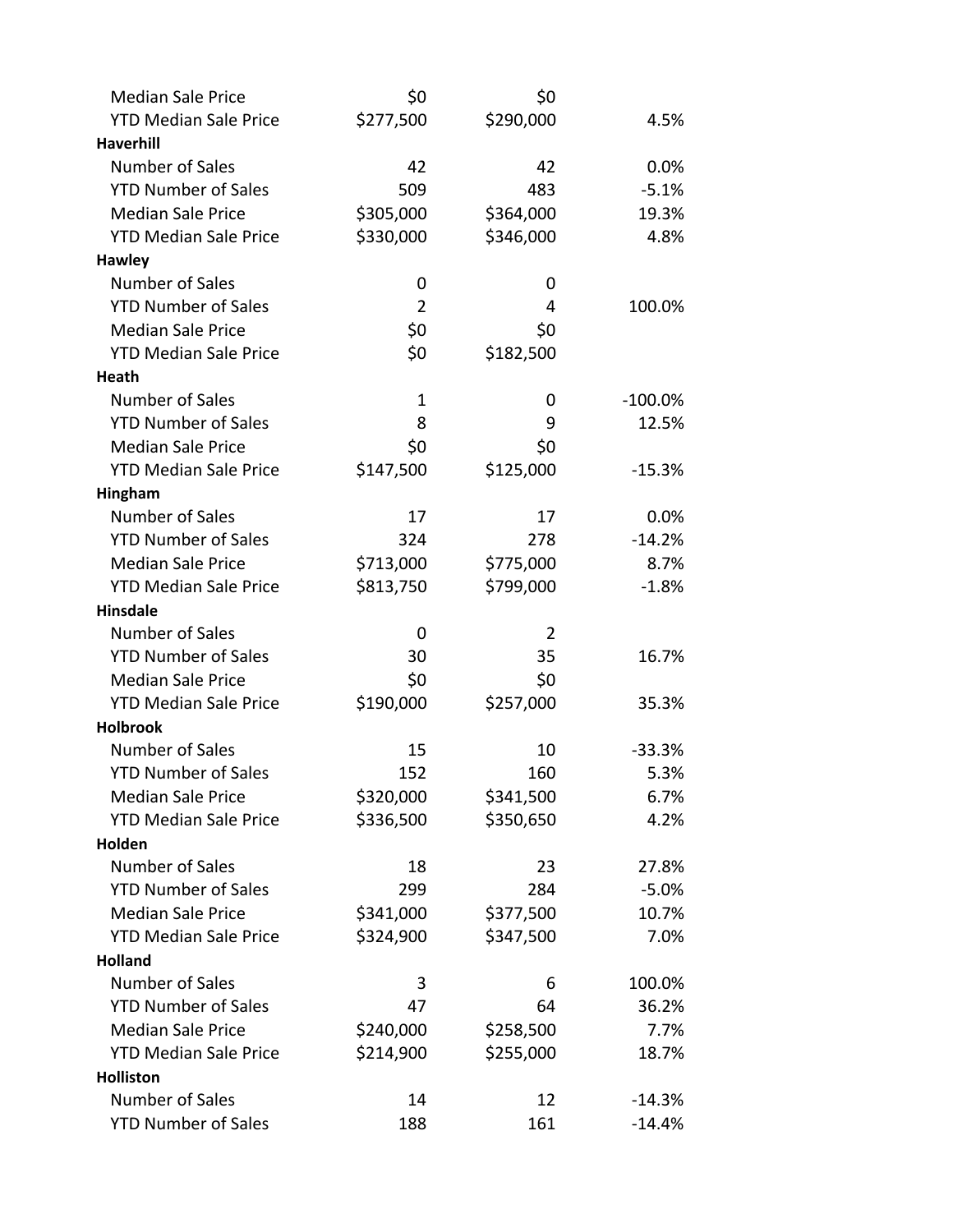| <b>Median Sale Price</b>     | \$363,950 | \$488,750 | 34.3%    |
|------------------------------|-----------|-----------|----------|
| <b>YTD Median Sale Price</b> | \$460,000 | \$469,900 | 2.2%     |
| Holyoke                      |           |           |          |
| Number of Sales              | 18        | 22        | 22.2%    |
| <b>YTD Number of Sales</b>   | 212       | 209       | $-1.4%$  |
| <b>Median Sale Price</b>     | \$209,000 | \$215,450 | 3.1%     |
| <b>YTD Median Sale Price</b> | \$199,900 | \$210,000 | 5.1%     |
| Hopedale                     |           |           |          |
| <b>Number of Sales</b>       | 4         | 6         | 50.0%    |
| <b>YTD Number of Sales</b>   | 57        | 55        | $-3.5%$  |
| <b>Median Sale Price</b>     | \$347,279 | \$295,000 | $-15.1%$ |
| <b>YTD Median Sale Price</b> | \$350,000 | \$356,845 | 2.0%     |
| Hopkinton                    |           |           |          |
| Number of Sales              | 6         | 17        | 183.3%   |
| <b>YTD Number of Sales</b>   | 214       | 212       | $-0.9%$  |
| <b>Median Sale Price</b>     | \$668,500 | \$525,000 | $-21.5%$ |
| <b>YTD Median Sale Price</b> | \$633,500 | \$650,000 | 2.6%     |
| Hubbardston                  |           |           |          |
| <b>Number of Sales</b>       | 3         | 4         | 33.3%    |
| <b>YTD Number of Sales</b>   | 66        | 50        | $-24.2%$ |
| <b>Median Sale Price</b>     | \$128,800 | \$196,250 | 52.4%    |
| <b>YTD Median Sale Price</b> | \$257,250 | \$259,500 | 0.9%     |
| <b>Hudson</b>                |           |           |          |
| Number of Sales              | 11        | 20        | 81.8%    |
| <b>YTD Number of Sales</b>   | 177       | 195       | 10.2%    |
| <b>Median Sale Price</b>     | \$330,000 | \$390,750 | 18.4%    |
| <b>YTD Median Sale Price</b> | \$375,000 | \$388,500 | 3.6%     |
| Hull                         |           |           |          |
| <b>Number of Sales</b>       | 10        | 11        | 10.0%    |
| <b>YTD Number of Sales</b>   | 160       | 187       | 16.9%    |
| <b>Median Sale Price</b>     | \$357,500 | \$590,000 | 65.0%    |
| <b>YTD Median Sale Price</b> | \$400,000 | \$421,000 | 5.3%     |
| Huntington                   |           |           |          |
| Number of Sales              | 3         | 3         | 0.0%     |
| <b>YTD Number of Sales</b>   | 29        | 23        | $-20.7%$ |
| <b>Median Sale Price</b>     | \$182,000 | \$159,900 | $-12.1%$ |
| <b>YTD Median Sale Price</b> | \$172,500 | \$226,000 | 31.0%    |
| <b>Hyannis</b>               |           |           |          |
| <b>Number of Sales</b>       | 14        | 17        | 21.4%    |
| <b>YTD Number of Sales</b>   | 227       | 223       | $-1.8%$  |
| <b>Median Sale Price</b>     | \$291,750 | \$300,000 | 2.8%     |
| <b>YTD Median Sale Price</b> | \$315,000 | \$306,000 | $-2.9%$  |
| <b>Hyde Park</b>             |           |           |          |
| Number of Sales              | 15        | 19        | 26.7%    |
| <b>YTD Number of Sales</b>   | 176       | 149       | $-15.3%$ |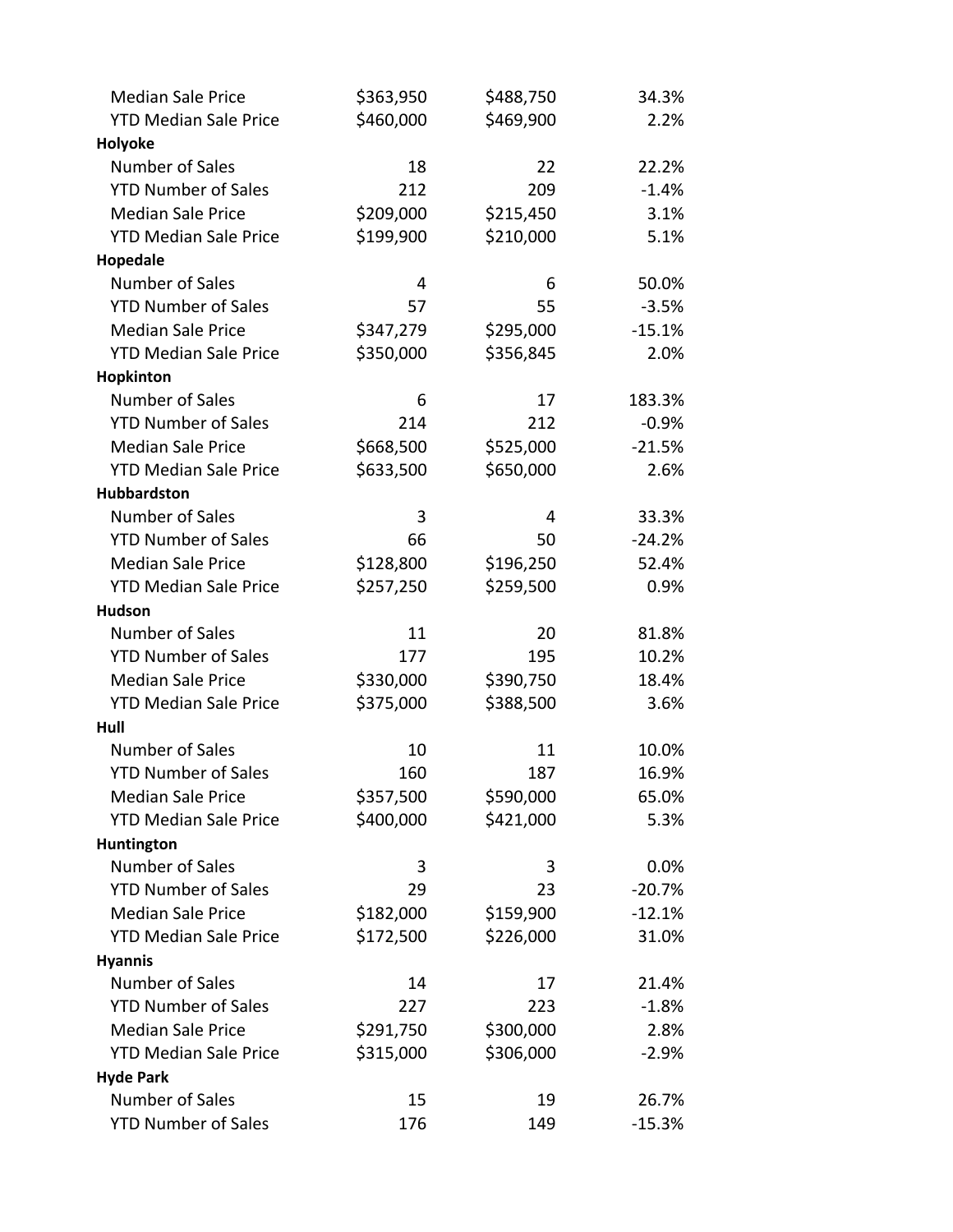| <b>Median Sale Price</b>     | \$440,000 | \$415,000 | $-5.7%$  |
|------------------------------|-----------|-----------|----------|
| <b>YTD Median Sale Price</b> | \$443,275 | \$460,000 | 3.8%     |
| Ipswich                      |           |           |          |
| Number of Sales              | 8         | 16        | 100.0%   |
| <b>YTD Number of Sales</b>   | 124       | 144       | 16.1%    |
| <b>Median Sale Price</b>     | \$467,500 | \$487,500 | 4.3%     |
| <b>YTD Median Sale Price</b> | \$494,500 | \$557,500 | 12.7%    |
| Jamaica Plain                |           |           |          |
| Number of Sales              | 5         | 13        | 160.0%   |
| <b>YTD Number of Sales</b>   | 84        | 83        | $-1.2%$  |
| <b>Median Sale Price</b>     | \$799,000 | \$809,000 | 1.3%     |
| <b>YTD Median Sale Price</b> | \$885,000 | \$809,000 | $-8.6%$  |
| Kingston                     |           |           |          |
| Number of Sales              | 17        | 18        | 5.9%     |
| <b>YTD Number of Sales</b>   | 202       | 211       | 4.5%     |
| <b>Median Sale Price</b>     | \$375,000 | \$410,000 | 9.3%     |
| <b>YTD Median Sale Price</b> | \$399,950 | \$415,000 | 3.8%     |
| Lakeville                    |           |           |          |
| Number of Sales              | 13        | 15        | 15.4%    |
| <b>YTD Number of Sales</b>   | 153       | 147       | $-3.9%$  |
| <b>Median Sale Price</b>     | \$370,000 | \$290,000 | $-21.6%$ |
| <b>YTD Median Sale Price</b> | \$356,000 | \$383,500 | 7.7%     |
| Lancaster                    |           |           |          |
| Number of Sales              | 3         | 9         | 200.0%   |
| <b>YTD Number of Sales</b>   | 78        | 85        | 9.0%     |
| <b>Median Sale Price</b>     | \$320,000 | \$340,000 | 6.3%     |
| <b>YTD Median Sale Price</b> | \$367,000 | \$387,550 | 5.6%     |
| Lanesboro                    |           |           |          |
| Number of Sales              | 2         | 1         | $-50.0%$ |
| <b>YTD Number of Sales</b>   | 43        | 42        | $-2.3%$  |
| <b>Median Sale Price</b>     | \$0       | \$0       |          |
| <b>YTD Median Sale Price</b> | \$199,900 | \$220,500 | 10.3%    |
| Lawrence                     |           |           |          |
| Number of Sales              | 26        | 15        | $-42.3%$ |
| <b>YTD Number of Sales</b>   | 272       | 261       | $-4.0%$  |
| <b>Median Sale Price</b>     | \$281,950 | \$282,750 | 0.3%     |
| <b>YTD Median Sale Price</b> | \$275,000 | \$295,000 | 7.3%     |
| Lee                          |           |           |          |
| Number of Sales              | 4         | 7         | 75.0%    |
| <b>YTD Number of Sales</b>   | 57        | 58        | 1.8%     |
| <b>Median Sale Price</b>     | \$243,750 | \$230,000 | $-5.6%$  |
| <b>YTD Median Sale Price</b> | \$252,000 | \$275,250 | 9.2%     |
| Leicester                    |           |           |          |
| Number of Sales              | 16        | 14        | $-12.5%$ |
| <b>YTD Number of Sales</b>   | 135       | 122       | $-9.6%$  |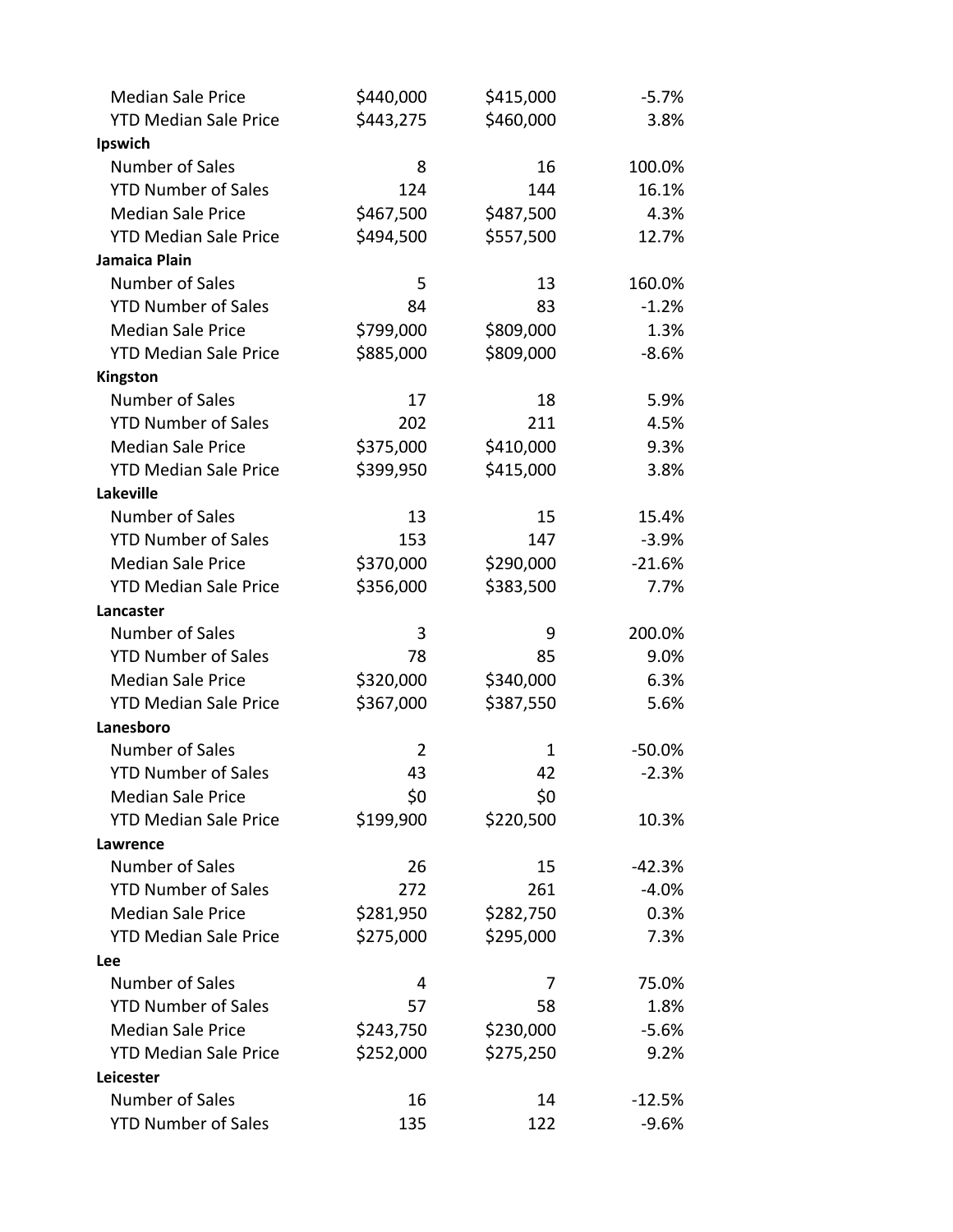| <b>Median Sale Price</b>     | \$260,000      | \$229,500   | $-11.7%$ |
|------------------------------|----------------|-------------|----------|
| <b>YTD Median Sale Price</b> | \$250,000      | \$250,500   | 0.2%     |
| Lenox                        |                |             |          |
| Number of Sales              | $\overline{2}$ | 5           | 150.0%   |
| <b>YTD Number of Sales</b>   | 44             | 75          | 70.5%    |
| <b>Median Sale Price</b>     | \$0            | \$256,500   |          |
| <b>YTD Median Sale Price</b> | \$313,250      | \$332,600   | 6.2%     |
| Leominster                   |                |             |          |
| <b>Number of Sales</b>       | 30             | 42          | 40.0%    |
| <b>YTD Number of Sales</b>   | 406            | 405         | $-0.2%$  |
| <b>Median Sale Price</b>     | \$269,900      | \$275,000   | 1.9%     |
| <b>YTD Median Sale Price</b> | \$269,950      | \$283,000   | 4.8%     |
| Leverett                     |                |             |          |
| Number of Sales              | 0              | 0           |          |
| <b>YTD Number of Sales</b>   | 20             | 16          | $-20.0%$ |
| <b>Median Sale Price</b>     | \$0            | \$0         |          |
| <b>YTD Median Sale Price</b> | \$337,950      | \$312,500   | $-7.5%$  |
| Lexington                    |                |             |          |
| <b>Number of Sales</b>       | 31             | 28          | $-9.7%$  |
| <b>YTD Number of Sales</b>   | 363            | 342         | $-5.8%$  |
| <b>Median Sale Price</b>     | \$935,000      | \$1,058,500 | 13.2%    |
| <b>YTD Median Sale Price</b> | \$1,098,000    | \$1,140,000 | 3.8%     |
| Leyden                       |                |             |          |
| Number of Sales              | 0              | 1           |          |
| <b>YTD Number of Sales</b>   | 5              | 11          | 120.0%   |
| <b>Median Sale Price</b>     | \$0            | \$0         |          |
| <b>YTD Median Sale Price</b> | \$254,000      | \$237,000   | $-6.7%$  |
| Lincoln                      |                |             |          |
| Number of Sales              | 2              | 3           | 50.0%    |
| <b>YTD Number of Sales</b>   | 62             | 50          | $-19.4%$ |
| <b>Median Sale Price</b>     | \$0            | \$1,047,000 |          |
| <b>YTD Median Sale Price</b> | \$1,140,000    | \$1,175,000 | 3.1%     |
| <b>Littleton</b>             |                |             |          |
| Number of Sales              | 8              | 11          | 37.5%    |
| <b>YTD Number of Sales</b>   | 99             | 121         | 22.2%    |
| <b>Median Sale Price</b>     | \$425,000      | \$468,900   | 10.3%    |
| <b>YTD Median Sale Price</b> | \$445,000      | \$467,500   | 5.1%     |
| Longmeadow                   |                |             |          |
| Number of Sales              | 13             | 24          | 84.6%    |
| <b>YTD Number of Sales</b>   | 270            | 287         | 6.3%     |
| <b>Median Sale Price</b>     | \$303,500      | \$289,000   | $-4.8%$  |
| <b>YTD Median Sale Price</b> | \$328,250      | \$340,000   | 3.6%     |
| Lowell                       |                |             |          |
| Number of Sales              | 54             | 57          | 5.6%     |
| <b>YTD Number of Sales</b>   | 609            | 558         | $-8.4%$  |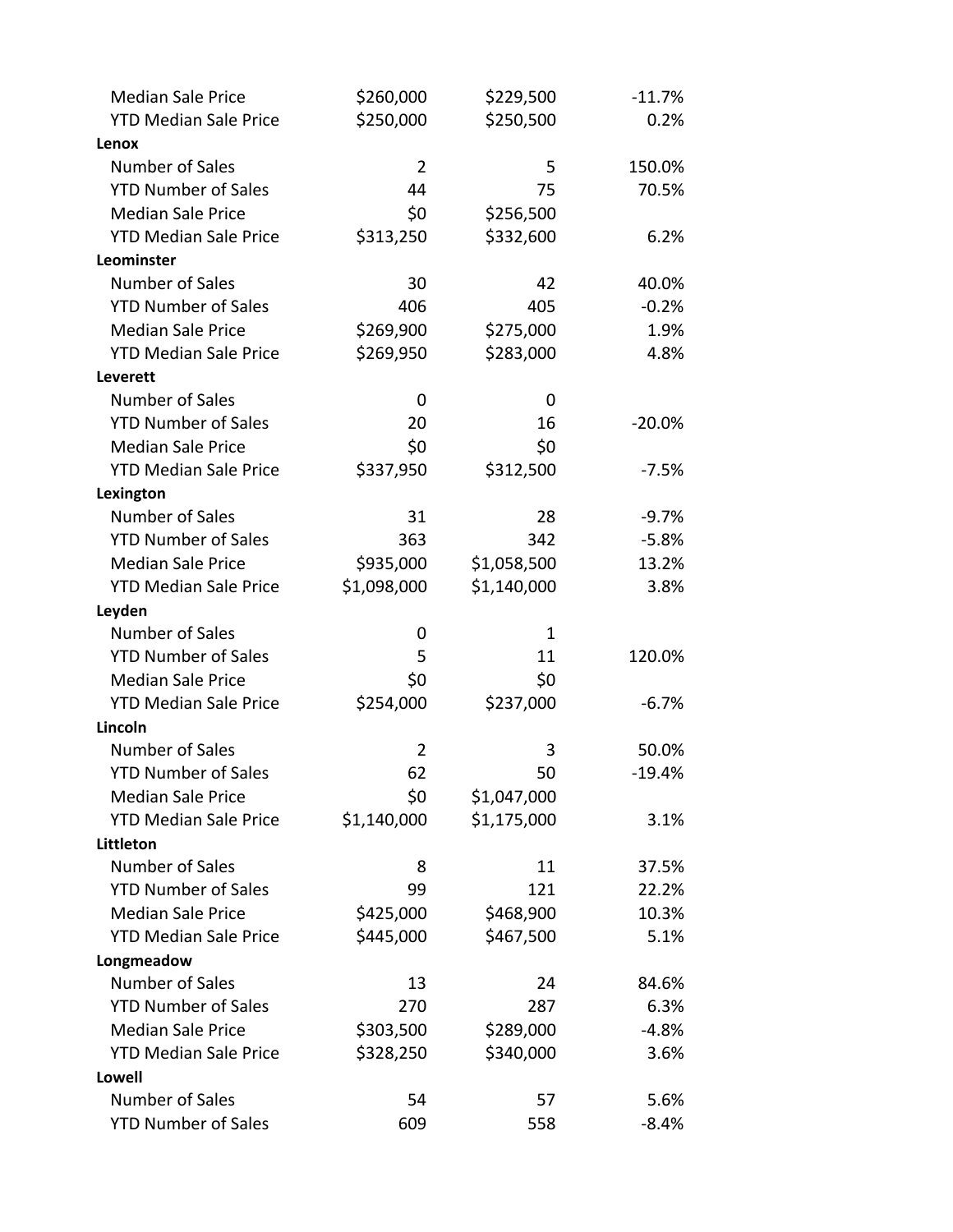| <b>Median Sale Price</b>         | \$268,500 | \$300,000 | 11.7%    |
|----------------------------------|-----------|-----------|----------|
| <b>YTD Median Sale Price</b>     | \$295,000 | \$316,375 | 7.2%     |
| Ludlow                           |           |           |          |
| Number of Sales                  | 15        | 17        | 13.3%    |
| <b>YTD Number of Sales</b>       | 221       | 213       | $-3.6%$  |
| <b>Median Sale Price</b>         | \$232,500 | \$280,000 | 20.4%    |
| <b>YTD Median Sale Price</b>     | \$215,000 | \$230,000 | 7.0%     |
| Lunenburg                        |           |           |          |
| Number of Sales                  | 9         | 20        | 122.2%   |
| <b>YTD Number of Sales</b>       | 143       | 185       | 29.4%    |
| <b>Median Sale Price</b>         | \$248,000 | \$309,250 | 24.7%    |
| <b>YTD Median Sale Price</b>     | \$290,000 | \$315,000 | 8.6%     |
| Lynn                             |           |           |          |
| Number of Sales                  | 63        | 62        | $-1.6%$  |
| <b>YTD Number of Sales</b>       | 656       | 651       | $-0.8%$  |
| <b>Median Sale Price</b>         | \$347,000 | \$390,000 | 12.4%    |
| <b>YTD Median Sale Price</b>     | \$345,000 | \$375,000 | 8.7%     |
| Lynnfield                        |           |           |          |
| Number of Sales                  | 13        | 19        | 46.2%    |
| <b>YTD Number of Sales</b>       | 171       | 170       | $-0.6%$  |
| <b>Median Sale Price</b>         | \$595,000 | \$750,000 | 26.1%    |
| <b>YTD Median Sale Price</b>     | \$661,750 | \$677,450 | 2.4%     |
| <b>Malden</b>                    |           |           |          |
| Number of Sales                  | 26        | 16        | $-38.5%$ |
| <b>YTD Number of Sales</b>       | 232       | 246       | 6.0%     |
| <b>Median Sale Price</b>         | \$475,000 | \$522,500 | 10.0%    |
| <b>YTD Median Sale Price</b>     | \$486,450 | \$499,000 | 2.6%     |
| <b>Manchester</b>                |           |           |          |
| Number of Sales                  | 4         | 10        | 150.0%   |
| <b>YTD Number of Sales</b>       | 54        | 59        | 9.3%     |
| <b>Median Sale Price</b>         | \$610,000 | \$937,000 | 53.6%    |
| <b>YTD Median Sale Price</b>     | \$900,000 | \$790,000 | $-12.2%$ |
| <b>Mansfield</b>                 |           |           |          |
| Number of Sales                  | 20        | 8         | $-60.0%$ |
| <b>YTD Number of Sales</b>       | 232       | 197       | $-15.1%$ |
| <b>Median Sale Price</b>         | \$437,500 | \$420,000 | $-4.0%$  |
| <b>YTD Median Sale Price</b>     | \$450,000 | \$465,000 | 3.3%     |
| <b>Marblehead</b>                |           |           |          |
| Number of Sales                  | 18        | 24        | 33.3%    |
| <b>YTD Number of Sales</b>       | 239       | 261       | 9.2%     |
| <b>Median Sale Price</b>         | \$706,500 | \$707,500 | 0.1%     |
| <b>YTD Median Sale Price</b>     | \$689,000 | \$710,000 | 3.0%     |
| <b>Marion</b><br>Number of Sales | 5         | 11        |          |
|                                  | 79        |           | 120.0%   |
| <b>YTD Number of Sales</b>       |           | 91        | 15.2%    |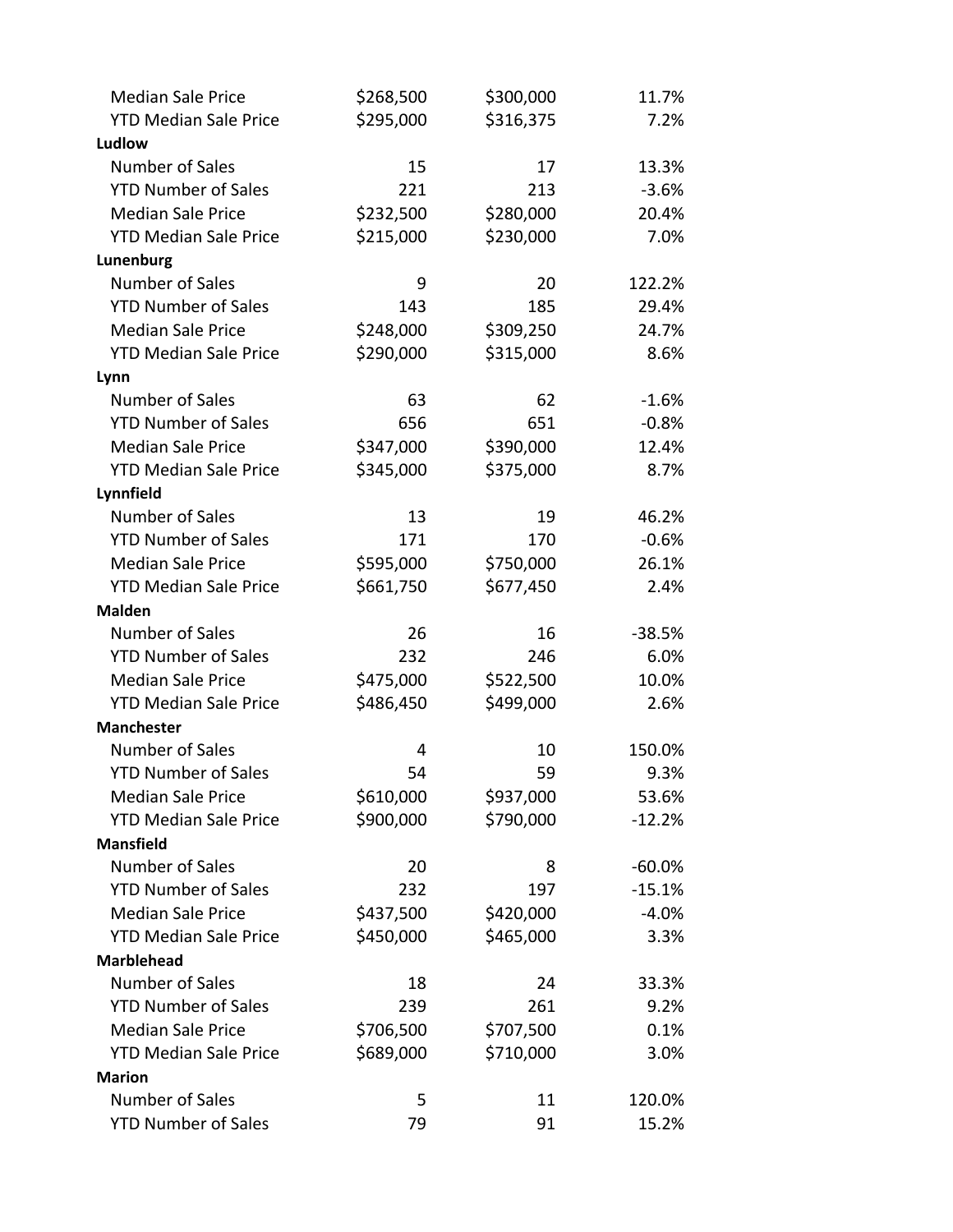| <b>Median Sale Price</b>     | \$618,000 | \$475,000 | $-23.1%$ |
|------------------------------|-----------|-----------|----------|
| <b>YTD Median Sale Price</b> | \$450,000 | \$452,000 | 0.4%     |
| Marlborough                  |           |           |          |
| Number of Sales              | 15        | 24        | 60.0%    |
| <b>YTD Number of Sales</b>   | 307       | 303       | $-1.3%$  |
| <b>Median Sale Price</b>     | \$453,000 | \$398,150 | $-12.1%$ |
| <b>YTD Median Sale Price</b> | \$380,000 | \$395,000 | 3.9%     |
| <b>Marshfield</b>            |           |           |          |
| Number of Sales              | 23        | 20        | $-13.0%$ |
| <b>YTD Number of Sales</b>   | 341       | 344       | 0.9%     |
| <b>Median Sale Price</b>     | \$424,900 | \$448,500 | 5.6%     |
| <b>YTD Median Sale Price</b> | \$440,000 | \$460,000 | 4.5%     |
| <b>Marstons Mills</b>        |           |           |          |
| Number of Sales              | 12        | 7         | $-41.7%$ |
| <b>YTD Number of Sales</b>   | 120       | 133       | 10.8%    |
| <b>Median Sale Price</b>     | \$444,000 | \$353,900 | $-20.3%$ |
| <b>YTD Median Sale Price</b> | \$358,000 | \$375,000 | 4.7%     |
| <b>Mashpee</b>               |           |           |          |
| Number of Sales              | 23        | 21        | $-8.7%$  |
| <b>YTD Number of Sales</b>   | 306       | 278       | $-9.2%$  |
| <b>Median Sale Price</b>     | \$355,000 | \$480,000 | 35.2%    |
| <b>YTD Median Sale Price</b> | \$408,000 | \$435,000 | 6.6%     |
| Mattapan                     |           |           |          |
| Number of Sales              | 7         | 6         | $-14.3%$ |
| <b>YTD Number of Sales</b>   | 56        | 56        | 0.0%     |
| <b>Median Sale Price</b>     | \$325,000 | \$417,500 | 28.5%    |
| <b>YTD Median Sale Price</b> | \$417,500 | \$412,500 | $-1.2%$  |
| <b>Mattapoisett</b>          |           |           |          |
| Number of Sales              | 11        | 9         | $-18.2%$ |
| <b>YTD Number of Sales</b>   | 92        | 99        | 7.6%     |
| <b>Median Sale Price</b>     | \$480,000 | \$450,000 | $-6.3%$  |
| <b>YTD Median Sale Price</b> | \$423,500 | \$470,000 | 11.0%    |
| <b>Maynard</b>               |           |           |          |
| Number of Sales              | 12        | 10        | $-16.7%$ |
| <b>YTD Number of Sales</b>   | 119       | 123       | 3.4%     |
| <b>Median Sale Price</b>     | \$336,000 | \$457,450 | 36.1%    |
| <b>YTD Median Sale Price</b> | \$380,000 | \$400,000 | 5.3%     |
| <b>Medfield</b>              |           |           |          |
| Number of Sales              | 8         | 16        | 100.0%   |
| <b>YTD Number of Sales</b>   | 158       | 177       | 12.0%    |
| <b>Median Sale Price</b>     | \$658,000 | \$595,000 | $-9.6%$  |
| <b>YTD Median Sale Price</b> | \$653,000 | \$710,000 | 8.7%     |
| <b>Medford</b>               |           |           |          |
| Number of Sales              | 23        | 20        | $-13.0%$ |
| <b>YTD Number of Sales</b>   | 294       | 306       | 4.1%     |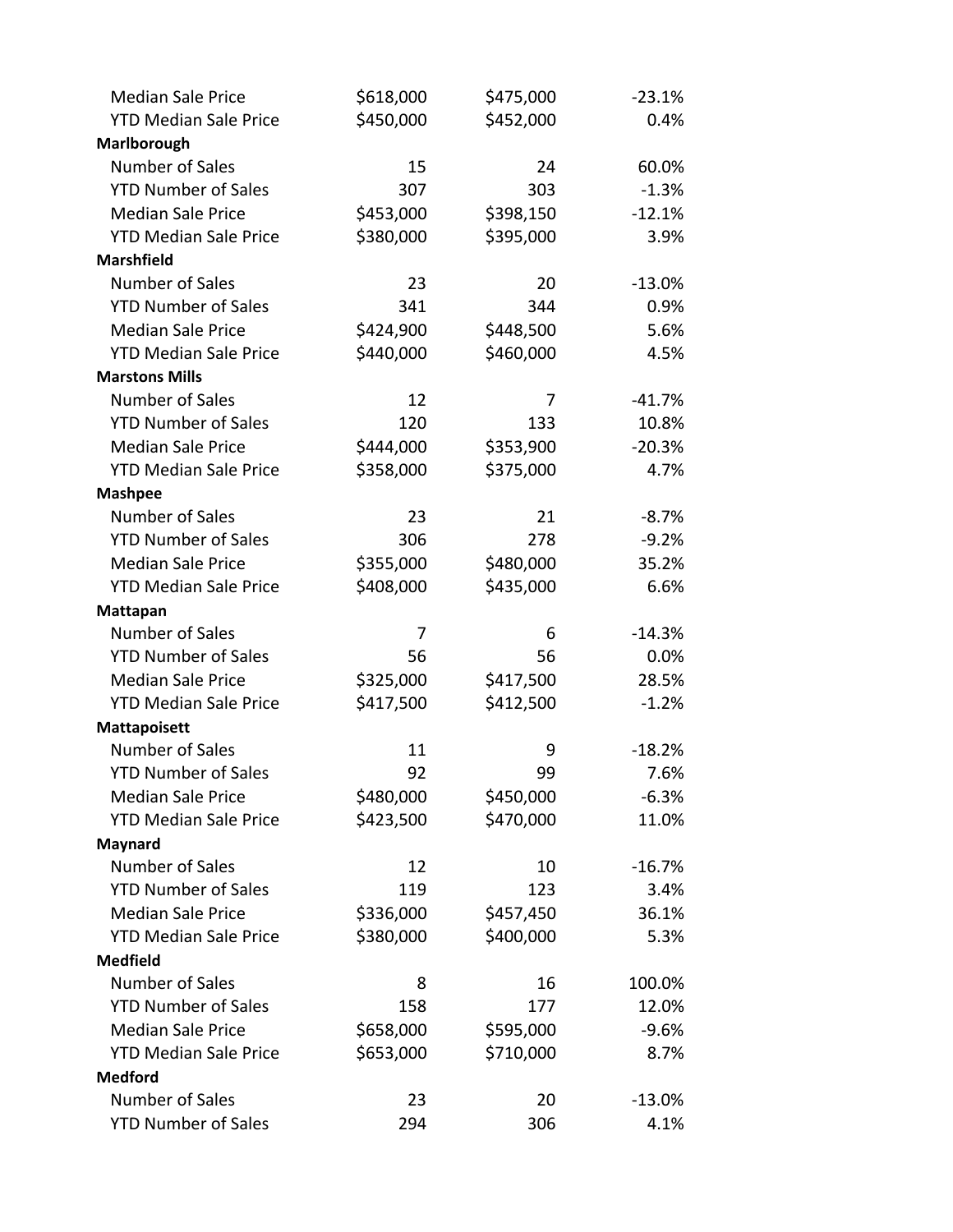| <b>Median Sale Price</b>     | \$620,000      | \$651,250 | 5.0%       |
|------------------------------|----------------|-----------|------------|
| <b>YTD Median Sale Price</b> | \$611,500      | \$619,500 | 1.3%       |
| <b>Medway</b>                |                |           |            |
| Number of Sales              | 7              | 11        | 57.1%      |
| <b>YTD Number of Sales</b>   | 147            | 164       | 11.6%      |
| <b>Median Sale Price</b>     | \$421,000      | \$394,500 | $-6.3%$    |
| <b>YTD Median Sale Price</b> | \$439,900      | \$428,888 | $-2.5%$    |
| <b>Melrose</b>               |                |           |            |
| Number of Sales              | 20             | 24        | 20.0%      |
| <b>YTD Number of Sales</b>   | 249            | 261       | 4.8%       |
| <b>Median Sale Price</b>     | \$600,000      | \$608,500 | 1.4%       |
| <b>YTD Median Sale Price</b> | \$645,000      | \$645,000 | 0.0%       |
| <b>Mendon</b>                |                |           |            |
| Number of Sales              | 3              | 1         | $-66.7%$   |
| <b>YTD Number of Sales</b>   | 69             | 65        | $-5.8%$    |
| <b>Median Sale Price</b>     | \$506,000      | \$0       | $-100.0\%$ |
| <b>YTD Median Sale Price</b> | \$441,000      | \$495,000 | 12.2%      |
| <b>Merrimac</b>              |                |           |            |
| Number of Sales              | 7              | 8         | 14.3%      |
| <b>YTD Number of Sales</b>   | 79             | 79        | 0.0%       |
| <b>Median Sale Price</b>     | \$360,000      | \$436,450 | 21.2%      |
| <b>YTD Median Sale Price</b> | \$399,000      | \$405,000 | 1.5%       |
| <b>Methuen</b>               |                |           |            |
| Number of Sales              | 36             | 46        | 27.8%      |
| <b>YTD Number of Sales</b>   | 479            | 513       | 7.1%       |
| <b>Median Sale Price</b>     | \$335,000      | \$350,000 | 4.5%       |
| <b>YTD Median Sale Price</b> | \$350,000      | \$370,000 | 5.7%       |
| Middleboro                   |                |           |            |
| Number of Sales              | 20             | 20        | 0.0%       |
| <b>YTD Number of Sales</b>   | 249            | 215       | $-13.7%$   |
| <b>Median Sale Price</b>     | \$368,750      | \$327,500 | $-11.2%$   |
| <b>YTD Median Sale Price</b> | \$325,000      | \$349,000 | 7.4%       |
| <b>Middlefield</b>           |                |           |            |
| Number of Sales              | 0              | 0         |            |
| <b>YTD Number of Sales</b>   | $\overline{2}$ | 5         | 150.0%     |
| <b>Median Sale Price</b>     | \$0            | \$0       |            |
| <b>YTD Median Sale Price</b> | \$0            | \$150,000 |            |
| <b>Middleton</b>             |                |           |            |
| Number of Sales              | 4              | 2         | $-50.0%$   |
| <b>YTD Number of Sales</b>   | 80             | 86        | 7.5%       |
| <b>Median Sale Price</b>     | \$410,000      | \$0       | $-100.0%$  |
| <b>YTD Median Sale Price</b> | \$555,375      | \$595,000 | 7.1%       |
| <b>Milford</b>               |                |           |            |
| Number of Sales              | 22             | 13        | $-40.9%$   |
| <b>YTD Number of Sales</b>   | 278            | 255       | $-8.3%$    |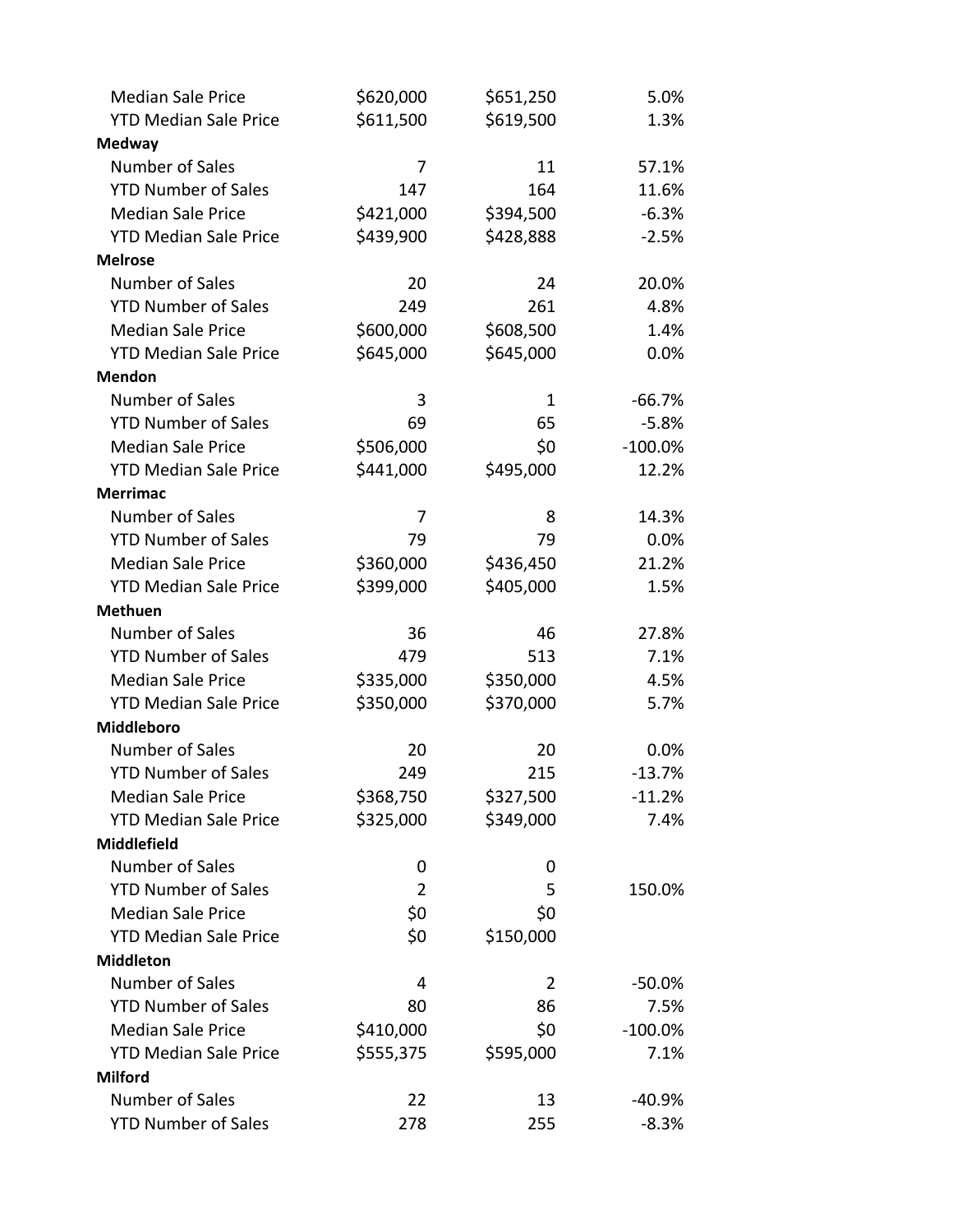| <b>Median Sale Price</b>     | \$326,250      | \$372,000 | 14.0%    |
|------------------------------|----------------|-----------|----------|
| <b>YTD Median Sale Price</b> | \$340,000      | \$355,000 | 4.4%     |
| <b>Millbury</b>              |                |           |          |
| Number of Sales              | 9              | 18        | 100.0%   |
| <b>YTD Number of Sales</b>   | 148            | 138       | $-6.8%$  |
| <b>Median Sale Price</b>     | \$300,000      | \$252,500 | $-15.8%$ |
| <b>YTD Median Sale Price</b> | \$280,200      | \$300,000 | 7.1%     |
| <b>Millis</b>                |                |           |          |
| Number of Sales              | $\overline{2}$ | 10        | 400.0%   |
| <b>YTD Number of Sales</b>   | 94             | 98        | 4.3%     |
| <b>Median Sale Price</b>     | \$0            | \$357,500 |          |
| <b>YTD Median Sale Price</b> | \$420,000      | \$448,100 | 6.7%     |
| <b>Millville</b>             |                |           |          |
| Number of Sales              | 3              | 5         | 66.7%    |
| <b>YTD Number of Sales</b>   | 27             | 28        | 3.7%     |
| <b>Median Sale Price</b>     | \$282,500      | \$310,000 | 9.7%     |
| <b>YTD Median Sale Price</b> | \$256,900      | \$239,950 | $-6.6%$  |
| <b>Milton</b>                |                |           |          |
| Number of Sales              | 21             | 25        | 19.0%    |
| <b>YTD Number of Sales</b>   | 286            | 282       | $-1.4%$  |
| <b>Median Sale Price</b>     | \$785,000      | \$655,000 | $-16.6%$ |
| <b>YTD Median Sale Price</b> | \$685,500      | \$720,500 | 5.1%     |
| <b>Monroe</b>                |                |           |          |
| Number of Sales              | 0              | 0         |          |
| <b>YTD Number of Sales</b>   | 0              | 3         |          |
| <b>Median Sale Price</b>     | \$0            | \$0       |          |
| <b>YTD Median Sale Price</b> | \$0            | \$100,000 |          |
| <b>Monson</b>                |                |           |          |
| Number of Sales              | 5              | 4         | $-20.0%$ |
| <b>YTD Number of Sales</b>   | 93             | 98        | 5.4%     |
| <b>Median Sale Price</b>     | \$231,900      | \$315,000 | 35.8%    |
| <b>YTD Median Sale Price</b> | \$228,000      | \$239,500 | 5.0%     |
| <b>Montague</b>              |                |           |          |
| Number of Sales              | 7              | 4         | $-42.9%$ |
| <b>YTD Number of Sales</b>   | 62             | 70        | 12.9%    |
| <b>Median Sale Price</b>     | \$193,500      | \$181,450 | $-6.2%$  |
| <b>YTD Median Sale Price</b> | \$191,750      | \$210,000 | 9.5%     |
| <b>Monterey</b>              |                |           |          |
| Number of Sales              | 0              | 2         |          |
| <b>YTD Number of Sales</b>   | 20             | 13        | $-35.0%$ |
| <b>Median Sale Price</b>     | \$0            | \$0       |          |
| <b>YTD Median Sale Price</b> | \$378,000      | \$486,000 | 28.6%    |
| Montgomery                   |                |           |          |
| Number of Sales              | 0              | 0         |          |
| <b>YTD Number of Sales</b>   | 9              | 8         | $-11.1%$ |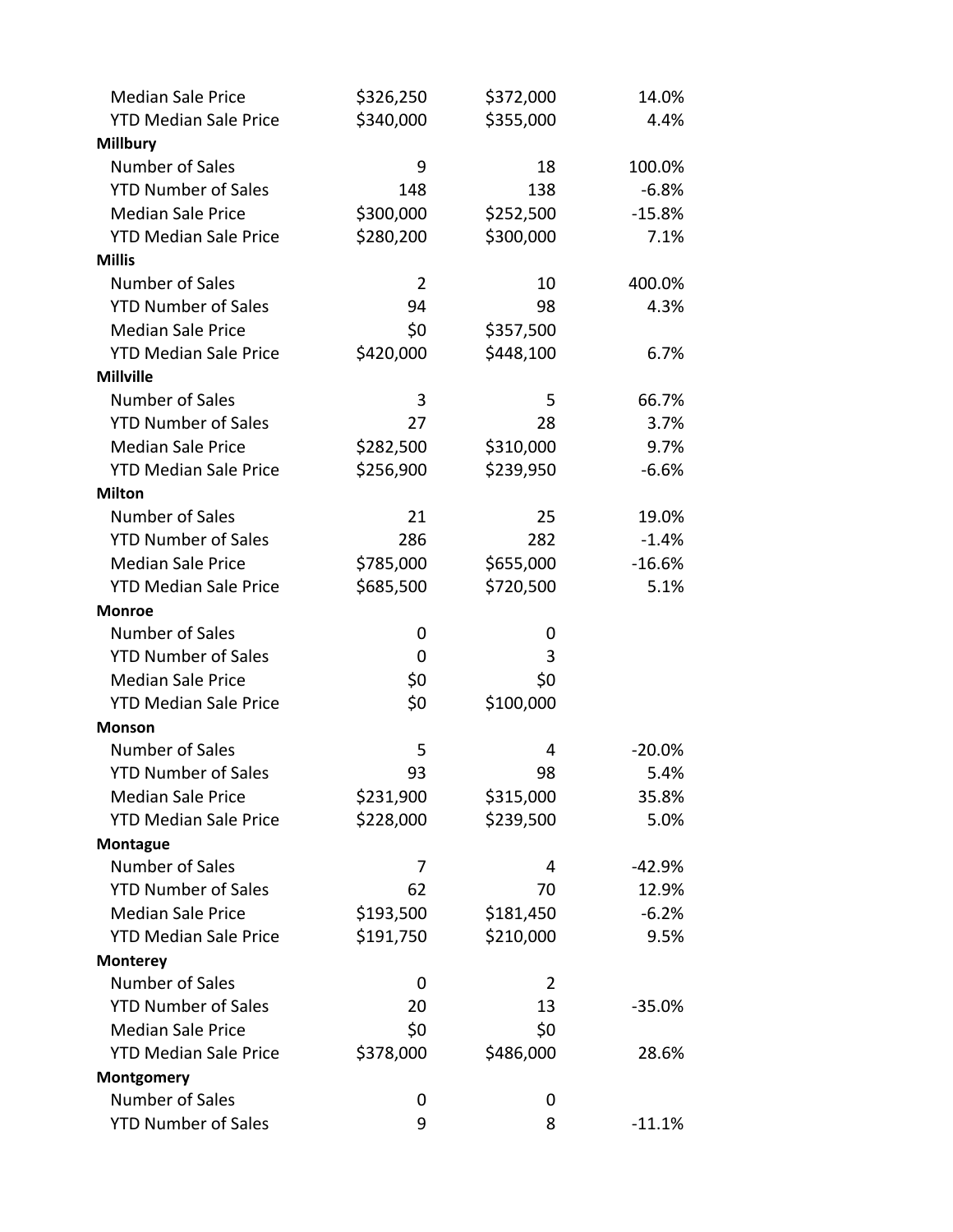| <b>Median Sale Price</b>     | \$0            | \$0         |            |
|------------------------------|----------------|-------------|------------|
| <b>YTD Median Sale Price</b> | \$183,500      | \$280,500   | 52.9%      |
| <b>Mt Washington</b>         |                |             |            |
| Number of Sales              | 0              | 0           |            |
| <b>YTD Number of Sales</b>   | $\overline{2}$ | 1           | $-50.0%$   |
| <b>Median Sale Price</b>     | \$0            | \$0         |            |
| <b>YTD Median Sale Price</b> | \$0            | \$0         |            |
| <b>Nahant</b>                |                |             |            |
| Number of Sales              | $\overline{2}$ | 3           | 50.0%      |
| <b>YTD Number of Sales</b>   | 46             | 32          | $-30.4%$   |
| <b>Median Sale Price</b>     | \$0            | \$915,000   |            |
| <b>YTD Median Sale Price</b> | \$530,000      | \$645,000   | 21.7%      |
| <b>Nantucket</b>             |                |             |            |
| Number of Sales              | 19             | 23          | 21.1%      |
| <b>YTD Number of Sales</b>   | 172            | 146         | $-15.1%$   |
| <b>Median Sale Price</b>     | \$1,700,000    | \$1,149,000 | $-32.4%$   |
| <b>YTD Median Sale Price</b> | \$1,490,000    | \$1,500,000 | 0.7%       |
| <b>Natick</b>                |                |             |            |
| Number of Sales              | 17             | 33          | 94.1%      |
| <b>YTD Number of Sales</b>   | 367            | 359         | $-2.2%$    |
| <b>Median Sale Price</b>     | \$555,000      | \$601,000   | 8.3%       |
| <b>YTD Median Sale Price</b> | \$600,000      | \$615,000   | 2.5%       |
| <b>Needham</b>               |                |             |            |
| Number of Sales              | 15             | 27          | 80.0%      |
| <b>YTD Number of Sales</b>   | 384            | 382         | $-0.5%$    |
| <b>Median Sale Price</b>     | \$933,000      | \$850,000   | $-8.9%$    |
| <b>YTD Median Sale Price</b> | \$976,250      | \$1,067,000 | 9.3%       |
| <b>New Ashford</b>           |                |             |            |
| Number of Sales              | 0              | 0           |            |
| <b>YTD Number of Sales</b>   | $\overline{2}$ | 4           | 100.0%     |
| <b>Median Sale Price</b>     | \$0            | \$0         |            |
| <b>YTD Median Sale Price</b> | \$0            | \$355,500   |            |
| <b>New Bedford</b>           |                |             |            |
| Number of Sales              | 46             | 43          | $-6.5%$    |
| <b>YTD Number of Sales</b>   | 633            | 626         | $-1.1%$    |
| <b>Median Sale Price</b>     | \$224,500      | \$230,000   | 2.4%       |
| <b>YTD Median Sale Price</b> | \$220,000      | \$239,900   | 9.0%       |
| <b>New Braintree</b>         |                |             |            |
| Number of Sales              | 2              | 0           | $-100.0\%$ |
| <b>YTD Number of Sales</b>   | 8              | 9           | 12.5%      |
| <b>Median Sale Price</b>     | \$0            | \$0         |            |
| <b>YTD Median Sale Price</b> | \$270,000      | \$299,000   | 10.7%      |
| <b>New Marlboro</b>          |                |             |            |
| Number of Sales              | 2              | 0           | $-100.0\%$ |
| <b>YTD Number of Sales</b>   | 23             | 20          | $-13.0%$   |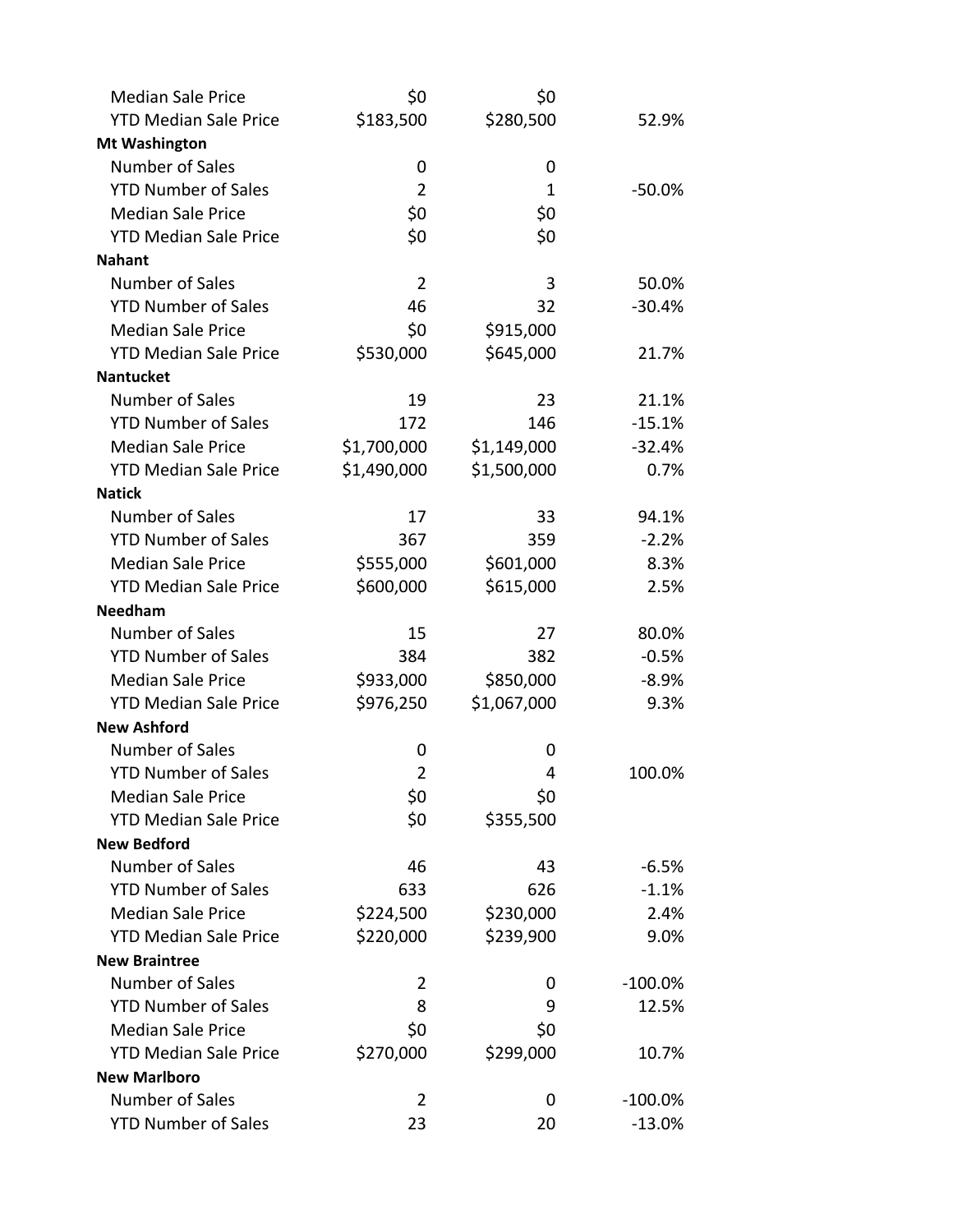| <b>Median Sale Price</b>     | \$0         | \$0            |          |
|------------------------------|-------------|----------------|----------|
| <b>YTD Median Sale Price</b> | \$312,500   | \$251,250      | $-19.6%$ |
| <b>New Salem</b>             |             |                |          |
| Number of Sales              | 0           | $\overline{2}$ |          |
| <b>YTD Number of Sales</b>   | 7           | 12             | 71.4%    |
| <b>Median Sale Price</b>     | \$0         | \$0            |          |
| <b>YTD Median Sale Price</b> | \$237,000   | \$244,700      | 3.2%     |
| <b>Newbury</b>               |             |                |          |
| Number of Sales              | 5           | 9              | 80.0%    |
| <b>YTD Number of Sales</b>   | 82          | 100            | 22.0%    |
| <b>Median Sale Price</b>     | \$390,000   | \$450,000      | 15.4%    |
| <b>YTD Median Sale Price</b> | \$508,500   | \$522,500      | 2.8%     |
| Newburyport                  |             |                |          |
| Number of Sales              | 11          | 16             | 45.5%    |
| <b>YTD Number of Sales</b>   | 223         | 228            | 2.2%     |
| <b>Median Sale Price</b>     | \$749,000   | \$662,450      | $-11.6%$ |
| <b>YTD Median Sale Price</b> | \$587,500   | \$665,500      | 13.3%    |
| <b>Newton</b>                |             |                |          |
| Number of Sales              | 48          | 42             | $-12.5%$ |
| <b>YTD Number of Sales</b>   | 652         | 608            | $-6.7%$  |
| <b>Median Sale Price</b>     | \$1,073,500 | \$1,232,500    | 14.8%    |
| <b>YTD Median Sale Price</b> | \$1,184,750 | \$1,242,500    | 4.9%     |
| <b>Norfolk</b>               |             |                |          |
| Number of Sales              | 13          | 16             | 23.1%    |
| <b>YTD Number of Sales</b>   | 140         | 148            | 5.7%     |
| <b>Median Sale Price</b>     | \$517,500   | \$518,500      | 0.2%     |
| <b>YTD Median Sale Price</b> | \$527,450   | \$575,000      | 9.0%     |
| <b>North Adams</b>           |             |                |          |
| Number of Sales              | 6           | 7              | 16.7%    |
| <b>YTD Number of Sales</b>   | 106         | 95             | $-10.4%$ |
| <b>Median Sale Price</b>     | \$114,000   | \$137,000      | 20.2%    |
| <b>YTD Median Sale Price</b> | \$139,950   | \$138,000      | $-1.4%$  |
| <b>North Andover</b>         |             |                |          |
| Number of Sales              | 27          | 22             | $-18.5%$ |
| <b>YTD Number of Sales</b>   | 292         | 256            | $-12.3%$ |
| <b>Median Sale Price</b>     | \$640,000   | \$542,500      | $-15.2%$ |
| <b>YTD Median Sale Price</b> | \$565,000   | \$592,000      | 4.8%     |
| <b>North Attleboro</b>       |             |                |          |
| Number of Sales              | 18          | 25             | 38.9%    |
| <b>YTD Number of Sales</b>   | 284         | 294            | 3.5%     |
| <b>Median Sale Price</b>     | \$338,750   | \$390,000      | 15.1%    |
| <b>YTD Median Sale Price</b> | \$376,000   | \$398,500      | 6.0%     |
| <b>North Brookfield</b>      |             |                |          |
| Number of Sales              | 4           | 3              | $-25.0%$ |
| <b>YTD Number of Sales</b>   | 56          | 53             | $-5.4%$  |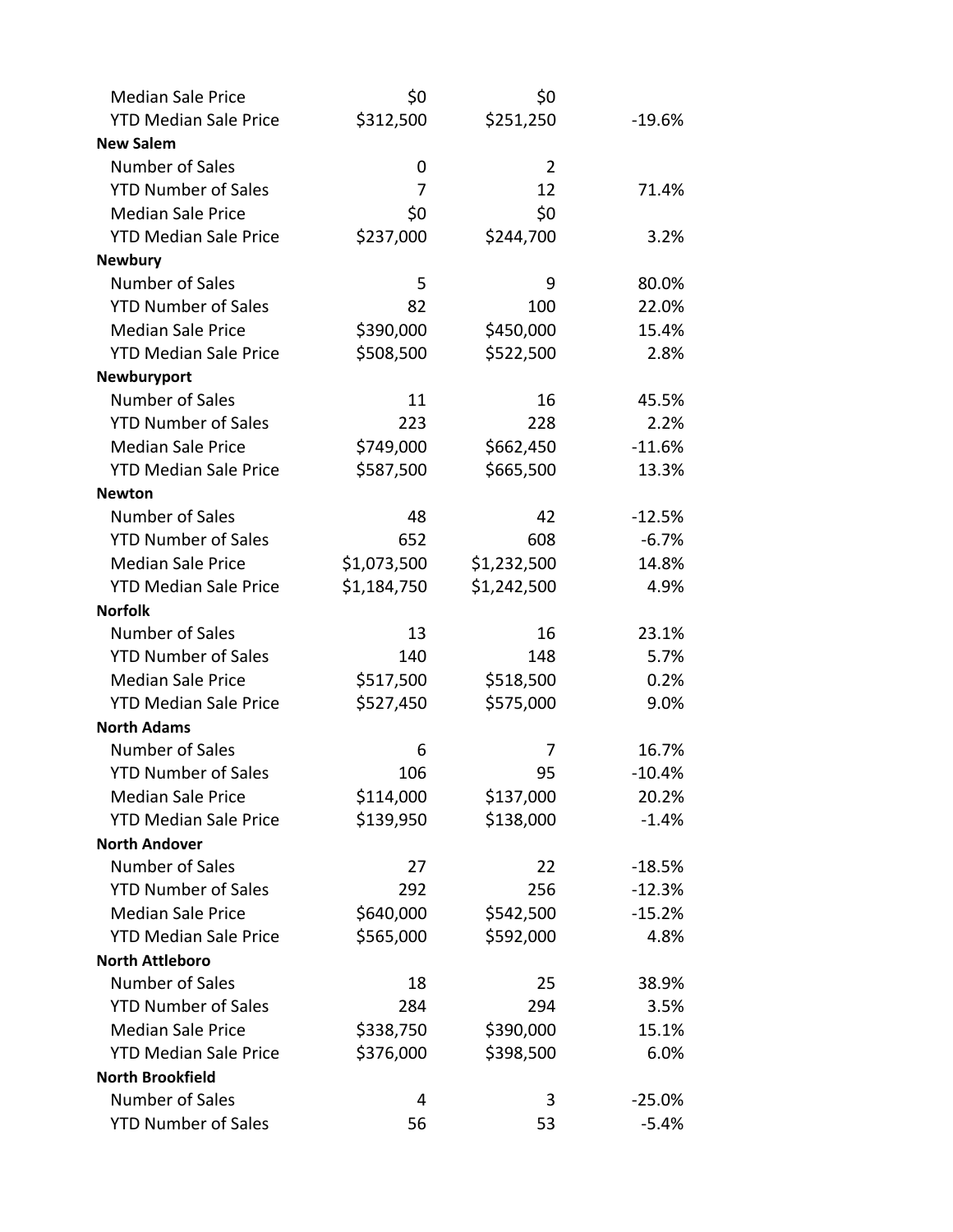| <b>Median Sale Price</b>     | \$216,000 | \$185,000 | $-14.4%$ |
|------------------------------|-----------|-----------|----------|
| <b>YTD Median Sale Price</b> | \$215,000 | \$230,000 | 7.0%     |
| <b>North Reading</b>         |           |           |          |
| Number of Sales              | 18        | 8         | $-55.6%$ |
| <b>YTD Number of Sales</b>   | 181       | 174       | $-3.9%$  |
| <b>Median Sale Price</b>     | \$605,000 | \$638,950 | 5.6%     |
| <b>YTD Median Sale Price</b> | \$550,000 | \$558,750 | 1.6%     |
| Northampton                  |           |           |          |
| Number of Sales              | 21        | 22        | 4.8%     |
| <b>YTD Number of Sales</b>   | 203       | 203       | 0.0%     |
| <b>Median Sale Price</b>     | \$309,900 | \$270,000 | $-12.9%$ |
| <b>YTD Median Sale Price</b> | \$336,000 | \$347,000 | 3.3%     |
| Northborough                 |           |           |          |
| Number of Sales              | 11        | 23        | 109.1%   |
| <b>YTD Number of Sales</b>   | 184       | 184       | 0.0%     |
| <b>Median Sale Price</b>     | \$400,000 | \$439,968 | 10.0%    |
| <b>YTD Median Sale Price</b> | \$450,000 | \$445,000 | $-1.1%$  |
| Northbridge                  |           |           |          |
| Number of Sales              | 10        | 12        | 20.0%    |
| <b>YTD Number of Sales</b>   | 148       | 163       | 10.1%    |
| <b>Median Sale Price</b>     | \$296,250 | \$354,000 | 19.5%    |
| <b>YTD Median Sale Price</b> | \$317,000 | \$349,900 | 10.4%    |
| <b>Northfield</b>            |           |           |          |
| Number of Sales              | 6         | 3         | $-50.0%$ |
| <b>YTD Number of Sales</b>   | 51        | 20        | $-60.8%$ |
| <b>Median Sale Price</b>     | \$175,550 | \$225,000 | 28.2%    |
| <b>YTD Median Sale Price</b> | \$237,500 | \$238,000 | 0.2%     |
| <b>Norton</b>                |           |           |          |
| Number of Sales              | 12        | 21        | 75.0%    |
| <b>YTD Number of Sales</b>   | 195       | 184       | $-5.6%$  |
| <b>Median Sale Price</b>     | \$381,250 | \$367,000 | $-3.7%$  |
| <b>YTD Median Sale Price</b> | \$366,000 | \$372,450 | 1.8%     |
| <b>Norwell</b>               |           |           |          |
| Number of Sales              | 17        | 10        | $-41.2%$ |
| <b>YTD Number of Sales</b>   | 186       | 170       | $-8.6%$  |
| <b>Median Sale Price</b>     | \$590,000 | \$740,000 | 25.4%    |
| <b>YTD Median Sale Price</b> | \$620,000 | \$656,000 | 5.8%     |
| <b>Norwood</b>               |           |           |          |
| Number of Sales              | 21        | 23        | 9.5%     |
| <b>YTD Number of Sales</b>   | 255       | 257       | 0.8%     |
| <b>Median Sale Price</b>     | \$445,000 | \$450,000 | 1.1%     |
| <b>YTD Median Sale Price</b> | \$469,000 | \$475,000 | 1.3%     |
| <b>Oak Bluffs</b>            |           |           |          |
| Number of Sales              | 4         | 9         | 125.0%   |
| <b>YTD Number of Sales</b>   | 92        | 80        | $-13.0%$ |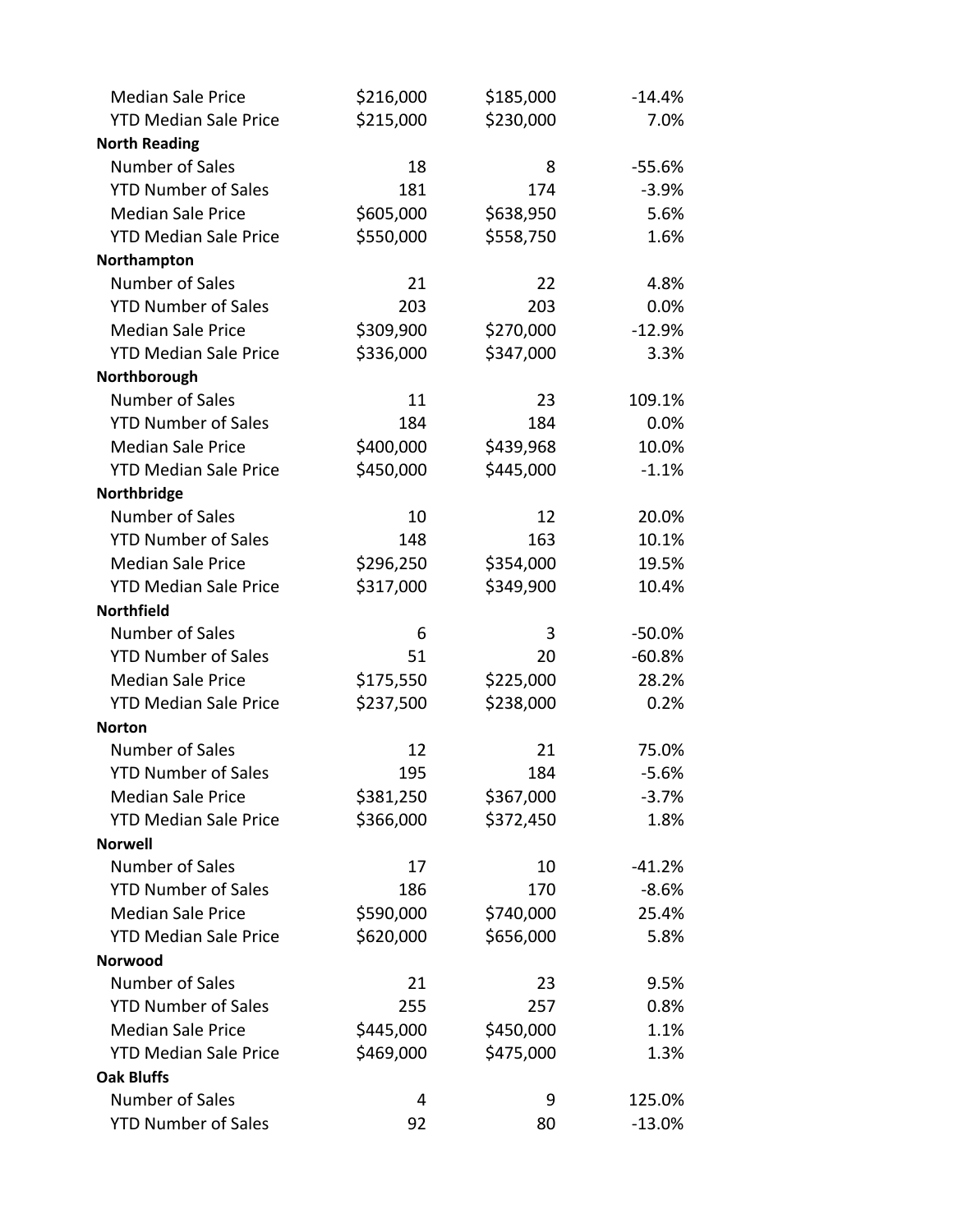| <b>Median Sale Price</b>     | \$733,750      | \$890,000 | 21.3%    |
|------------------------------|----------------|-----------|----------|
| <b>YTD Median Sale Price</b> | \$634,998      | \$692,500 | 9.1%     |
| Oakham                       |                |           |          |
| Number of Sales              | $\overline{2}$ | 1         | $-50.0%$ |
| <b>YTD Number of Sales</b>   | 26             | 24        | $-7.7%$  |
| <b>Median Sale Price</b>     | \$0            | \$0       |          |
| <b>YTD Median Sale Price</b> | \$238,750      | \$276,250 | 15.7%    |
| Orange                       |                |           |          |
| <b>Number of Sales</b>       | 4              | 8         | 100.0%   |
| <b>YTD Number of Sales</b>   | 97             | 109       | 12.4%    |
| <b>Median Sale Price</b>     | \$187,500      | \$177,450 | $-5.4%$  |
| <b>YTD Median Sale Price</b> | \$175,000      | \$175,900 | 0.5%     |
| <b>Orleans</b>               |                |           |          |
| <b>Number of Sales</b>       | 9              | 9         | 0.0%     |
| <b>YTD Number of Sales</b>   | 111            | 99        | $-10.8%$ |
| <b>Median Sale Price</b>     | \$475,000      | \$649,000 | 36.6%    |
| <b>YTD Median Sale Price</b> | \$672,000      | \$635,000 | $-5.5%$  |
| <b>Osterville</b>            |                |           |          |
| <b>Number of Sales</b>       | 8              | 9         | 12.5%    |
| <b>YTD Number of Sales</b>   | 94             | 95        | 1.1%     |
| <b>Median Sale Price</b>     | \$351,000      | \$515,600 | 46.9%    |
| <b>YTD Median Sale Price</b> | \$573,625      | \$558,000 | $-2.7%$  |
| <b>Otis</b>                  |                |           |          |
| Number of Sales              | 3              | 7         | 133.3%   |
| <b>YTD Number of Sales</b>   | 44             | 43        | $-2.3%$  |
| <b>Median Sale Price</b>     | \$312,000      | \$325,000 | 4.2%     |
| <b>YTD Median Sale Price</b> | \$298,000      | \$335,000 | 12.4%    |
| Oxford                       |                |           |          |
| <b>Number of Sales</b>       | 11             | 11        | $0.0\%$  |
| <b>YTD Number of Sales</b>   | 149            | 151       | 1.3%     |
| <b>Median Sale Price</b>     | \$247,250      | \$270,000 | 9.2%     |
| <b>YTD Median Sale Price</b> | \$247,250      | \$258,000 | 4.3%     |
| Palmer                       |                |           |          |
| Number of Sales              | 8              | 10        | 25.0%    |
| <b>YTD Number of Sales</b>   | 135            | 134       | $-0.7%$  |
| <b>Median Sale Price</b>     | \$188,658      | \$244,000 | 29.3%    |
| <b>YTD Median Sale Price</b> | \$189,000      | \$206,500 | 9.3%     |
| <b>Paxton</b>                |                |           |          |
| <b>Number of Sales</b>       | 10             | 10        | 0.0%     |
| <b>YTD Number of Sales</b>   | 69             | 75        | 8.7%     |
| <b>Median Sale Price</b>     | \$245,000      | \$342,500 | 39.8%    |
| <b>YTD Median Sale Price</b> | \$290,000      | \$341,000 | 17.6%    |
| Peabody                      |                |           |          |
| Number of Sales              | 24             | 32        | 33.3%    |
| <b>YTD Number of Sales</b>   | 425            | 413       | $-2.8%$  |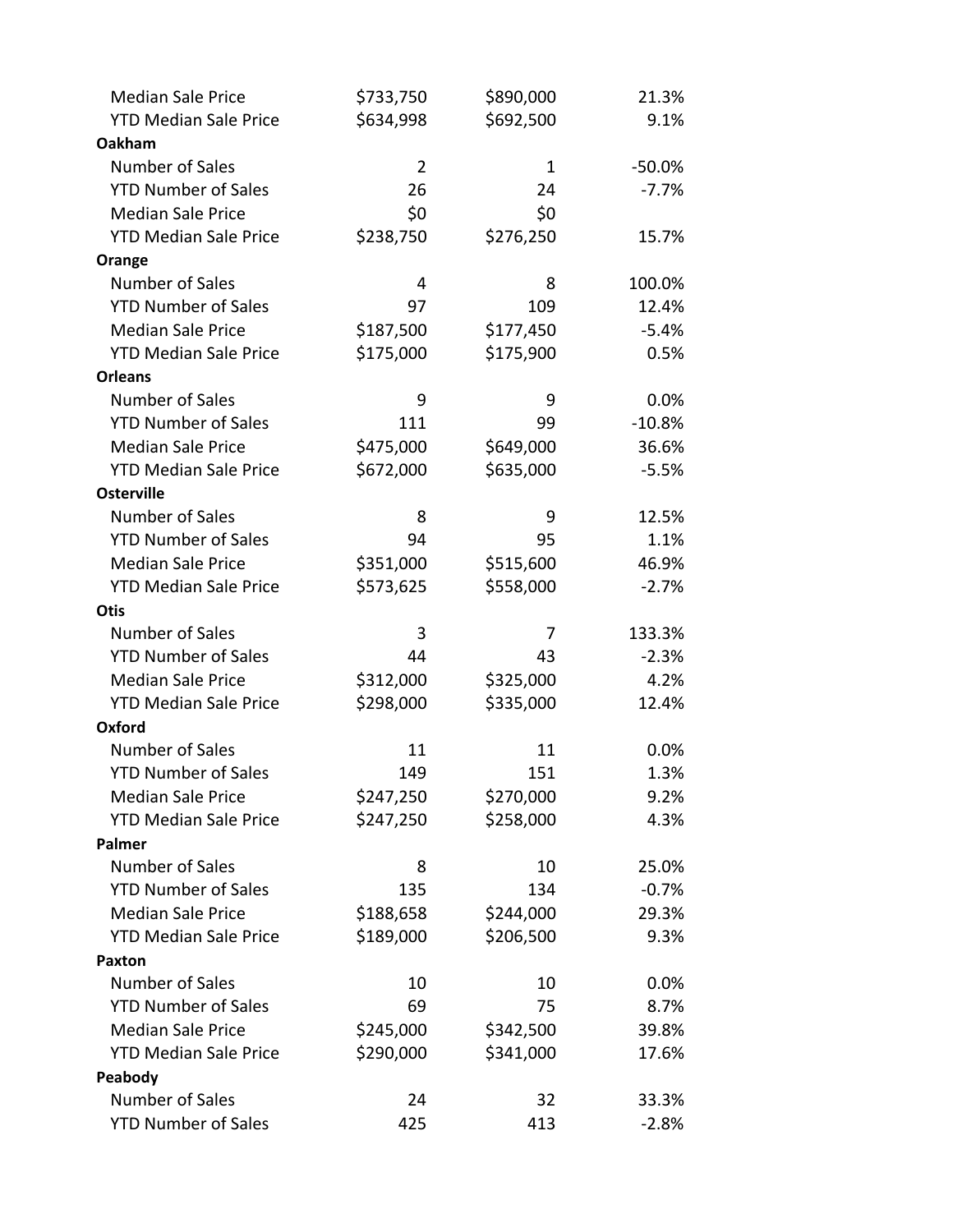| <b>Median Sale Price</b>     | \$457,750 | \$444,450 | $-2.9%$    |
|------------------------------|-----------|-----------|------------|
| <b>YTD Median Sale Price</b> | \$435,500 | \$448,700 | 3.0%       |
| Pelham                       |           |           |            |
| Number of Sales              | 3         | 1         | $-66.7%$   |
| <b>YTD Number of Sales</b>   | 17        | 19        | 11.8%      |
| <b>Median Sale Price</b>     | \$225,000 | \$0       | $-100.0\%$ |
| <b>YTD Median Sale Price</b> | \$240,000 | \$330,000 | 37.5%      |
| Pembroke                     |           |           |            |
| Number of Sales              | 11        | 19        | 72.7%      |
| <b>YTD Number of Sales</b>   | 222       | 231       | 4.1%       |
| <b>Median Sale Price</b>     | \$411,500 | \$385,000 | $-6.4%$    |
| <b>YTD Median Sale Price</b> | \$385,000 | \$399,900 | 3.9%       |
| <b>Pepperell</b>             |           |           |            |
| Number of Sales              | 16        | 9         | $-43.8%$   |
| <b>YTD Number of Sales</b>   | 134       | 129       | $-3.7%$    |
| <b>Median Sale Price</b>     | \$357,000 | \$365,000 | 2.2%       |
| <b>YTD Median Sale Price</b> | \$343,700 | \$375,000 | 9.1%       |
| Peru                         |           |           |            |
| Number of Sales              | 3         | 1         | $-66.7%$   |
| <b>YTD Number of Sales</b>   | 16        | 12        | $-25.0%$   |
| <b>Median Sale Price</b>     | \$235,000 | \$0       | $-100.0\%$ |
| <b>YTD Median Sale Price</b> | \$211,250 | \$215,000 | 1.8%       |
| Petersham                    |           |           |            |
| Number of Sales              | 1         | 2         | 100.0%     |
| <b>YTD Number of Sales</b>   | 14        | 18        | 28.6%      |
| <b>Median Sale Price</b>     | \$0       | \$0       |            |
| <b>YTD Median Sale Price</b> | \$264,500 | \$230,500 | $-12.9%$   |
| Phillipston                  |           |           |            |
| Number of Sales              | 1         | 4         | 300.0%     |
| <b>YTD Number of Sales</b>   | 25        | 30        | 20.0%      |
| <b>Median Sale Price</b>     | \$0       | \$287,500 |            |
| <b>YTD Median Sale Price</b> | \$237,000 | \$220,950 | $-6.8%$    |
| <b>Pittsfield</b>            |           |           |            |
| Number of Sales              | 42        | 41        | $-2.4%$    |
| <b>YTD Number of Sales</b>   | 509       | 512       | 0.6%       |
| <b>Median Sale Price</b>     | \$167,000 | \$179,000 | 7.2%       |
| <b>YTD Median Sale Price</b> | \$169,000 | \$177,500 | 5.0%       |
| <b>Plainfield</b>            |           |           |            |
| Number of Sales              | 0         | 0         |            |
| <b>YTD Number of Sales</b>   | 1         | 5         | 400.0%     |
| <b>Median Sale Price</b>     | \$0       | \$0       |            |
| <b>YTD Median Sale Price</b> | \$0       | \$214,000 |            |
| <b>Plainville</b>            |           |           |            |
| Number of Sales              | 4         | 5         | 25.0%      |
| <b>YTD Number of Sales</b>   | 69        | 76        | 10.1%      |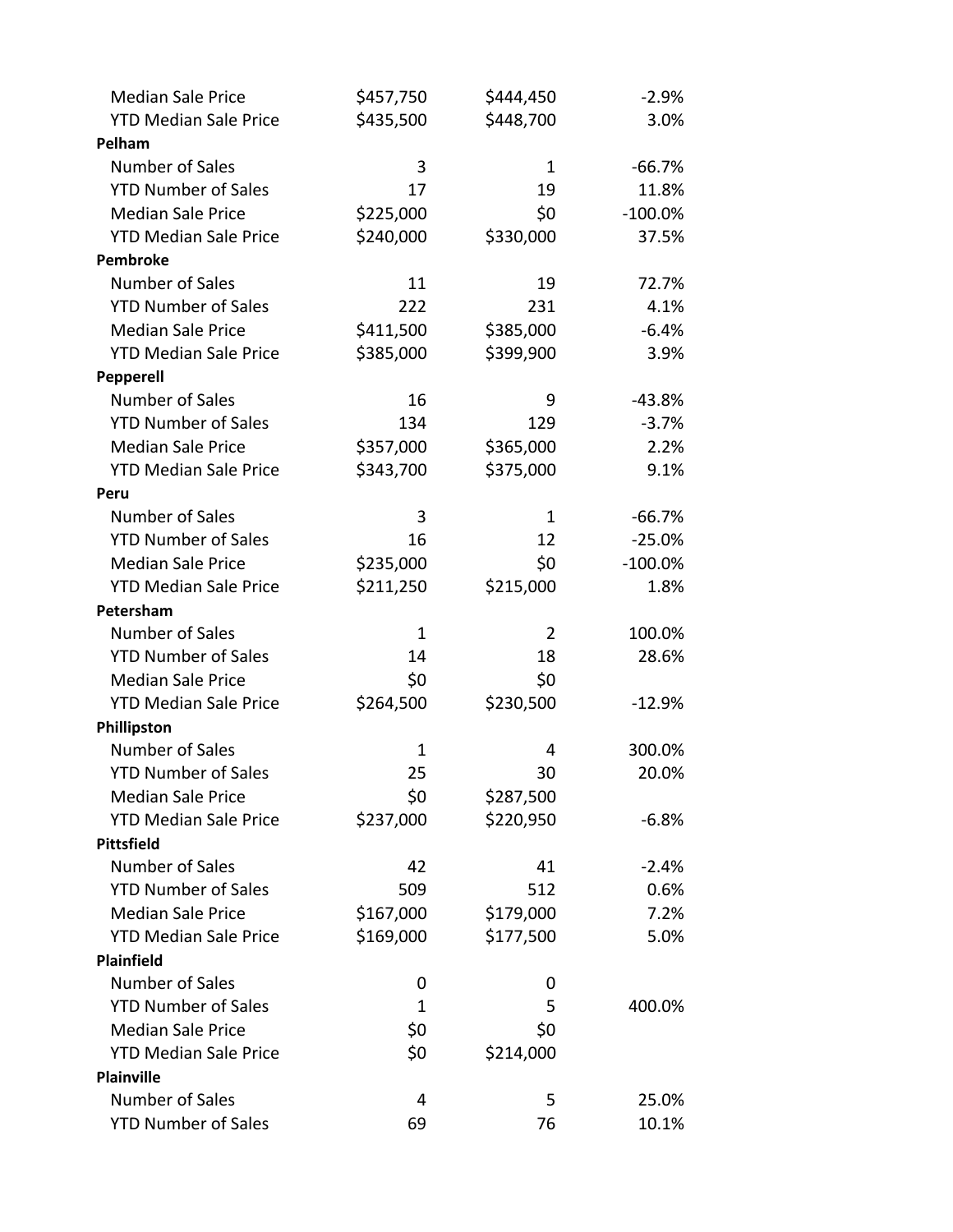| <b>Median Sale Price</b>     | \$378,500    | \$315,000 | $-16.8%$ |
|------------------------------|--------------|-----------|----------|
| <b>YTD Median Sale Price</b> | \$341,000    | \$383,500 | 12.5%    |
| Plymouth                     |              |           |          |
| Number of Sales              | 72           | 86        | 19.4%    |
| <b>YTD Number of Sales</b>   | 904          | 809       | $-10.5%$ |
| <b>Median Sale Price</b>     | \$360,000    | \$387,500 | 7.6%     |
| <b>YTD Median Sale Price</b> | \$361,000    | \$379,999 | 5.3%     |
| Plympton                     |              |           |          |
| Number of Sales              | 4            | 4         | 0.0%     |
| <b>YTD Number of Sales</b>   | 36           | 43        | 19.4%    |
| <b>Median Sale Price</b>     | \$400,500    | \$327,450 | $-18.2%$ |
| <b>YTD Median Sale Price</b> | \$410,950    | \$445,000 | 8.3%     |
| Princeton                    |              |           |          |
| <b>Number of Sales</b>       | 4            | 4         | 0.0%     |
| <b>YTD Number of Sales</b>   | 53           | 54        | 1.9%     |
| <b>Median Sale Price</b>     | \$650,000    | \$501,000 | $-22.9%$ |
| <b>YTD Median Sale Price</b> | \$367,500    | \$362,250 | $-1.4%$  |
| Provincetown                 |              |           |          |
| Number of Sales              | $\mathbf{1}$ | 3         | 200.0%   |
| <b>YTD Number of Sales</b>   | 24           | 25        | 4.2%     |
| <b>Median Sale Price</b>     | \$0          | \$839,000 |          |
| <b>YTD Median Sale Price</b> | \$1,150,000  | \$860,000 | $-25.2%$ |
| Quincy                       |              |           |          |
| Number of Sales              | 45           | 50        | 11.1%    |
| <b>YTD Number of Sales</b>   | 572          | 529       | $-7.5%$  |
| <b>Median Sale Price</b>     | \$455,000    | \$530,000 | 16.5%    |
| <b>YTD Median Sale Price</b> | \$480,500    | \$512,500 | 6.7%     |
| Randolph                     |              |           |          |
| <b>Number of Sales</b>       | 22           | 29        | 31.8%    |
| <b>YTD Number of Sales</b>   | 302          | 289       | $-4.3%$  |
| <b>Median Sale Price</b>     | \$364,950    | \$360,000 | $-1.4%$  |
| <b>YTD Median Sale Price</b> | \$366,500    | \$379,000 | 3.4%     |
| Raynham                      |              |           |          |
| <b>Number of Sales</b>       | 13           | 17        | 30.8%    |
| <b>YTD Number of Sales</b>   | 175          | 178       | 1.7%     |
| <b>Median Sale Price</b>     | \$370,000    | \$396,000 | 7.0%     |
| <b>YTD Median Sale Price</b> | \$400,000    | \$381,250 | $-4.7%$  |
| <b>Reading</b>               |              |           |          |
| Number of Sales              | 19           | 29        | 52.6%    |
| <b>YTD Number of Sales</b>   | 230          | 277       | 20.4%    |
| <b>Median Sale Price</b>     | \$630,000    | \$635,000 | 0.8%     |
| <b>YTD Median Sale Price</b> | \$597,500    | \$612,500 | 2.5%     |
| Rehoboth                     |              |           |          |
| <b>Number of Sales</b>       | 9            | 11        | 22.2%    |
| <b>YTD Number of Sales</b>   | 146          | 129       | $-11.6%$ |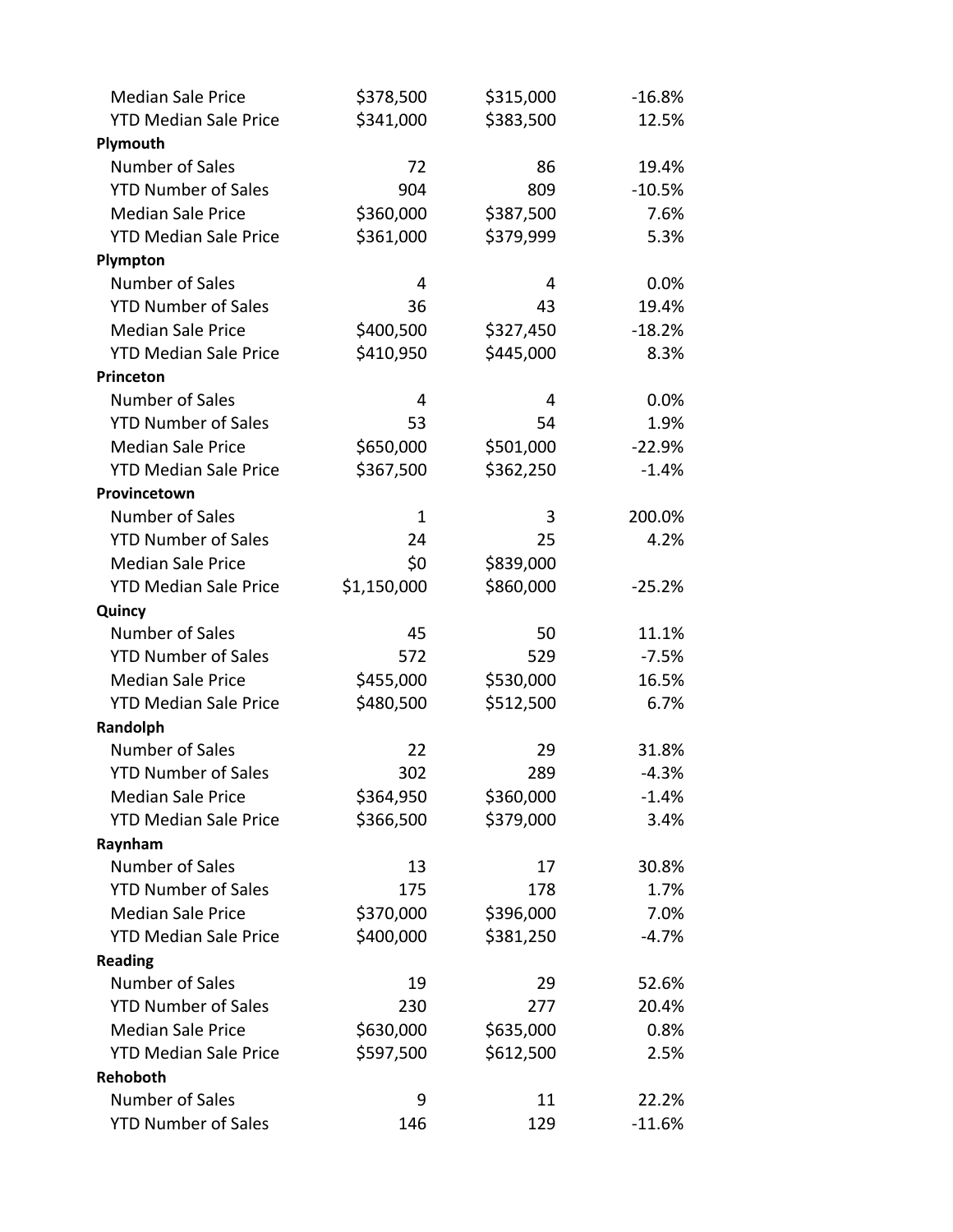| <b>Median Sale Price</b>     | \$395,000      | \$367,500 | $-7.0%$   |
|------------------------------|----------------|-----------|-----------|
| <b>YTD Median Sale Price</b> | \$412,500      | \$409,000 | $-0.8%$   |
| <b>Revere</b>                |                |           |           |
| Number of Sales              | 15             | 13        | $-13.3%$  |
| <b>YTD Number of Sales</b>   | 201            | 195       | $-3.0%$   |
| <b>Median Sale Price</b>     | \$420,000      | \$459,000 | 9.3%      |
| <b>YTD Median Sale Price</b> | \$425,000      | \$445,000 | 4.7%      |
| Richmond                     |                |           |           |
| Number of Sales              | 4              | 2         | $-50.0%$  |
| <b>YTD Number of Sales</b>   | 28             | 28        | 0.0%      |
| <b>Median Sale Price</b>     | \$493,750      | \$0       | $-100.0%$ |
| <b>YTD Median Sale Price</b> | \$349,075      | \$296,000 | $-15.2%$  |
| Rochester                    |                |           |           |
| Number of Sales              | 13             | 5         | $-61.5%$  |
| <b>YTD Number of Sales</b>   | 81             | 52        | $-35.8%$  |
| <b>Median Sale Price</b>     | \$439,900      | \$435,000 | $-1.1%$   |
| <b>YTD Median Sale Price</b> | \$389,900      | \$427,000 | 9.5%      |
| <b>Rockland</b>              |                |           |           |
| Number of Sales              | 17             | 11        | $-35.3%$  |
| <b>YTD Number of Sales</b>   | 203            | 178       | $-12.3%$  |
| <b>Median Sale Price</b>     | \$335,000      | \$340,000 | 1.5%      |
| <b>YTD Median Sale Price</b> | \$339,900      | \$355,000 | 4.4%      |
| Rockport                     |                |           |           |
| Number of Sales              | 5              | 7         | 40.0%     |
| <b>YTD Number of Sales</b>   | 64             | 67        | 4.7%      |
| <b>Median Sale Price</b>     | \$650,000      | \$715,000 | 10.0%     |
| <b>YTD Median Sale Price</b> | \$630,000      | \$578,500 | $-8.2%$   |
| <b>Roslindale</b>            |                |           |           |
| Number of Sales              | 5              | 3         | $-40.0%$  |
| <b>YTD Number of Sales</b>   | 120            | 95        | $-20.8%$  |
| <b>Median Sale Price</b>     | \$673,000      | \$555,000 | $-17.5%$  |
| <b>YTD Median Sale Price</b> | \$609,500      | \$630,000 | 3.4%      |
| Rowe                         |                |           |           |
| Number of Sales              | 0              | 2         |           |
| <b>YTD Number of Sales</b>   | 7              | 7         | 0.0%      |
| <b>Median Sale Price</b>     | \$0            | \$0       |           |
| <b>YTD Median Sale Price</b> | \$245,000      | \$211,000 | $-13.9%$  |
| Rowley                       |                |           |           |
| Number of Sales              | 4              | 6         | 50.0%     |
| <b>YTD Number of Sales</b>   | 67             | 70        | 4.5%      |
| <b>Median Sale Price</b>     | \$571,000      | \$584,500 | 2.4%      |
| <b>YTD Median Sale Price</b> | \$525,000      | \$540,000 | 2.9%      |
| Roxbury                      |                |           |           |
| Number of Sales              | $\overline{2}$ | 4         | 100.0%    |
| <b>YTD Number of Sales</b>   | 33             | 36        | 9.1%      |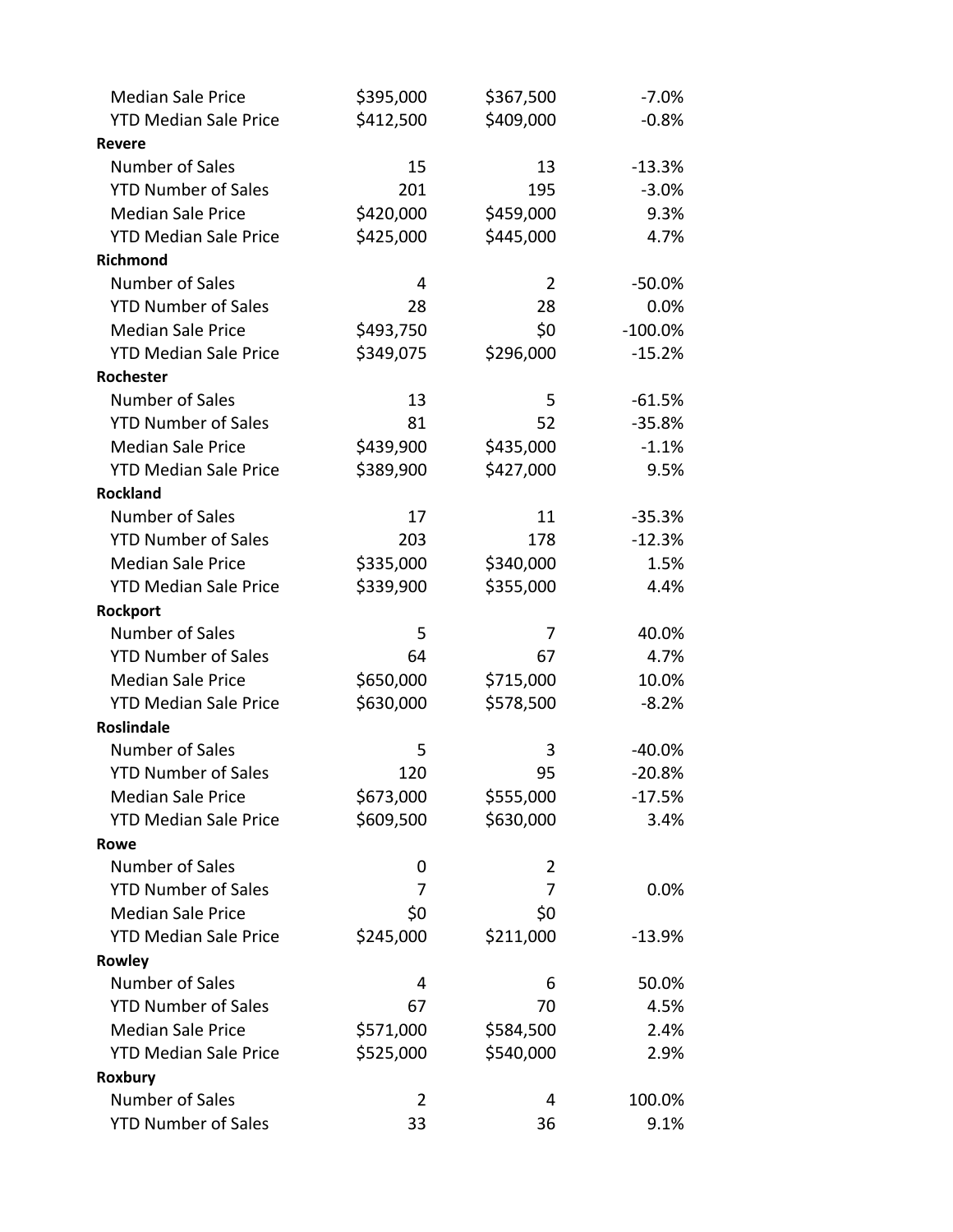| <b>Median Sale Price</b>     | \$0            | \$842,500 |            |
|------------------------------|----------------|-----------|------------|
| <b>YTD Median Sale Price</b> | \$455,000      | \$594,500 | 30.7%      |
| Royalston                    |                |           |            |
| Number of Sales              | $\overline{2}$ | 0         | $-100.0\%$ |
| <b>YTD Number of Sales</b>   | 24             | 15        | $-37.5%$   |
| <b>Median Sale Price</b>     | \$0            | \$0       |            |
| <b>YTD Median Sale Price</b> | \$195,750      | \$230,000 | 17.5%      |
| <b>Russell</b>               |                |           |            |
| Number of Sales              | 1              | 2         | 100.0%     |
| <b>YTD Number of Sales</b>   | 15             | 22        | 46.7%      |
| <b>Median Sale Price</b>     | \$0            | \$0       |            |
| <b>YTD Median Sale Price</b> | \$250,000      | \$210,000 | $-16.0%$   |
| <b>Rutland</b>               |                |           |            |
| Number of Sales              | 7              | 10        | 42.9%      |
| <b>YTD Number of Sales</b>   | 111            | 125       | 12.6%      |
| <b>Median Sale Price</b>     | \$305,000      | \$334,950 | 9.8%       |
| <b>YTD Median Sale Price</b> | \$325,000      | \$335,900 | 3.4%       |
| Salem                        |                |           |            |
| Number of Sales              | 20             | 11        | $-45.0%$   |
| <b>YTD Number of Sales</b>   | 240            | 249       | 3.8%       |
| <b>Median Sale Price</b>     | \$406,500      | \$400,000 | $-1.6%$    |
| <b>YTD Median Sale Price</b> | \$418,000      | \$425,000 | 1.7%       |
| Salisbury                    |                |           |            |
| Number of Sales              | 4              | 5         | 25.0%      |
| <b>YTD Number of Sales</b>   | 78             | 67        | $-14.1%$   |
| <b>Median Sale Price</b>     | \$390,000      | \$379,000 | $-2.8%$    |
| <b>YTD Median Sale Price</b> | \$357,000      | \$359,000 | 0.6%       |
| Sandisfield                  |                |           |            |
| Number of Sales              | 2              | 2         | 0.0%       |
| <b>YTD Number of Sales</b>   | 16             | 12        | $-25.0%$   |
| <b>Median Sale Price</b>     | \$0            | \$0       |            |
| <b>YTD Median Sale Price</b> | \$265,000      | \$240,000 | $-9.4%$    |
| Sandwich                     |                |           |            |
| Number of Sales              | 18             | 25        | 38.9%      |
| <b>YTD Number of Sales</b>   | 403            | 381       | $-5.5%$    |
| <b>Median Sale Price</b>     | \$439,950      | \$385,000 | $-12.5%$   |
| <b>YTD Median Sale Price</b> | \$384,000      | \$399,000 | 3.9%       |
| <b>Saugus</b>                |                |           |            |
| <b>Number of Sales</b>       | 24             | 24        | 0.0%       |
| <b>YTD Number of Sales</b>   | 325            | 326       | 0.3%       |
| <b>Median Sale Price</b>     | \$432,500      | \$489,950 | 13.3%      |
| <b>YTD Median Sale Price</b> | \$435,000      | \$460,000 | 5.7%       |
| Savoy                        |                |           |            |
| Number of Sales              | 0              | 0         |            |
| <b>YTD Number of Sales</b>   | 10             | 7         | $-30.0%$   |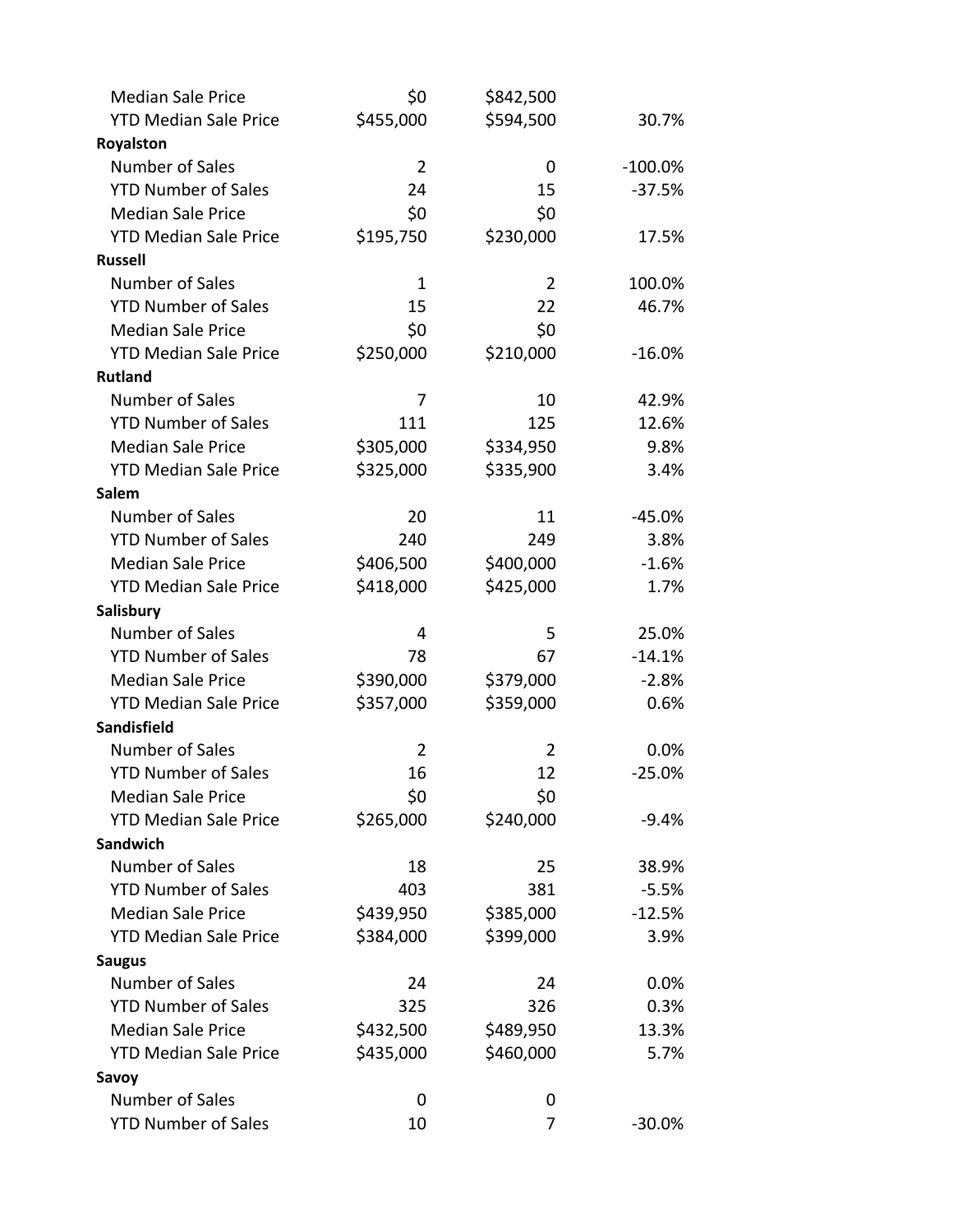| <b>Median Sale Price</b>     | \$0            | \$0            |           |
|------------------------------|----------------|----------------|-----------|
| <b>YTD Median Sale Price</b> | \$193,050      | \$215,000      | 11.4%     |
| <b>Scituate</b>              |                |                |           |
| Number of Sales              | 13             | 25             | 92.3%     |
| <b>YTD Number of Sales</b>   | 310            | 299            | $-3.5%$   |
| <b>Median Sale Price</b>     | \$525,000      | \$587,800      | 12.0%     |
| <b>YTD Median Sale Price</b> | \$574,500      | \$599,000      | 4.3%      |
| <b>Seekonk</b>               |                |                |           |
| Number of Sales              | 13             | 11             | $-15.4%$  |
| <b>YTD Number of Sales</b>   | 200            | 164            | $-18.0\%$ |
| <b>Median Sale Price</b>     | \$349,000      | \$305,000      | $-12.6%$  |
| <b>YTD Median Sale Price</b> | \$319,950      | \$338,750      | 5.9%      |
| <b>Sharon</b>                |                |                |           |
| Number of Sales              | 18             | 21             | 16.7%     |
| <b>YTD Number of Sales</b>   | 227            | 208            | $-8.4%$   |
| <b>Median Sale Price</b>     | \$500,000      | \$587,000      | 17.4%     |
| <b>YTD Median Sale Price</b> | \$525,000      | \$550,000      | 4.8%      |
| <b>Sheffield</b>             |                |                |           |
| Number of Sales              | $\overline{2}$ | 6              | 200.0%    |
| <b>YTD Number of Sales</b>   | 44             | 43             | $-2.3%$   |
| <b>Median Sale Price</b>     | \$0            | \$328,875      |           |
| <b>YTD Median Sale Price</b> | \$282,250      | \$315,500      | 11.8%     |
| <b>Shelburne</b>             |                |                |           |
| Number of Sales              | 0              | $\mathbf 1$    |           |
| <b>YTD Number of Sales</b>   | 12             | 15             | 25.0%     |
| <b>Median Sale Price</b>     | \$0            | \$0            |           |
| <b>YTD Median Sale Price</b> | \$212,500      | \$280,000      | 31.8%     |
| Sherborn                     |                |                |           |
| Number of Sales              | 6              | 6              | $0.0\%$   |
| <b>YTD Number of Sales</b>   | 68             | 90             | 32.4%     |
| <b>Median Sale Price</b>     | \$692,500      | \$807,000      | 16.5%     |
| <b>YTD Median Sale Price</b> | \$810,500      | \$795,800      | $-1.8%$   |
| <b>Shirley</b>               |                |                |           |
| Number of Sales              | 3              | 7              | 133.3%    |
| <b>YTD Number of Sales</b>   | 79             | 60             | $-24.1%$  |
| <b>Median Sale Price</b>     | \$321,000      | \$300,000      | $-6.5%$   |
| <b>YTD Median Sale Price</b> | \$345,000      | \$370,950      | 7.5%      |
| Shrewsbury                   |                |                |           |
| <b>Number of Sales</b>       | 27             | 25             | $-7.4%$   |
| <b>YTD Number of Sales</b>   | 408            | 409            | 0.2%      |
| <b>Median Sale Price</b>     | \$397,500      | \$377,750      | $-5.0\%$  |
| <b>YTD Median Sale Price</b> | \$417,750      | \$444,000      | 6.3%      |
| Shutesbury                   |                |                |           |
| Number of Sales              | 0              | $\overline{2}$ |           |
| <b>YTD Number of Sales</b>   | 10             | 27             | 170.0%    |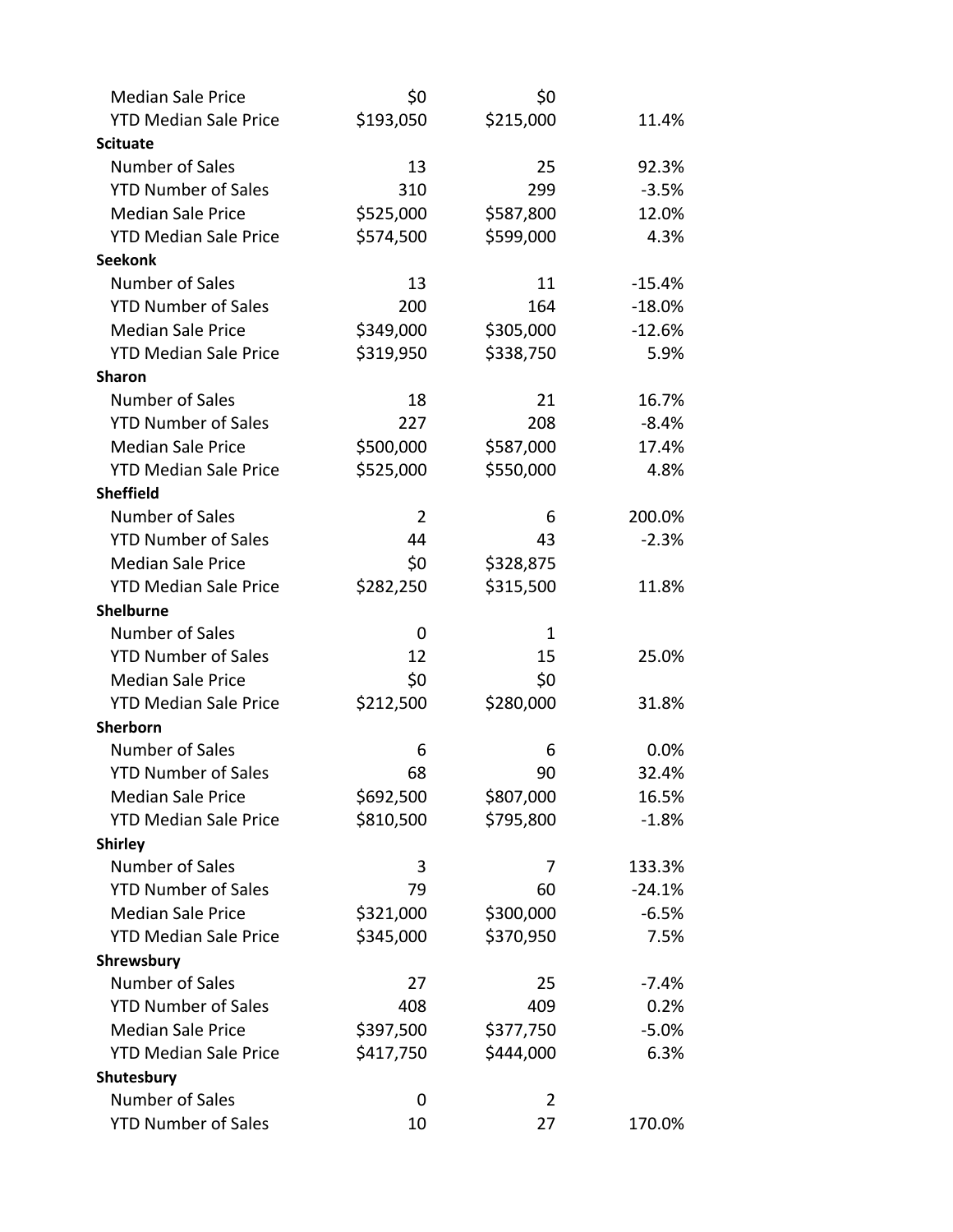| <b>Median Sale Price</b>     | \$0            | \$0       |          |
|------------------------------|----------------|-----------|----------|
| <b>YTD Median Sale Price</b> | \$266,500      | \$270,000 | 1.3%     |
| <b>Somerset</b>              |                |           |          |
| Number of Sales              | 21             | 15        | $-28.6%$ |
| <b>YTD Number of Sales</b>   | 221            | 227       | 2.7%     |
| <b>Median Sale Price</b>     | \$275,000      | \$309,000 | 12.4%    |
| <b>YTD Median Sale Price</b> | \$280,000      | \$286,000 | 2.1%     |
| <b>Somerville</b>            |                |           |          |
| Number of Sales              | 7              | 8         | 14.3%    |
| <b>YTD Number of Sales</b>   | 112            | 96        | $-14.3%$ |
| <b>Median Sale Price</b>     | \$670,000      | \$862,500 | 28.7%    |
| <b>YTD Median Sale Price</b> | \$797,500      | \$850,000 | 6.6%     |
| <b>South Boston</b>          |                |           |          |
| Number of Sales              | $\overline{2}$ | 6         | 200.0%   |
| <b>YTD Number of Sales</b>   | 77             | 72        | $-6.5%$  |
| <b>Median Sale Price</b>     | \$0            | \$775,000 |          |
| <b>YTD Median Sale Price</b> | \$845,000      | \$812,000 | $-3.9%$  |
| <b>South Hadley</b>          |                |           |          |
| Number of Sales              | 11             | 15        | 36.4%    |
| <b>YTD Number of Sales</b>   | 199            | 201       | 1.0%     |
| <b>Median Sale Price</b>     | \$243,000      | \$253,900 | 4.5%     |
| <b>YTD Median Sale Price</b> | \$240,000      | \$242,000 | 0.8%     |
| Southampton                  |                |           |          |
| Number of Sales              | 9              | 4         | $-55.6%$ |
| <b>YTD Number of Sales</b>   | 92             | 51        | $-44.6%$ |
| <b>Median Sale Price</b>     | \$335,000      | \$294,000 | $-12.2%$ |
| <b>YTD Median Sale Price</b> | \$335,000      | \$303,000 | $-9.6%$  |
| Southborough                 |                |           |          |
| Number of Sales              | 10             | 13        | 30.0%    |
| <b>YTD Number of Sales</b>   | 144            | 126       | $-12.5%$ |
| <b>Median Sale Price</b>     | \$507,500      | \$575,000 | 13.3%    |
| <b>YTD Median Sale Price</b> | \$618,500      | \$657,500 | 6.3%     |
| Southbridge                  |                |           |          |
| Number of Sales              | 14             | 15        | 7.1%     |
| <b>YTD Number of Sales</b>   | 147            | 145       | $-1.4%$  |
| <b>Median Sale Price</b>     | \$197,250      | \$205,000 | 3.9%     |
| <b>YTD Median Sale Price</b> | \$199,000      | \$211,500 | 6.3%     |
| <b>Southwick</b>             |                |           |          |
| Number of Sales              | 11             | 11        | 0.0%     |
| <b>YTD Number of Sales</b>   | 113            | 108       | $-4.4%$  |
| <b>Median Sale Price</b>     | \$260,000      | \$325,000 | 25.0%    |
| <b>YTD Median Sale Price</b> | \$260,000      | \$277,500 | 6.7%     |
| Spencer                      |                |           |          |
| Number of Sales              | 9              | 11        | 22.2%    |
| <b>YTD Number of Sales</b>   | 119            | 142       | 19.3%    |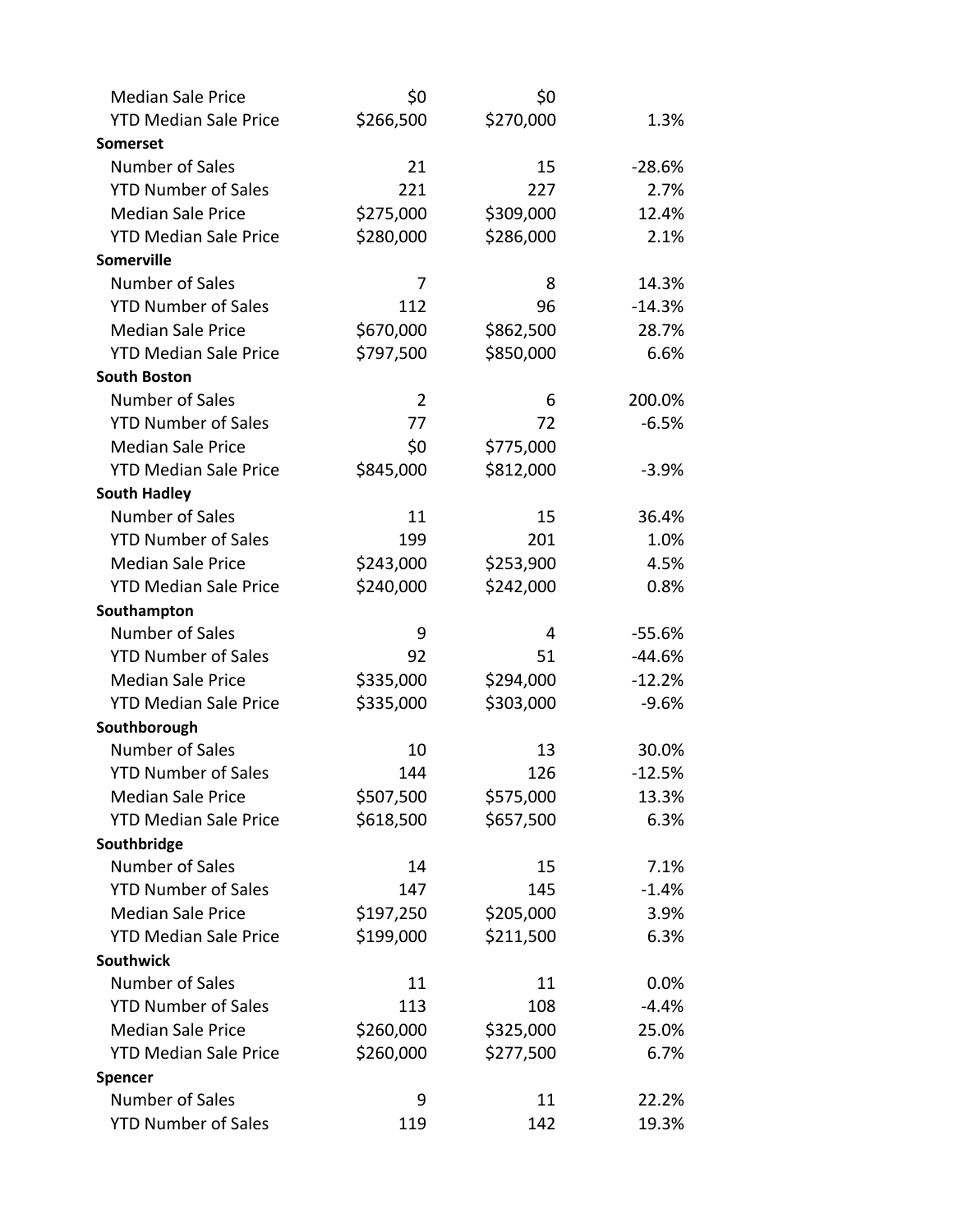| <b>Median Sale Price</b>     | \$230,000 | \$284,900 | 23.9%    |
|------------------------------|-----------|-----------|----------|
| <b>YTD Median Sale Price</b> | \$225,000 | \$254,950 | 13.3%    |
| Springfield                  |           |           |          |
| Number of Sales              | 105       | 112       | 6.7%     |
| <b>YTD Number of Sales</b>   | 1,390     | 1,389     | $-0.1%$  |
| <b>Median Sale Price</b>     | \$155,000 | \$165,000 | 6.5%     |
| <b>YTD Median Sale Price</b> | \$155,000 | \$165,000 | 6.5%     |
| <b>Sterling</b>              |           |           |          |
| Number of Sales              | 6         | 9         | 50.0%    |
| <b>YTD Number of Sales</b>   | 89        | 86        | $-3.4%$  |
| <b>Median Sale Price</b>     | \$404,500 | \$360,000 | $-11.0%$ |
| <b>YTD Median Sale Price</b> | \$375,000 | \$365,500 | $-2.5%$  |
| Stockbridge                  |           |           |          |
| Number of Sales              | 5         | 6         | 20.0%    |
| <b>YTD Number of Sales</b>   | 32        | 37        | 15.6%    |
| <b>Median Sale Price</b>     | \$560,000 | \$450,125 | $-19.6%$ |
| <b>YTD Median Sale Price</b> | \$357,500 | \$357,500 | 0.0%     |
| <b>Stoneham</b>              |           |           |          |
| Number of Sales              | 16        | 17        | 6.3%     |
| <b>YTD Number of Sales</b>   | 187       | 202       | 8.0%     |
| <b>Median Sale Price</b>     | \$467,450 | \$549,900 | 17.6%    |
| <b>YTD Median Sale Price</b> | \$550,000 | \$555,000 | 0.9%     |
| Stoughton                    |           |           |          |
| Number of Sales              | 23        | 24        | 4.3%     |
| <b>YTD Number of Sales</b>   | 300       | 278       | $-7.3%$  |
| <b>Median Sale Price</b>     | \$355,000 | \$405,000 | 14.1%    |
| <b>YTD Median Sale Price</b> | \$370,000 | \$399,900 | 8.1%     |
| <b>Stow</b>                  |           |           |          |
| Number of Sales              | 4         | 6         | 50.0%    |
| <b>YTD Number of Sales</b>   | 88        | 84        | $-4.5%$  |
| <b>Median Sale Price</b>     | \$402,513 | \$450,000 | 11.8%    |
| <b>YTD Median Sale Price</b> | \$522,500 | \$520,000 | $-0.5%$  |
| Sturbridge                   |           |           |          |
| Number of Sales              | 9         | 11        | 22.2%    |
| <b>YTD Number of Sales</b>   | 128       | 136       | 6.3%     |
| <b>Median Sale Price</b>     | \$280,000 | \$312,000 | 11.4%    |
| <b>YTD Median Sale Price</b> | \$316,000 | \$326,450 | 3.3%     |
| Sudbury                      |           |           |          |
| Number of Sales              | 12        | 26        | 116.7%   |
| <b>YTD Number of Sales</b>   | 278       | 282       | 1.4%     |
| <b>Median Sale Price</b>     | \$792,450 | \$767,500 | $-3.1%$  |
| <b>YTD Median Sale Price</b> | \$750,000 | \$750,000 | 0.0%     |
| <b>Sunderland</b>            |           |           |          |
| Number of Sales              | 0         | 0         |          |
| <b>YTD Number of Sales</b>   | 24        | 23        | $-4.2%$  |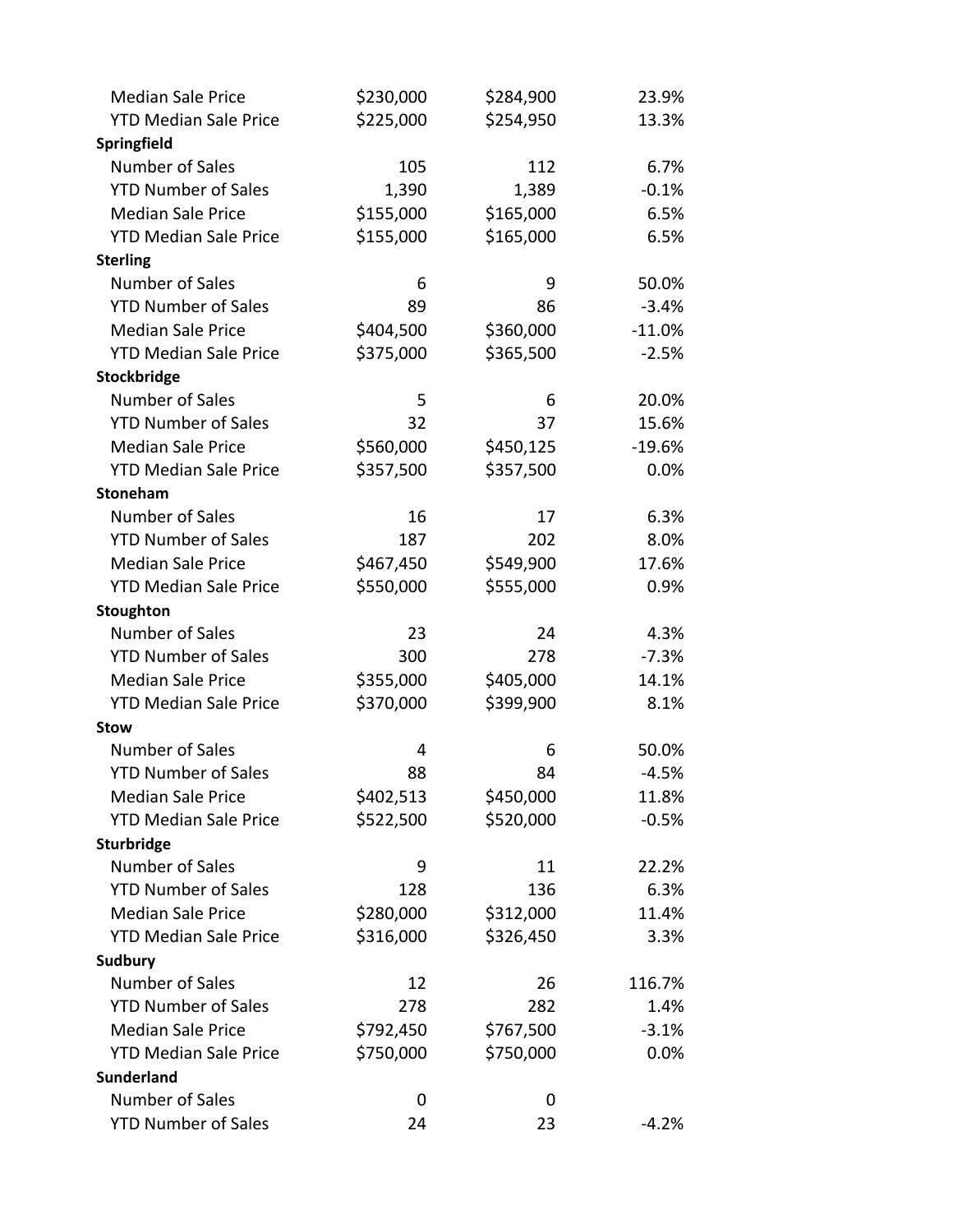| <b>Median Sale Price</b>     | \$0       | \$0       |           |
|------------------------------|-----------|-----------|-----------|
| <b>YTD Median Sale Price</b> | \$299,525 | \$320,000 | 6.8%      |
| <b>Sutton</b>                |           |           |           |
| <b>Number of Sales</b>       | 7         | 15        | 114.3%    |
| <b>YTD Number of Sales</b>   | 111       | 137       | 23.4%     |
| <b>Median Sale Price</b>     | \$418,000 | \$359,900 | $-13.9%$  |
| <b>YTD Median Sale Price</b> | \$360,000 | \$360,000 | 0.0%      |
| Swampscott                   |           |           |           |
| <b>Number of Sales</b>       | 14        | 17        | 21.4%     |
| <b>YTD Number of Sales</b>   | 172       | 169       | $-1.7%$   |
| <b>Median Sale Price</b>     | \$620,000 | \$549,000 | $-11.5%$  |
| <b>YTD Median Sale Price</b> | \$577,750 | \$580,000 | 0.4%      |
| <b>Swansea</b>               |           |           |           |
| <b>Number of Sales</b>       | 25        | 31        | 24.0%     |
| <b>YTD Number of Sales</b>   | 227       | 239       | 5.3%      |
| <b>Median Sale Price</b>     | \$300,000 | \$300,000 | 0.0%      |
| <b>YTD Median Sale Price</b> | \$269,000 | \$315,000 | 17.1%     |
| <b>Taunton</b>               |           |           |           |
| <b>Number of Sales</b>       | 43        | 45        | 4.7%      |
| <b>YTD Number of Sales</b>   | 509       | 498       | $-2.2%$   |
| <b>Median Sale Price</b>     | \$291,917 | \$305,000 | 4.5%      |
| <b>YTD Median Sale Price</b> | \$300,000 | \$310,000 | 3.3%      |
| <b>Templeton</b>             |           |           |           |
| <b>Number of Sales</b>       | 11        | 10        | $-9.1%$   |
| <b>YTD Number of Sales</b>   | 122       | 123       | 0.8%      |
| <b>Median Sale Price</b>     | \$234,000 | \$268,750 | 14.9%     |
| <b>YTD Median Sale Price</b> | \$237,000 | \$240,000 | 1.3%      |
| <b>Tewksbury</b>             |           |           |           |
| <b>Number of Sales</b>       | 22        | 29        | 31.8%     |
| <b>YTD Number of Sales</b>   | 313       | 354       | 13.1%     |
| <b>Median Sale Price</b>     | \$419,900 | \$445,000 | 6.0%      |
| <b>YTD Median Sale Price</b> | \$429,900 | \$445,000 | 3.5%      |
| <b>Tisbury</b>               |           |           |           |
| Number of Sales              | 5         | 5         | 0.0%      |
| <b>YTD Number of Sales</b>   | 63        | 66        | 4.8%      |
| <b>Median Sale Price</b>     | \$790,000 | \$915,000 | 15.8%     |
| <b>YTD Median Sale Price</b> | \$635,000 | \$714,000 | 12.4%     |
| <b>Tolland</b>               |           |           |           |
| Number of Sales              | 1         | 0         | $-100.0%$ |
| <b>YTD Number of Sales</b>   | 12        | 12        | 0.0%      |
| <b>Median Sale Price</b>     | \$0       | \$0       |           |
| <b>YTD Median Sale Price</b> | \$277,250 | \$235,000 | $-15.2%$  |
| <b>Topsfield</b>             |           |           |           |
| Number of Sales              | 3         | 16        | 433.3%    |
| <b>YTD Number of Sales</b>   | 93        | 101       | 8.6%      |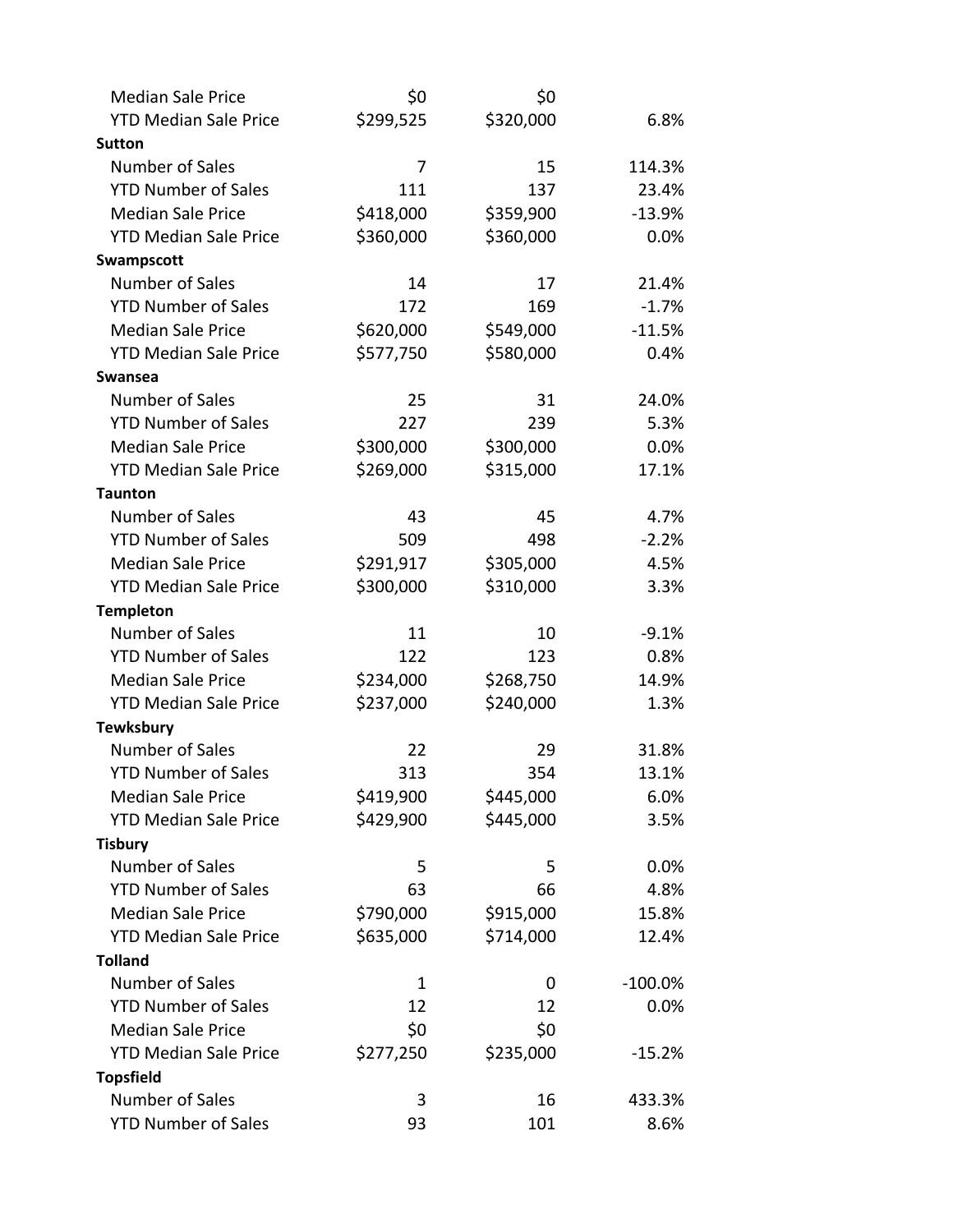| <b>Median Sale Price</b>     | \$515,000      | \$656,435 | 27.5%    |
|------------------------------|----------------|-----------|----------|
| <b>YTD Median Sale Price</b> | \$595,000      | \$630,000 | 5.9%     |
| <b>Townsend</b>              |                |           |          |
| Number of Sales              | 10             | 15        | 50.0%    |
| <b>YTD Number of Sales</b>   | 122            | 126       | 3.3%     |
| <b>Median Sale Price</b>     | \$279,950      | \$299,900 | 7.1%     |
| <b>YTD Median Sale Price</b> | \$296,000      | \$307,450 | 3.9%     |
| <b>Truro</b>                 |                |           |          |
| Number of Sales              | 5              | 4         | $-20.0%$ |
| <b>YTD Number of Sales</b>   | 46             | 53        | 15.2%    |
| <b>Median Sale Price</b>     | \$635,000      | \$522,000 | $-17.8%$ |
| <b>YTD Median Sale Price</b> | \$584,387      | \$715,000 | 22.4%    |
| Tyngsboro                    |                |           |          |
| Number of Sales              | 12             | 8         | $-33.3%$ |
| <b>YTD Number of Sales</b>   | 125            | 115       | $-8.0%$  |
| <b>Median Sale Price</b>     | \$342,250      | \$457,500 | 33.7%    |
| <b>YTD Median Sale Price</b> | \$425,000      | \$400,000 | $-5.9%$  |
| <b>Tyringham</b>             |                |           |          |
| <b>Number of Sales</b>       | 1              | 1         | 0.0%     |
| <b>YTD Number of Sales</b>   | 6              | 9         | 50.0%    |
| <b>Median Sale Price</b>     | \$0            | \$0       |          |
| <b>YTD Median Sale Price</b> | \$452,000      | \$372,000 | $-17.7%$ |
| Upton                        |                |           |          |
| Number of Sales              | 8              | 5         | $-37.5%$ |
| <b>YTD Number of Sales</b>   | 101            | 97        | $-4.0%$  |
| <b>Median Sale Price</b>     | \$352,500      | \$395,000 | 12.1%    |
| <b>YTD Median Sale Price</b> | \$460,000      | \$463,000 | 0.7%     |
| <b>Uxbridge</b>              |                |           |          |
| <b>Number of Sales</b>       | 20             | 15        | $-25.0%$ |
| <b>YTD Number of Sales</b>   | 136            | 150       | 10.3%    |
| <b>Median Sale Price</b>     | \$362,363      | \$299,999 | $-17.2%$ |
| <b>YTD Median Sale Price</b> | \$324,750      | \$333,500 | 2.7%     |
| Wakefield                    |                |           |          |
| <b>Number of Sales</b>       | 14             | 23        | 64.3%    |
| <b>YTD Number of Sales</b>   | 254            | 231       | $-9.1%$  |
| <b>Median Sale Price</b>     | \$497,500      | \$630,000 | 26.6%    |
| <b>YTD Median Sale Price</b> | \$540,503      | \$570,000 | 5.5%     |
| <b>Wales</b>                 |                |           |          |
| Number of Sales              | $\overline{2}$ | 5         | 150.0%   |
| <b>YTD Number of Sales</b>   | 28             | 22        | $-21.4%$ |
| <b>Median Sale Price</b>     | \$0            | \$136,000 |          |
| <b>YTD Median Sale Price</b> | \$213,500      | \$200,000 | $-6.3%$  |
| Walpole                      |                |           |          |
| <b>Number of Sales</b>       | 18             | 18        | 0.0%     |
| <b>YTD Number of Sales</b>   | 287            | 272       | $-5.2%$  |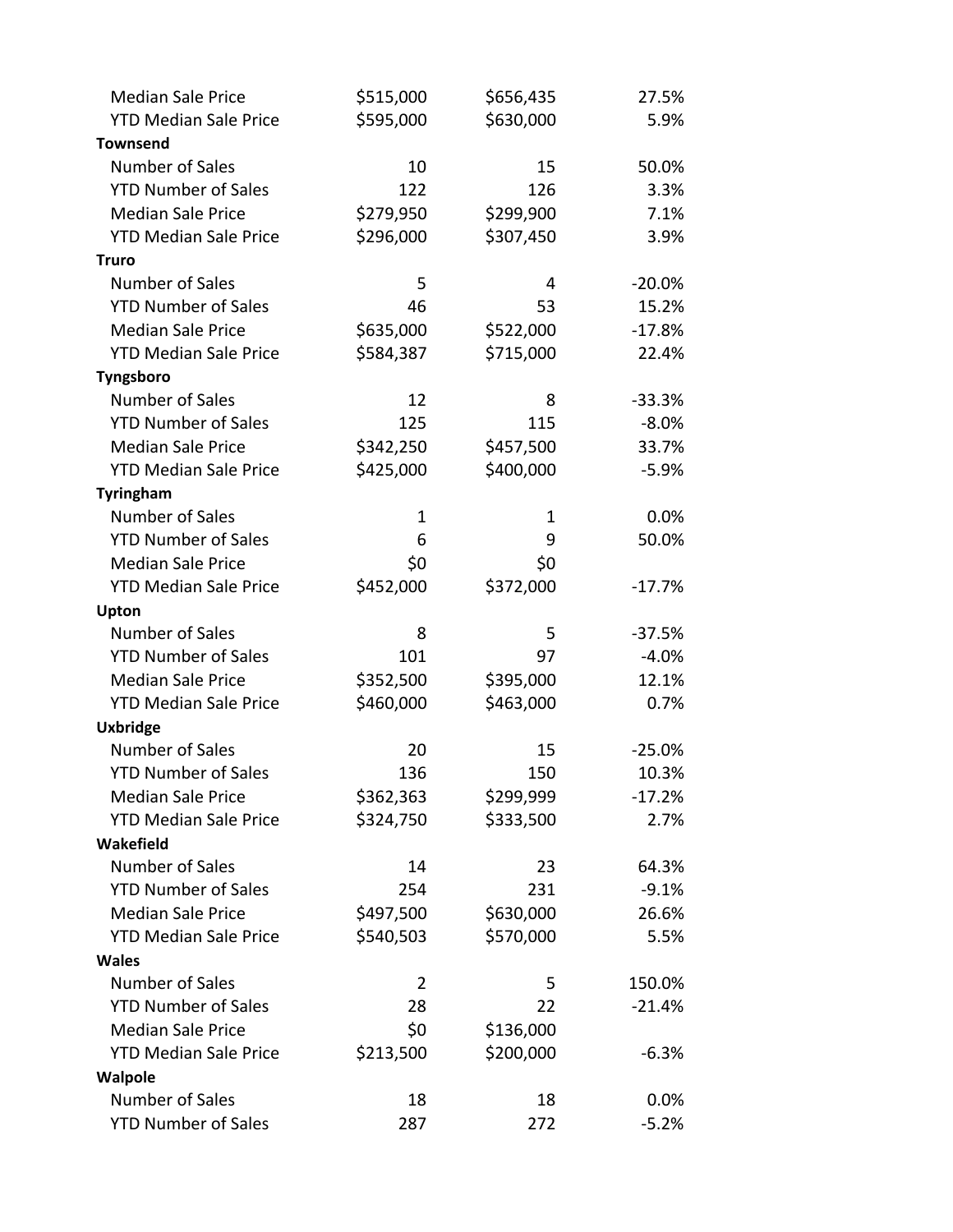| <b>Median Sale Price</b>     | \$632,450 | \$478,250 | $-24.4%$ |
|------------------------------|-----------|-----------|----------|
| <b>YTD Median Sale Price</b> | \$540,800 | \$518,250 | $-4.2%$  |
| Waltham                      |           |           |          |
| Number of Sales              | 28        | 31        | 10.7%    |
| <b>YTD Number of Sales</b>   | 329       | 332       | 0.9%     |
| <b>Median Sale Price</b>     | \$630,000 | \$580,000 | $-7.9%$  |
| <b>YTD Median Sale Price</b> | \$603,200 | \$600,000 | $-0.5%$  |
| <b>Ware</b>                  |           |           |          |
| Number of Sales              | 13        | 12        | $-7.7\%$ |
| <b>YTD Number of Sales</b>   | 108       | 111       | 2.8%     |
| <b>Median Sale Price</b>     | \$209,000 | \$179,800 | $-14.0%$ |
| <b>YTD Median Sale Price</b> | \$170,000 | \$192,000 | 12.9%    |
| Wareham                      |           |           |          |
| Number of Sales              | 24        | 33        | 37.5%    |
| <b>YTD Number of Sales</b>   | 403       | 431       | 6.9%     |
| <b>Median Sale Price</b>     | \$219,000 | \$306,000 | 39.7%    |
| <b>YTD Median Sale Price</b> | \$267,000 | \$275,000 | 3.0%     |
| Warren                       |           |           |          |
| Number of Sales              | 4         | 3         | $-25.0%$ |
| <b>YTD Number of Sales</b>   | 81        | 50        | $-38.3%$ |
| <b>Median Sale Price</b>     | \$240,000 | \$214,000 | $-10.8%$ |
| <b>YTD Median Sale Price</b> | \$214,000 | \$203,000 | $-5.1%$  |
| <b>Warwick</b>               |           |           |          |
| Number of Sales              | 0         | 1         |          |
| <b>YTD Number of Sales</b>   | 8         | 8         | 0.0%     |
| <b>Median Sale Price</b>     | \$0       | \$0       |          |
| <b>YTD Median Sale Price</b> | \$206,250 | \$197,200 | $-4.4%$  |
| Washington                   |           |           |          |
| Number of Sales              | 1         | 1         | 0.0%     |
| <b>YTD Number of Sales</b>   | 8         | 4         | $-50.0%$ |
| <b>Median Sale Price</b>     | \$0       | \$0       |          |
| <b>YTD Median Sale Price</b> | \$287,000 | \$359,000 | 25.1%    |
| Watertown                    |           |           |          |
| Number of Sales              | 7         | 8         | 14.3%    |
| <b>YTD Number of Sales</b>   | 111       | 111       | 0.0%     |
| <b>Median Sale Price</b>     | \$660,000 | \$687,000 | 4.1%     |
| <b>YTD Median Sale Price</b> | \$650,000 | \$720,000 | 10.8%    |
| Wayland                      |           |           |          |
| Number of Sales              | 12        | 20        | 66.7%    |
| <b>YTD Number of Sales</b>   | 187       | 164       | $-12.3%$ |
| <b>Median Sale Price</b>     | \$780,500 | \$861,500 | 10.4%    |
| <b>YTD Median Sale Price</b> | \$764,000 | \$736,000 | $-3.7%$  |
| Webster                      |           |           |          |
| Number of Sales              | 16        | 13        | $-18.8%$ |
| <b>YTD Number of Sales</b>   | 188       | 194       | 3.2%     |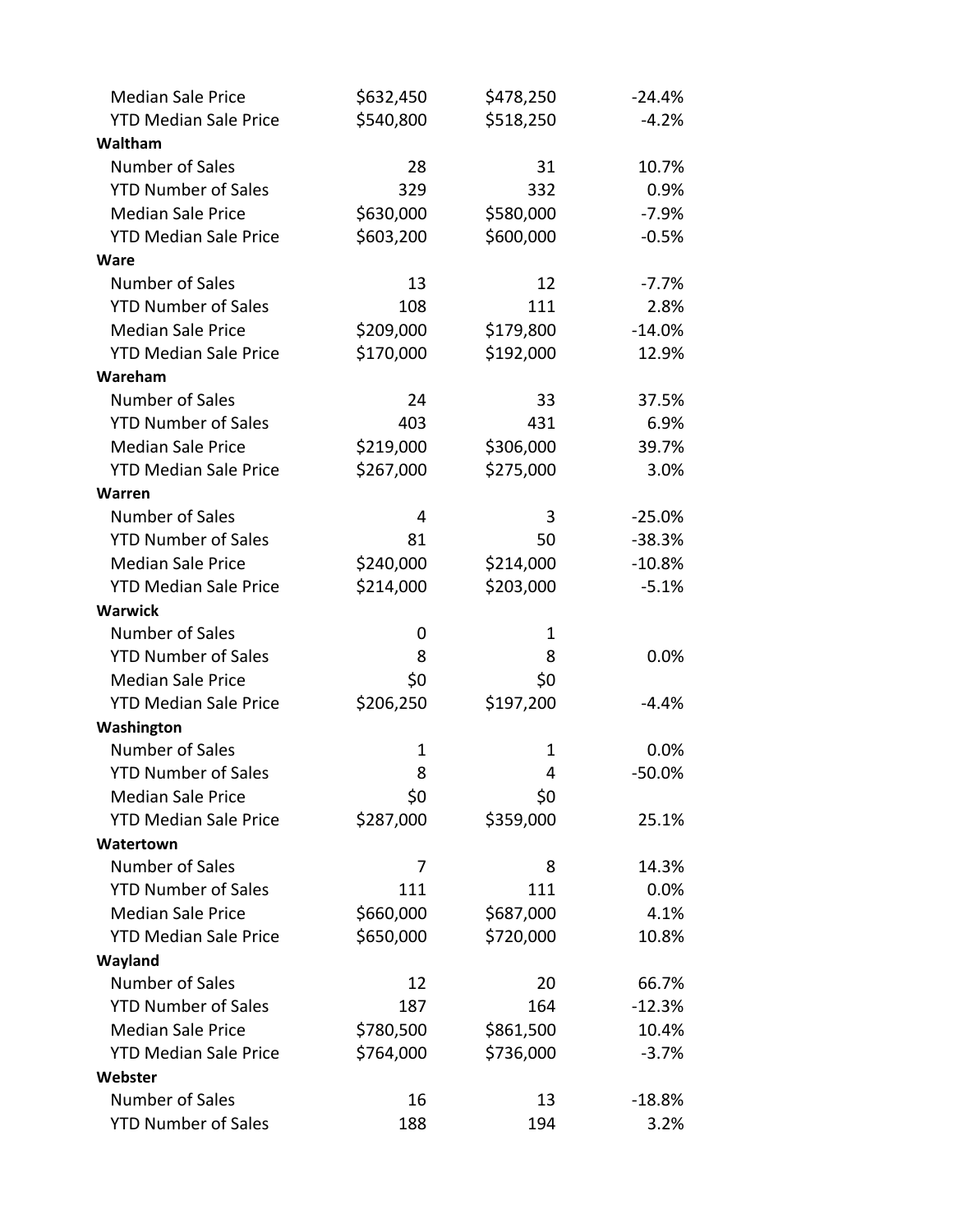| <b>Median Sale Price</b>     | \$262,450   | \$250,000   | $-4.7\%$ |
|------------------------------|-------------|-------------|----------|
| <b>YTD Median Sale Price</b> | \$242,650   | \$250,000   | 3.0%     |
| Wellesley                    |             |             |          |
| Number of Sales              | 29          | 20          | $-31.0%$ |
| <b>YTD Number of Sales</b>   | 356         | 326         | $-8.4%$  |
| <b>Median Sale Price</b>     | \$1,300,000 | \$1,367,500 | 5.2%     |
| <b>YTD Median Sale Price</b> | \$1,376,250 | \$1,400,500 | 1.8%     |
| Wellfleet                    |             |             |          |
| Number of Sales              | 4           | 4           | 0.0%     |
| <b>YTD Number of Sales</b>   | 73          | 63          | $-13.7%$ |
| <b>Median Sale Price</b>     | \$549,375   | \$435,000   | $-20.8%$ |
| <b>YTD Median Sale Price</b> | \$549,000   | \$550,000   | 0.2%     |
| Wendell                      |             |             |          |
| Number of Sales              | 1           | 2           | 100.0%   |
| <b>YTD Number of Sales</b>   | 7           | 7           | 0.0%     |
| <b>Median Sale Price</b>     | \$0         | \$0         |          |
| <b>YTD Median Sale Price</b> | \$85,000    | \$204,000   | 140.0%   |
| Wenham                       |             |             |          |
| Number of Sales              | 0           | 5           |          |
| <b>YTD Number of Sales</b>   | 47          | 62          | 31.9%    |
| <b>Median Sale Price</b>     | \$0         | \$899,000   |          |
| <b>YTD Median Sale Price</b> | \$675,000   | \$683,750   | 1.3%     |
| <b>West Boylston</b>         |             |             |          |
| Number of Sales              | 8           | 8           | 0.0%     |
| <b>YTD Number of Sales</b>   | 92          | 87          | $-5.4%$  |
| <b>Median Sale Price</b>     | \$323,600   | \$391,000   | 20.8%    |
| <b>YTD Median Sale Price</b> | \$306,950   | \$310,000   | 1.0%     |
| <b>West Bridgewater</b>      |             |             |          |
| <b>Number of Sales</b>       | 6           | 10          | 66.7%    |
| <b>YTD Number of Sales</b>   | 72          | 94          | 30.6%    |
| <b>Median Sale Price</b>     | \$452,500   | \$349,950   | $-22.7%$ |
| <b>YTD Median Sale Price</b> | \$331,444   | \$364,950   | 10.1%    |
| <b>West Brookfield</b>       |             |             |          |
| Number of Sales              | 3           | 4           | 33.3%    |
| <b>YTD Number of Sales</b>   | 43          | 43          | 0.0%     |
| <b>Median Sale Price</b>     | \$212,000   | \$255,000   | 20.3%    |
| <b>YTD Median Sale Price</b> | \$239,900   | \$255,000   | 6.3%     |
| <b>West Newbury</b>          |             |             |          |
| Number of Sales              | 6           | 7           | 16.7%    |
| <b>YTD Number of Sales</b>   | 46          | 60          | 30.4%    |
| <b>Median Sale Price</b>     | \$631,500   | \$500,000   | $-20.8%$ |
| <b>YTD Median Sale Price</b> | \$524,950   | \$605,669   | 15.4%    |
| <b>West Roxbury</b>          |             |             |          |
| Number of Sales              | 21          | 26          | 23.8%    |
| <b>YTD Number of Sales</b>   | 265         | 220         | $-17.0%$ |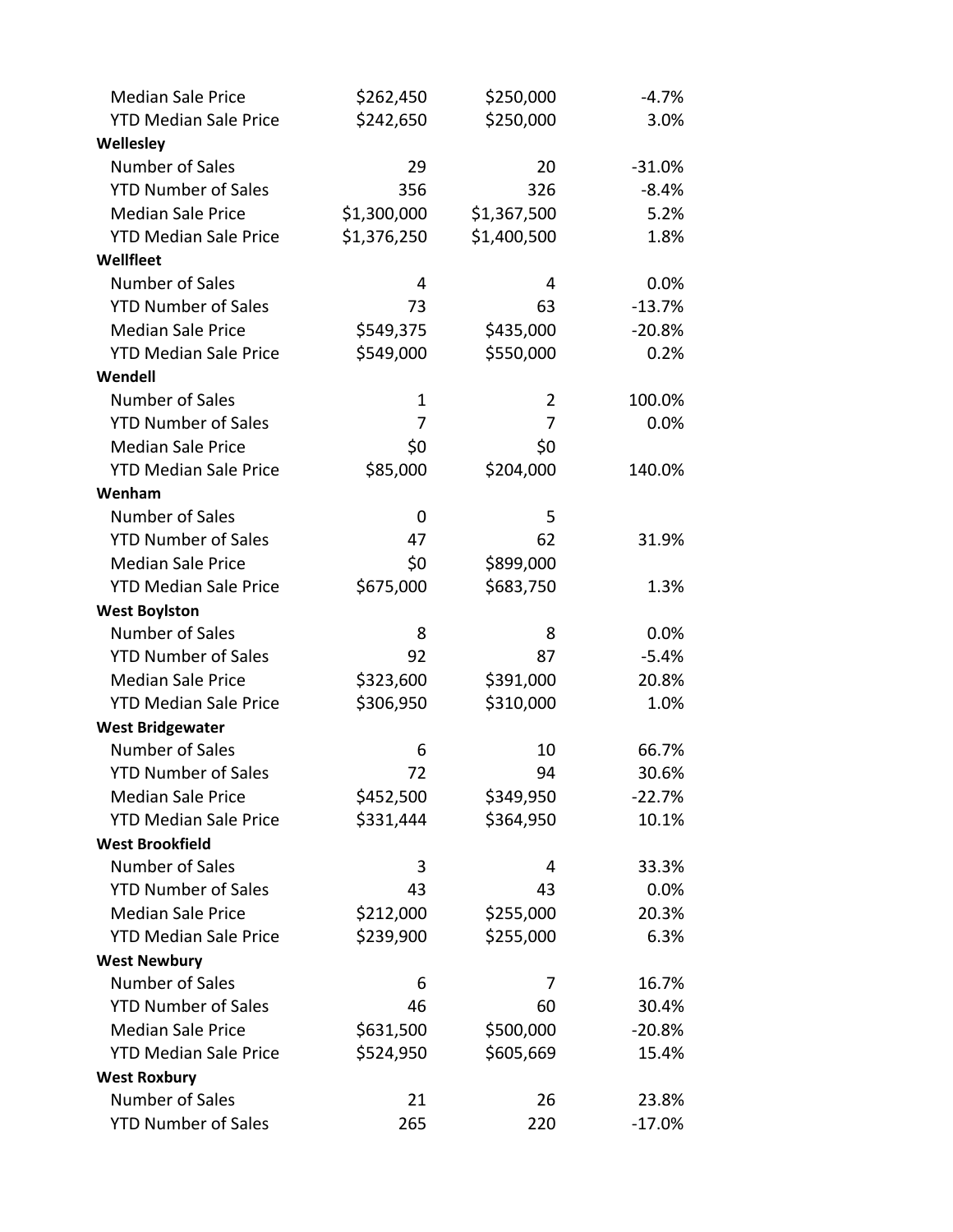| <b>Median Sale Price</b>     | \$565,000      | \$637,500 | 12.8%    |
|------------------------------|----------------|-----------|----------|
| <b>YTD Median Sale Price</b> | \$600,000      | \$611,250 | 1.9%     |
| <b>West Springfield</b>      |                |           |          |
| Number of Sales              | 27             | 28        | 3.7%     |
| <b>YTD Number of Sales</b>   | 269            | 329       | 22.3%    |
| <b>Median Sale Price</b>     | \$255,000      | \$228,000 | $-10.6%$ |
| <b>YTD Median Sale Price</b> | \$214,000      | \$220,000 | 2.8%     |
| <b>West Stockbridge</b>      |                |           |          |
| Number of Sales              | 0              | 3         |          |
| <b>YTD Number of Sales</b>   | 20             | 21        | 5.0%     |
| <b>Median Sale Price</b>     | \$0            | \$465,000 |          |
| <b>YTD Median Sale Price</b> | \$460,000      | \$440,000 | $-4.3%$  |
| <b>West Tisbury</b>          |                |           |          |
| Number of Sales              | $\overline{2}$ | 2         | 0.0%     |
| <b>YTD Number of Sales</b>   | 30             | 31        | 3.3%     |
| <b>Median Sale Price</b>     | \$0            | \$0       |          |
| <b>YTD Median Sale Price</b> | \$889,500      | \$825,000 | $-7.3%$  |
| Westborough                  |                |           |          |
| Number of Sales              | 15             | 12        | $-20.0%$ |
| <b>YTD Number of Sales</b>   | 184            | 154       | $-16.3%$ |
| <b>Median Sale Price</b>     | \$600,000      | \$518,000 | $-13.7%$ |
| <b>YTD Median Sale Price</b> | \$527,500      | \$524,950 | $-0.5%$  |
| Westfield                    |                |           |          |
| Number of Sales              | 28             | 30        | 7.1%     |
| <b>YTD Number of Sales</b>   | 376            | 363       | $-3.5%$  |
| <b>Median Sale Price</b>     | \$211,550      | \$253,500 | 19.8%    |
| <b>YTD Median Sale Price</b> | \$225,700      | \$233,000 | 3.2%     |
| Westford                     |                |           |          |
| Number of Sales              | 12             | 17        | 41.7%    |
| <b>YTD Number of Sales</b>   | 259            | 250       | $-3.5%$  |
| <b>Median Sale Price</b>     | \$627,500      | \$415,000 | $-33.9%$ |
| <b>YTD Median Sale Price</b> | \$575,000      | \$589,500 | 2.5%     |
| Westhampton                  |                |           |          |
| Number of Sales              | 0              | 1         |          |
| <b>YTD Number of Sales</b>   | 15             | 21        | 40.0%    |
| <b>Median Sale Price</b>     | \$0            | \$0       |          |
| <b>YTD Median Sale Price</b> | \$295,000      | \$270,000 | $-8.5%$  |
| Westminster                  |                |           |          |
| Number of Sales              | 10             | 6         | $-40.0%$ |
| <b>YTD Number of Sales</b>   | 100            | 118       | 18.0%    |
| <b>Median Sale Price</b>     | \$260,000      | \$368,500 | 41.7%    |
| <b>YTD Median Sale Price</b> | \$285,000      | \$317,000 | 11.2%    |
| Weston                       |                |           |          |
| Number of Sales              | 5              | 16        | 220.0%   |
| <b>YTD Number of Sales</b>   | 158            | 148       | $-6.3%$  |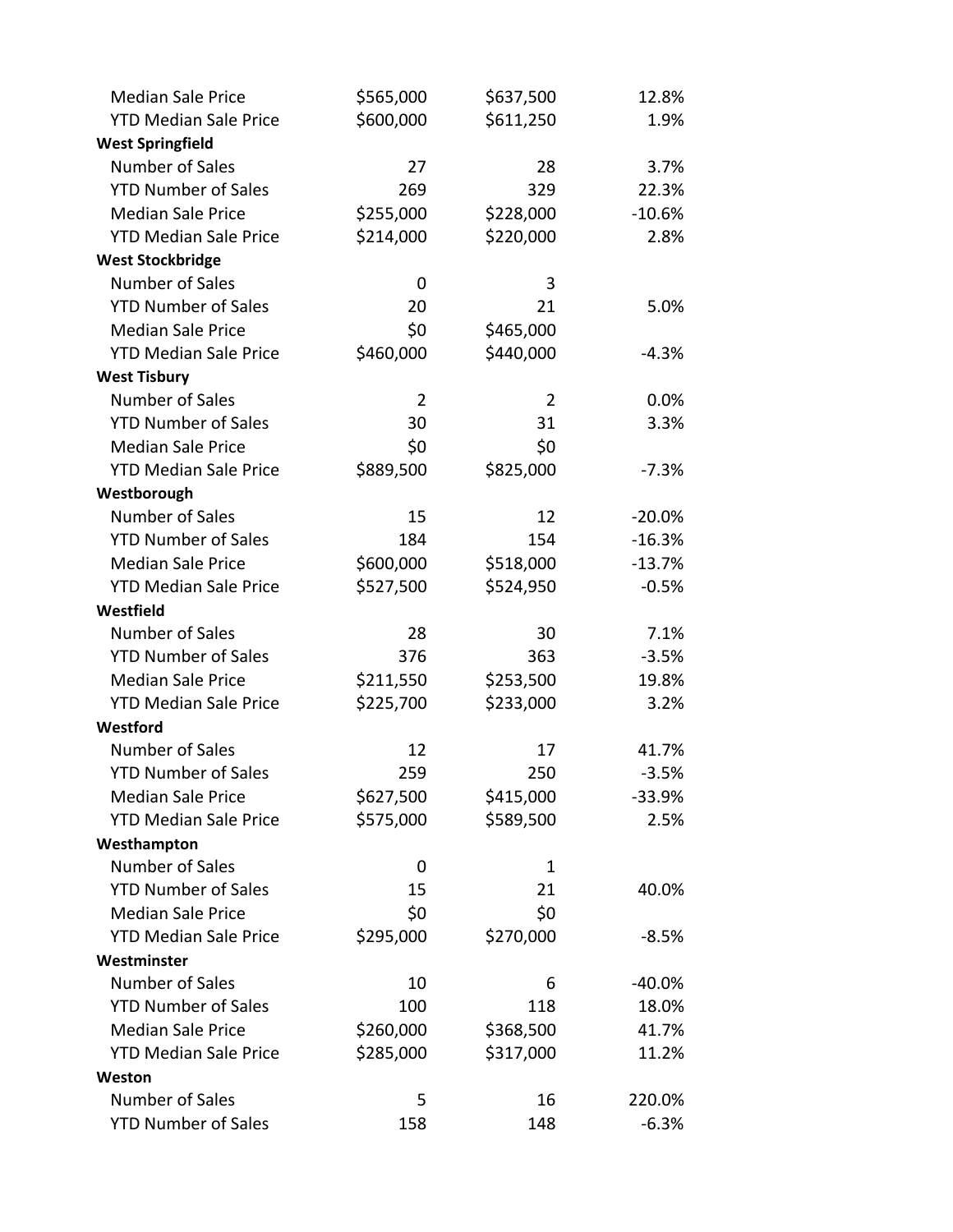| <b>Median Sale Price</b>     | \$1,050,000  | \$1,617,500 | 54.0%      |
|------------------------------|--------------|-------------|------------|
| <b>YTD Median Sale Price</b> | \$1,500,000  | \$1,425,000 | $-5.0%$    |
| Westport                     |              |             |            |
| Number of Sales              | 11           | 16          | 45.5%      |
| <b>YTD Number of Sales</b>   | 144          | 159         | 10.4%      |
| <b>Median Sale Price</b>     | \$375,000    | \$421,500   | 12.4%      |
| <b>YTD Median Sale Price</b> | \$354,450    | \$390,000   | 10.0%      |
| Westwood                     |              |             |            |
| Number of Sales              | 16           | 20          | 25.0%      |
| <b>YTD Number of Sales</b>   | 195          | 190         | $-2.6%$    |
| <b>Median Sale Price</b>     | \$702,750    | \$644,250   | $-8.3%$    |
| <b>YTD Median Sale Price</b> | \$775,000    | \$752,000   | $-3.0%$    |
| Weymouth                     |              |             |            |
| Number of Sales              | 51           | 61          | 19.6%      |
| <b>YTD Number of Sales</b>   | 614          | 591         | $-3.7%$    |
| <b>Median Sale Price</b>     | \$380,000    | \$429,900   | 13.1%      |
| <b>YTD Median Sale Price</b> | \$395,000    | \$420,000   | 6.3%       |
| Whately                      |              |             |            |
| Number of Sales              | 2            | 0           | $-100.0\%$ |
| <b>YTD Number of Sales</b>   | 8            | 14          | 75.0%      |
| <b>Median Sale Price</b>     | \$0          | \$0         |            |
| <b>YTD Median Sale Price</b> | \$372,500    | \$314,750   | $-15.5%$   |
| Whitman                      |              |             |            |
| Number of Sales              | 11           | 5           | $-54.5%$   |
| <b>YTD Number of Sales</b>   | 164          | 144         | $-12.2%$   |
| <b>Median Sale Price</b>     | \$340,000    | \$410,000   | 20.6%      |
| <b>YTD Median Sale Price</b> | \$330,000    | \$349,950   | 6.0%       |
| Wilbraham                    |              |             |            |
| Number of Sales              | 21           | 9           | $-57.1%$   |
| <b>YTD Number of Sales</b>   | 204          | 193         | $-5.4%$    |
| <b>Median Sale Price</b>     | \$259,900    | \$288,000   | 10.8%      |
| <b>YTD Median Sale Price</b> | \$286,000    | \$275,000   | $-3.8%$    |
| Williamsburg                 |              |             |            |
| Number of Sales              | $\mathbf{1}$ | 1           | 0.0%       |
| <b>YTD Number of Sales</b>   | 24           | 14          | $-41.7%$   |
| <b>Median Sale Price</b>     | \$0          | \$0         |            |
| <b>YTD Median Sale Price</b> | \$255,000    | \$395,000   | 54.9%      |
| Williamstown                 |              |             |            |
| Number of Sales              | 7            | 6           | $-14.3%$   |
| <b>YTD Number of Sales</b>   | 80           | 56          | $-30.0%$   |
| <b>Median Sale Price</b>     | \$216,000    | \$201,950   | $-6.5%$    |
| <b>YTD Median Sale Price</b> | \$308,750    | \$290,000   | $-6.1%$    |
| Wilmington                   |              |             |            |
| Number of Sales              | 17           | 14          | $-17.6%$   |
| <b>YTD Number of Sales</b>   | 243          | 272         | 11.9%      |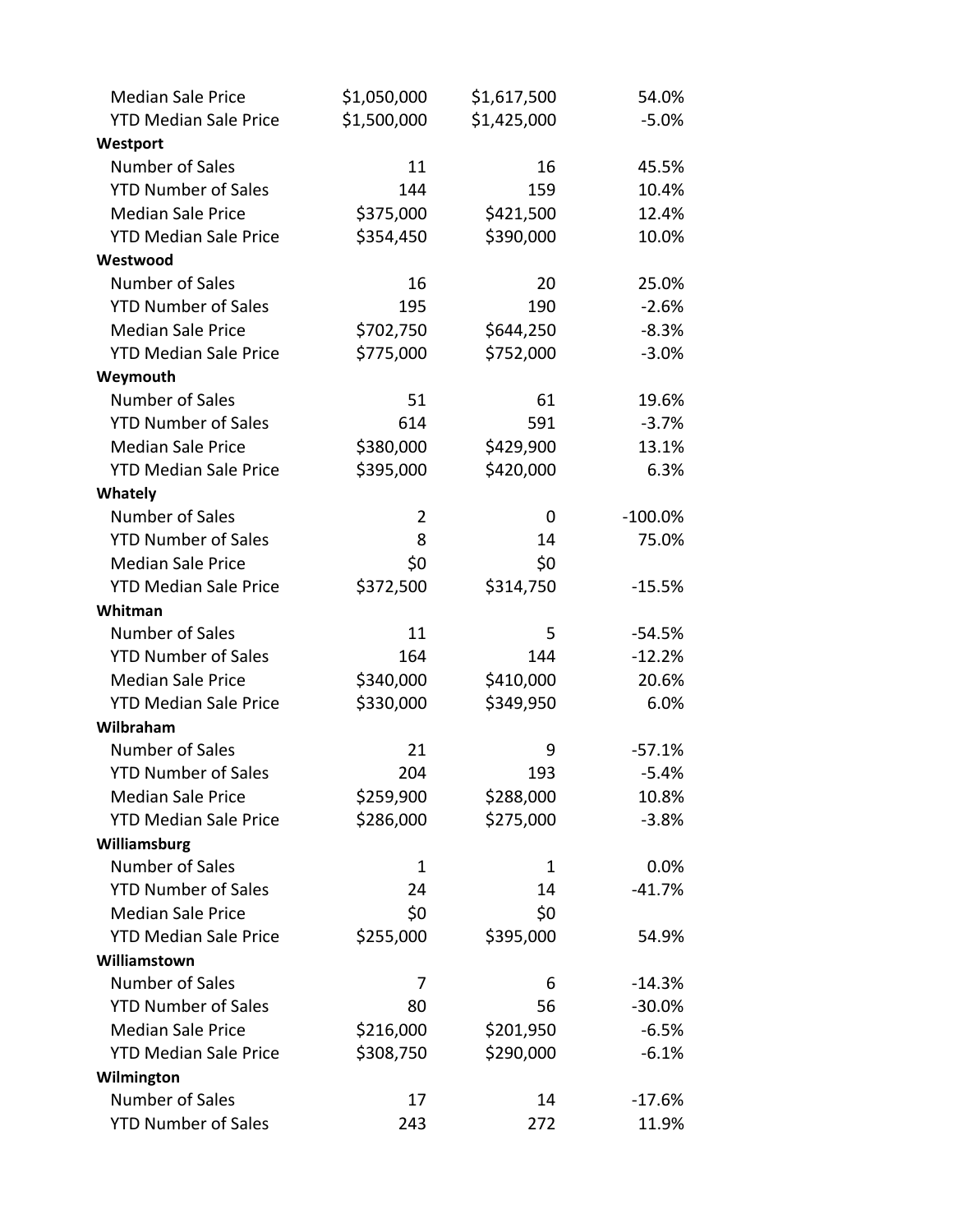| <b>Median Sale Price</b>     | \$450,000   | \$442,500   | $-1.7%$  |
|------------------------------|-------------|-------------|----------|
| <b>YTD Median Sale Price</b> | \$517,500   | \$530,000   | 2.4%     |
| Winchendon                   |             |             |          |
| Number of Sales              | 13          | 15          | 15.4%    |
| <b>YTD Number of Sales</b>   | 135         | 134         | $-0.7%$  |
| <b>Median Sale Price</b>     | \$166,900   | \$222,000   | 33.0%    |
| <b>YTD Median Sale Price</b> | \$190,000   | \$221,500   | 16.6%    |
| Winchester                   |             |             |          |
| Number of Sales              | 13          | 25          | 92.3%    |
| <b>YTD Number of Sales</b>   | 256         | 260         | 1.6%     |
| <b>Median Sale Price</b>     | \$930,000   | \$1,025,000 | 10.2%    |
| <b>YTD Median Sale Price</b> | \$1,150,000 | \$1,168,250 | 1.6%     |
| Windsor                      |             |             |          |
| Number of Sales              | 0           | 3           |          |
| <b>YTD Number of Sales</b>   | 9           | 15          | 66.7%    |
| <b>Median Sale Price</b>     | \$0         | \$242,000   |          |
| <b>YTD Median Sale Price</b> | \$220,000   | \$242,000   | 10.0%    |
| Winthrop                     |             |             |          |
| Number of Sales              | 12          | 11          | $-8.3%$  |
| <b>YTD Number of Sales</b>   | 106         | 96          | $-9.4%$  |
| <b>Median Sale Price</b>     | \$422,500   | \$539,000   | 27.6%    |
| <b>YTD Median Sale Price</b> | \$493,250   | \$494,700   | 0.3%     |
| Woburn                       |             |             |          |
| Number of Sales              | 23          | 22          | $-4.3%$  |
| <b>YTD Number of Sales</b>   | 250         | 308         | 23.2%    |
| <b>Median Sale Price</b>     | \$464,900   | \$520,000   | 11.9%    |
| <b>YTD Median Sale Price</b> | \$485,000   | \$510,000   | 5.2%     |
| Worcester                    |             |             |          |
| Number of Sales              | 115         | 94          | $-18.3%$ |
| <b>YTD Number of Sales</b>   | 1,375       | 1,290       | $-6.2%$  |
| <b>Median Sale Price</b>     | \$230,000   | \$261,750   | 13.8%    |
| <b>YTD Median Sale Price</b> | \$238,000   | \$255,000   | 7.1%     |
| Worthington                  |             |             |          |
| Number of Sales              | 1           | 1           | 0.0%     |
| <b>YTD Number of Sales</b>   | 16          | 16          | 0.0%     |
| <b>Median Sale Price</b>     | \$0         | \$0         |          |
| <b>YTD Median Sale Price</b> | \$193,125   | \$214,500   | 11.1%    |
| Wrentham                     |             |             |          |
| Number of Sales              | 11          | 15          | 36.4%    |
| <b>YTD Number of Sales</b>   | 160         | 158         | $-1.3%$  |
| <b>Median Sale Price</b>     | \$354,000   | \$599,000   | 69.2%    |
| <b>YTD Median Sale Price</b> | \$472,500   | \$499,950   | 5.8%     |
| Yarmouth                     |             |             |          |
| Number of Sales              | 39          | 43          | 10.3%    |
| <b>YTD Number of Sales</b>   | 580         | 516         | $-11.0%$ |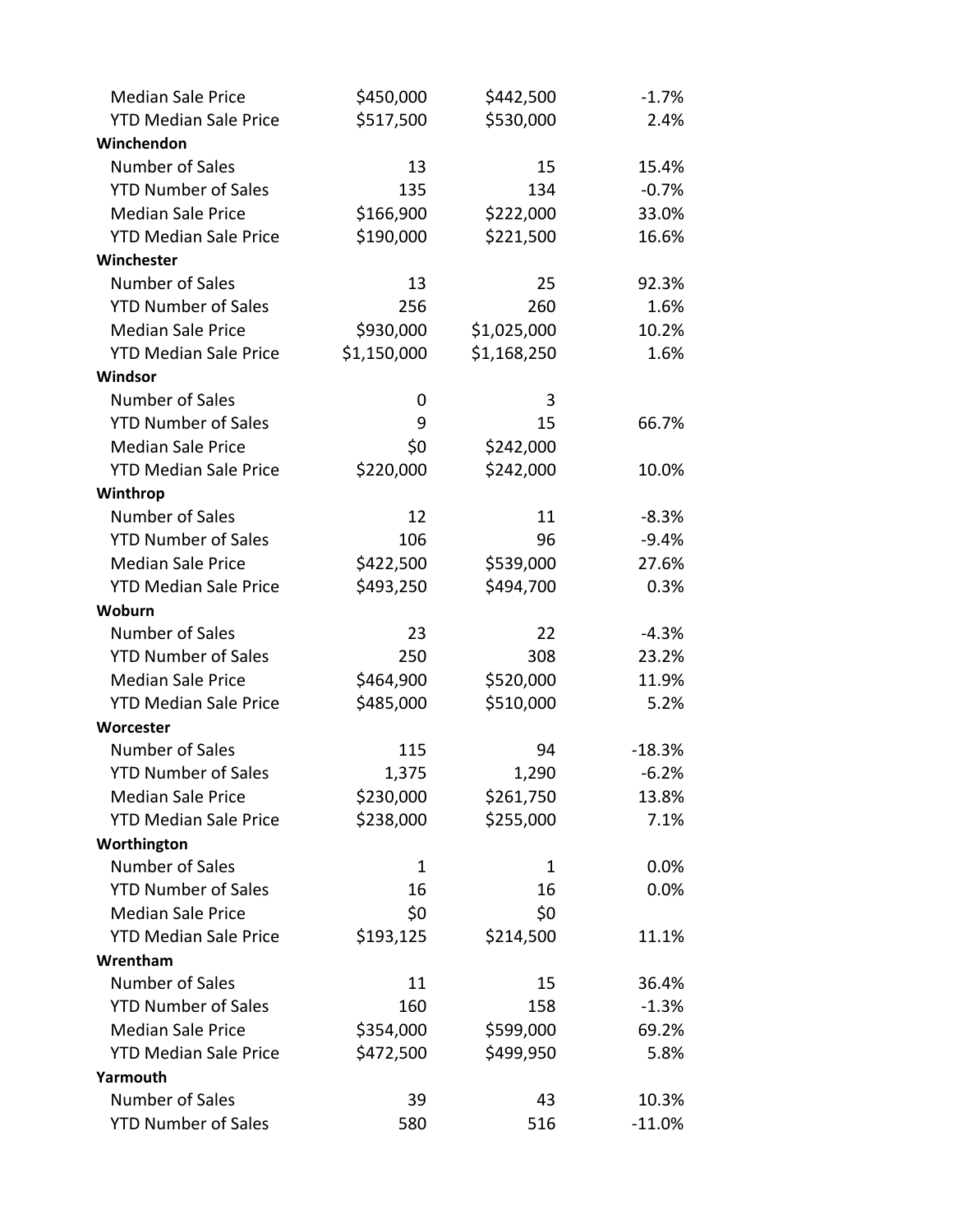| Median Sale Price            | \$326,900 | \$370,000 | 13.2% |
|------------------------------|-----------|-----------|-------|
| <b>YTD Median Sale Price</b> | \$332,950 | \$340,000 | 2.1%  |

| Mass. December 2019 Sales, Prices by Town For Single-Family Homes -- The Warren Group 2019 |                |              |                       |  |
|--------------------------------------------------------------------------------------------|----------------|--------------|-----------------------|--|
|                                                                                            | 2018           | 2019         | <b>Percent Change</b> |  |
| Abington                                                                                   |                |              |                       |  |
| Number of Sales                                                                            | 4              | 5            | 25.0%                 |  |
| <b>YTD Number of Sales</b>                                                                 | 79             | 77           | $-2.5%$               |  |
| <b>Median Sale Price</b>                                                                   | \$361,000      | \$329,000    | $-8.9%$               |  |
| <b>YTD Median Sale Price</b>                                                               | \$310,000      | \$319,000    | 2.9%                  |  |
| <b>Acton</b>                                                                               |                |              |                       |  |
| Number of Sales                                                                            | 12             | 16           | 33.3%                 |  |
| <b>YTD Number of Sales</b>                                                                 | 165            | 173          | 4.8%                  |  |
| <b>Median Sale Price</b>                                                                   | \$242,500      | \$345,250    | 42.4%                 |  |
| <b>YTD Median Sale Price</b>                                                               | \$250,000      | \$314,000    | 25.6%                 |  |
| <b>Acushnet</b>                                                                            |                |              |                       |  |
| Number of Sales                                                                            | 0              | 0            |                       |  |
| <b>YTD Number of Sales</b>                                                                 | 0              | $\mathbf 1$  |                       |  |
| <b>Median Sale Price</b>                                                                   | \$0            | \$0          |                       |  |
| <b>YTD Median Sale Price</b>                                                               | \$0            | \$0          |                       |  |
| <b>Adams</b>                                                                               |                |              |                       |  |
| Number of Sales                                                                            | 0              | 0            |                       |  |
| <b>YTD Number of Sales</b>                                                                 | $\overline{2}$ | $\mathbf{1}$ | $-50.0%$              |  |
| <b>Median Sale Price</b>                                                                   | \$0            | \$0          |                       |  |
| <b>YTD Median Sale Price</b>                                                               | \$0            | \$0          |                       |  |
| Agawam                                                                                     |                |              |                       |  |
| Number of Sales                                                                            | $\overline{7}$ | 18           | 157.1%                |  |
| <b>YTD Number of Sales</b>                                                                 | 97             | 126          | 29.9%                 |  |
| <b>Median Sale Price</b>                                                                   | \$125,000      | \$156,000    | 24.8%                 |  |
| <b>YTD Median Sale Price</b>                                                               | \$155,000      | \$144,000    | $-7.1%$               |  |
| <b>Alford</b>                                                                              |                |              |                       |  |
| Number of Sales                                                                            | 0              | 0            |                       |  |
| <b>YTD Number of Sales</b>                                                                 | 0              | 0            |                       |  |
| <b>Median Sale Price</b>                                                                   | \$0            | \$0          |                       |  |
| <b>YTD Median Sale Price</b>                                                               | \$0            | \$0          |                       |  |
| <b>Allston</b>                                                                             |                |              |                       |  |
| Number of Sales                                                                            | 3              | 6            | 100.0%                |  |
| <b>YTD Number of Sales</b>                                                                 | 89             | 70           | $-21.3%$              |  |
| <b>Median Sale Price</b>                                                                   | \$475,000      | \$560,000    | 17.9%                 |  |
| <b>YTD Median Sale Price</b>                                                               | \$554,800      | \$450,000    | $-18.9%$              |  |
| Amesbury                                                                                   |                |              |                       |  |
| Number of Sales                                                                            | 7              | 7            | 0.0%                  |  |
| <b>YTD Number of Sales</b>                                                                 | 157            | 141          | $-10.2%$              |  |
| <b>Median Sale Price</b>                                                                   | \$180,000      | \$175,000    | $-2.8%$               |  |
| <b>YTD Median Sale Price</b>                                                               | \$229,400      | \$255,000    | 11.2%                 |  |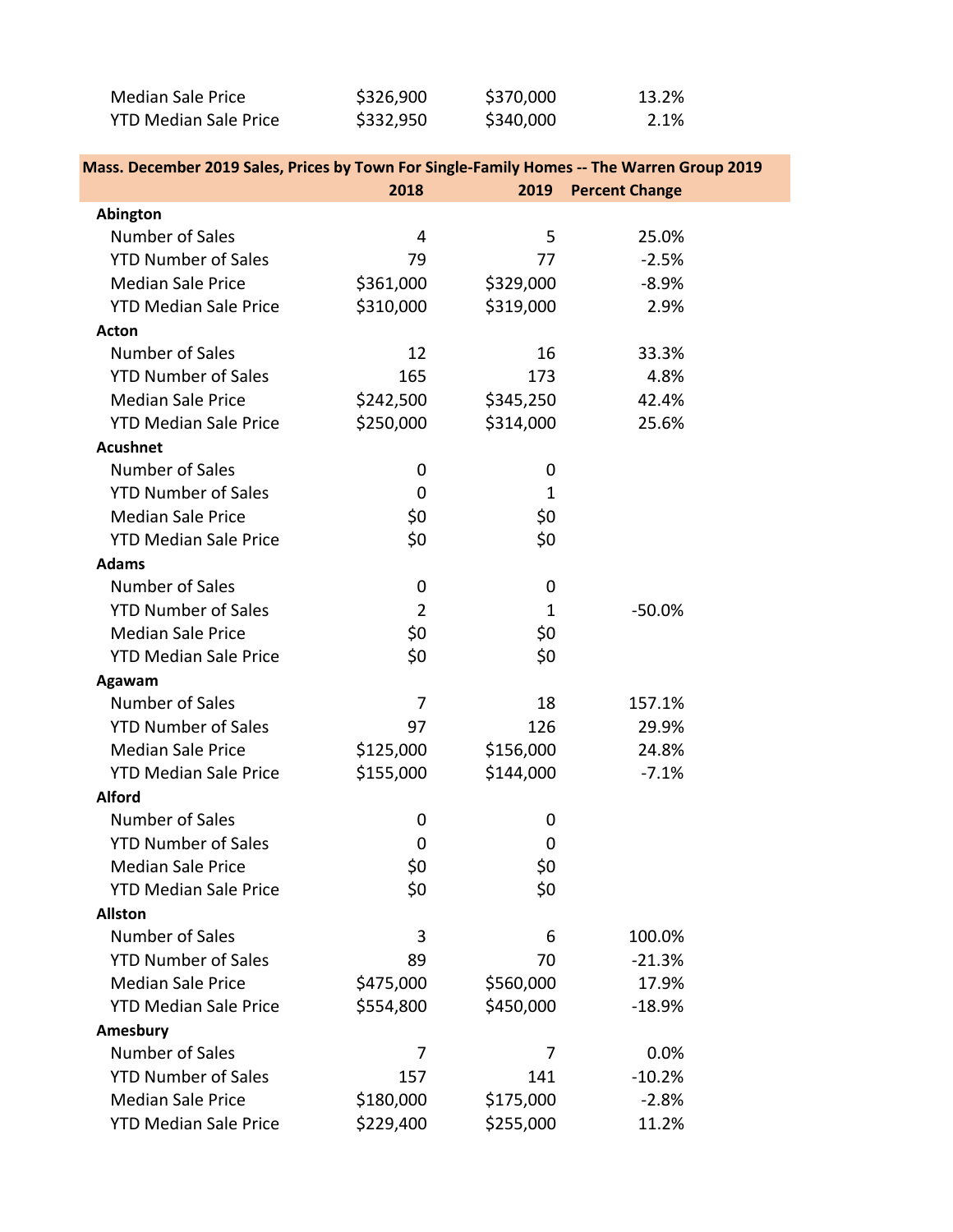| <b>Amherst</b>               |                |                |            |
|------------------------------|----------------|----------------|------------|
| Number of Sales              | $\mathbf 1$    | 7              | 600.0%     |
| <b>YTD Number of Sales</b>   | 84             | 73             | $-13.1%$   |
| <b>Median Sale Price</b>     | \$0            | \$199,900      |            |
| <b>YTD Median Sale Price</b> | \$179,000      | \$205,000      | 14.5%      |
| Andover                      |                |                |            |
| Number of Sales              | 13             | 14             | 7.7%       |
| <b>YTD Number of Sales</b>   | 136            | 150            | 10.3%      |
| <b>Median Sale Price</b>     | \$292,623      | \$281,500      | $-3.8%$    |
| <b>YTD Median Sale Price</b> | \$275,000      | \$295,000      | 7.3%       |
| Aquinnah                     |                |                |            |
| Number of Sales              | 0              | 0              |            |
| <b>YTD Number of Sales</b>   | 0              | 1              |            |
| <b>Median Sale Price</b>     | \$0            | \$0            |            |
| <b>YTD Median Sale Price</b> | \$0            | \$0            |            |
| Arlington                    |                |                |            |
| Number of Sales              | 20             | 21             | 5.0%       |
| <b>YTD Number of Sales</b>   | 248            | 237            | $-4.4%$    |
| <b>Median Sale Price</b>     | \$573,000      | \$605,000      | 5.6%       |
| <b>YTD Median Sale Price</b> | \$580,700      | \$610,000      | 5.0%       |
| Ashburnham                   |                |                |            |
| Number of Sales              | 0              | 0              |            |
| <b>YTD Number of Sales</b>   | $\overline{2}$ | $\overline{2}$ | 0.0%       |
| <b>Median Sale Price</b>     | \$0            | \$0            |            |
| <b>YTD Median Sale Price</b> | \$0            | \$0            |            |
| Ashby                        |                |                |            |
| Number of Sales              | $\mathbf 1$    | 0              | $-100.0\%$ |
| <b>YTD Number of Sales</b>   | 1              | 0              | $-100.0%$  |
| <b>Median Sale Price</b>     | \$0            | \$0            |            |
| <b>YTD Median Sale Price</b> | \$0            | \$0            |            |
| <b>Ashfield</b>              |                |                |            |
| Number of Sales              | 0              | 0              |            |
| <b>YTD Number of Sales</b>   | 1              | 0              | $-100.0%$  |
| <b>Median Sale Price</b>     | \$0            | \$0            |            |
| <b>YTD Median Sale Price</b> | \$0            | \$0            |            |
| <b>Ashland</b>               |                |                |            |
| Number of Sales              | 10             | 13             | 30.0%      |
| <b>YTD Number of Sales</b>   | 176            | 143            | $-18.8%$   |
| <b>Median Sale Price</b>     | \$359,950      | \$400,000      | 11.1%      |
| <b>YTD Median Sale Price</b> | \$380,000      | \$406,500      | 7.0%       |
| Athol                        |                |                |            |
| Number of Sales              | 0              | 1              |            |
| <b>YTD Number of Sales</b>   | 5              | 7              | 40.0%      |
| <b>Median Sale Price</b>     | \$0            | \$0            |            |
| <b>YTD Median Sale Price</b> | \$84,000       | \$74,900       | $-10.8%$   |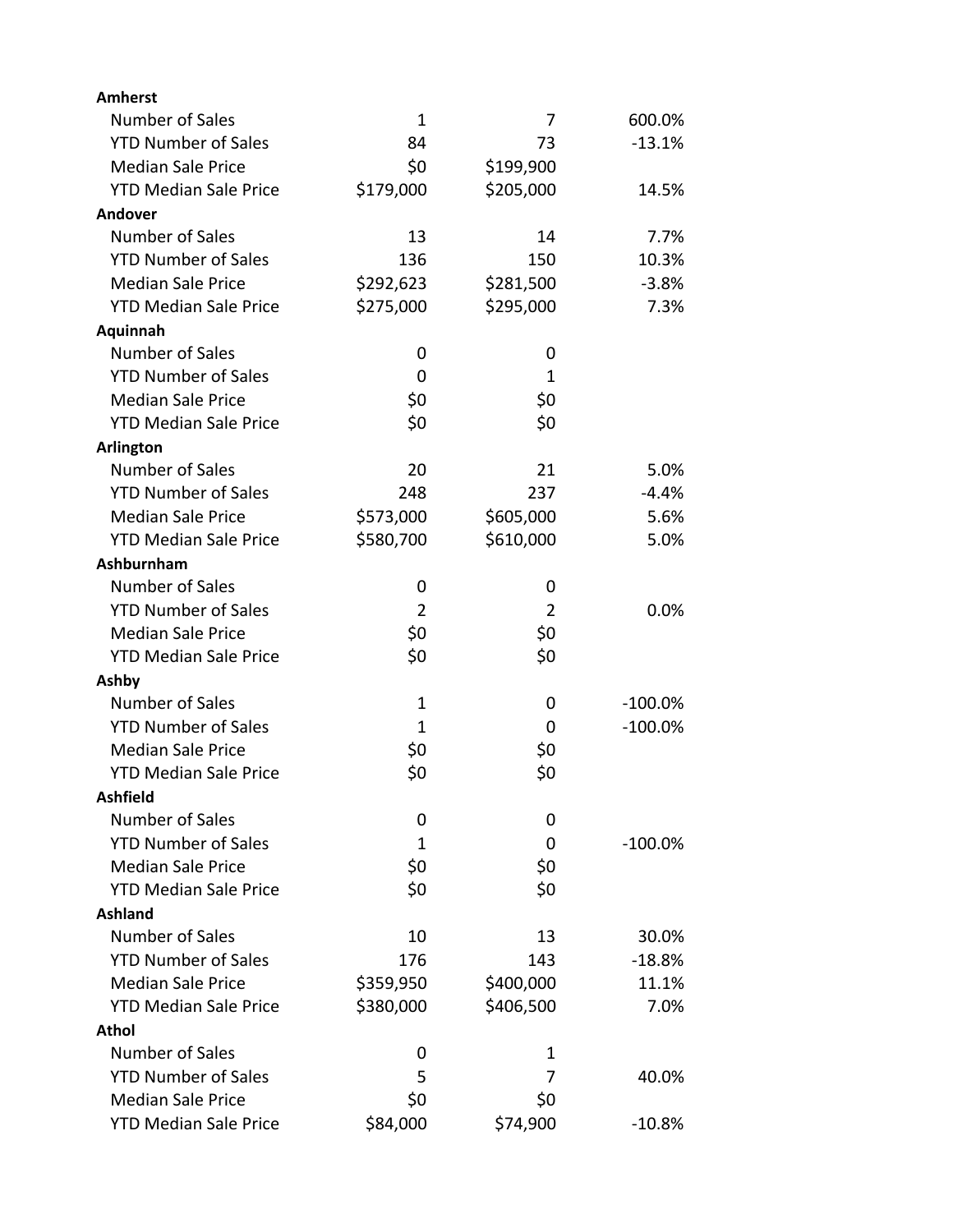| <b>Attleboro</b>             |              |                |           |
|------------------------------|--------------|----------------|-----------|
| Number of Sales              | 9            | 8              | $-11.1%$  |
| <b>YTD Number of Sales</b>   | 111          | 119            | 7.2%      |
| <b>Median Sale Price</b>     | \$226,400    | \$237,500      | 4.9%      |
| <b>YTD Median Sale Price</b> | \$223,000    | \$235,000      | 5.4%      |
| <b>Auburn</b>                |              |                |           |
| Number of Sales              | 0            | $\overline{2}$ |           |
| <b>YTD Number of Sales</b>   | 38           | 31             | $-18.4%$  |
| <b>Median Sale Price</b>     | \$0          | \$0            |           |
| <b>YTD Median Sale Price</b> | \$177,450    | \$215,000      | 21.2%     |
| Avon                         |              |                |           |
| <b>Number of Sales</b>       | 0            | 0              |           |
| <b>YTD Number of Sales</b>   | 4            | 7              | 75.0%     |
| <b>Median Sale Price</b>     | \$0          | \$0            |           |
| <b>YTD Median Sale Price</b> | \$371,500    | \$446,400      | 20.2%     |
| Ayer                         |              |                |           |
| Number of Sales              | $\mathbf{1}$ | $\overline{2}$ | 100.0%    |
| <b>YTD Number of Sales</b>   | 50           | 39             | $-22.0%$  |
| <b>Median Sale Price</b>     | \$0          | \$0            |           |
| <b>YTD Median Sale Price</b> | \$218,800    | \$250,000      | 14.3%     |
| <b>Barnstable</b>            |              |                |           |
| Number of Sales              | 0            | 0              |           |
| <b>YTD Number of Sales</b>   | 6            | $\overline{2}$ | $-66.7%$  |
| <b>Median Sale Price</b>     | \$0          | \$0            |           |
| <b>YTD Median Sale Price</b> | \$377,500    | \$0            | $-100.0%$ |
| <b>Barre</b>                 |              |                |           |
| Number of Sales              | 0            | 0              |           |
| <b>YTD Number of Sales</b>   | 0            | 0              |           |
| <b>Median Sale Price</b>     | \$0          | \$0            |           |
| <b>YTD Median Sale Price</b> | \$0          | \$0            |           |
| <b>Becket</b>                |              |                |           |
| Number of Sales              | 0            | 0              |           |
| <b>YTD Number of Sales</b>   | 0            | 0              |           |
| <b>Median Sale Price</b>     | \$0          | \$0            |           |
| <b>YTD Median Sale Price</b> | \$0          | \$0            |           |
| <b>Bedford</b>               |              |                |           |
| Number of Sales              | 6            | 4              | $-33.3%$  |
| <b>YTD Number of Sales</b>   | 54           | 39             | $-27.8%$  |
| <b>Median Sale Price</b>     | \$406,560    | \$703,750      | 73.1%     |
| <b>YTD Median Sale Price</b> | \$646,250    | \$450,000      | $-30.4%$  |
| <b>Belchertown</b>           |              |                |           |
| Number of Sales              | 3            | 5              | 66.7%     |
| <b>YTD Number of Sales</b>   | 27           | 33             | 22.2%     |
| <b>Median Sale Price</b>     | \$276,400    | \$275,000      | $-0.5%$   |
| <b>YTD Median Sale Price</b> | \$255,000    | \$267,500      | 4.9%      |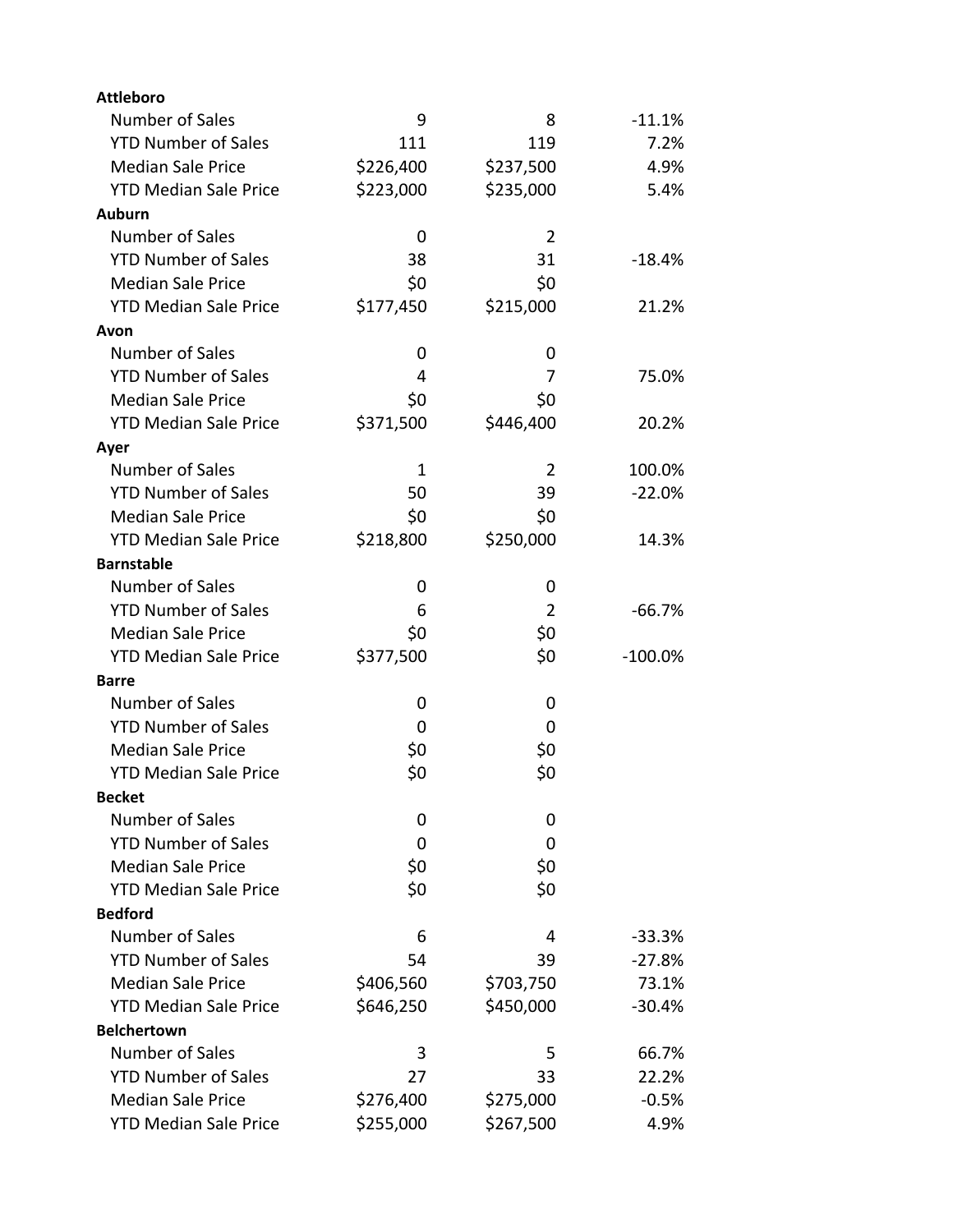| <b>Bellingham</b>            |             |           |           |
|------------------------------|-------------|-----------|-----------|
| Number of Sales              | 6           | 7         | 16.7%     |
| <b>YTD Number of Sales</b>   | 63          | 63        | 0.0%      |
| <b>Median Sale Price</b>     | \$322,500   | \$267,500 | $-17.1%$  |
| <b>YTD Median Sale Price</b> | \$315,000   | \$280,000 | $-11.1%$  |
| <b>Belmont</b>               |             |           |           |
| Number of Sales              | 6           | 13        | 116.7%    |
| <b>YTD Number of Sales</b>   | 92          | 79        | $-14.1%$  |
| <b>Median Sale Price</b>     | \$552,500   | \$646,000 | 16.9%     |
| <b>YTD Median Sale Price</b> | \$645,500   | \$674,000 | 4.4%      |
| <b>Berkley</b>               |             |           |           |
| Number of Sales              | 0           | 0         |           |
| <b>YTD Number of Sales</b>   | 0           | 3         |           |
| <b>Median Sale Price</b>     | \$0         | \$0       |           |
| <b>YTD Median Sale Price</b> | \$0         | \$190,000 |           |
| <b>Berlin</b>                |             |           |           |
| Number of Sales              | $\mathbf 1$ | 0         | $-100.0%$ |
| <b>YTD Number of Sales</b>   | 7           | 16        | 128.6%    |
| <b>Median Sale Price</b>     | \$0         | \$0       |           |
| <b>YTD Median Sale Price</b> | \$368,000   | \$387,500 | 5.3%      |
| <b>Bernardston</b>           |             |           |           |
| Number of Sales              | 0           | 0         |           |
| <b>YTD Number of Sales</b>   | 0           | 0         |           |
| <b>Median Sale Price</b>     | \$0         | \$0       |           |
| <b>YTD Median Sale Price</b> | \$0         | \$0       |           |
| <b>Beverly</b>               |             |           |           |
| Number of Sales              | 15          | 7         | $-53.3%$  |
| <b>YTD Number of Sales</b>   | 118         | 135       | 14.4%     |
| <b>Median Sale Price</b>     | \$285,000   | \$319,000 | 11.9%     |
| <b>YTD Median Sale Price</b> | \$280,000   | \$335,000 | 19.6%     |
| <b>Billerica</b>             |             |           |           |
| Number of Sales              | 8           | 6         | $-25.0%$  |
| <b>YTD Number of Sales</b>   | 110         | 80        | $-27.3%$  |
| <b>Median Sale Price</b>     | \$221,750   | \$315,000 | 42.1%     |
| <b>YTD Median Sale Price</b> | \$237,450   | \$320,500 | 35.0%     |
| <b>Blackstone</b>            |             |           |           |
| Number of Sales              | 4           | 1         | $-75.0%$  |
| <b>YTD Number of Sales</b>   | 28          | 21        | $-25.0%$  |
| <b>Median Sale Price</b>     | \$209,950   | \$0       | $-100.0%$ |
| <b>YTD Median Sale Price</b> | \$186,000   | \$193,250 | 3.9%      |
| <b>Blandford</b>             |             |           |           |
| Number of Sales              | 0           | 0         |           |
| <b>YTD Number of Sales</b>   | 0           | 0         |           |
| <b>Median Sale Price</b>     | \$0         | \$0       |           |
| <b>YTD Median Sale Price</b> | \$0         | \$0       |           |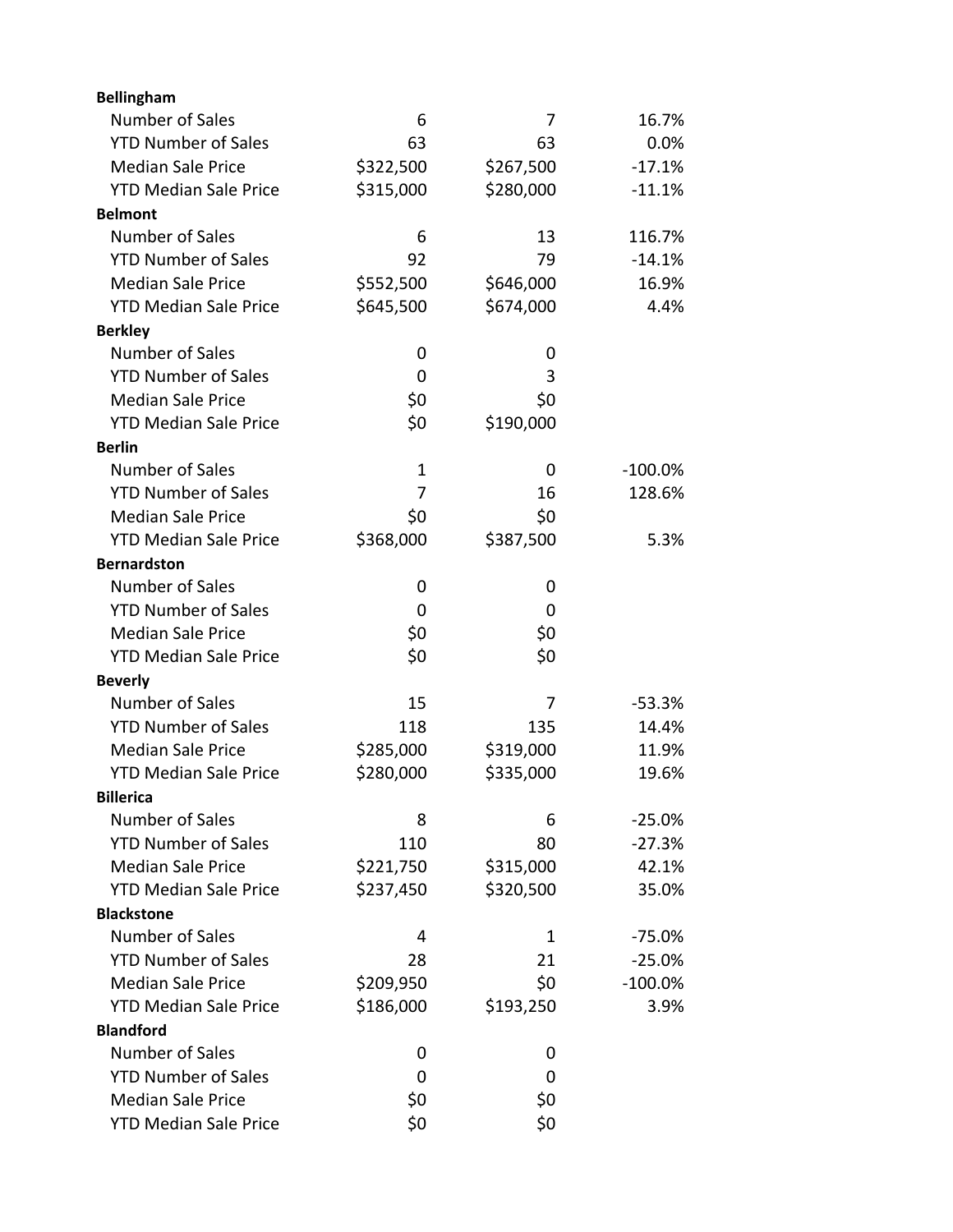| <b>Bolton</b>                |             |             |          |
|------------------------------|-------------|-------------|----------|
| Number of Sales              | $\mathbf 1$ | 1           | $0.0\%$  |
| <b>YTD Number of Sales</b>   | 13          | 7           | $-46.2%$ |
| <b>Median Sale Price</b>     | \$0         | \$0         |          |
| <b>YTD Median Sale Price</b> | \$459,000   | \$529,900   | 15.4%    |
| <b>Boston</b>                |             |             |          |
| Number of Sales              | 104         | 141         | 35.6%    |
| <b>YTD Number of Sales</b>   | 1,852       | 1,694       | $-8.5%$  |
| <b>Median Sale Price</b>     | \$1,045,000 | \$1,174,900 | 12.4%    |
| <b>YTD Median Sale Price</b> | \$884,000   | \$955,000   | 8.0%     |
| <b>Bourne</b>                |             |             |          |
| Number of Sales              | 6           | 10          | 66.7%    |
| <b>YTD Number of Sales</b>   | 85          | 70          | $-17.6%$ |
| <b>Median Sale Price</b>     | \$179,000   | \$203,500   | 13.7%    |
| <b>YTD Median Sale Price</b> | \$259,000   | \$251,000   | $-3.1%$  |
| <b>Boxboro</b>               |             |             |          |
| Number of Sales              | 6           | 4           | $-33.3%$ |
| <b>YTD Number of Sales</b>   | 57          | 58          | 1.8%     |
| <b>Median Sale Price</b>     | \$135,500   | \$100,000   | $-26.2%$ |
| <b>YTD Median Sale Price</b> | \$126,000   | \$140,500   | 11.5%    |
| <b>Boxford</b>               |             |             |          |
| Number of Sales              | 0           | 0           |          |
| <b>YTD Number of Sales</b>   | 0           | 0           |          |
| <b>Median Sale Price</b>     | \$0         | \$0         |          |
| <b>YTD Median Sale Price</b> | \$0         | \$0         |          |
| <b>Boylston</b>              |             |             |          |
| Number of Sales              | 1           | 2           | 100.0%   |
| <b>YTD Number of Sales</b>   | 30          | 19          | $-36.7%$ |
| <b>Median Sale Price</b>     | \$0         | \$0         |          |
| <b>YTD Median Sale Price</b> | \$324,950   | \$439,900   | 35.4%    |
| <b>Braintree</b>             |             |             |          |
| Number of Sales              | 7           | 11          | 57.1%    |
| <b>YTD Number of Sales</b>   | 136         | 138         | 1.5%     |
| <b>Median Sale Price</b>     | \$342,500   | \$342,000   | $-0.1%$  |
| <b>YTD Median Sale Price</b> | \$362,250   | \$362,875   | 0.2%     |
| <b>Brewster</b>              |             |             |          |
| Number of Sales              | 3           | 5           | 66.7%    |
| <b>YTD Number of Sales</b>   | 82          | 92          | 12.2%    |
| <b>Median Sale Price</b>     | \$225,000   | \$277,000   | 23.1%    |
| <b>YTD Median Sale Price</b> | \$267,500   | \$279,250   | 4.4%     |
| <b>Bridgewater</b>           |             |             |          |
| Number of Sales              | 5           | 3           | $-40.0%$ |
| <b>YTD Number of Sales</b>   | 77          | 68          | $-11.7%$ |
| <b>Median Sale Price</b>     | \$174,900   | \$179,900   | 2.9%     |
| <b>YTD Median Sale Price</b> | \$175,000   | \$213,900   | 22.2%    |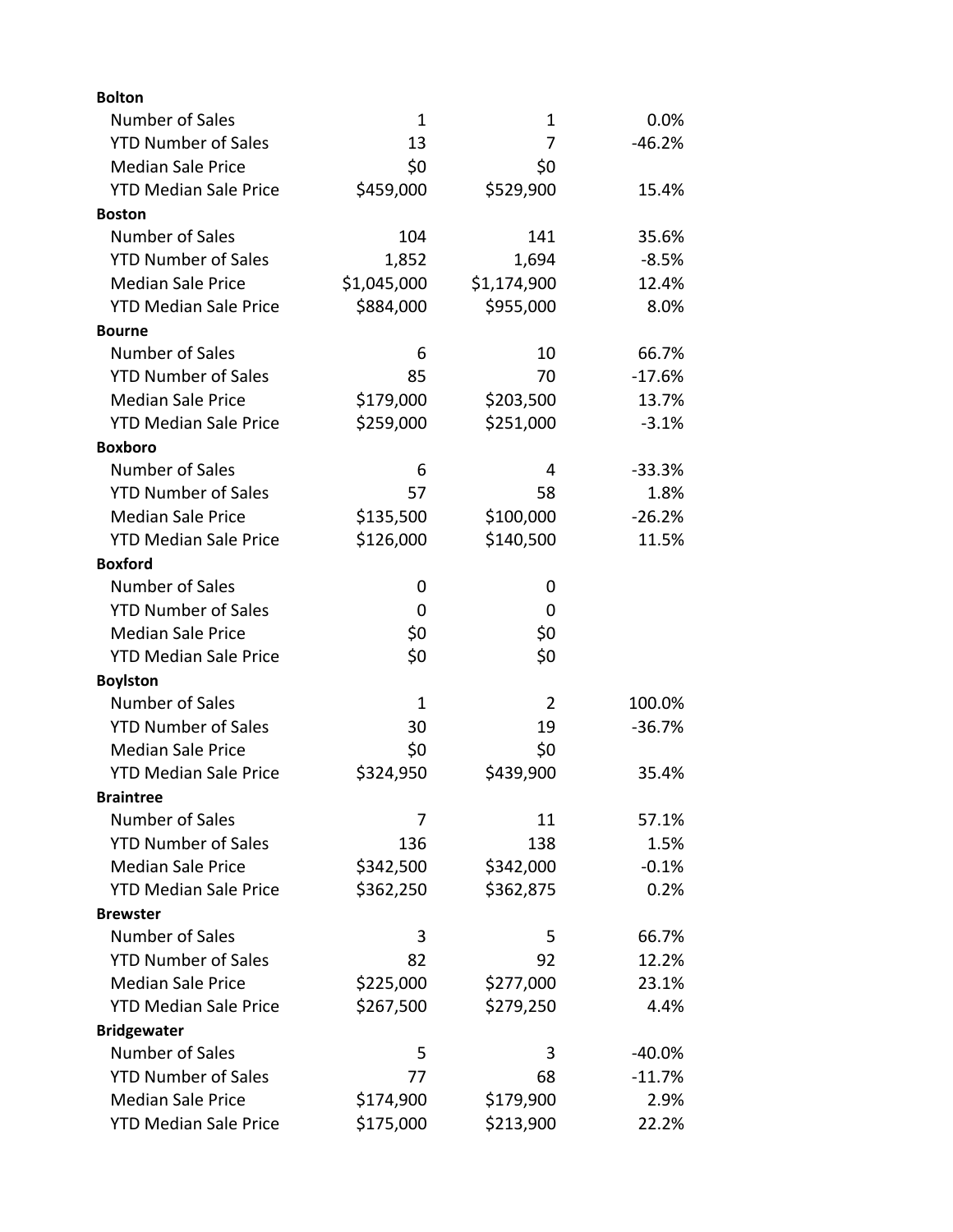| <b>Brighton</b>              |             |           |            |
|------------------------------|-------------|-----------|------------|
| Number of Sales              | 21          | 20        | $-4.8%$    |
| <b>YTD Number of Sales</b>   | 389         | 240       | $-38.3%$   |
| <b>Median Sale Price</b>     | \$390,000   | \$571,750 | 46.6%      |
| <b>YTD Median Sale Price</b> | \$494,700   | \$472,750 | $-4.4%$    |
| <b>Brimfield</b>             |             |           |            |
| Number of Sales              | 0           | 0         |            |
| <b>YTD Number of Sales</b>   | 0           | 0         |            |
| <b>Median Sale Price</b>     | \$0         | \$0       |            |
| <b>YTD Median Sale Price</b> | \$0         | \$0       |            |
| <b>Brockton</b>              |             |           |            |
| Number of Sales              | 13          | 7         | $-46.2%$   |
| <b>YTD Number of Sales</b>   | 149         | 141       | $-5.4%$    |
| <b>Median Sale Price</b>     | \$153,000   | \$142,500 | $-6.9%$    |
| <b>YTD Median Sale Price</b> | \$154,900   | \$163,000 | 5.2%       |
| <b>Brookfield</b>            |             |           |            |
| Number of Sales              | 0           | 0         |            |
| <b>YTD Number of Sales</b>   | 2           | 1         | -50.0%     |
| <b>Median Sale Price</b>     | \$0         | \$0       |            |
| <b>YTD Median Sale Price</b> | \$0         | \$0       |            |
| <b>Brookline</b>             |             |           |            |
| Number of Sales              | 30          | 32        | 6.7%       |
| <b>YTD Number of Sales</b>   | 442         | 500       | 13.1%      |
| <b>Median Sale Price</b>     | \$825,000   | \$850,000 | 3.0%       |
| <b>YTD Median Sale Price</b> | \$815,000   | \$849,950 | 4.3%       |
| <b>Buckland</b>              |             |           |            |
| Number of Sales              | 0           | 0         |            |
| <b>YTD Number of Sales</b>   | 1           | 0         | $-100.0%$  |
| <b>Median Sale Price</b>     | \$0         | \$0       |            |
| <b>YTD Median Sale Price</b> | \$0         | \$0       |            |
| <b>Burlington</b>            |             |           |            |
| Number of Sales              | $\mathbf 1$ | 0         | $-100.0\%$ |
| <b>YTD Number of Sales</b>   | 31          | 35        | 12.9%      |
| <b>Median Sale Price</b>     | \$0         | \$0       |            |
| <b>YTD Median Sale Price</b> | \$540,000   | \$508,000 | $-5.9%$    |
| Cambridge                    |             |           |            |
| Number of Sales              | 52          | 43        | $-17.3%$   |
| <b>YTD Number of Sales</b>   | 647         | 692       | 7.0%       |
| <b>Median Sale Price</b>     | \$733,750   | \$780,000 | 6.3%       |
| <b>YTD Median Sale Price</b> | \$750,000   | \$760,000 | 1.3%       |
| Canton                       |             |           |            |
| Number of Sales              | 11          | 11        | 0.0%       |
| <b>YTD Number of Sales</b>   | 132         | 114       | $-13.6%$   |
| <b>Median Sale Price</b>     | \$310,000   | \$438,000 | 41.3%      |
| <b>YTD Median Sale Price</b> | \$321,225   | \$382,500 | 19.1%      |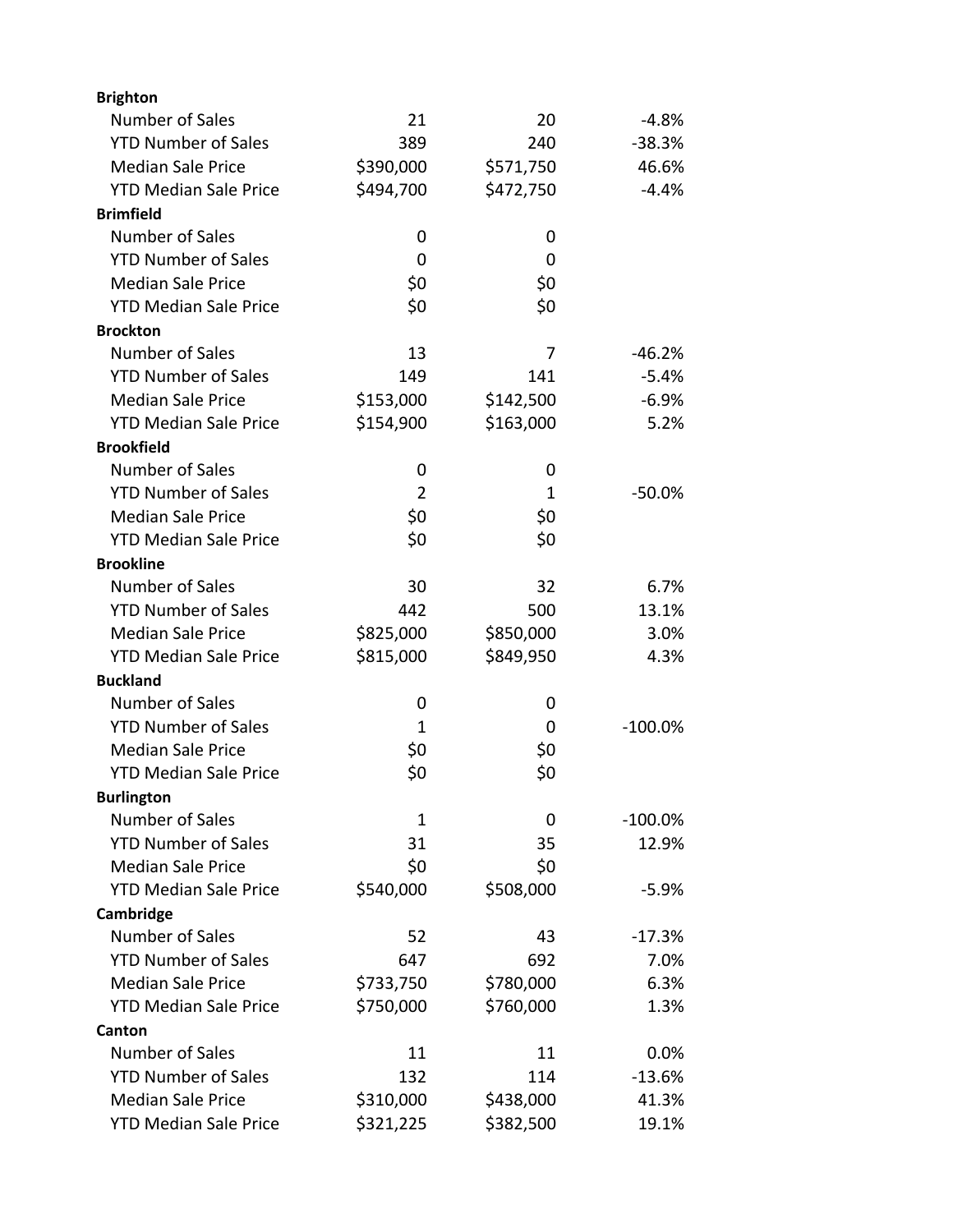| <b>Carlisle</b>              |                |           |            |
|------------------------------|----------------|-----------|------------|
| Number of Sales              | 0              | 0         |            |
| <b>YTD Number of Sales</b>   | $\overline{2}$ | 5         | 150.0%     |
| <b>Median Sale Price</b>     | \$0            | \$0       |            |
| <b>YTD Median Sale Price</b> | \$0            | \$929,900 |            |
| Carver                       |                |           |            |
| <b>Number of Sales</b>       | $\overline{2}$ | 1         | -50.0%     |
| <b>YTD Number of Sales</b>   | 10             | 7         | $-30.0%$   |
| <b>Median Sale Price</b>     | \$0            | \$0       |            |
| <b>YTD Median Sale Price</b> | \$269,500      | \$274,900 | 2.0%       |
| <b>Centerville</b>           |                |           |            |
| Number of Sales              | 2              | 0         | $-100.0%$  |
| <b>YTD Number of Sales</b>   | 6              | 4         | $-33.3%$   |
| <b>Median Sale Price</b>     | \$0            | \$0       |            |
| <b>YTD Median Sale Price</b> | \$178,500      | \$234,000 | 31.1%      |
| <b>Charlemont</b>            |                |           |            |
| Number of Sales              | 0              | 0         |            |
| <b>YTD Number of Sales</b>   | 0              | 0         |            |
| <b>Median Sale Price</b>     | \$0            | \$0       |            |
| <b>YTD Median Sale Price</b> | \$0            | \$0       |            |
| Charlestown                  |                |           |            |
| Number of Sales              | 16             | 26        | 62.5%      |
| <b>YTD Number of Sales</b>   | 297            | 330       | 11.1%      |
| <b>Median Sale Price</b>     | \$737,000      | \$724,500 | $-1.7%$    |
| <b>YTD Median Sale Price</b> | \$713,281      | \$715,500 | 0.3%       |
| <b>Charlton</b>              |                |           |            |
| Number of Sales              | 1              | 0         | $-100.0\%$ |
| <b>YTD Number of Sales</b>   | 12             | 18        | 50.0%      |
| <b>Median Sale Price</b>     | \$0            | \$0       |            |
| <b>YTD Median Sale Price</b> | \$177,500      | \$202,000 | 13.8%      |
| Chatham                      |                |           |            |
| <b>Number of Sales</b>       | 1              | 5         | 400.0%     |
| <b>YTD Number of Sales</b>   | 29             | 32        | 10.3%      |
| <b>Median Sale Price</b>     | \$0            | \$295,000 |            |
| <b>YTD Median Sale Price</b> | \$390,000      | \$345,000 | $-11.5%$   |
| <b>Chelmsford</b>            |                |           |            |
| Number of Sales              | 13             | 20        | 53.8%      |
| <b>YTD Number of Sales</b>   | 202            | 211       | 4.5%       |
| <b>Median Sale Price</b>     | \$268,000      | \$294,000 | 9.7%       |
| <b>YTD Median Sale Price</b> | \$280,000      | \$285,000 | 1.8%       |
| <b>Chelsea</b>               |                |           |            |
| Number of Sales              | 9              | 15        | 66.7%      |
| <b>YTD Number of Sales</b>   | 142            | 133       | $-6.3%$    |
| <b>Median Sale Price</b>     | \$330,000      | \$375,000 | 13.6%      |
| <b>YTD Median Sale Price</b> | \$330,000      | \$375,000 | 13.6%      |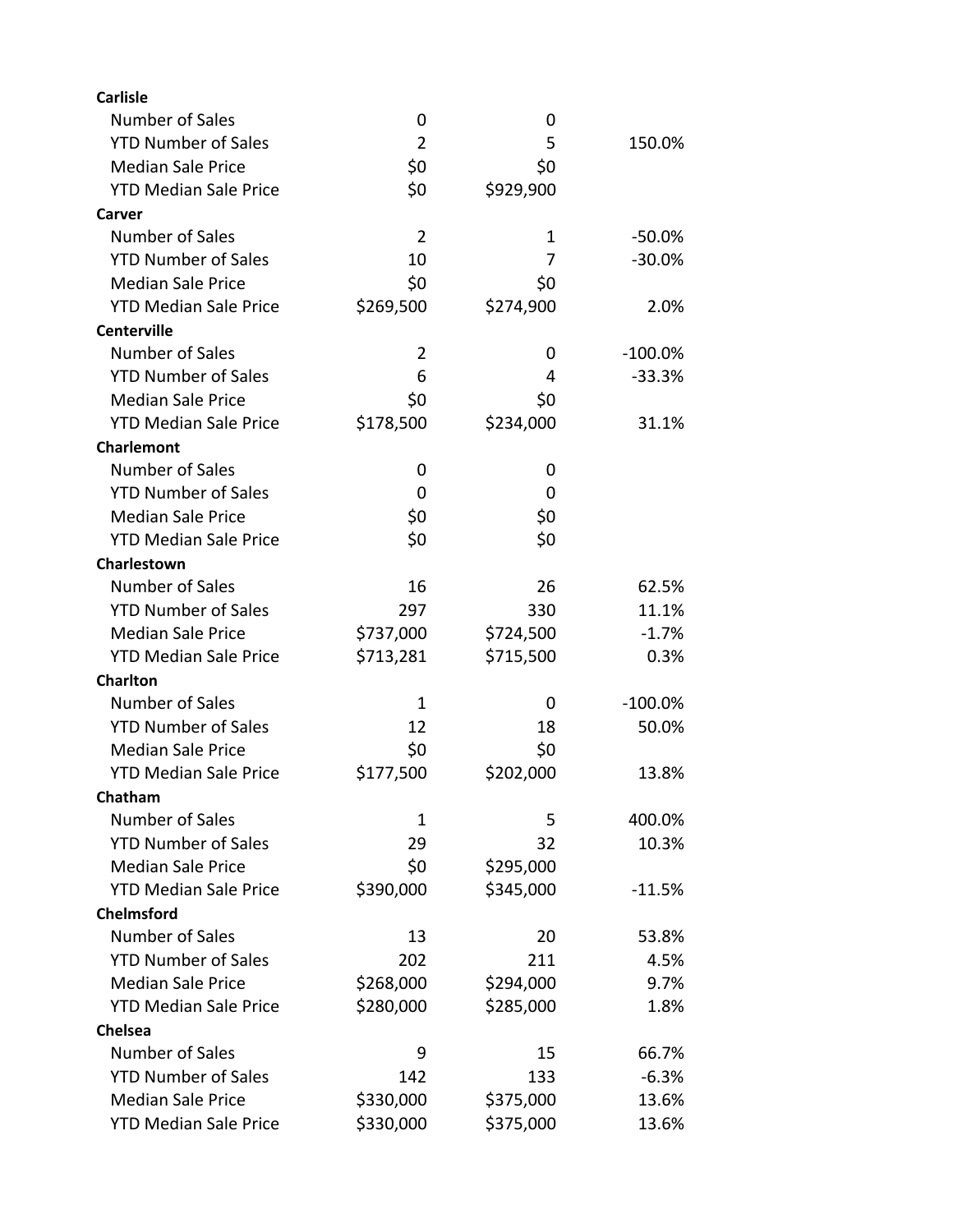| Number of Sales<br>0<br>0<br><b>YTD Number of Sales</b><br>0<br>0<br>\$0<br>\$0<br><b>Median Sale Price</b><br><b>YTD Median Sale Price</b><br>\$0<br>\$0<br><b>Chester</b><br>Number of Sales<br>0<br>0<br><b>YTD Number of Sales</b><br>0<br>0<br>\$0<br><b>Median Sale Price</b><br>\$0<br>\$0<br>\$0<br><b>YTD Median Sale Price</b><br><b>Chesterfield</b><br>Number of Sales<br>0<br>0<br><b>YTD Number of Sales</b><br>0<br>0<br>\$0<br>\$0<br><b>Median Sale Price</b><br><b>YTD Median Sale Price</b><br>\$0<br>\$0 |
|------------------------------------------------------------------------------------------------------------------------------------------------------------------------------------------------------------------------------------------------------------------------------------------------------------------------------------------------------------------------------------------------------------------------------------------------------------------------------------------------------------------------------|
|                                                                                                                                                                                                                                                                                                                                                                                                                                                                                                                              |
|                                                                                                                                                                                                                                                                                                                                                                                                                                                                                                                              |
|                                                                                                                                                                                                                                                                                                                                                                                                                                                                                                                              |
|                                                                                                                                                                                                                                                                                                                                                                                                                                                                                                                              |
|                                                                                                                                                                                                                                                                                                                                                                                                                                                                                                                              |
|                                                                                                                                                                                                                                                                                                                                                                                                                                                                                                                              |
|                                                                                                                                                                                                                                                                                                                                                                                                                                                                                                                              |
|                                                                                                                                                                                                                                                                                                                                                                                                                                                                                                                              |
|                                                                                                                                                                                                                                                                                                                                                                                                                                                                                                                              |
|                                                                                                                                                                                                                                                                                                                                                                                                                                                                                                                              |
|                                                                                                                                                                                                                                                                                                                                                                                                                                                                                                                              |
|                                                                                                                                                                                                                                                                                                                                                                                                                                                                                                                              |
|                                                                                                                                                                                                                                                                                                                                                                                                                                                                                                                              |
|                                                                                                                                                                                                                                                                                                                                                                                                                                                                                                                              |
| <b>Chicopee</b>                                                                                                                                                                                                                                                                                                                                                                                                                                                                                                              |
| Number of Sales<br>8<br>14.3%<br>7                                                                                                                                                                                                                                                                                                                                                                                                                                                                                           |
| <b>YTD Number of Sales</b><br>124<br>128<br>3.2%                                                                                                                                                                                                                                                                                                                                                                                                                                                                             |
| <b>Median Sale Price</b><br>\$144,500<br>\$136,950<br>$-5.2%$                                                                                                                                                                                                                                                                                                                                                                                                                                                                |
| <b>YTD Median Sale Price</b><br>\$127,000<br>\$128,091<br>0.9%                                                                                                                                                                                                                                                                                                                                                                                                                                                               |
| <b>Chilmark</b>                                                                                                                                                                                                                                                                                                                                                                                                                                                                                                              |
| Number of Sales<br>0<br>0                                                                                                                                                                                                                                                                                                                                                                                                                                                                                                    |
| <b>YTD Number of Sales</b><br>0<br>0                                                                                                                                                                                                                                                                                                                                                                                                                                                                                         |
| <b>Median Sale Price</b><br>\$0<br>\$0                                                                                                                                                                                                                                                                                                                                                                                                                                                                                       |
| <b>YTD Median Sale Price</b><br>\$0<br>\$0                                                                                                                                                                                                                                                                                                                                                                                                                                                                                   |
| Clarksburg                                                                                                                                                                                                                                                                                                                                                                                                                                                                                                                   |
| Number of Sales<br>0<br>0                                                                                                                                                                                                                                                                                                                                                                                                                                                                                                    |
| <b>YTD Number of Sales</b><br>0<br>0                                                                                                                                                                                                                                                                                                                                                                                                                                                                                         |
| <b>Median Sale Price</b><br>\$0<br>\$0                                                                                                                                                                                                                                                                                                                                                                                                                                                                                       |
| \$0<br>\$0<br><b>YTD Median Sale Price</b>                                                                                                                                                                                                                                                                                                                                                                                                                                                                                   |
| <b>Clinton</b>                                                                                                                                                                                                                                                                                                                                                                                                                                                                                                               |
| Number of Sales<br>5<br>5<br>0.0%                                                                                                                                                                                                                                                                                                                                                                                                                                                                                            |
| <b>YTD Number of Sales</b><br>100<br>$-6.0%$<br>94                                                                                                                                                                                                                                                                                                                                                                                                                                                                           |
| <b>Median Sale Price</b><br>\$299,900<br>\$222,000<br>$-26.0%$                                                                                                                                                                                                                                                                                                                                                                                                                                                               |
| <b>YTD Median Sale Price</b><br>\$263,500<br>\$262,500<br>$-0.4%$                                                                                                                                                                                                                                                                                                                                                                                                                                                            |
| <b>Cohasset</b>                                                                                                                                                                                                                                                                                                                                                                                                                                                                                                              |
| Number of Sales<br>$\overline{2}$<br>0.0%<br>2                                                                                                                                                                                                                                                                                                                                                                                                                                                                               |
| <b>YTD Number of Sales</b><br>23<br>13<br>$-43.5%$                                                                                                                                                                                                                                                                                                                                                                                                                                                                           |
| \$0<br><b>Median Sale Price</b><br>\$0                                                                                                                                                                                                                                                                                                                                                                                                                                                                                       |
| <b>YTD Median Sale Price</b><br>\$695,000<br>\$595,000<br>$-14.4%$                                                                                                                                                                                                                                                                                                                                                                                                                                                           |
| Colrain                                                                                                                                                                                                                                                                                                                                                                                                                                                                                                                      |
| Number of Sales<br>0<br>0                                                                                                                                                                                                                                                                                                                                                                                                                                                                                                    |
| <b>YTD Number of Sales</b><br>0<br>0                                                                                                                                                                                                                                                                                                                                                                                                                                                                                         |
| <b>Median Sale Price</b><br>\$0<br>\$0                                                                                                                                                                                                                                                                                                                                                                                                                                                                                       |
| \$0<br><b>YTD Median Sale Price</b><br>\$0                                                                                                                                                                                                                                                                                                                                                                                                                                                                                   |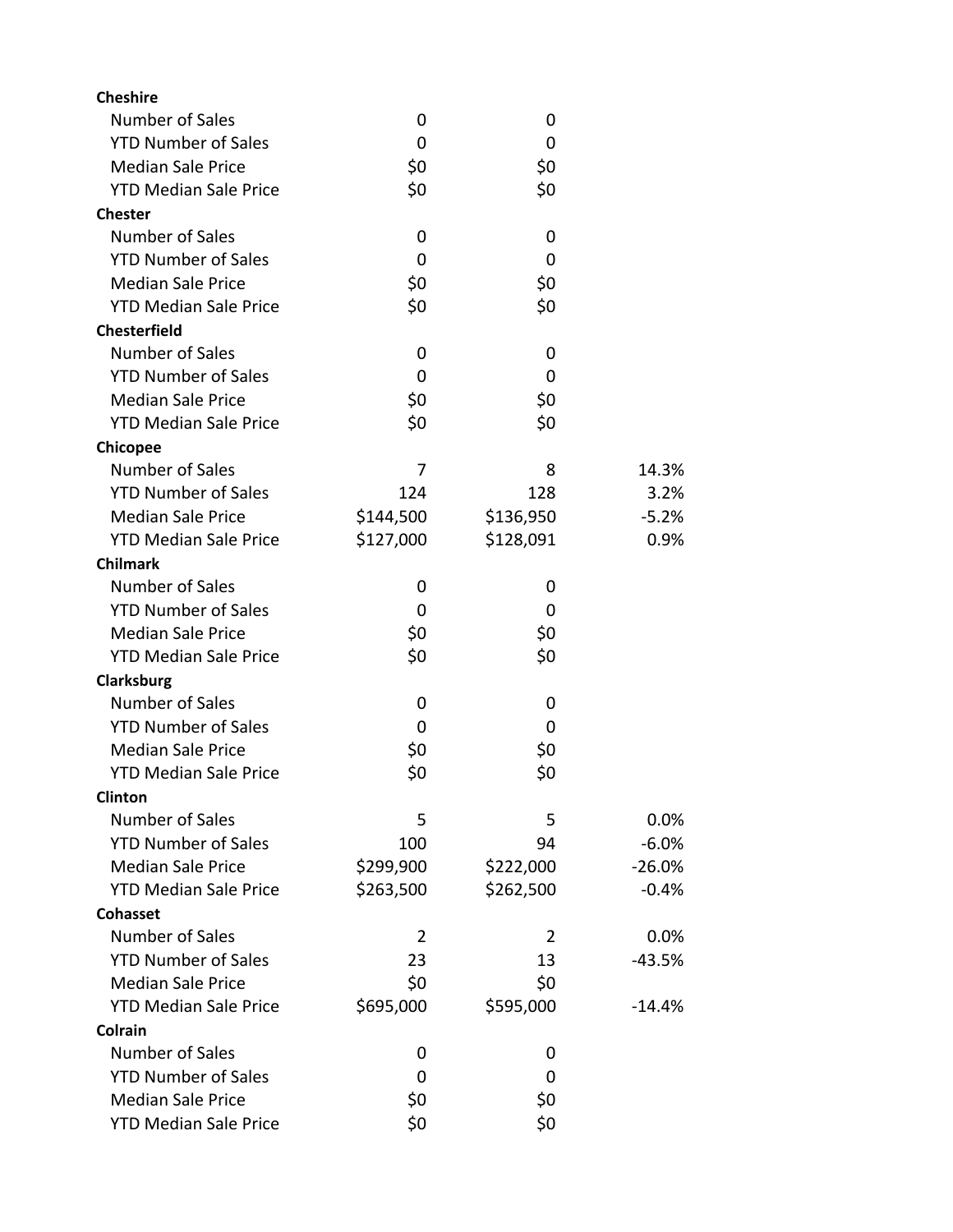| Concord                      |                |                |           |
|------------------------------|----------------|----------------|-----------|
| Number of Sales              | $\overline{2}$ | 3              | 50.0%     |
| <b>YTD Number of Sales</b>   | 55             | 73             | 32.7%     |
| <b>Median Sale Price</b>     | \$0            | \$356,000      |           |
| <b>YTD Median Sale Price</b> | \$640,000      | \$582,500      | $-9.0%$   |
| Conway                       |                |                |           |
| Number of Sales              | 0              | 0              |           |
| <b>YTD Number of Sales</b>   | 0              | 0              |           |
| <b>Median Sale Price</b>     | \$0            | \$0            |           |
| <b>YTD Median Sale Price</b> | \$0            | \$0            |           |
| Cotuit                       |                |                |           |
| Number of Sales              | 0              | 0              |           |
| <b>YTD Number of Sales</b>   | 9              | $\mathbf{1}$   | $-88.9%$  |
| <b>Median Sale Price</b>     | \$0            | \$0            |           |
| <b>YTD Median Sale Price</b> | \$369,000      | \$0            | $-100.0%$ |
| Cummington                   |                |                |           |
| Number of Sales              | 0              | 0              |           |
| <b>YTD Number of Sales</b>   | $\overline{2}$ | 0              | $-100.0%$ |
| <b>Median Sale Price</b>     | \$0            | \$0            |           |
| <b>YTD Median Sale Price</b> | \$0            | \$0            |           |
| <b>Dalton</b>                |                |                |           |
| Number of Sales              | 0              | 0              |           |
| <b>YTD Number of Sales</b>   | 6              | 9              | 50.0%     |
| <b>Median Sale Price</b>     | \$0            | \$0            |           |
| <b>YTD Median Sale Price</b> | \$117,250      | \$120,000      | 2.3%      |
| <b>Danvers</b>               |                |                |           |
| Number of Sales              | 7              | 11             | 57.1%     |
| <b>YTD Number of Sales</b>   | 120            | 115            | $-4.2%$   |
| <b>Median Sale Price</b>     | \$315,000      | \$406,000      | 28.9%     |
| <b>YTD Median Sale Price</b> | \$345,000      | \$349,000      | 1.2%      |
| Dartmouth                    |                |                |           |
| Number of Sales              | $\mathbf 1$    | $\overline{2}$ | 100.0%    |
| <b>YTD Number of Sales</b>   | 22             | 23             | 4.5%      |
| <b>Median Sale Price</b>     | \$0            | \$0            |           |
| <b>YTD Median Sale Price</b> | \$417,500      | \$450,000      | 7.8%      |
| <b>Dedham</b>                |                |                |           |
| Number of Sales              | 3              | 2              | $-33.3%$  |
| <b>YTD Number of Sales</b>   | 46             | 47             | 2.2%      |
| <b>Median Sale Price</b>     | \$295,000      | \$0            | $-100.0%$ |
| <b>YTD Median Sale Price</b> | \$323,000      | \$390,000      | 20.7%     |
| <b>Deerfield</b>             |                |                |           |
| Number of Sales              | 4              | 4              | 0.0%      |
| <b>YTD Number of Sales</b>   | 17             | 24             | 41.2%     |
| <b>Median Sale Price</b>     | \$299,900      | \$301,450      | 0.5%      |
| <b>YTD Median Sale Price</b> | \$228,000      | \$300,175      | 31.7%     |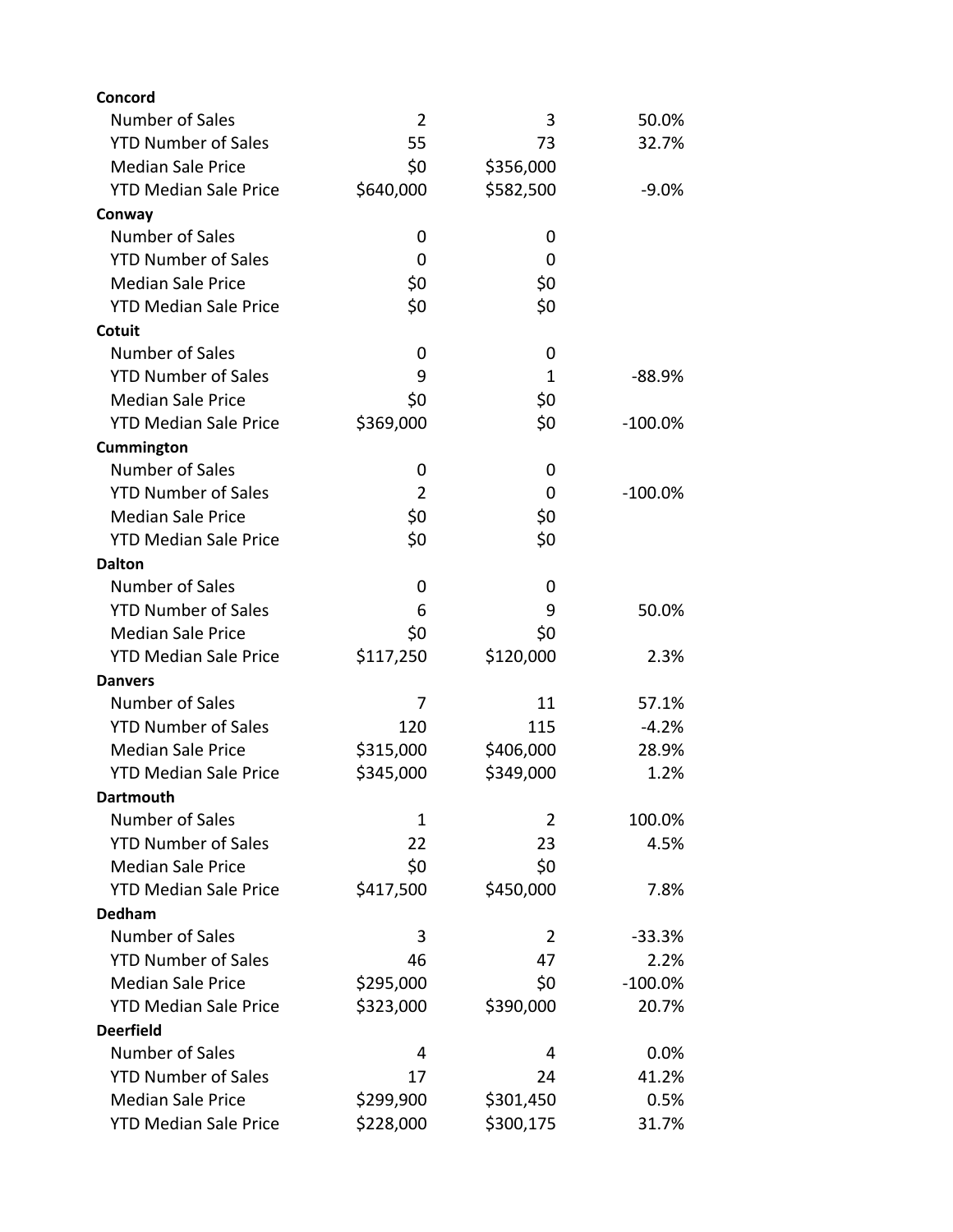| <b>Dennis</b>                |             |           |            |
|------------------------------|-------------|-----------|------------|
| Number of Sales              | 8           | 12        | 50.0%      |
| <b>YTD Number of Sales</b>   | 126         | 202       | 60.3%      |
| <b>Median Sale Price</b>     | \$157,500   | \$189,000 | 20.0%      |
| <b>YTD Median Sale Price</b> | \$152,000   | \$200,000 | 31.6%      |
| <b>Devens</b>                |             |           |            |
| Number of Sales              | 0           | 0         |            |
| <b>YTD Number of Sales</b>   | 1           | 0         | $-100.0%$  |
| <b>Median Sale Price</b>     | \$0         | \$0       |            |
| <b>YTD Median Sale Price</b> | \$0         | \$0       |            |
| <b>Dighton</b>               |             |           |            |
| Number of Sales              | $\mathbf 1$ | 0         | $-100.0\%$ |
| <b>YTD Number of Sales</b>   | 4           | 3         | $-25.0%$   |
| <b>Median Sale Price</b>     | \$0         | \$0       |            |
| <b>YTD Median Sale Price</b> | \$350,149   | \$240,000 | $-31.5%$   |
| <b>Dorchester</b>            |             |           |            |
| Number of Sales              | 26          | 47        | 80.8%      |
| <b>YTD Number of Sales</b>   | 468         | 567       | 21.2%      |
| <b>Median Sale Price</b>     | \$537,500   | \$487,500 | $-9.3%$    |
| <b>YTD Median Sale Price</b> | \$475,500   | \$485,000 | 2.0%       |
| <b>Douglas</b>               |             |           |            |
| Number of Sales              | 1           | 1         | 0.0%       |
| <b>YTD Number of Sales</b>   | 25          | 9         | $-64.0%$   |
| <b>Median Sale Price</b>     | \$0         | \$0       |            |
| <b>YTD Median Sale Price</b> | \$210,000   | \$200,000 | $-4.8%$    |
| Dover                        |             |           |            |
| Number of Sales              | 0           | 2         |            |
| <b>YTD Number of Sales</b>   | 4           | 6         | 50.0%      |
| <b>Median Sale Price</b>     | \$0         | \$0       |            |
| <b>YTD Median Sale Price</b> | \$475,369   | \$540,350 | 13.7%      |
| <b>Dracut</b>                |             |           |            |
| Number of Sales              | 10          | 9         | $-10.0\%$  |
| <b>YTD Number of Sales</b>   | 210         | 163       | $-22.4%$   |
| <b>Median Sale Price</b>     | \$213,750   | \$228,900 | 7.1%       |
| <b>YTD Median Sale Price</b> | \$210,000   | \$220,000 | 4.8%       |
| <b>Dudley</b>                |             |           |            |
| Number of Sales              | 0           | 2         |            |
| <b>YTD Number of Sales</b>   | 11          | 11        | 0.0%       |
| <b>Median Sale Price</b>     | \$0         | \$0       |            |
| <b>YTD Median Sale Price</b> | \$110,000   | \$118,000 | 7.3%       |
| <b>Dunstable</b>             |             |           |            |
| Number of Sales              | 0           | 0         |            |
| <b>YTD Number of Sales</b>   | 0           | 0         |            |
| <b>Median Sale Price</b>     | \$0         | \$0       |            |
| <b>YTD Median Sale Price</b> | \$0         | \$0       |            |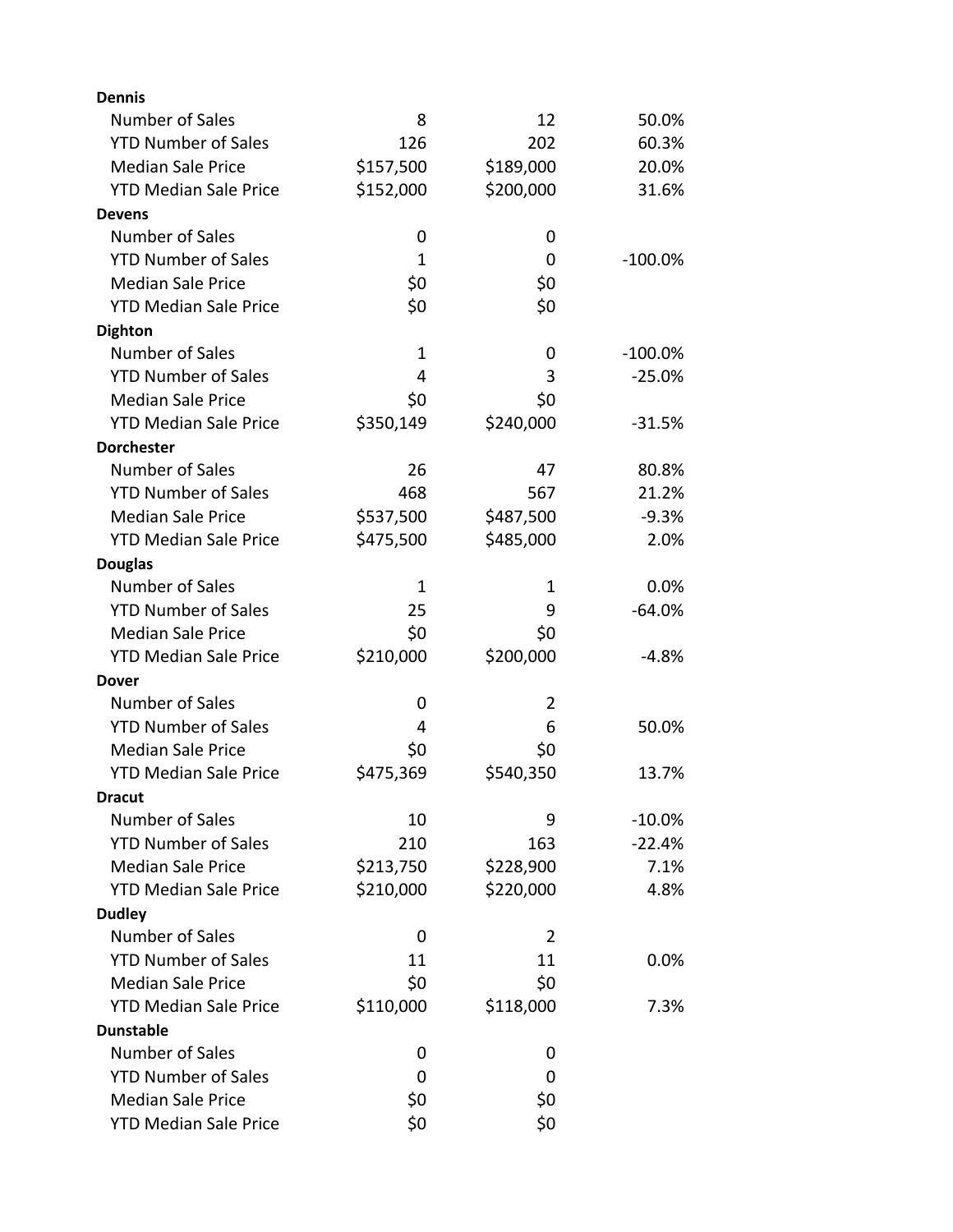| <b>Duxbury</b>               |              |              |           |
|------------------------------|--------------|--------------|-----------|
| <b>Number of Sales</b>       | 0            | 0            |           |
| <b>YTD Number of Sales</b>   | 31           | 42           | 35.5%     |
| <b>Median Sale Price</b>     | \$0          | \$0          |           |
| <b>YTD Median Sale Price</b> | \$427,000    | \$389,950    | $-8.7%$   |
| <b>East Boston</b>           |              |              |           |
| Number of Sales              | 18           | 18           | 0.0%      |
| <b>YTD Number of Sales</b>   | 249          | 392          | 57.4%     |
| <b>Median Sale Price</b>     | \$545,000    | \$564,000    | 3.5%      |
| <b>YTD Median Sale Price</b> | \$499,900    | \$572,500    | 14.5%     |
| <b>East Bridgewater</b>      |              |              |           |
| Number of Sales              | 3            | 7            | 133.3%    |
| <b>YTD Number of Sales</b>   | 31           | 37           | 19.4%     |
| <b>Median Sale Price</b>     | \$309,900    | \$234,400    | $-24.4%$  |
| <b>YTD Median Sale Price</b> | \$225,000    | \$234,400    | 4.2%      |
| <b>East Brookfield</b>       |              |              |           |
| Number of Sales              | 0            | 1            |           |
| <b>YTD Number of Sales</b>   | $\mathbf{1}$ | $\mathbf{1}$ | 0.0%      |
| <b>Median Sale Price</b>     | \$0          | \$0          |           |
| <b>YTD Median Sale Price</b> | \$0          | \$0          |           |
| <b>East Longmeadow</b>       |              |              |           |
| Number of Sales              | 3            | 0            | $-100.0%$ |
| <b>YTD Number of Sales</b>   | 9            | 15           | 66.7%     |
| <b>Median Sale Price</b>     | \$435,000    | \$0          | $-100.0%$ |
| <b>YTD Median Sale Price</b> | \$332,900    | \$334,000    | 0.3%      |
| Eastham                      |              |              |           |
| Number of Sales              | 3            | 0            | $-100.0%$ |
| <b>YTD Number of Sales</b>   | 17           | 17           | 0.0%      |
| <b>Median Sale Price</b>     | \$254,800    | \$0          | $-100.0%$ |
| <b>YTD Median Sale Price</b> | \$246,000    | \$299,000    | 21.5%     |
| Easthampton                  |              |              |           |
| Number of Sales              | 2            | 3            | 50.0%     |
| <b>YTD Number of Sales</b>   | 27           | 32           | 18.5%     |
| <b>Median Sale Price</b>     | \$0          | \$153,400    |           |
| <b>YTD Median Sale Price</b> | \$248,500    | \$226,250    | $-9.0%$   |
| Easton                       |              |              |           |
| Number of Sales              | 8            | 10           | 25.0%     |
| <b>YTD Number of Sales</b>   | 127          | 108          | $-15.0%$  |
| <b>Median Sale Price</b>     | \$243,500    | \$270,000    | 10.9%     |
| <b>YTD Median Sale Price</b> | \$243,000    | \$247,000    | 1.6%      |
| Edgartown                    |              |              |           |
| <b>Number of Sales</b>       | 0            | 1            |           |
| <b>YTD Number of Sales</b>   | 8            | 8            | 0.0%      |
| <b>Median Sale Price</b>     | \$0          | \$0          |           |
| <b>YTD Median Sale Price</b> | \$323,644    | \$582,000    | 79.8%     |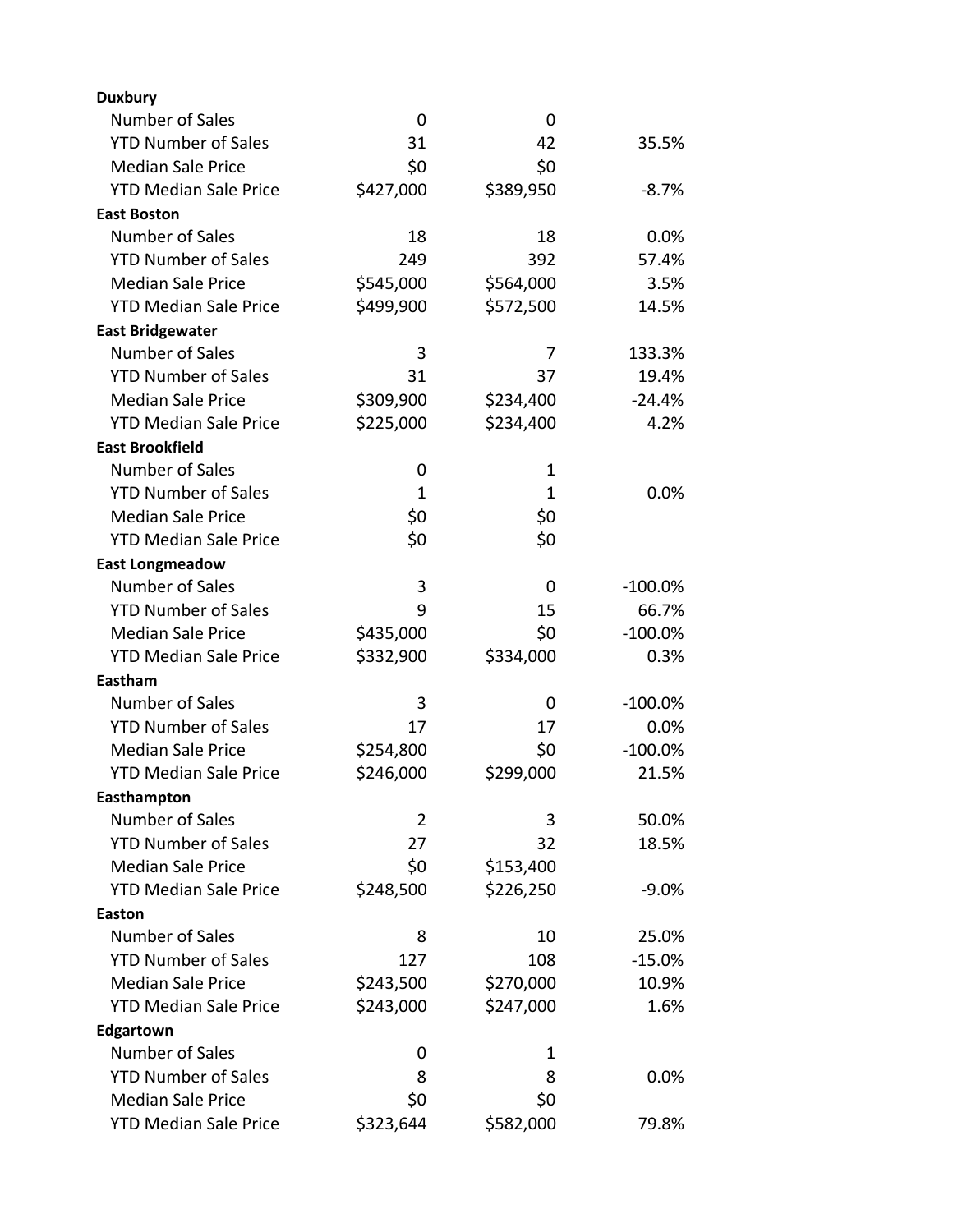| <b>Egremont</b>              |                |           |            |
|------------------------------|----------------|-----------|------------|
| Number of Sales              | 0              | 0         |            |
| <b>YTD Number of Sales</b>   | 0              | 0         |            |
| <b>Median Sale Price</b>     | \$0            | \$0       |            |
| <b>YTD Median Sale Price</b> | \$0            | \$0       |            |
| <b>Erving</b>                |                |           |            |
| <b>Number of Sales</b>       | 0              | 0         |            |
| <b>YTD Number of Sales</b>   | $\overline{2}$ | 0         | $-100.0\%$ |
| <b>Median Sale Price</b>     | \$0            | \$0       |            |
| <b>YTD Median Sale Price</b> | \$0            | \$0       |            |
| <b>Essex</b>                 |                |           |            |
| Number of Sales              | $\overline{2}$ | 0         | $-100.0\%$ |
| <b>YTD Number of Sales</b>   | 5              | 4         | $-20.0%$   |
| <b>Median Sale Price</b>     | \$0            | \$0       |            |
| <b>YTD Median Sale Price</b> | \$320,000      | \$366,750 | 14.6%      |
| <b>Everett</b>               |                |           |            |
| Number of Sales              | 4              | 9         | 125.0%     |
| <b>YTD Number of Sales</b>   | 68             | 88        | 29.4%      |
| <b>Median Sale Price</b>     | \$329,000      | \$440,000 | 33.7%      |
| <b>YTD Median Sale Price</b> | \$353,500      | \$379,000 | 7.2%       |
| <b>Fairhaven</b>             |                |           |            |
| Number of Sales              | 1              | 2         | 100.0%     |
| <b>YTD Number of Sales</b>   | 13             | 15        | 15.4%      |
| <b>Median Sale Price</b>     | \$0            | \$0       |            |
| <b>YTD Median Sale Price</b> | \$205,000      | \$246,000 | 20.0%      |
| <b>Fall River</b>            |                |           |            |
| <b>Number of Sales</b>       | 7              | 9         | 28.6%      |
| <b>YTD Number of Sales</b>   | 128            | 118       | $-7.8%$    |
| <b>Median Sale Price</b>     | \$189,000      | \$182,500 | $-3.4%$    |
| <b>YTD Median Sale Price</b> | \$173,500      | \$165,000 | $-4.9%$    |
| <b>Falmouth</b>              |                |           |            |
| Number of Sales              | 2              | 6         | 200.0%     |
| <b>YTD Number of Sales</b>   | 101            | 82        | $-18.8%$   |
| <b>Median Sale Price</b>     | \$0            | \$365,000 |            |
| <b>YTD Median Sale Price</b> | \$346,100      | \$377,500 | 9.1%       |
| <b>Fitchburg</b>             |                |           |            |
| Number of Sales              | 7              | 8         | 14.3%      |
| <b>YTD Number of Sales</b>   | 84             | 75        | $-10.7%$   |
| <b>Median Sale Price</b>     | \$120,000      | \$170,000 | 41.7%      |
| <b>YTD Median Sale Price</b> | \$193,700      | \$195,000 | 0.7%       |
| <b>Florida</b>               |                |           |            |
| Number of Sales              | 0              | 0         |            |
| <b>YTD Number of Sales</b>   | 0              | 0         |            |
| <b>Median Sale Price</b>     | \$0            | \$0       |            |
| <b>YTD Median Sale Price</b> | \$0            | \$0       |            |
|                              |                |           |            |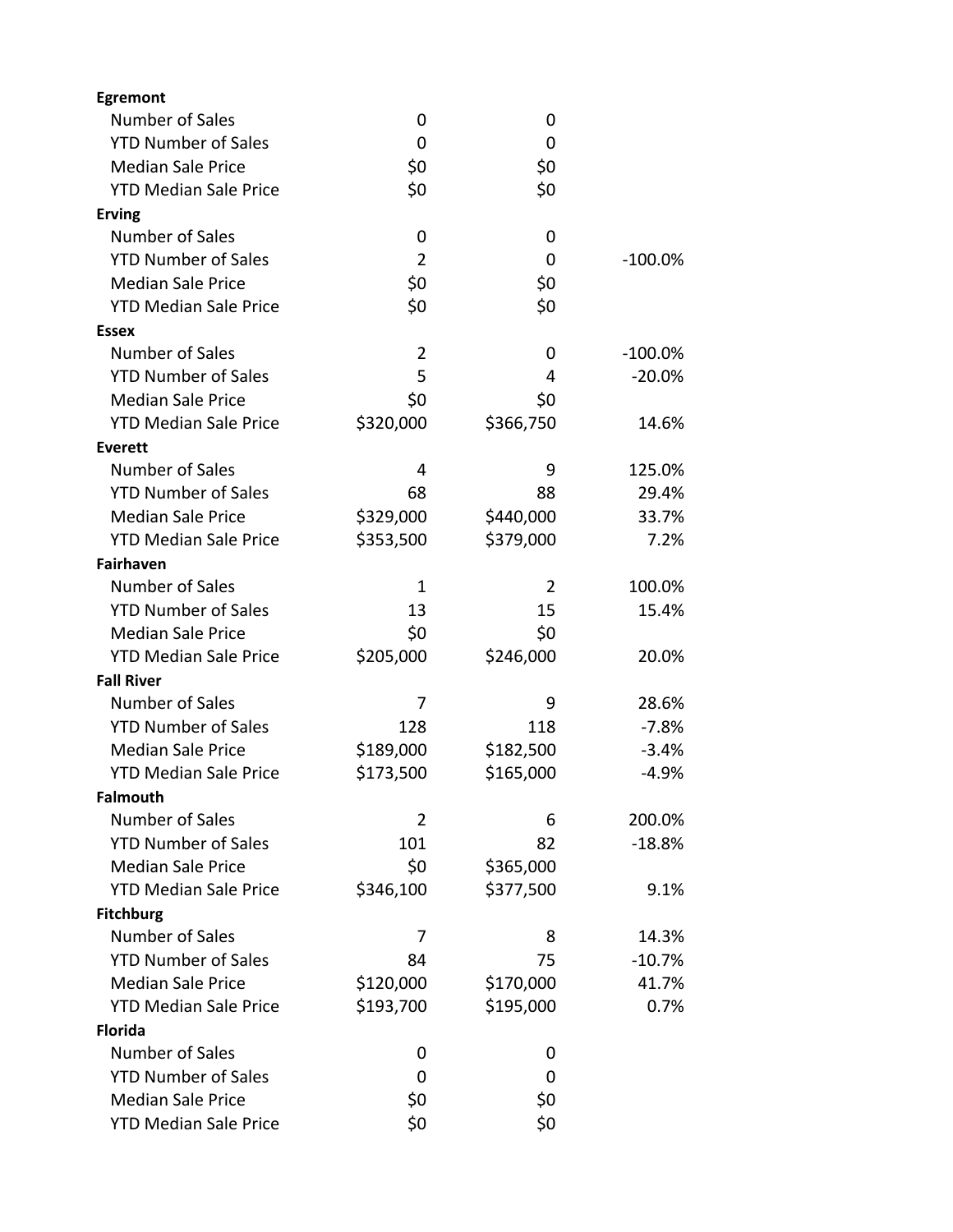| <b>Foxboro</b>               |             |                |            |
|------------------------------|-------------|----------------|------------|
| Number of Sales              | 6           | $\overline{2}$ | $-66.7%$   |
| <b>YTD Number of Sales</b>   | 53          | 52             | $-1.9%$    |
| <b>Median Sale Price</b>     | \$208,250   | \$0            | $-100.0%$  |
| <b>YTD Median Sale Price</b> | \$300,000   | \$444,950      | 48.3%      |
| Framingham                   |             |                |            |
| Number of Sales              | 10          | 12             | 20.0%      |
| <b>YTD Number of Sales</b>   | 206         | 205            | $-0.5%$    |
| <b>Median Sale Price</b>     | \$237,750   | \$218,500      | $-8.1%$    |
| <b>YTD Median Sale Price</b> | \$210,000   | \$239,900      | 14.2%      |
| <b>Franklin</b>              |             |                |            |
| Number of Sales              | 9           | 16             | 77.8%      |
| <b>YTD Number of Sales</b>   | 133         | 160            | 20.3%      |
| <b>Median Sale Price</b>     | \$191,000   | \$268,500      | 40.6%      |
| <b>YTD Median Sale Price</b> | \$249,900   | \$290,000      | 16.0%      |
| Freetown                     |             |                |            |
| Number of Sales              | 0           | 0              |            |
| <b>YTD Number of Sales</b>   | 0           | $\overline{2}$ |            |
| <b>Median Sale Price</b>     | \$0         | \$0            |            |
| <b>YTD Median Sale Price</b> | \$0         | \$0            |            |
| Gardner                      |             |                |            |
| Number of Sales              | 4           | 3              | $-25.0%$   |
| <b>YTD Number of Sales</b>   | 33          | 27             | $-18.2%$   |
| <b>Median Sale Price</b>     | \$133,750   | \$209,900      | 56.9%      |
| <b>YTD Median Sale Price</b> | \$127,500   | \$145,000      | 13.7%      |
| Georgetown                   |             |                |            |
| Number of Sales              | $\mathbf 1$ | 0              | $-100.0\%$ |
| <b>YTD Number of Sales</b>   | 8           | 11             | 37.5%      |
| <b>Median Sale Price</b>     | \$0         | \$0            |            |
| <b>YTD Median Sale Price</b> | \$190,500   | \$529,500      | 178.0%     |
| Gill                         |             |                |            |
| Number of Sales              | 0           | 0              |            |
| <b>YTD Number of Sales</b>   | 0           | 0              |            |
| <b>Median Sale Price</b>     | \$0         | \$0            |            |
| <b>YTD Median Sale Price</b> | \$0         | \$0            |            |
| Gloucester                   |             |                |            |
| Number of Sales              | 6           | 17             | 183.3%     |
| <b>YTD Number of Sales</b>   | 105         | 112            | 6.7%       |
| <b>Median Sale Price</b>     | \$281,500   | \$355,000      | 26.1%      |
| <b>YTD Median Sale Price</b> | \$359,500   | \$337,500      | $-6.1%$    |
| Goshen                       |             |                |            |
| Number of Sales              | 0           | 0              |            |
| <b>YTD Number of Sales</b>   | 0           | 0              |            |
| <b>Median Sale Price</b>     | \$0         | \$0            |            |
| <b>YTD Median Sale Price</b> | \$0         | \$0            |            |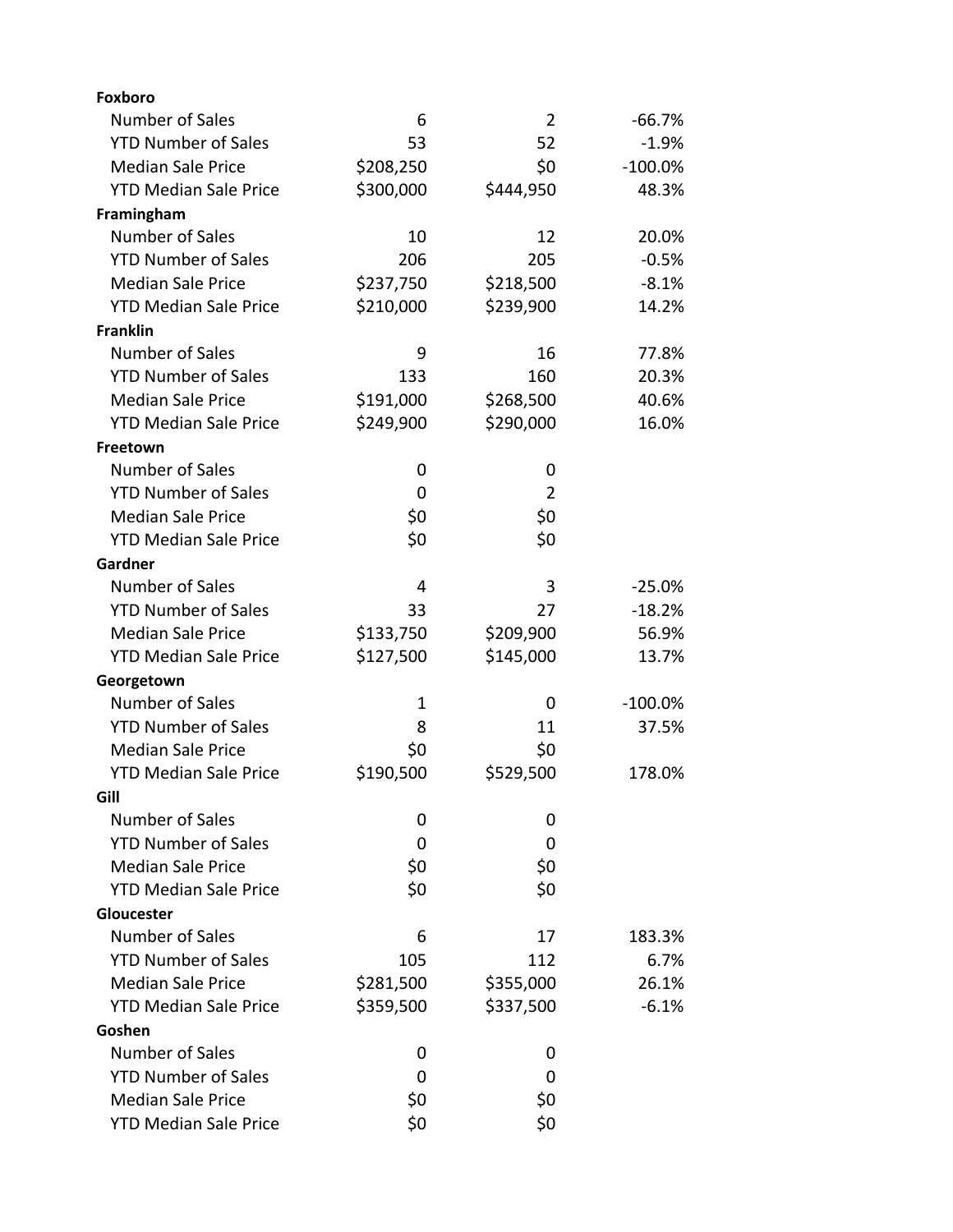| Gosnold                      |             |           |           |
|------------------------------|-------------|-----------|-----------|
| <b>Number of Sales</b>       | 0           | 0         |           |
| <b>YTD Number of Sales</b>   | 0           | 0         |           |
| <b>Median Sale Price</b>     | \$0         | \$0       |           |
| <b>YTD Median Sale Price</b> | \$0         | \$0       |           |
| <b>Grafton</b>               |             |           |           |
| Number of Sales              | 4           | 6         | 50.0%     |
| <b>YTD Number of Sales</b>   | 92          | 117       | 27.2%     |
| <b>Median Sale Price</b>     | \$207,500   | \$277,450 | 33.7%     |
| <b>YTD Median Sale Price</b> | \$270,000   | \$281,000 | 4.1%      |
| Granby                       |             |           |           |
| Number of Sales              | 1           | 1         | 0.0%      |
| <b>YTD Number of Sales</b>   | 8           | 7         | $-12.5%$  |
| <b>Median Sale Price</b>     | \$0         | \$0       |           |
| <b>YTD Median Sale Price</b> | \$141,750   | \$136,000 | $-4.1%$   |
| Granville                    |             |           |           |
| Number of Sales              | 0           | 0         |           |
| <b>YTD Number of Sales</b>   | 0           | 0         |           |
| <b>Median Sale Price</b>     | \$0         | \$0       |           |
| <b>YTD Median Sale Price</b> | \$0         | \$0       |           |
| <b>Great Barrington</b>      |             |           |           |
| <b>Number of Sales</b>       | 1           | 0         | $-100.0%$ |
| <b>YTD Number of Sales</b>   | 10          | 12        | 20.0%     |
| <b>Median Sale Price</b>     | \$0         | \$0       |           |
| <b>YTD Median Sale Price</b> | \$443,750   | \$262,500 | $-40.8%$  |
| Greenfield                   |             |           |           |
| Number of Sales              | $\mathbf 1$ | 0         | $-100.0%$ |
| <b>YTD Number of Sales</b>   | 24          | 26        | 8.3%      |
| <b>Median Sale Price</b>     | \$0         | \$0       |           |
| <b>YTD Median Sale Price</b> | \$161,950   | \$163,700 | 1.1%      |
| Groton                       |             |           |           |
| Number of Sales              | 1           | 6         | 500.0%    |
| <b>YTD Number of Sales</b>   | 34          | 24        | $-29.4%$  |
| <b>Median Sale Price</b>     | \$0         | \$448,400 |           |
| <b>YTD Median Sale Price</b> | \$286,500   | \$400,000 | 39.6%     |
| Groveland                    |             |           |           |
| Number of Sales              | 1           | 1         | 0.0%      |
| <b>YTD Number of Sales</b>   | 12          | 17        | 41.7%     |
| <b>Median Sale Price</b>     | \$0         | \$0       |           |
| <b>YTD Median Sale Price</b> | \$339,000   | \$295,000 | $-13.0%$  |
| <b>Hadley</b>                |             |           |           |
| Number of Sales              | 0           | 0         |           |
| <b>YTD Number of Sales</b>   | 5           | 7         | 40.0%     |
| <b>Median Sale Price</b>     | \$0         | \$0       |           |
| <b>YTD Median Sale Price</b> | \$419,900   | \$459,500 | 9.4%      |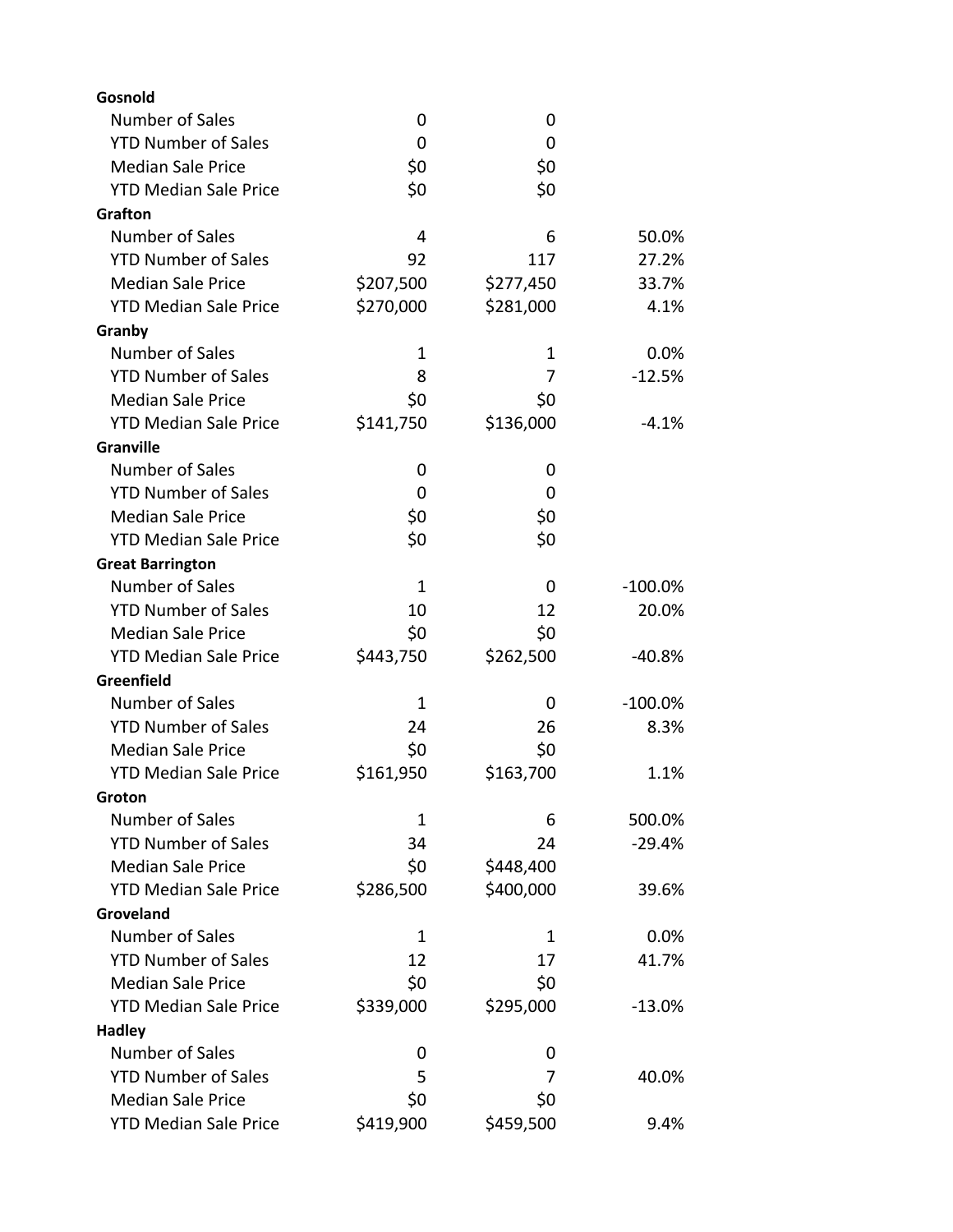| <b>Halifax</b>               |                |                |            |
|------------------------------|----------------|----------------|------------|
| Number of Sales              | 5              | 1              | $-80.0%$   |
| <b>YTD Number of Sales</b>   | 31             | 28             | $-9.7%$    |
| <b>Median Sale Price</b>     | \$199,900      | \$0            | $-100.0%$  |
| <b>YTD Median Sale Price</b> | \$225,000      | \$229,500      | 2.0%       |
| <b>Hamilton</b>              |                |                |            |
| Number of Sales              | 0              | 1              |            |
| <b>YTD Number of Sales</b>   | 7              | 6              | $-14.3%$   |
| <b>Median Sale Price</b>     | \$0            | \$0            |            |
| <b>YTD Median Sale Price</b> | \$425,000      | \$572,500      | 34.7%      |
| Hampden                      |                |                |            |
| Number of Sales              | $\mathbf 1$    | 0              | $-100.0\%$ |
| <b>YTD Number of Sales</b>   | 3              | 4              | 33.3%      |
| <b>Median Sale Price</b>     | \$0            | \$0            |            |
| <b>YTD Median Sale Price</b> | \$299,900      | \$306,000      | 2.0%       |
| <b>Hancock</b>               |                |                |            |
| Number of Sales              | $\overline{2}$ | 3              | 50.0%      |
| <b>YTD Number of Sales</b>   | 11             | 15             | 36.4%      |
| <b>Median Sale Price</b>     | \$0            | \$75,000       |            |
| <b>YTD Median Sale Price</b> | \$405,000      | \$217,000      | $-46.4%$   |
| <b>Hanover</b>               |                |                |            |
| Number of Sales              | 9              | 7              | $-22.2%$   |
| <b>YTD Number of Sales</b>   | 21             | 32             | 52.4%      |
| <b>Median Sale Price</b>     | \$467,400      | \$484,000      | 3.6%       |
| <b>YTD Median Sale Price</b> | \$500,000      | \$530,000      | 6.0%       |
| <b>Hanson</b>                |                |                |            |
| Number of Sales              | $\overline{2}$ | 3              | 50.0%      |
| <b>YTD Number of Sales</b>   | 28             | 31             | 10.7%      |
| <b>Median Sale Price</b>     | \$0            | \$280,000      |            |
| <b>YTD Median Sale Price</b> | \$354,900      | \$359,900      | 1.4%       |
| <b>Hardwick</b>              |                |                |            |
| Number of Sales              | 0              | 1              |            |
| <b>YTD Number of Sales</b>   | 1              | $\overline{2}$ | 100.0%     |
| <b>Median Sale Price</b>     | \$0            | \$0            |            |
| <b>YTD Median Sale Price</b> | \$0            | \$0            |            |
| <b>Harvard</b>               |                |                |            |
| Number of Sales              | 0              | 1              |            |
| <b>YTD Number of Sales</b>   | 12             | 15             | 25.0%      |
| <b>Median Sale Price</b>     | \$0            | \$0            |            |
| <b>YTD Median Sale Price</b> | \$428,750      | \$290,000      | $-32.4%$   |
| <b>Harwich</b>               |                |                |            |
| Number of Sales              | 3              | $\overline{2}$ | $-33.3%$   |
| <b>YTD Number of Sales</b>   | 45             | 61             | 35.6%      |
| <b>Median Sale Price</b>     | \$245,000      | \$0            | $-100.0%$  |
| <b>YTD Median Sale Price</b> | \$245,000      | \$240,000      | $-2.0%$    |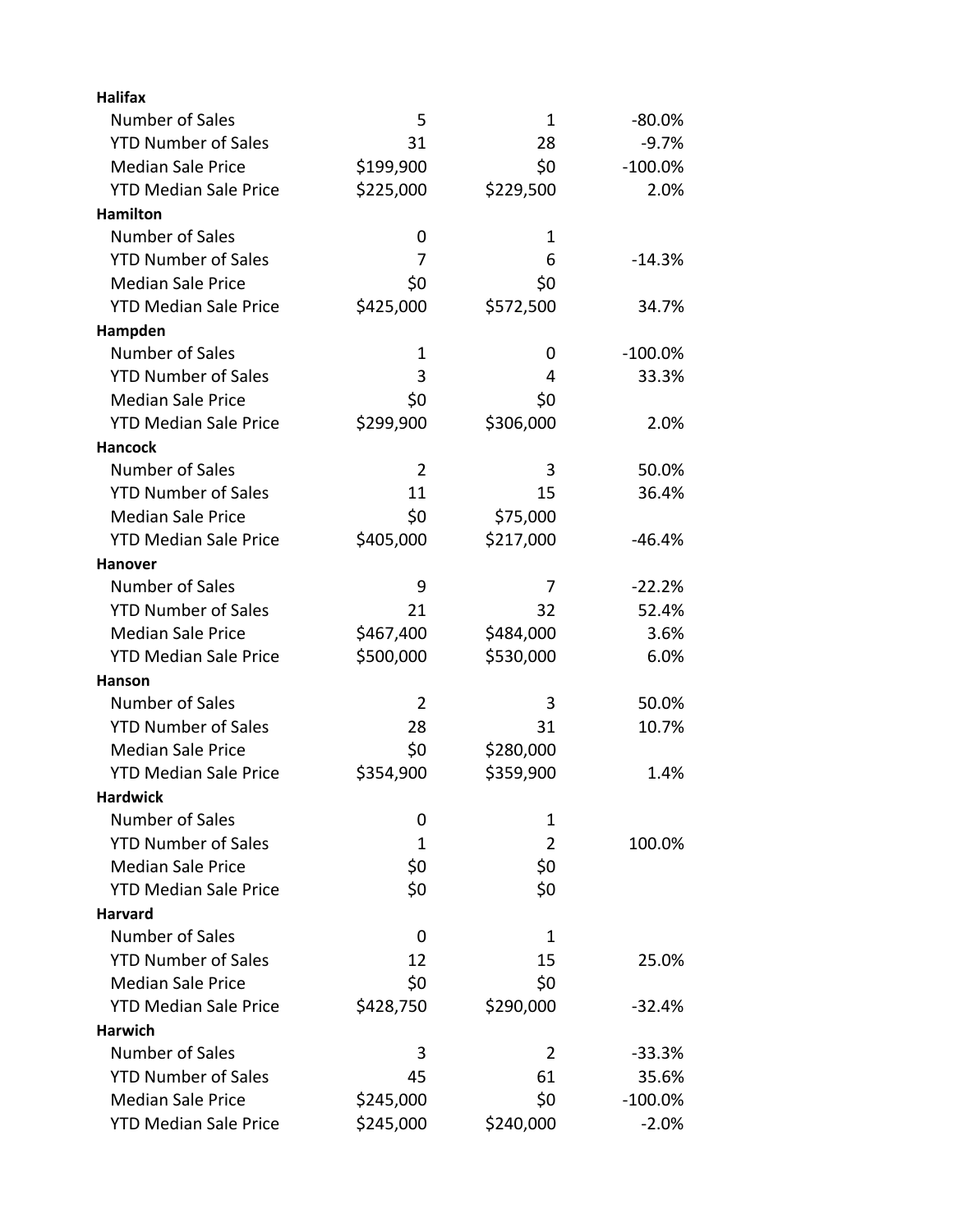| <b>Hatfield</b>              |                |           |           |
|------------------------------|----------------|-----------|-----------|
| Number of Sales              | 0              | 0         |           |
| <b>YTD Number of Sales</b>   | $\overline{2}$ | 3         | 50.0%     |
| <b>Median Sale Price</b>     | \$0            | \$0       |           |
| <b>YTD Median Sale Price</b> | \$0            | \$306,000 |           |
| <b>Haverhill</b>             |                |           |           |
| Number of Sales              | 33             | 31        | $-6.1%$   |
| <b>YTD Number of Sales</b>   | 408            | 403       | $-1.2%$   |
| <b>Median Sale Price</b>     | \$237,000      | \$284,000 | 19.8%     |
| <b>YTD Median Sale Price</b> | \$236,625      | \$253,000 | 6.9%      |
| <b>Hawley</b>                |                |           |           |
| Number of Sales              | 0              | 0         |           |
| <b>YTD Number of Sales</b>   | 0              | 0         |           |
| <b>Median Sale Price</b>     | \$0            | \$0       |           |
| <b>YTD Median Sale Price</b> | \$0            | \$0       |           |
| <b>Heath</b>                 |                |           |           |
| Number of Sales              | 0              | 0         |           |
| <b>YTD Number of Sales</b>   | 1              | 0         | $-100.0%$ |
| <b>Median Sale Price</b>     | \$0            | \$0       |           |
| <b>YTD Median Sale Price</b> | \$0            | \$0       |           |
| Hingham                      |                |           |           |
| Number of Sales              | 6              | 5         | $-16.7%$  |
| <b>YTD Number of Sales</b>   | 62             | 130       | 109.7%    |
| <b>Median Sale Price</b>     | \$663,750      | \$860,000 | 29.6%     |
| <b>YTD Median Sale Price</b> | \$450,000      | \$739,500 | 64.3%     |
| <b>Hinsdale</b>              |                |           |           |
| Number of Sales              | 0              | 0         |           |
| <b>YTD Number of Sales</b>   | 1              | 5         | 400.0%    |
| <b>Median Sale Price</b>     | \$0            | \$0       |           |
| <b>YTD Median Sale Price</b> | \$0            | \$309,900 |           |
| <b>Holbrook</b>              |                |           |           |
| <b>Number of Sales</b>       | 2              | 1         | $-50.0\%$ |
| <b>YTD Number of Sales</b>   | 3              | 22        | 633.3%    |
| <b>Median Sale Price</b>     | \$0            | \$0       |           |
| <b>YTD Median Sale Price</b> | \$204,000      | \$322,400 | 58.0%     |
| Holden                       |                |           |           |
| <b>Number of Sales</b>       | 6              | 2         | $-66.7%$  |
| <b>YTD Number of Sales</b>   | 53             | 44        | $-17.0%$  |
| <b>Median Sale Price</b>     | \$244,000      | \$0       | $-100.0%$ |
| <b>YTD Median Sale Price</b> | \$230,000      | \$280,000 | 21.7%     |
| <b>Holland</b>               |                |           |           |
| Number of Sales              | 0              | 0         |           |
| <b>YTD Number of Sales</b>   | 0              | 0         |           |
| <b>Median Sale Price</b>     | \$0            | \$0       |           |
| <b>YTD Median Sale Price</b> | \$0            | \$0       |           |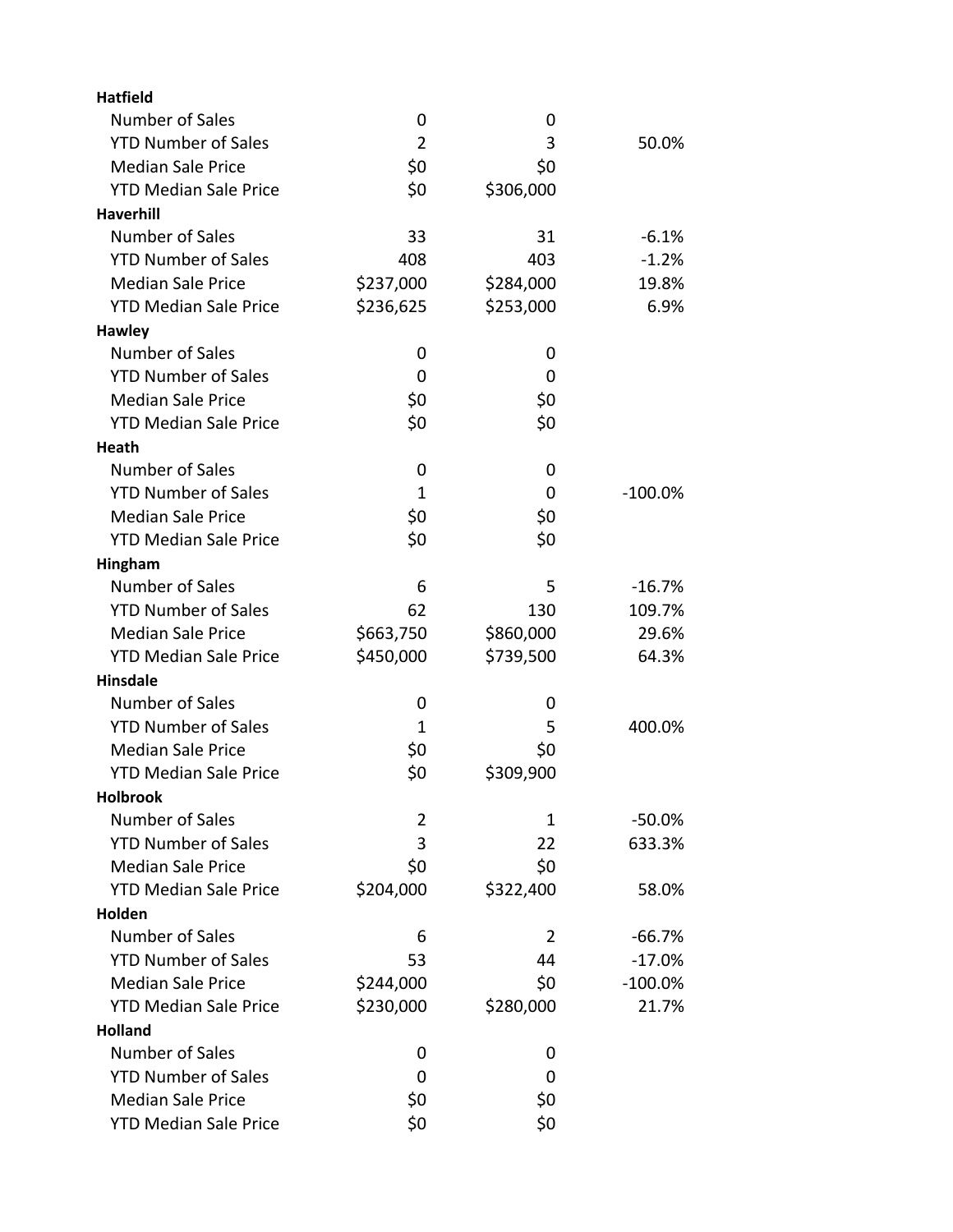| <b>Holliston</b>             |                |              |            |
|------------------------------|----------------|--------------|------------|
| Number of Sales              | $\overline{4}$ | 3            | $-25.0%$   |
| <b>YTD Number of Sales</b>   | 62             | 32           | $-48.4%$   |
| <b>Median Sale Price</b>     | \$158,500      | \$142,000    | $-10.4%$   |
| <b>YTD Median Sale Price</b> | \$440,500      | \$358,250    | $-18.7%$   |
| Holyoke                      |                |              |            |
| Number of Sales              | $\overline{2}$ | 6            | 200.0%     |
| <b>YTD Number of Sales</b>   | 25             | 27           | 8.0%       |
| <b>Median Sale Price</b>     | \$0            | \$91,250     |            |
| <b>YTD Median Sale Price</b> | \$79,900       | \$105,000    | 31.4%      |
| Hopedale                     |                |              |            |
| Number of Sales              | 3              | $\mathbf{1}$ | $-66.7%$   |
| <b>YTD Number of Sales</b>   | 30             | 34           | 13.3%      |
| <b>Median Sale Price</b>     | \$213,000      | \$0          | $-100.0\%$ |
| <b>YTD Median Sale Price</b> | \$241,000      | \$249,250    | 3.4%       |
| Hopkinton                    |                |              |            |
| Number of Sales              | 11             | 12           | 9.1%       |
| <b>YTD Number of Sales</b>   | 161            | 137          | $-14.9%$   |
| <b>Median Sale Price</b>     | \$594,790      | \$603,590    | 1.5%       |
| <b>YTD Median Sale Price</b> | \$560,105      | \$602,305    | 7.5%       |
| <b>Hubbardston</b>           |                |              |            |
| Number of Sales              | 0              | 2            |            |
| <b>YTD Number of Sales</b>   | 12             | 13           | 8.3%       |
| <b>Median Sale Price</b>     | \$0            | \$0          |            |
| <b>YTD Median Sale Price</b> | \$239,500      | \$180,000    | $-24.8%$   |
| <b>Hudson</b>                |                |              |            |
| Number of Sales              | 7              | 6            | $-14.3%$   |
| <b>YTD Number of Sales</b>   | 97             | 109          | 12.4%      |
| <b>Median Sale Price</b>     | \$345,000      | \$243,500    | $-29.4%$   |
| <b>YTD Median Sale Price</b> | \$250,000      | \$294,000    | 17.6%      |
| Hull                         |                |              |            |
| Number of Sales              | 5              | 1            | -80.0%     |
| <b>YTD Number of Sales</b>   | 75             | 68           | $-9.3%$    |
| <b>Median Sale Price</b>     | \$358,000      | \$0          | $-100.0%$  |
| <b>YTD Median Sale Price</b> | \$354,900      | \$300,000    | $-15.5%$   |
| Huntington                   |                |              |            |
| Number of Sales              | 0              | 0            |            |
| <b>YTD Number of Sales</b>   | 0              | 0            |            |
| <b>Median Sale Price</b>     | \$0            | \$0          |            |
| <b>YTD Median Sale Price</b> | \$0            | \$0          |            |
| <b>Hyannis</b>               |                |              |            |
| Number of Sales              | 7              | 7            | 0.0%       |
| <b>YTD Number of Sales</b>   | 69             | 87           | 26.1%      |
| <b>Median Sale Price</b>     | \$175,000      | \$180,000    | 2.9%       |
| <b>YTD Median Sale Price</b> | \$169,000      | \$200,000    | 18.3%      |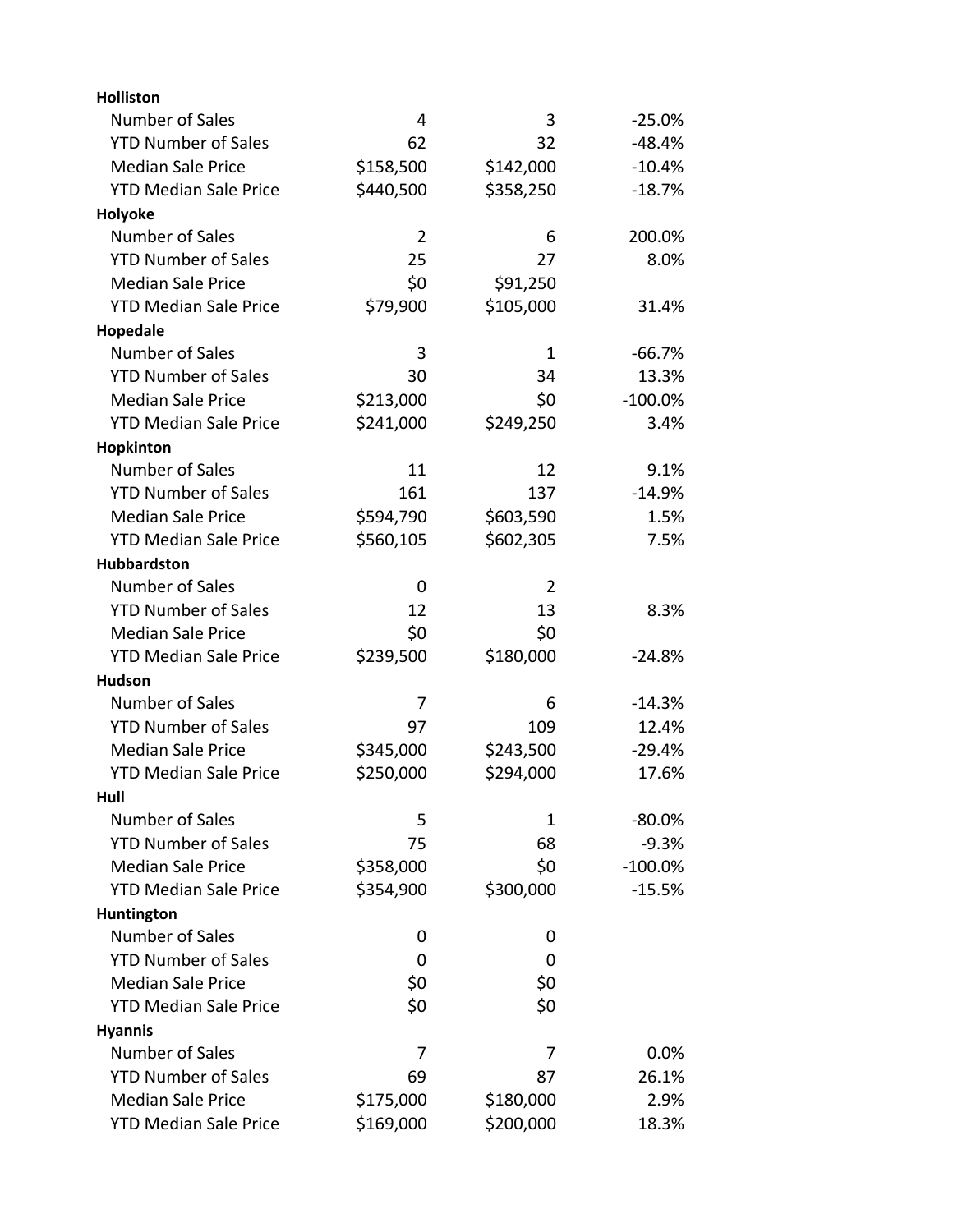| <b>Hyde Park</b>             |              |                |            |
|------------------------------|--------------|----------------|------------|
| Number of Sales              | 6            | 4              | $-33.3%$   |
| <b>YTD Number of Sales</b>   | 59           | 67             | 13.6%      |
| <b>Median Sale Price</b>     | \$234,500    | \$255,000      | 8.7%       |
| <b>YTD Median Sale Price</b> | \$290,000    | \$385,000      | 32.8%      |
| Ipswich                      |              |                |            |
| Number of Sales              | $\mathbf{1}$ | 4              | 300.0%     |
| <b>YTD Number of Sales</b>   | 80           | 53             | $-33.8%$   |
| <b>Median Sale Price</b>     | \$0          | \$412,500      |            |
| <b>YTD Median Sale Price</b> | \$362,400    | \$353,500      | $-2.5%$    |
| Jamaica Plain                |              |                |            |
| Number of Sales              | 33           | 47             | 42.4%      |
| <b>YTD Number of Sales</b>   | 414          | 374            | $-9.7%$    |
| <b>Median Sale Price</b>     | \$545,000    | \$615,000      | 12.8%      |
| <b>YTD Median Sale Price</b> | \$600,500    | \$595,000      | $-0.9%$    |
| Kingston                     |              |                |            |
| Number of Sales              | 2            | 5              | 150.0%     |
| <b>YTD Number of Sales</b>   | 9            | 26             | 188.9%     |
| <b>Median Sale Price</b>     | \$0          | \$290,000      |            |
| <b>YTD Median Sale Price</b> | \$227,000    | \$353,000      | 55.5%      |
| <b>Lakeville</b>             |              |                |            |
| Number of Sales              | 0            | 5              |            |
| <b>YTD Number of Sales</b>   | 12           | 42             | 250.0%     |
| <b>Median Sale Price</b>     | \$0          | \$262,500      |            |
| <b>YTD Median Sale Price</b> | \$429,500    | \$347,500      | $-19.1%$   |
| Lancaster                    |              |                |            |
| Number of Sales              | 0            | 0              |            |
| <b>YTD Number of Sales</b>   | 1            | 7              | 600.0%     |
| <b>Median Sale Price</b>     | \$0          | \$0            |            |
| <b>YTD Median Sale Price</b> | \$0          | \$221,000      |            |
| Lanesboro                    |              |                |            |
| <b>Number of Sales</b>       | 1            | 0              | $-100.0\%$ |
| <b>YTD Number of Sales</b>   | 3            | 10             | 233.3%     |
| <b>Median Sale Price</b>     | \$0          | \$0            |            |
| <b>YTD Median Sale Price</b> | \$140,000    | \$78,000       | $-44.3%$   |
| Lawrence                     |              |                |            |
| Number of Sales              | 5            | 8              | 60.0%      |
| <b>YTD Number of Sales</b>   | 101          | 91             | $-9.9%$    |
| <b>Median Sale Price</b>     | \$166,000    | \$211,500      | 27.4%      |
| <b>YTD Median Sale Price</b> | \$149,400    | \$155,000      | 3.7%       |
| Lee                          |              |                |            |
| <b>Number of Sales</b>       | 0            | $\overline{2}$ |            |
| <b>YTD Number of Sales</b>   | 6            | 10             | 66.7%      |
| <b>Median Sale Price</b>     | \$0          | \$0            |            |
| <b>YTD Median Sale Price</b> | \$245,000    | \$241,750      | $-1.3%$    |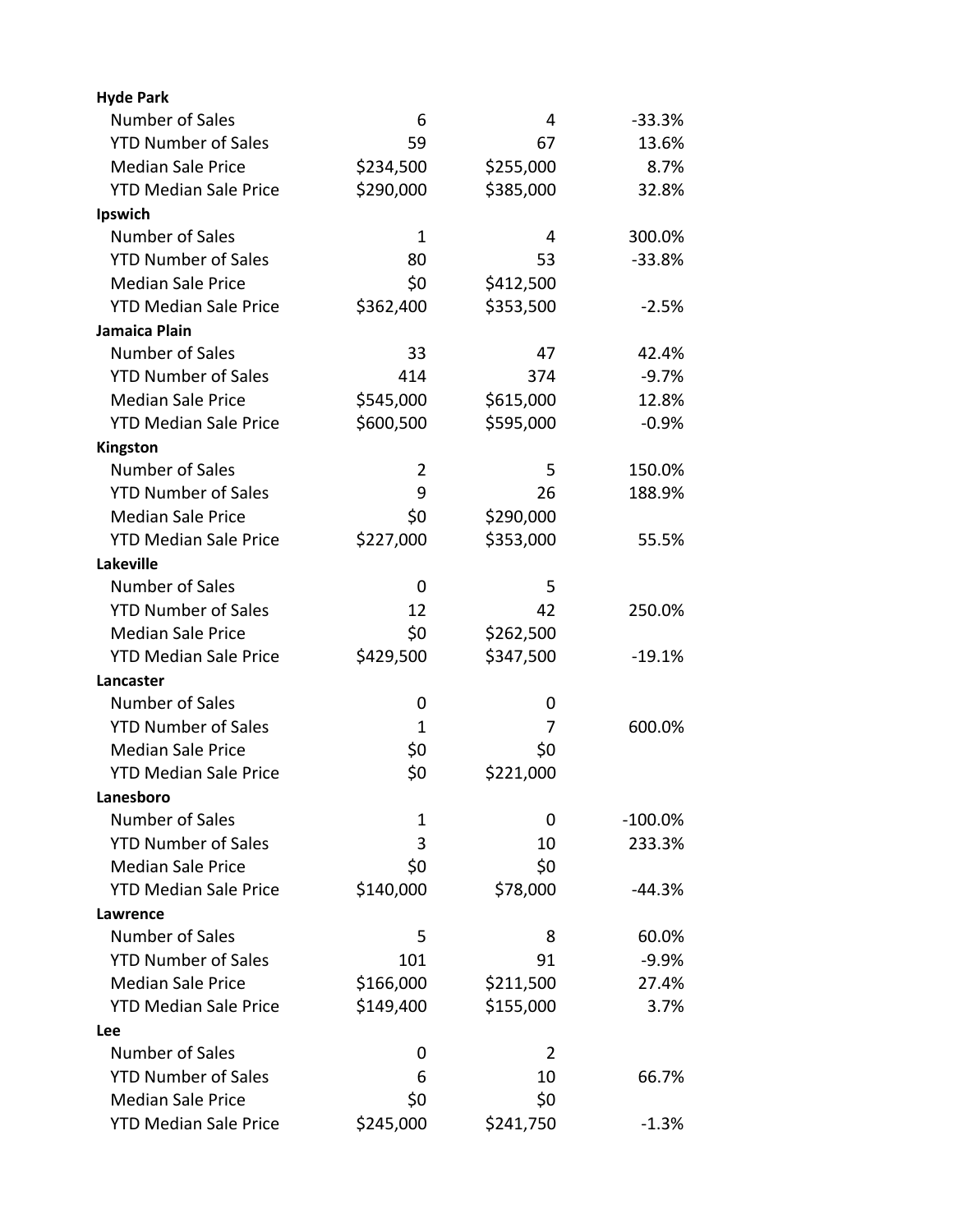| Leicester                    |           |                |           |
|------------------------------|-----------|----------------|-----------|
| Number of Sales              | 2         | $\overline{2}$ | 0.0%      |
| <b>YTD Number of Sales</b>   | 14        | 16             | 14.3%     |
| <b>Median Sale Price</b>     | \$0       | \$0            |           |
| <b>YTD Median Sale Price</b> | \$273,469 | \$263,250      | $-3.7%$   |
| Lenox                        |           |                |           |
| Number of Sales              | 7         | 5              | $-28.6%$  |
| <b>YTD Number of Sales</b>   | 42        | 41             | $-2.4%$   |
| <b>Median Sale Price</b>     | \$301,000 | \$430,000      | 42.9%     |
| <b>YTD Median Sale Price</b> | \$282,500 | \$180,000      | $-36.3%$  |
| Leominster                   |           |                |           |
| Number of Sales              | 15        | 9              | $-40.0%$  |
| <b>YTD Number of Sales</b>   | 170       | 169            | $-0.6%$   |
| <b>Median Sale Price</b>     | \$147,500 | \$175,000      | 18.6%     |
| <b>YTD Median Sale Price</b> | \$159,950 | \$169,900      | 6.2%      |
| Leverett                     |           |                |           |
| Number of Sales              | 0         | 0              |           |
| <b>YTD Number of Sales</b>   | 0         | 0              |           |
| <b>Median Sale Price</b>     | \$0       | \$0            |           |
| <b>YTD Median Sale Price</b> | \$0       | \$0            |           |
| Lexington                    |           |                |           |
| Number of Sales              | 6         | 5              | $-16.7%$  |
| <b>YTD Number of Sales</b>   | 82        | 63             | $-23.2%$  |
| <b>Median Sale Price</b>     | \$670,000 | \$976,082      | 45.7%     |
| <b>YTD Median Sale Price</b> | \$631,600 | \$725,000      | 14.8%     |
| Leyden                       |           |                |           |
| Number of Sales              | 0         | 0              |           |
| <b>YTD Number of Sales</b>   | 0         | 0              |           |
| <b>Median Sale Price</b>     | \$0       | \$0            |           |
| <b>YTD Median Sale Price</b> | \$0       | \$0            |           |
| Lincoln                      |           |                |           |
| Number of Sales              | 2         | 1              | $-50.0\%$ |
| <b>YTD Number of Sales</b>   | 21        | 23             | 9.5%      |
| <b>Median Sale Price</b>     | \$0       | \$0            |           |
| <b>YTD Median Sale Price</b> | \$509,000 | \$502,500      | $-1.3%$   |
| Littleton                    |           |                |           |
| <b>Number of Sales</b>       | 1         | 1              | 0.0%      |
| <b>YTD Number of Sales</b>   | 10        | 15             | 50.0%     |
| <b>Median Sale Price</b>     | \$0       | \$0            |           |
| <b>YTD Median Sale Price</b> | \$411,000 | \$484,750      | 17.9%     |
| Longmeadow                   |           |                |           |
| Number of Sales              | 0         | 1              |           |
| <b>YTD Number of Sales</b>   | 5         | 4              | $-20.0%$  |
| <b>Median Sale Price</b>     | \$0       | \$0            |           |
| <b>YTD Median Sale Price</b> | \$223,000 | \$257,250      | 15.4%     |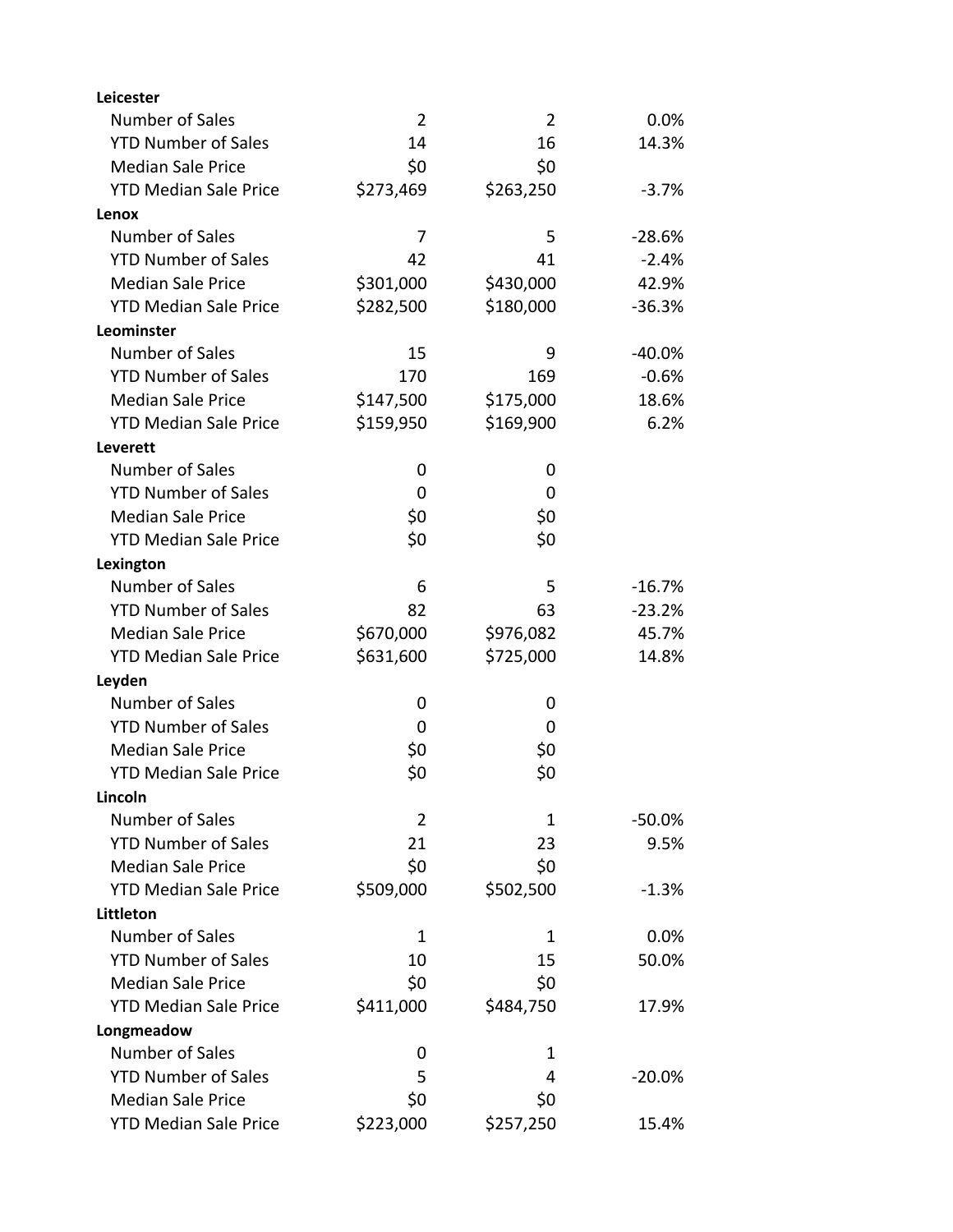| <b>Lowell</b>                |           |           |            |
|------------------------------|-----------|-----------|------------|
| Number of Sales              | 32        | 38        | 18.8%      |
| <b>YTD Number of Sales</b>   | 421       | 387       | $-8.1%$    |
| <b>Median Sale Price</b>     | \$180,000 | \$232,450 | 29.1%      |
| <b>YTD Median Sale Price</b> | \$186,000 | \$215,000 | 15.6%      |
| Ludlow                       |           |           |            |
| Number of Sales              | 3         | 3         | 0.0%       |
| <b>YTD Number of Sales</b>   | 39        | 40        | 2.6%       |
| <b>Median Sale Price</b>     | \$189,800 | \$191,000 | 0.6%       |
| <b>YTD Median Sale Price</b> | \$202,500 | \$187,750 | $-7.3%$    |
| Lunenburg                    |           |           |            |
| Number of Sales              | 0         | 0         |            |
| <b>YTD Number of Sales</b>   | 7         | 15        | 114.3%     |
| <b>Median Sale Price</b>     | \$0       | \$0       |            |
| <b>YTD Median Sale Price</b> | \$355,000 | \$294,500 | $-17.0%$   |
| Lynn                         |           |           |            |
| Number of Sales              | 16        | 27        | 68.8%      |
| <b>YTD Number of Sales</b>   | 180       | 229       | 27.2%      |
| <b>Median Sale Price</b>     | \$234,950 | \$305,000 | 29.8%      |
| <b>YTD Median Sale Price</b> | \$242,250 | \$275,000 | 13.5%      |
| Lynnfield                    |           |           |            |
| Number of Sales              | 1         | 0         | $-100.0\%$ |
| <b>YTD Number of Sales</b>   | 9         | 10        | 11.1%      |
| <b>Median Sale Price</b>     | \$0       | \$0       |            |
| <b>YTD Median Sale Price</b> | \$870,000 | \$757,450 | $-12.9%$   |
| <b>Malden</b>                |           |           |            |
| Number of Sales              | 22        | 7         | $-68.2%$   |
| <b>YTD Number of Sales</b>   | 163       | 128       | $-21.5%$   |
| <b>Median Sale Price</b>     | \$362,000 | \$314,000 | $-13.3%$   |
| <b>YTD Median Sale Price</b> | \$350,000 | \$354,500 | 1.3%       |
| <b>Manchester</b>            |           |           |            |
| Number of Sales              | 0         | 0         |            |
| <b>YTD Number of Sales</b>   | 3         | 9         | 200.0%     |
| <b>Median Sale Price</b>     | \$0       | \$0       |            |
| <b>YTD Median Sale Price</b> | \$649,900 | \$625,000 | $-3.8%$    |
| <b>Mansfield</b>             |           |           |            |
| Number of Sales              | 6         | 11        | 83.3%      |
| <b>YTD Number of Sales</b>   | 88        | 85        | $-3.4%$    |
| <b>Median Sale Price</b>     | \$232,500 | \$246,000 | 5.8%       |
| <b>YTD Median Sale Price</b> | \$202,000 | \$230,000 | 13.9%      |
| <b>Marblehead</b>            |           |           |            |
| Number of Sales              | 5         | 8         | 60.0%      |
| <b>YTD Number of Sales</b>   | 72        | 64        | $-11.1%$   |
| <b>Median Sale Price</b>     | \$460,000 | \$398,950 | $-13.3%$   |
| <b>YTD Median Sale Price</b> | \$324,205 | \$380,000 | 17.2%      |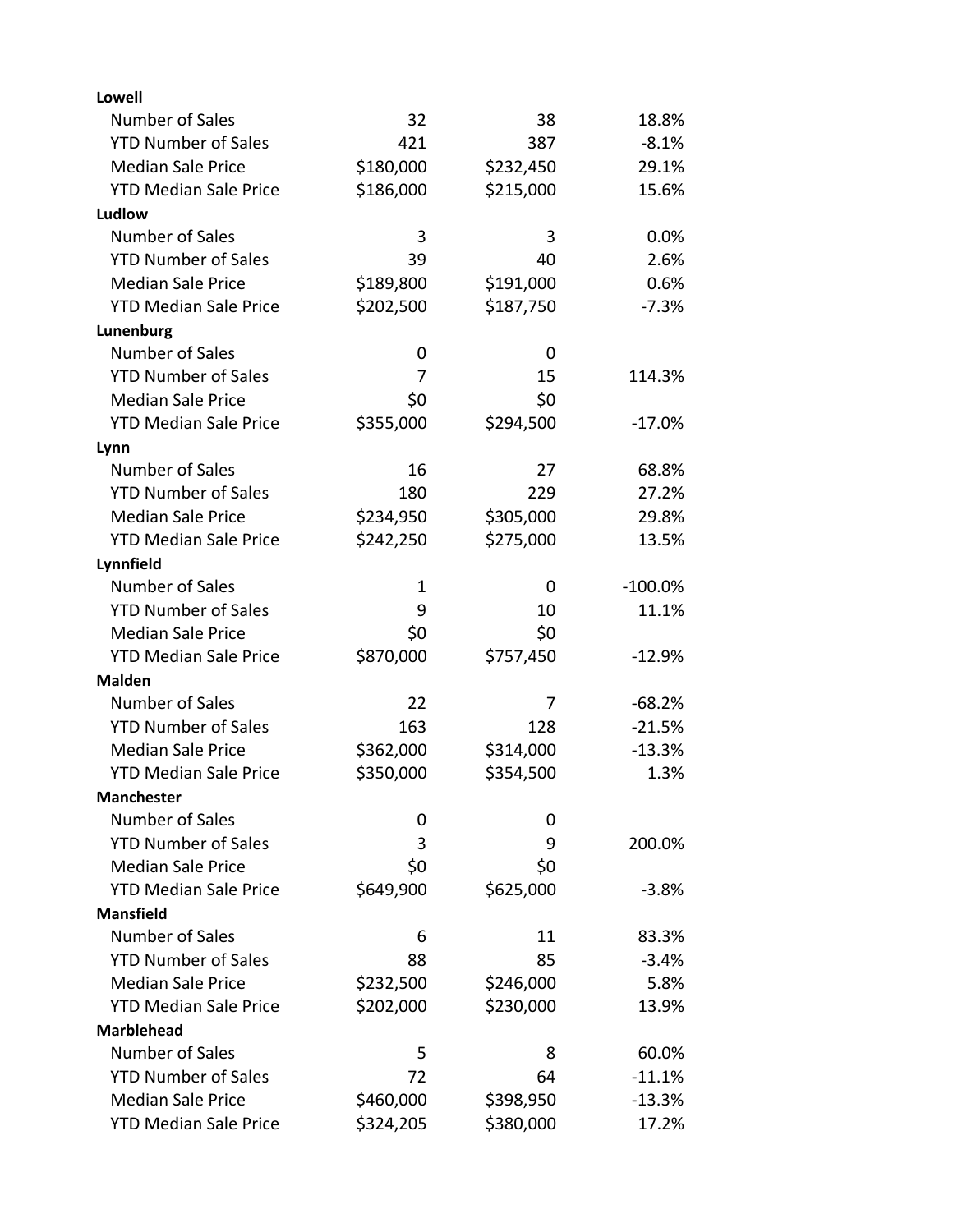| <b>Marion</b>                |              |                |           |
|------------------------------|--------------|----------------|-----------|
| Number of Sales              | 0            | 0              |           |
| <b>YTD Number of Sales</b>   | $\mathbf{1}$ | 1              | 0.0%      |
| <b>Median Sale Price</b>     | \$0          | \$0            |           |
| <b>YTD Median Sale Price</b> | \$0          | \$0            |           |
| Marlborough                  |              |                |           |
| Number of Sales              | 9            | 12             | 33.3%     |
| <b>YTD Number of Sales</b>   | 144          | 128            | $-11.1%$  |
| <b>Median Sale Price</b>     | \$184,000    | \$290,000      | 57.6%     |
| <b>YTD Median Sale Price</b> | \$222,000    | \$275,000      | 23.9%     |
| <b>Marshfield</b>            |              |                |           |
| Number of Sales              | 0            | 5              |           |
| <b>YTD Number of Sales</b>   | 55           | 53             | $-3.6%$   |
| <b>Median Sale Price</b>     | \$0          | \$310,000      |           |
| <b>YTD Median Sale Price</b> | \$169,000    | \$300,000      | 77.5%     |
| <b>Marstons Mills</b>        |              |                |           |
| Number of Sales              | $\mathbf 1$  | 0              | $-100.0%$ |
| <b>YTD Number of Sales</b>   | 7            | 6              | $-14.3%$  |
| <b>Median Sale Price</b>     | \$0          | \$0            |           |
| <b>YTD Median Sale Price</b> | \$140,100    | \$147,500      | 5.3%      |
| <b>Mashpee</b>               |              |                |           |
| Number of Sales              | 20           | 15             | $-25.0%$  |
| <b>YTD Number of Sales</b>   | 214          | 195            | $-8.9%$   |
| <b>Median Sale Price</b>     | \$347,500    | \$390,000      | 12.2%     |
| <b>YTD Median Sale Price</b> | \$325,000    | \$360,000      | 10.8%     |
| Mattapan                     |              |                |           |
| Number of Sales              | 1            | 4              | 300.0%    |
| <b>YTD Number of Sales</b>   | 69           | 28             | $-59.4%$  |
| <b>Median Sale Price</b>     | \$0          | \$464,750      |           |
| <b>YTD Median Sale Price</b> | \$335,000    | \$406,750      | 21.4%     |
| <b>Mattapoisett</b>          |              |                |           |
| Number of Sales              | 0            | 0              |           |
| <b>YTD Number of Sales</b>   | 6            | 5              | $-16.7%$  |
| <b>Median Sale Price</b>     | \$0          | \$0            |           |
| <b>YTD Median Sale Price</b> | \$347,050    | \$375,000      | 8.1%      |
| Maynard                      |              |                |           |
| Number of Sales              | 3            | 3              | 0.0%      |
| <b>YTD Number of Sales</b>   | 34           | 44             | 29.4%     |
| <b>Median Sale Price</b>     | \$290,000    | \$427,000      | 47.2%     |
| <b>YTD Median Sale Price</b> | \$292,500    | \$305,500      | 4.4%      |
| <b>Medfield</b>              |              |                |           |
| Number of Sales              | 3            | $\overline{2}$ | $-33.3%$  |
| <b>YTD Number of Sales</b>   | 34           | 41             | 20.6%     |
| <b>Median Sale Price</b>     | \$856,000    | \$0            | $-100.0%$ |
| <b>YTD Median Sale Price</b> | \$430,000    | \$535,000      | 24.4%     |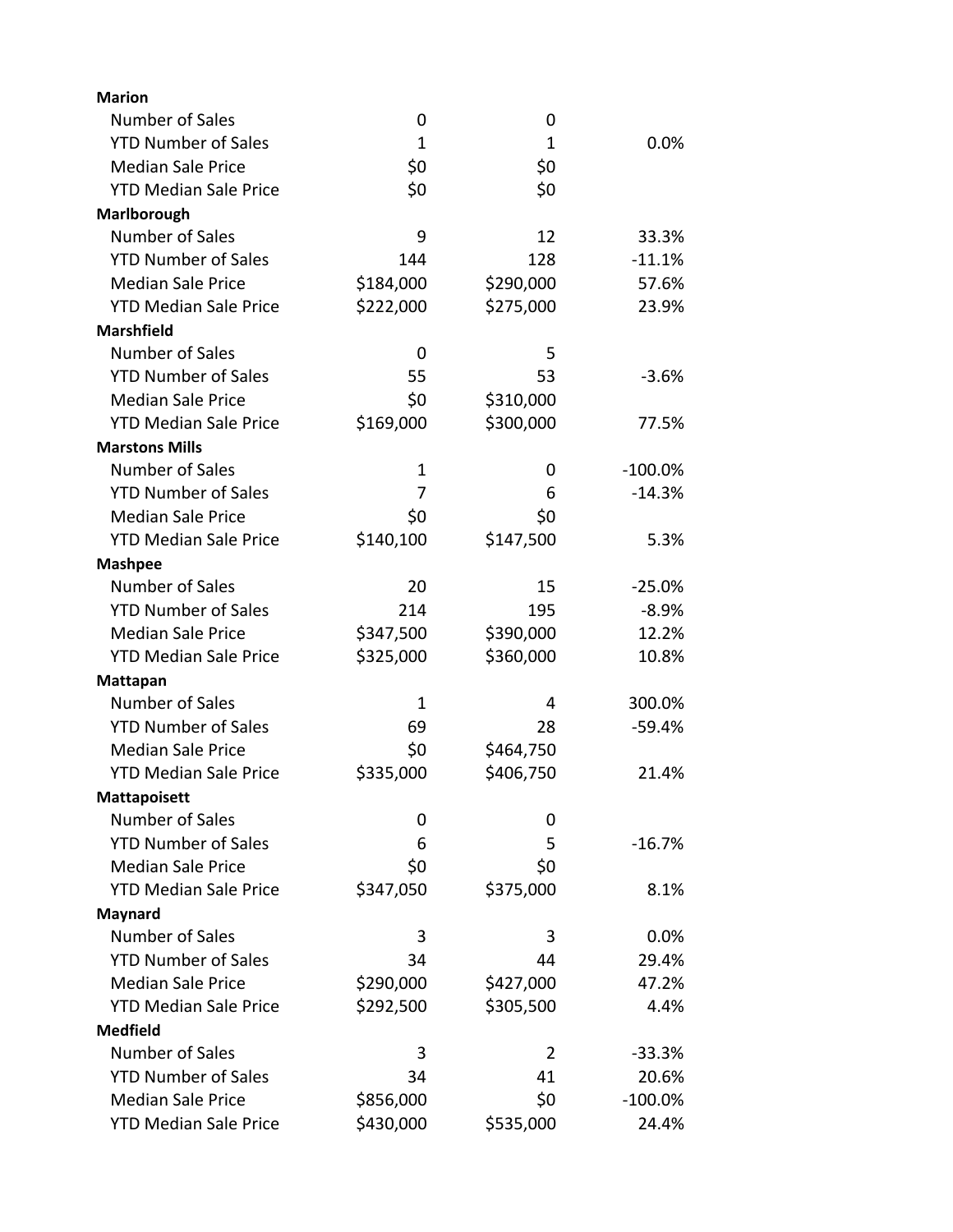| <b>Medford</b>               |                |           |          |
|------------------------------|----------------|-----------|----------|
| Number of Sales              | 16             | 20        | 25.0%    |
| <b>YTD Number of Sales</b>   | 209            | 216       | 3.3%     |
| <b>Median Sale Price</b>     | \$540,000      | \$545,000 | 0.9%     |
| <b>YTD Median Sale Price</b> | \$515,000      | \$535,000 | 3.9%     |
| <b>Medway</b>                |                |           |          |
| Number of Sales              | 3              | 4         | 33.3%    |
| <b>YTD Number of Sales</b>   | 35             | 41        | 17.1%    |
| <b>Median Sale Price</b>     | \$380,000      | \$246,000 | $-35.3%$ |
| <b>YTD Median Sale Price</b> | \$335,000      | \$241,000 | $-28.1%$ |
| <b>Melrose</b>               |                |           |          |
| Number of Sales              | 6              | 14        | 133.3%   |
| <b>YTD Number of Sales</b>   | 88             | 111       | 26.1%    |
| <b>Median Sale Price</b>     | \$378,750      | \$414,025 | 9.3%     |
| <b>YTD Median Sale Price</b> | \$421,250      | \$415,000 | $-1.5%$  |
| <b>Mendon</b>                |                |           |          |
| Number of Sales              | 0              | 0         |          |
| <b>YTD Number of Sales</b>   | $\overline{2}$ | 1         | $-50.0%$ |
| <b>Median Sale Price</b>     | \$0            | \$0       |          |
| <b>YTD Median Sale Price</b> | \$0            | \$0       |          |
| <b>Merrimac</b>              |                |           |          |
| Number of Sales              | 1              | 4         | 300.0%   |
| <b>YTD Number of Sales</b>   | 10             | 22        | 120.0%   |
| <b>Median Sale Price</b>     | \$0            | \$273,000 |          |
| <b>YTD Median Sale Price</b> | \$297,500      | \$314,000 | 5.5%     |
| <b>Methuen</b>               |                |           |          |
| Number of Sales              | 7              | 14        | 100.0%   |
| <b>YTD Number of Sales</b>   | 139            | 163       | 17.3%    |
| <b>Median Sale Price</b>     | \$263,000      | \$251,000 | $-4.6%$  |
| <b>YTD Median Sale Price</b> | \$223,000      | \$250,000 | 12.1%    |
| Middleboro                   |                |           |          |
| Number of Sales              | 2              | 8         | 300.0%   |
| <b>YTD Number of Sales</b>   | 32             | 36        | 12.5%    |
| <b>Median Sale Price</b>     | \$0            | \$297,500 |          |
| <b>YTD Median Sale Price</b> | \$269,000      | \$265,050 | $-1.5%$  |
| <b>Middlefield</b>           |                |           |          |
| Number of Sales              | 0              | 0         |          |
| <b>YTD Number of Sales</b>   | 0              | 0         |          |
| <b>Median Sale Price</b>     | \$0            | \$0       |          |
| <b>YTD Median Sale Price</b> | \$0            | \$0       |          |
| <b>Middleton</b>             |                |           |          |
| Number of Sales              | 8              | 6         | $-25.0%$ |
| <b>YTD Number of Sales</b>   | 75             | 66        | $-12.0%$ |
| <b>Median Sale Price</b>     | \$462,500      | \$597,450 | 29.2%    |
| <b>YTD Median Sale Price</b> | \$449,000      | \$507,500 | 13.0%    |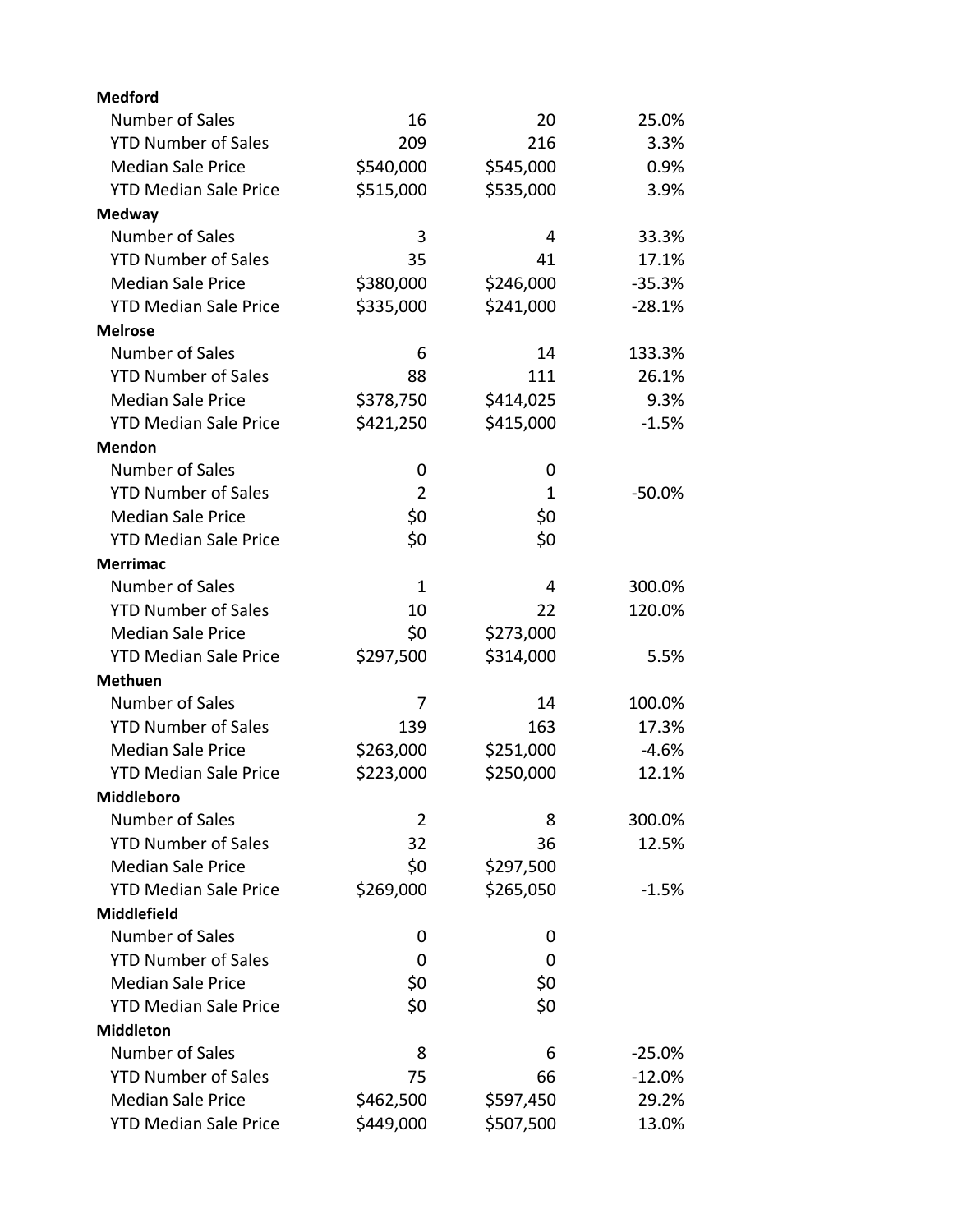| <b>Milford</b>               |                |                |            |
|------------------------------|----------------|----------------|------------|
| Number of Sales              | 7              | 13             | 85.7%      |
| <b>YTD Number of Sales</b>   | 100            | 114            | 14.0%      |
| <b>Median Sale Price</b>     | \$294,000      | \$289,900      | $-1.4%$    |
| <b>YTD Median Sale Price</b> | \$271,000      | \$275,000      | 1.5%       |
| <b>Millbury</b>              |                |                |            |
| Number of Sales              | 6              | 3              | $-50.0%$   |
| <b>YTD Number of Sales</b>   | 52             | 41             | $-21.2%$   |
| <b>Median Sale Price</b>     | \$328,955      | \$205,000      | $-37.7%$   |
| <b>YTD Median Sale Price</b> | \$312,000      | \$329,900      | 5.7%       |
| <b>Millis</b>                |                |                |            |
| <b>Number of Sales</b>       | 3              | $\overline{2}$ | $-33.3%$   |
| <b>YTD Number of Sales</b>   | 34             | 26             | $-23.5%$   |
| <b>Median Sale Price</b>     | \$325,000      | \$0            | $-100.0\%$ |
| <b>YTD Median Sale Price</b> | \$275,500      | \$275,000      | $-0.2%$    |
| <b>Millville</b>             |                |                |            |
| Number of Sales              | 0              | 1              |            |
| <b>YTD Number of Sales</b>   | 1              | 5              | 400.0%     |
| <b>Median Sale Price</b>     | \$0            | \$0            |            |
| <b>YTD Median Sale Price</b> | \$0            | \$170,000      |            |
| <b>Milton</b>                |                |                |            |
| Number of Sales              | $\overline{2}$ | 4              | 100.0%     |
| <b>YTD Number of Sales</b>   | 22             | 28             | 27.3%      |
| <b>Median Sale Price</b>     | \$0            | \$565,000      |            |
| <b>YTD Median Sale Price</b> | \$547,500      | \$605,000      | 10.5%      |
| <b>Monroe</b>                |                |                |            |
| Number of Sales              | 0              | 0              |            |
| <b>YTD Number of Sales</b>   | 0              | 0              |            |
| <b>Median Sale Price</b>     | \$0            | \$0            |            |
| <b>YTD Median Sale Price</b> | \$0            | \$0            |            |
| <b>Monson</b>                |                |                |            |
| Number of Sales              | 0              | 0              |            |
| <b>YTD Number of Sales</b>   | 5              | 6              | 20.0%      |
| <b>Median Sale Price</b>     | \$0            | \$0            |            |
| <b>YTD Median Sale Price</b> | \$198,000      | \$284,950      | 43.9%      |
| <b>Montague</b>              |                |                |            |
| Number of Sales              | 1              | 0              | $-100.0\%$ |
| <b>YTD Number of Sales</b>   | 3              | 5              | 66.7%      |
| <b>Median Sale Price</b>     | \$0            | \$0            |            |
| <b>YTD Median Sale Price</b> | \$100,000      | \$115,000      | 15.0%      |
| <b>Monterey</b>              |                |                |            |
| Number of Sales              | 0              | 0              |            |
| <b>YTD Number of Sales</b>   | 0              | 0              |            |
| <b>Median Sale Price</b>     | \$0            | \$0            |            |
| <b>YTD Median Sale Price</b> | \$0            | \$0            |            |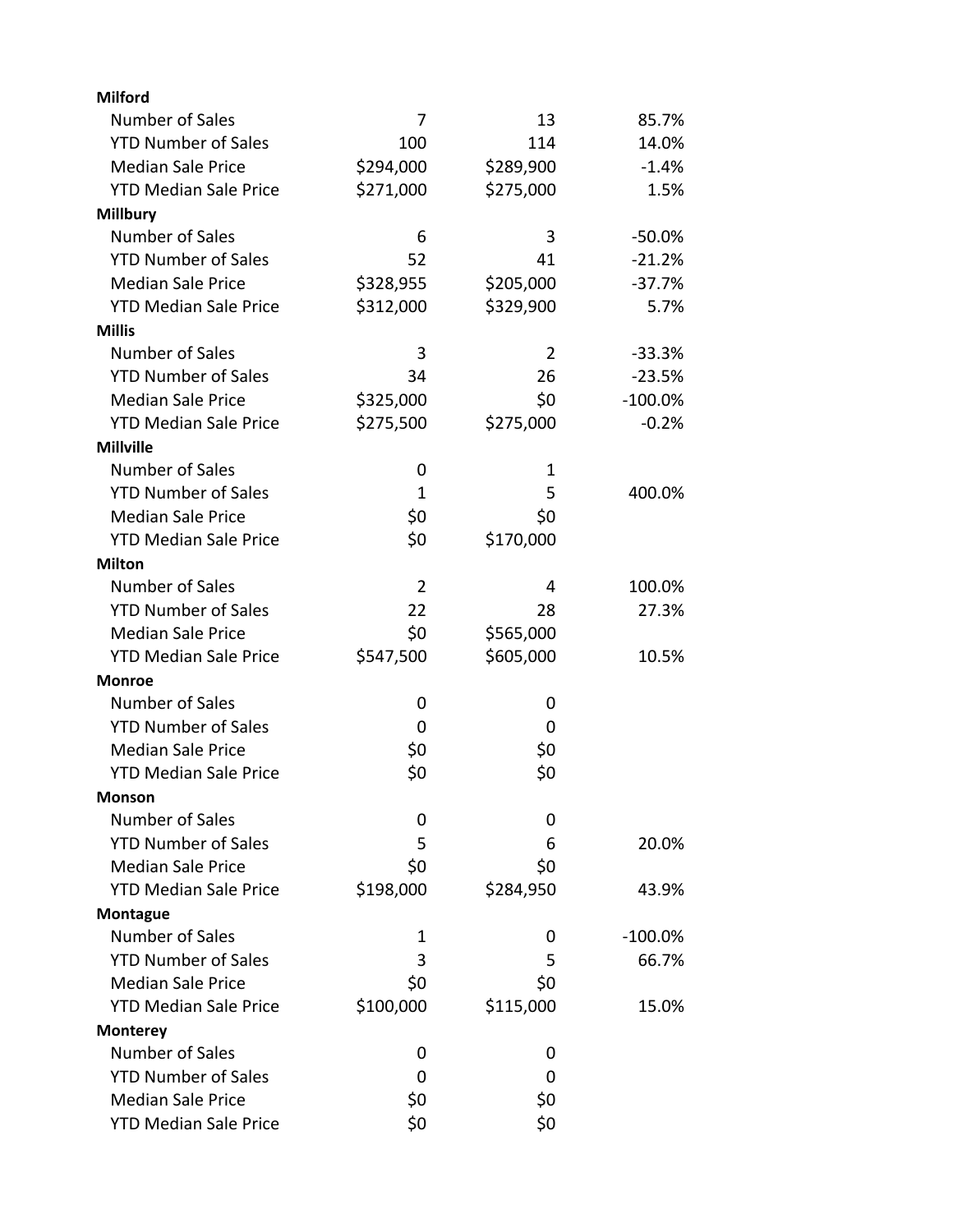| Montgomery                   |           |             |          |
|------------------------------|-----------|-------------|----------|
| Number of Sales              | 0         | 0           |          |
| <b>YTD Number of Sales</b>   | 0         | 0           |          |
| <b>Median Sale Price</b>     | \$0       | \$0         |          |
| <b>YTD Median Sale Price</b> | \$0       | \$0         |          |
| <b>Mt Washington</b>         |           |             |          |
| Number of Sales              | 0         | 0           |          |
| <b>YTD Number of Sales</b>   | 0         | 0           |          |
| <b>Median Sale Price</b>     | \$0       | \$0         |          |
| <b>YTD Median Sale Price</b> | \$0       | \$0         |          |
| <b>Nahant</b>                |           |             |          |
| Number of Sales              | 0         | $\mathbf 1$ |          |
| <b>YTD Number of Sales</b>   | 5         | 6           | 20.0%    |
| <b>Median Sale Price</b>     | \$0       | \$0         |          |
| <b>YTD Median Sale Price</b> | \$330,000 | \$241,500   | $-26.8%$ |
| <b>Nantucket</b>             |           |             |          |
| Number of Sales              | 1         | 4           | 300.0%   |
| <b>YTD Number of Sales</b>   | 23        | 30          | 30.4%    |
| <b>Median Sale Price</b>     | \$0       | \$825,000   |          |
| <b>YTD Median Sale Price</b> | \$724,000 | \$790,000   | 9.1%     |
| <b>Natick</b>                |           |             |          |
| Number of Sales              | 12        | 9           | $-25.0%$ |
| <b>YTD Number of Sales</b>   | 176       | 164         | $-6.8%$  |
| <b>Median Sale Price</b>     | \$268,000 | \$620,000   | 131.3%   |
| <b>YTD Median Sale Price</b> | \$308,500 | \$420,000   | 36.1%    |
| <b>Needham</b>               |           |             |          |
| Number of Sales              | 4         | 8           | 100.0%   |
| <b>YTD Number of Sales</b>   | 69        | 70          | 1.4%     |
| <b>Median Sale Price</b>     | \$472,500 | \$795,000   | 68.3%    |
| <b>YTD Median Sale Price</b> | \$754,900 | \$810,000   | 7.3%     |
| <b>New Ashford</b>           |           |             |          |
| Number of Sales              | 0         | 0           |          |
| <b>YTD Number of Sales</b>   | 0         | 0           |          |
| <b>Median Sale Price</b>     | \$0       | \$0         |          |
| <b>YTD Median Sale Price</b> | \$0       | \$0         |          |
| <b>New Bedford</b>           |           |             |          |
| Number of Sales              | 0         | 9           |          |
| <b>YTD Number of Sales</b>   | 35        | 56          | 60.0%    |
| <b>Median Sale Price</b>     | \$0       | \$99,000    |          |
| <b>YTD Median Sale Price</b> | \$95,000  | \$101,250   | 6.6%     |
| <b>New Braintree</b>         |           |             |          |
| Number of Sales              | 0         | 0           |          |
| <b>YTD Number of Sales</b>   | 0         | 0           |          |
| <b>Median Sale Price</b>     | \$0       | \$0         |          |
| <b>YTD Median Sale Price</b> | \$0       | \$0         |          |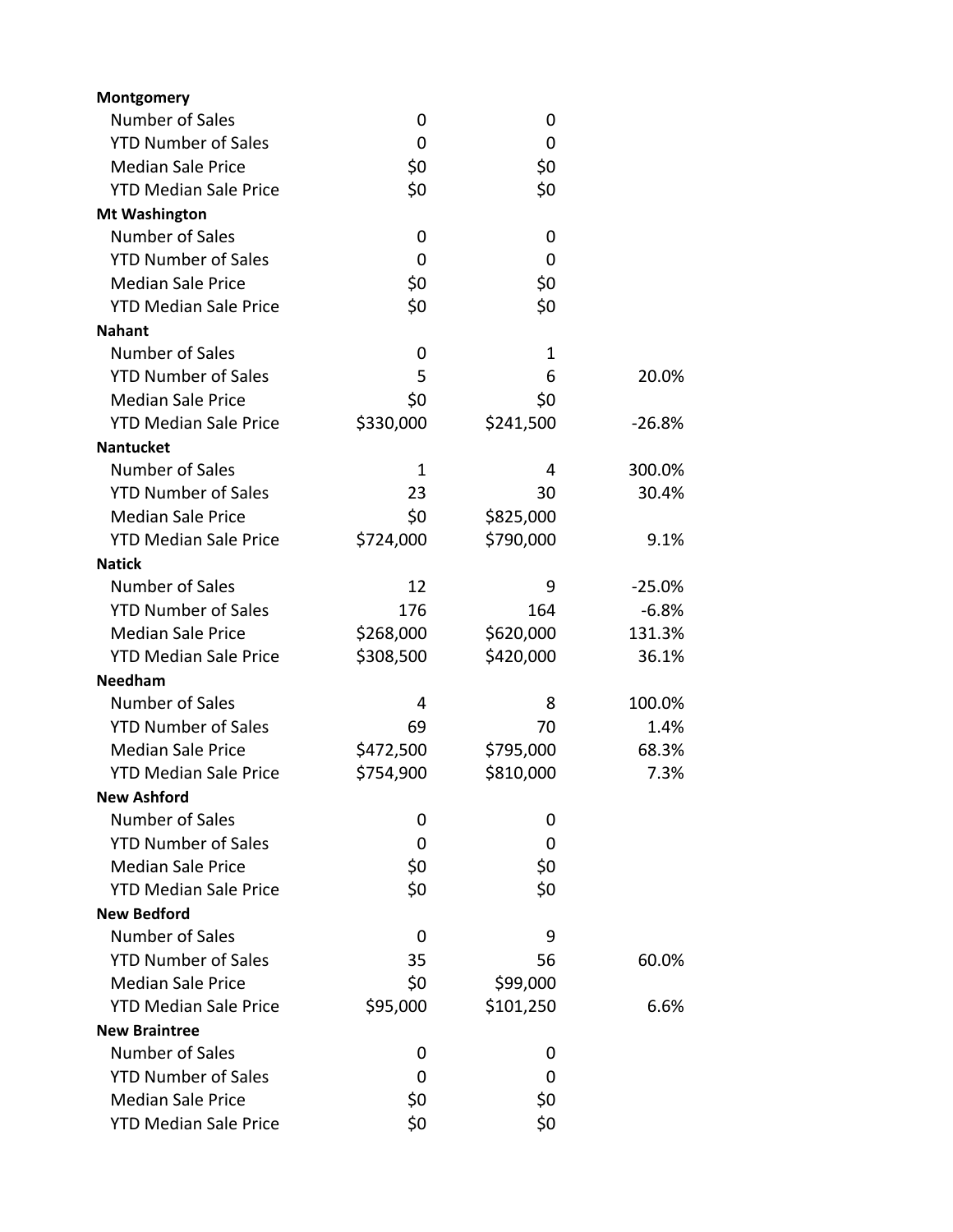| <b>New Marlboro</b>          |           |                |           |
|------------------------------|-----------|----------------|-----------|
| Number of Sales              | 0         | 0              |           |
| <b>YTD Number of Sales</b>   | 1         | 0              | $-100.0%$ |
| <b>Median Sale Price</b>     | \$0       | \$0            |           |
| <b>YTD Median Sale Price</b> | \$0       | \$0            |           |
| <b>New Salem</b>             |           |                |           |
| Number of Sales              | 0         | 0              |           |
| <b>YTD Number of Sales</b>   | 0         | 0              |           |
| <b>Median Sale Price</b>     | \$0       | \$0            |           |
| <b>YTD Median Sale Price</b> | \$0       | \$0            |           |
| <b>Newbury</b>               |           |                |           |
| Number of Sales              | 1         | $\overline{2}$ | 100.0%    |
| <b>YTD Number of Sales</b>   | 8         | 11             | 37.5%     |
| <b>Median Sale Price</b>     | \$0       | \$0            |           |
| <b>YTD Median Sale Price</b> | \$636,000 | \$623,000      | $-2.0%$   |
| Newburyport                  |           |                |           |
| Number of Sales              | 13        | 18             | 38.5%     |
| <b>YTD Number of Sales</b>   | 168       | 202            | 20.2%     |
| <b>Median Sale Price</b>     | \$545,000 | \$527,450      | $-3.2%$   |
| <b>YTD Median Sale Price</b> | \$450,000 | \$480,000      | 6.7%      |
| <b>Newton</b>                |           |                |           |
| Number of Sales              | 17        | 28             | 64.7%     |
| <b>YTD Number of Sales</b>   | 280       | 323            | 15.4%     |
| <b>Median Sale Price</b>     | \$650,000 | \$634,750      | $-2.3%$   |
| <b>YTD Median Sale Price</b> | \$665,000 | \$740,000      | 11.3%     |
| <b>Norfolk</b>               |           |                |           |
| Number of Sales              | 0         | 3              |           |
| <b>YTD Number of Sales</b>   | 35        | 23             | $-34.3%$  |
| <b>Median Sale Price</b>     | \$0       | \$543,000      |           |
| <b>YTD Median Sale Price</b> | \$489,900 | \$490,000      | 0.0%      |
| <b>North Adams</b>           |           |                |           |
| Number of Sales              | 1         | 1              | 0.0%      |
| <b>YTD Number of Sales</b>   | 10        | 9              | $-10.0%$  |
| <b>Median Sale Price</b>     | \$0       | \$0            |           |
| <b>YTD Median Sale Price</b> | \$146,250 | \$70,000       | $-52.1%$  |
| <b>North Andover</b>         |           |                |           |
| Number of Sales              | 17        | 13             | $-23.5%$  |
| <b>YTD Number of Sales</b>   | 191       | 181            | $-5.2%$   |
| <b>Median Sale Price</b>     | \$220,000 | \$285,000      | 29.5%     |
| <b>YTD Median Sale Price</b> | \$242,000 | \$252,900      | 4.5%      |
| <b>North Attleboro</b>       |           |                |           |
| Number of Sales              | 4         | 15             | 275.0%    |
| <b>YTD Number of Sales</b>   | 109       | 99             | $-9.2%$   |
| <b>Median Sale Price</b>     | \$181,250 | \$230,000      | 26.9%     |
| <b>YTD Median Sale Price</b> | \$196,000 | \$230,000      | 17.3%     |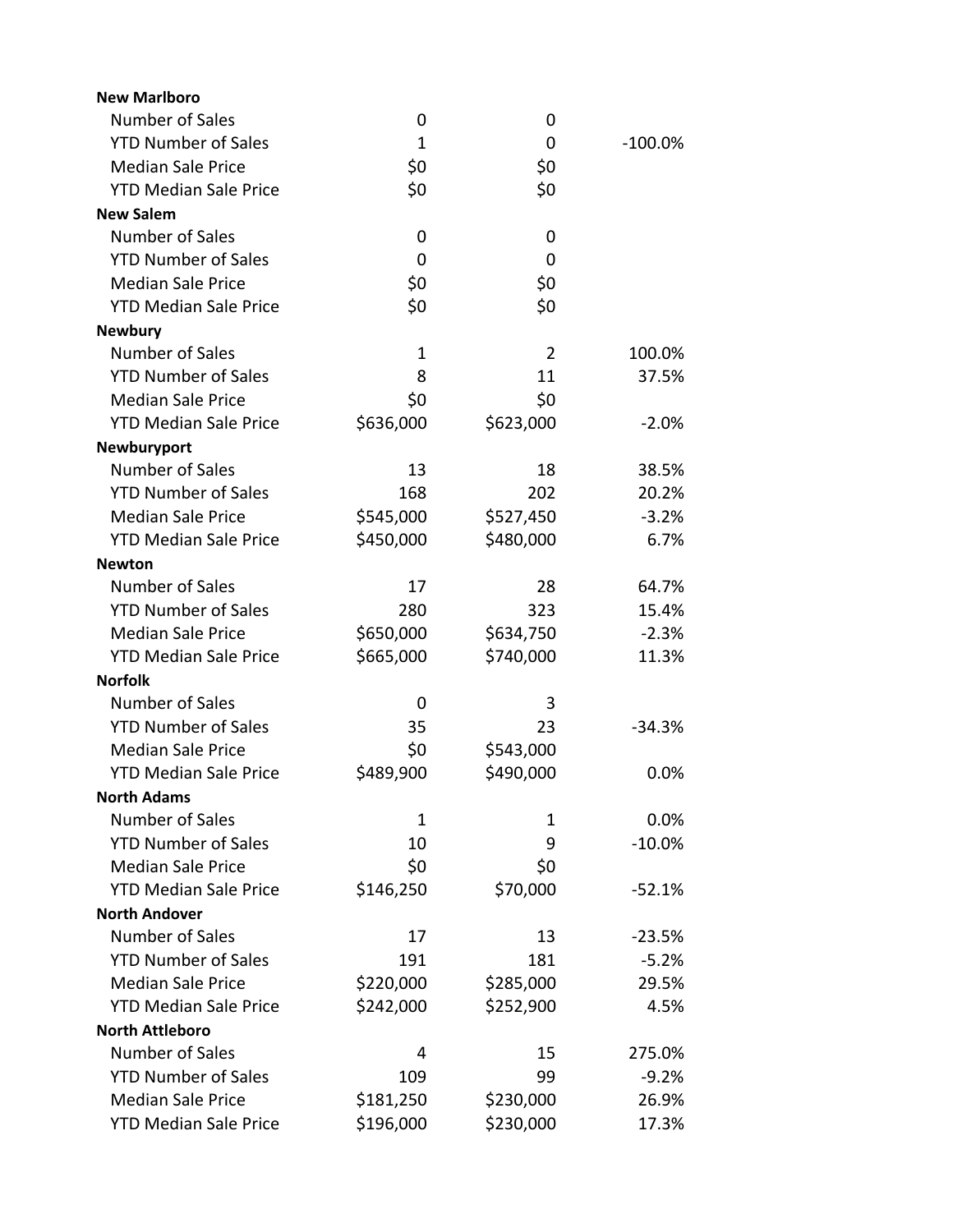| <b>North Brookfield</b>      |           |           |           |
|------------------------------|-----------|-----------|-----------|
| Number of Sales              | 0         | 0         |           |
| <b>YTD Number of Sales</b>   | 4         | 4         | 0.0%      |
| <b>Median Sale Price</b>     | \$0       | \$0       |           |
| <b>YTD Median Sale Price</b> | \$125,500 | \$141,750 | 12.9%     |
| <b>North Reading</b>         |           |           |           |
| Number of Sales              | 32        | 5         | $-84.4%$  |
| <b>YTD Number of Sales</b>   | 85        | 94        | 10.6%     |
| <b>Median Sale Price</b>     | \$401,673 | \$250,000 | $-37.8%$  |
| <b>YTD Median Sale Price</b> | \$235,000 | \$362,943 | 54.4%     |
| Northampton                  |           |           |           |
| Number of Sales              | 7         | 5         | $-28.6%$  |
| <b>YTD Number of Sales</b>   | 105       | 94        | $-10.5%$  |
| <b>Median Sale Price</b>     | \$137,800 | \$194,000 | 40.8%     |
| <b>YTD Median Sale Price</b> | \$199,900 | \$250,500 | 25.3%     |
| Northborough                 |           |           |           |
| Number of Sales              | 3         | 4         | 33.3%     |
| <b>YTD Number of Sales</b>   | 45        | 49        | 8.9%      |
| <b>Median Sale Price</b>     | \$432,000 | \$231,000 | $-46.5%$  |
| <b>YTD Median Sale Price</b> | \$325,000 | \$299,900 | $-7.7%$   |
| Northbridge                  |           |           |           |
| Number of Sales              | 2         | 4         | 100.0%    |
| <b>YTD Number of Sales</b>   | 63        | 56        | $-11.1%$  |
| <b>Median Sale Price</b>     | \$0       | \$166,000 |           |
| <b>YTD Median Sale Price</b> | \$185,000 | \$215,000 | 16.2%     |
| <b>Northfield</b>            |           |           |           |
| Number of Sales              | 0         | 0         |           |
| <b>YTD Number of Sales</b>   | 0         | 0         |           |
| <b>Median Sale Price</b>     | \$0       | \$0       |           |
| <b>YTD Median Sale Price</b> | \$0       | \$0       |           |
| <b>Norton</b>                |           |           |           |
| Number of Sales              | 5         | 11        | 120.0%    |
| <b>YTD Number of Sales</b>   | 69        | 79        | 14.5%     |
| <b>Median Sale Price</b>     | \$239,900 | \$250,000 | 4.2%      |
| <b>YTD Median Sale Price</b> | \$260,000 | \$255,000 | $-1.9%$   |
| <b>Norwell</b>               |           |           |           |
| <b>Number of Sales</b>       | 1         | 0         | $-100.0%$ |
| <b>YTD Number of Sales</b>   | 14        | 15        | 7.1%      |
| <b>Median Sale Price</b>     | \$0       | \$0       |           |
| <b>YTD Median Sale Price</b> | \$449,000 | \$639,000 | 42.3%     |
| Norwood                      |           |           |           |
| Number of Sales              | 5         | 13        | 160.0%    |
| <b>YTD Number of Sales</b>   | 73        | 98        | 34.2%     |
| <b>Median Sale Price</b>     | \$240,000 | \$425,000 | 77.1%     |
| <b>YTD Median Sale Price</b> | \$350,000 | \$425,500 | 21.6%     |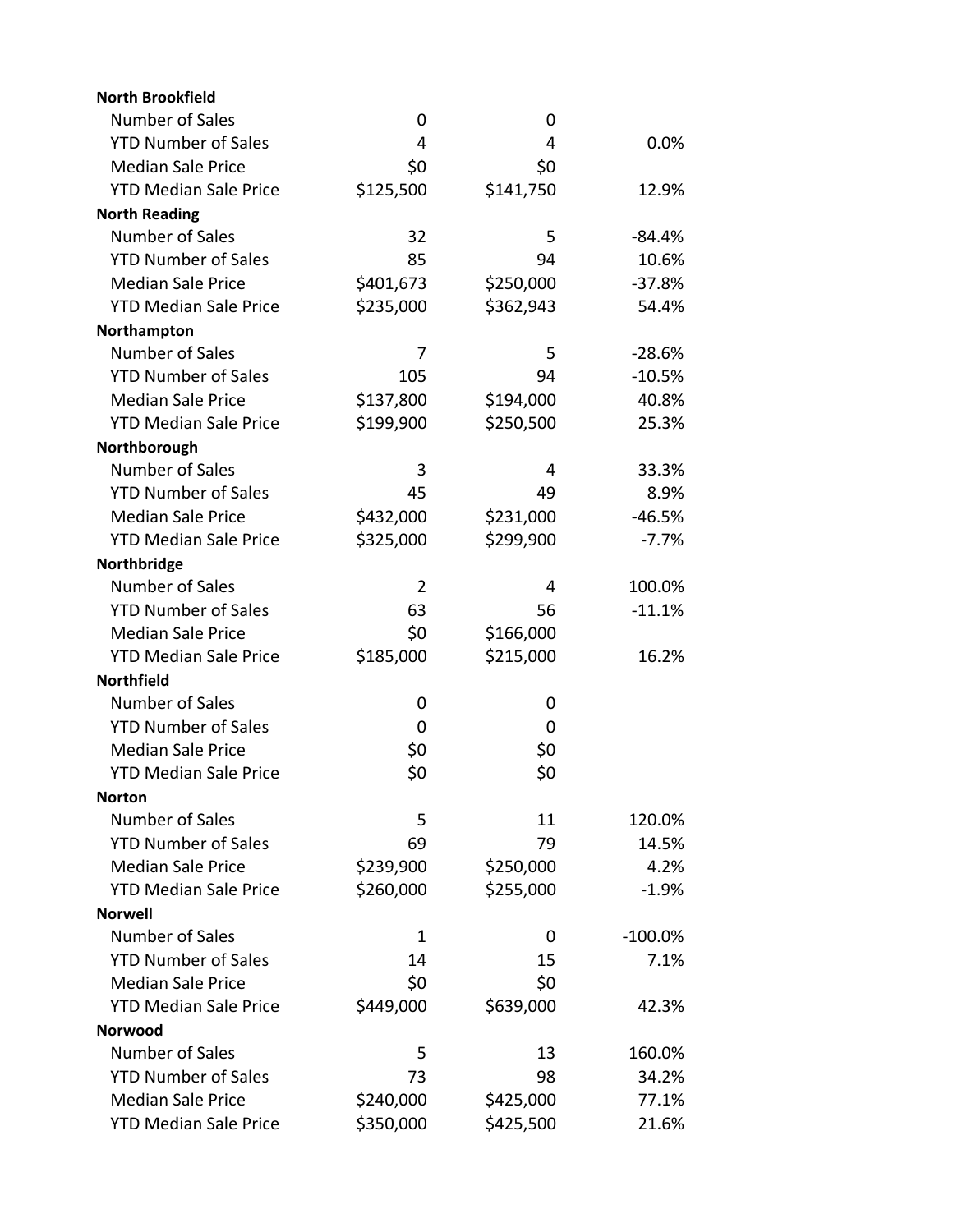| <b>Oak Bluffs</b>            |                |           |            |
|------------------------------|----------------|-----------|------------|
| Number of Sales              | 0              | 0         |            |
| <b>YTD Number of Sales</b>   | 1              | 3         | 200.0%     |
| <b>Median Sale Price</b>     | \$0            | \$0       |            |
| <b>YTD Median Sale Price</b> | \$0            | \$500,000 |            |
| Oakham                       |                |           |            |
| Number of Sales              | 0              | 0         |            |
| <b>YTD Number of Sales</b>   | 0              | 0         |            |
| <b>Median Sale Price</b>     | \$0            | \$0       |            |
| <b>YTD Median Sale Price</b> | \$0            | \$0       |            |
| Orange                       |                |           |            |
| Number of Sales              | 0              | 0         |            |
| <b>YTD Number of Sales</b>   | 5              | 5         | 0.0%       |
| <b>Median Sale Price</b>     | \$0            | \$0       |            |
| <b>YTD Median Sale Price</b> | \$175,000      | \$188,000 | 7.4%       |
| <b>Orleans</b>               |                |           |            |
| Number of Sales              | $\overline{2}$ | 7         | 250.0%     |
| <b>YTD Number of Sales</b>   | 47             | 35        | $-25.5%$   |
| <b>Median Sale Price</b>     | \$0            | \$296,000 |            |
| <b>YTD Median Sale Price</b> | \$297,000      | \$296,000 | $-0.3%$    |
| <b>Osterville</b>            |                |           |            |
| Number of Sales              | 1              | 1         | 0.0%       |
| <b>YTD Number of Sales</b>   | 13             | 12        | $-7.7%$    |
| <b>Median Sale Price</b>     | \$0            | \$0       |            |
| <b>YTD Median Sale Price</b> | \$325,000      | \$375,000 | 15.4%      |
| <b>Otis</b>                  |                |           |            |
| <b>Number of Sales</b>       | 0              | 0         |            |
| <b>YTD Number of Sales</b>   | 0              | 1         |            |
| <b>Median Sale Price</b>     | \$0            | \$0       |            |
| <b>YTD Median Sale Price</b> | \$0            | \$0       |            |
| Oxford                       |                |           |            |
| Number of Sales              | 5              | 3         | -40.0%     |
| <b>YTD Number of Sales</b>   | 46             | 47        | 2.2%       |
| <b>Median Sale Price</b>     | \$120,000      | \$212,000 | 76.7%      |
| <b>YTD Median Sale Price</b> | \$167,950      | \$177,000 | 5.4%       |
| Palmer                       |                |           |            |
| Number of Sales              | 2              | 2         | 0.0%       |
| <b>YTD Number of Sales</b>   | 19             | 18        | $-5.3%$    |
| <b>Median Sale Price</b>     | \$0            | \$0       |            |
| <b>YTD Median Sale Price</b> | \$119,900      | \$131,000 | 9.3%       |
| Paxton                       |                |           |            |
| <b>Number of Sales</b>       | 0              | 1         |            |
| <b>YTD Number of Sales</b>   | 5              | 2         | $-60.0%$   |
| <b>Median Sale Price</b>     | \$0            | \$0       |            |
| <b>YTD Median Sale Price</b> | \$275,000      | \$0       | $-100.0\%$ |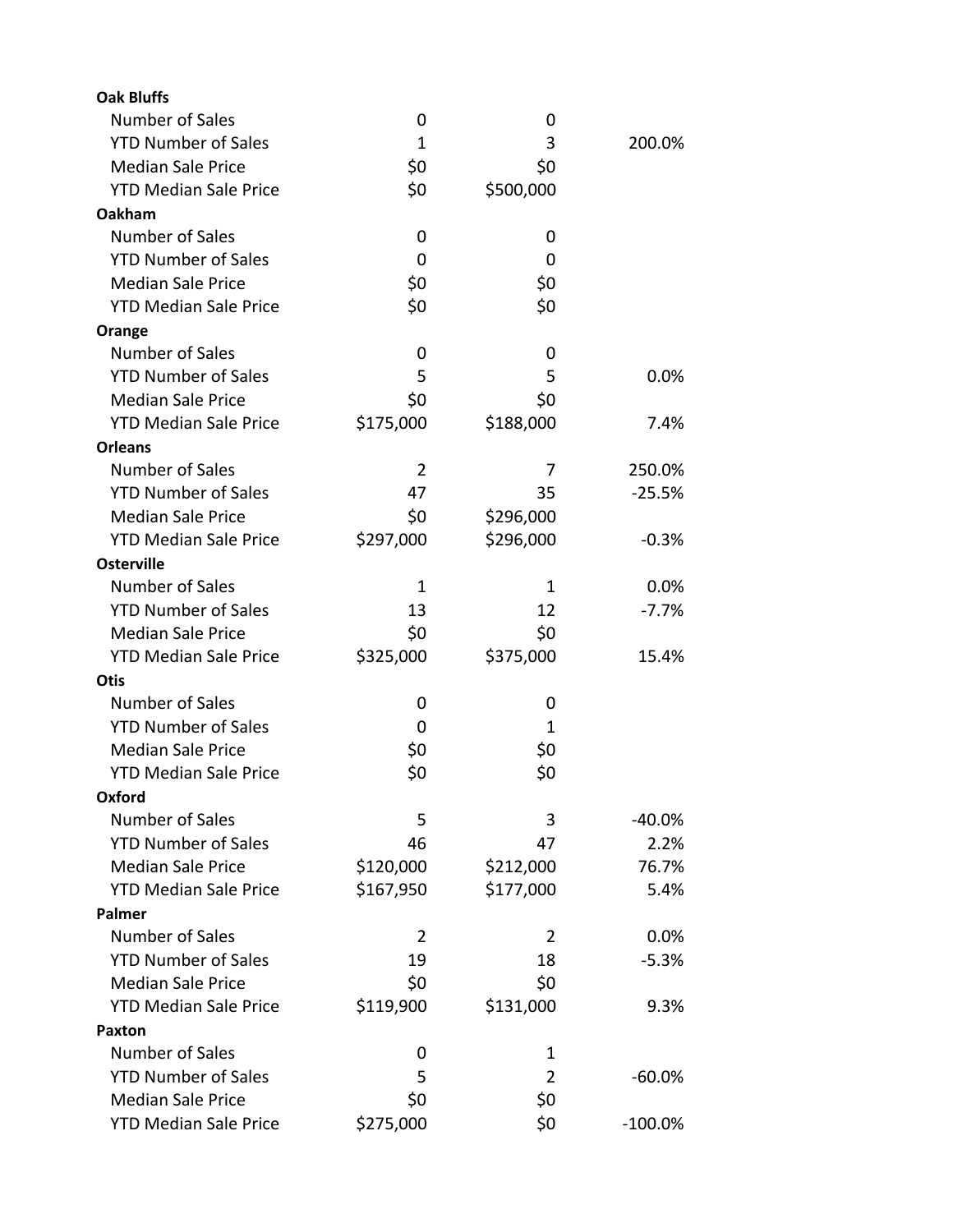| Peabody                      |           |           |          |
|------------------------------|-----------|-----------|----------|
| Number of Sales              | 16        | 10        | $-37.5%$ |
| <b>YTD Number of Sales</b>   | 144       | 154       | 6.9%     |
| <b>Median Sale Price</b>     | \$307,500 | \$326,000 | 6.0%     |
| <b>YTD Median Sale Price</b> | \$320,500 | \$325,000 | 1.4%     |
| Pelham                       |           |           |          |
| Number of Sales              | 0         | 0         |          |
| <b>YTD Number of Sales</b>   | 0         | 0         |          |
| <b>Median Sale Price</b>     | \$0       | \$0       |          |
| <b>YTD Median Sale Price</b> | \$0       | \$0       |          |
| <b>Pembroke</b>              |           |           |          |
| Number of Sales              | 8         | 3         | $-62.5%$ |
| <b>YTD Number of Sales</b>   | 46        | 35        | $-23.9%$ |
| <b>Median Sale Price</b>     | \$340,000 | \$480,000 | 41.2%    |
| <b>YTD Median Sale Price</b> | \$345,000 | \$310,333 | $-10.0%$ |
| <b>Pepperell</b>             |           |           |          |
| Number of Sales              | 1         | 1         | 0.0%     |
| <b>YTD Number of Sales</b>   | 20        | 26        | 30.0%    |
| <b>Median Sale Price</b>     | \$0       | \$0       |          |
| <b>YTD Median Sale Price</b> | \$248,750 | \$258,625 | 4.0%     |
| Peru                         |           |           |          |
| Number of Sales              | 0         | 0         |          |
| <b>YTD Number of Sales</b>   | 0         | 0         |          |
| <b>Median Sale Price</b>     | \$0       | \$0       |          |
| <b>YTD Median Sale Price</b> | \$0       | \$0       |          |
| Petersham                    |           |           |          |
| Number of Sales              | 0         | 0         |          |
| <b>YTD Number of Sales</b>   | 0         | 0         |          |
| <b>Median Sale Price</b>     | \$0       | \$0       |          |
| <b>YTD Median Sale Price</b> | \$0       | \$0       |          |
| Phillipston                  |           |           |          |
| Number of Sales              | 0         | 0         |          |
| <b>YTD Number of Sales</b>   | 0         | 0         |          |
| <b>Median Sale Price</b>     | \$0       | \$0       |          |
| <b>YTD Median Sale Price</b> | \$0       | \$0       |          |
| <b>Pittsfield</b>            |           |           |          |
| Number of Sales              | 3         | 3         | 0.0%     |
| <b>YTD Number of Sales</b>   | 44        | 39        | $-11.4%$ |
| <b>Median Sale Price</b>     | \$345,000 | \$155,000 | $-55.1%$ |
| <b>YTD Median Sale Price</b> | \$170,000 | \$169,000 | $-0.6%$  |
| <b>Plainfield</b>            |           |           |          |
| Number of Sales              | 0         | 0         |          |
| <b>YTD Number of Sales</b>   | 0         | 0         |          |
| <b>Median Sale Price</b>     | \$0       | \$0       |          |
| <b>YTD Median Sale Price</b> | \$0       | \$0       |          |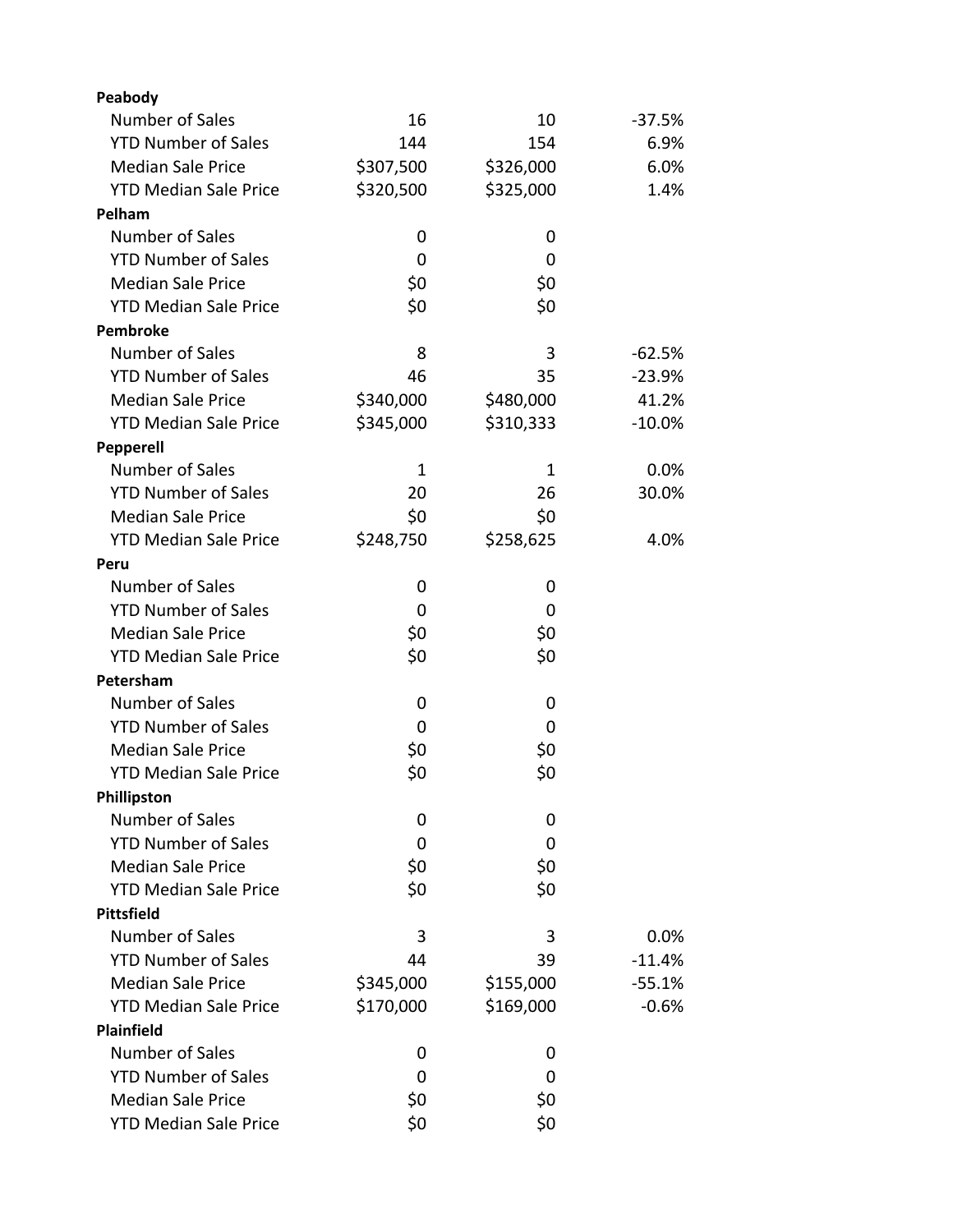| <b>Plainville</b>            |              |           |          |
|------------------------------|--------------|-----------|----------|
| Number of Sales              | $\mathbf 1$  | 7         | 600.0%   |
| <b>YTD Number of Sales</b>   | 26           | 30        | 15.4%    |
| <b>Median Sale Price</b>     | \$0          | \$389,000 |          |
| <b>YTD Median Sale Price</b> | \$250,000    | \$348,450 | 39.4%    |
| Plymouth                     |              |           |          |
| Number of Sales              | 28           | 36        | 28.6%    |
| <b>YTD Number of Sales</b>   | 362          | 362       | 0.0%     |
| <b>Median Sale Price</b>     | \$356,750    | \$426,340 | 19.5%    |
| <b>YTD Median Sale Price</b> | \$386,000    | \$421,482 | 9.2%     |
| Plympton                     |              |           |          |
| Number of Sales              | 0            | 3         |          |
| <b>YTD Number of Sales</b>   | $\mathbf{1}$ | 4         | 300.0%   |
| <b>Median Sale Price</b>     | \$0          | \$359,000 |          |
| <b>YTD Median Sale Price</b> | \$0          | \$397,000 |          |
| Princeton                    |              |           |          |
| Number of Sales              | 0            | 0         |          |
| <b>YTD Number of Sales</b>   | 0            | 0         |          |
| <b>Median Sale Price</b>     | \$0          | \$0       |          |
| <b>YTD Median Sale Price</b> | \$0          | \$0       |          |
| Provincetown                 |              |           |          |
| Number of Sales              | 12           | 20        | 66.7%    |
| <b>YTD Number of Sales</b>   | 167          | 173       | 3.6%     |
| <b>Median Sale Price</b>     | \$450,500    | \$428,750 | $-4.8%$  |
| <b>YTD Median Sale Price</b> | \$500,000    | \$517,500 | 3.5%     |
| Quincy                       |              |           |          |
| Number of Sales              | 35           | 40        | 14.3%    |
| <b>YTD Number of Sales</b>   | 476          | 476       | 0.0%     |
| <b>Median Sale Price</b>     | \$370,000    | \$349,500 | $-5.5%$  |
| <b>YTD Median Sale Price</b> | \$347,500    | \$360,000 | 3.6%     |
| Randolph                     |              |           |          |
| Number of Sales              | 6            | 6         | 0.0%     |
| <b>YTD Number of Sales</b>   | 105          | 81        | $-22.9%$ |
| <b>Median Sale Price</b>     | \$292,750    | \$249,000 | $-14.9%$ |
| <b>YTD Median Sale Price</b> | \$275,000    | \$280,000 | 1.8%     |
| Raynham                      |              |           |          |
| Number of Sales              | 4            | 4         | 0.0%     |
| <b>YTD Number of Sales</b>   | 35           | 33        | $-5.7%$  |
| <b>Median Sale Price</b>     | \$257,500    | \$199,500 | $-22.5%$ |
| <b>YTD Median Sale Price</b> | \$272,000    | \$253,500 | $-6.8%$  |
| <b>Reading</b>               |              |           |          |
| Number of Sales              | 10           | 9         | $-10.0%$ |
| <b>YTD Number of Sales</b>   | 116          | 94        | $-19.0%$ |
| <b>Median Sale Price</b>     | \$390,483    | \$405,000 | 3.7%     |
| <b>YTD Median Sale Price</b> | \$397,500    | \$401,250 | 0.9%     |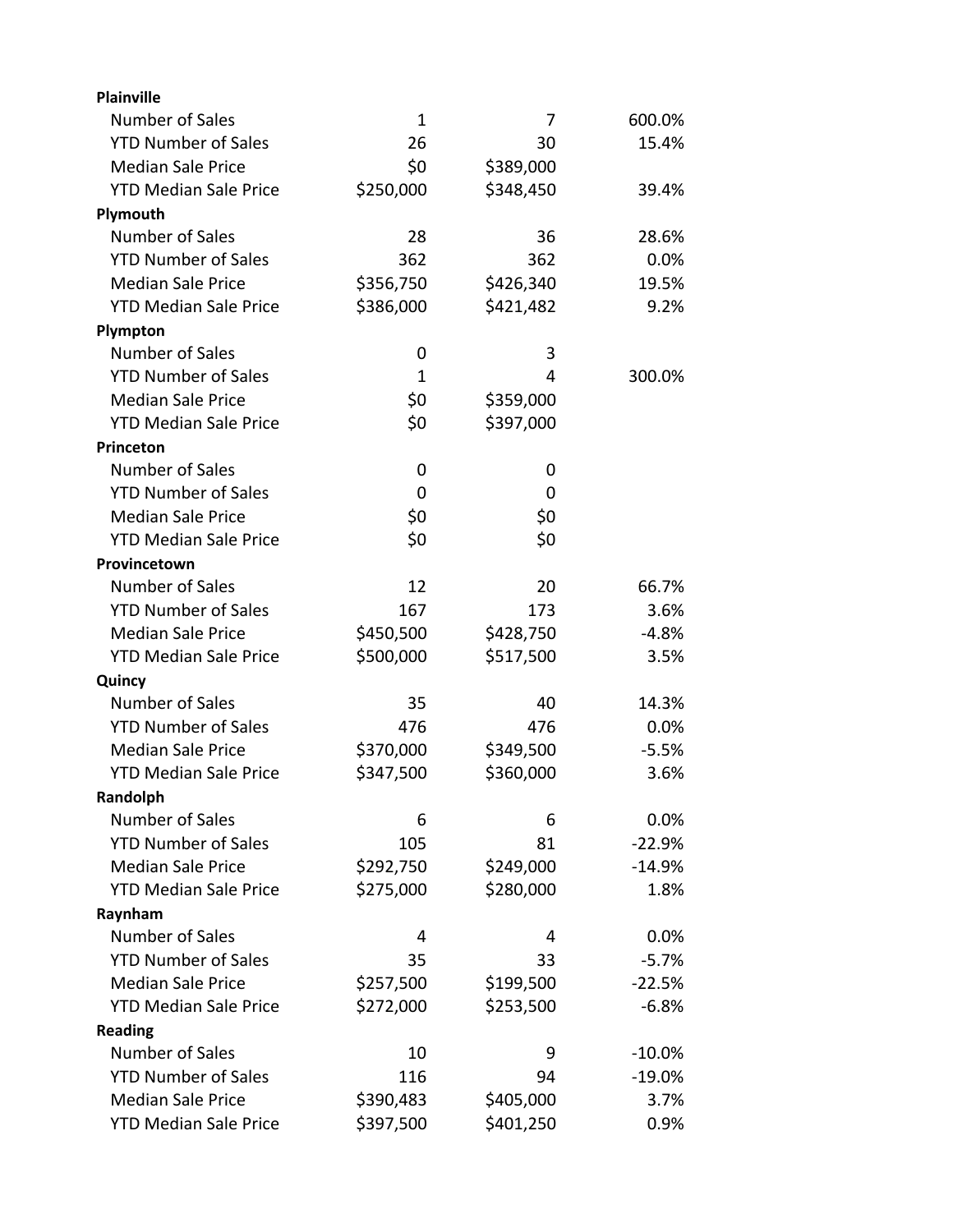| <b>Rehoboth</b>              |           |           |          |
|------------------------------|-----------|-----------|----------|
| Number of Sales              | 0         | 1         |          |
| <b>YTD Number of Sales</b>   | 8         | 5         | $-37.5%$ |
| <b>Median Sale Price</b>     | \$0       | \$0       |          |
| <b>YTD Median Sale Price</b> | \$357,875 | \$361,000 | 0.9%     |
| <b>Revere</b>                |           |           |          |
| Number of Sales              | 7         | 7         | 0.0%     |
| <b>YTD Number of Sales</b>   | 143       | 149       | 4.2%     |
| <b>Median Sale Price</b>     | \$385,000 | \$350,000 | $-9.1%$  |
| <b>YTD Median Sale Price</b> | \$330,000 | \$369,000 | 11.8%    |
| <b>Richmond</b>              |           |           |          |
| Number of Sales              | 0         | 0         |          |
| <b>YTD Number of Sales</b>   | 0         | 1         |          |
| <b>Median Sale Price</b>     | \$0       | \$0       |          |
| <b>YTD Median Sale Price</b> | \$0       | \$0       |          |
| Rochester                    |           |           |          |
| Number of Sales              | 0         | 1         |          |
| <b>YTD Number of Sales</b>   | 8         | 7         | $-12.5%$ |
| <b>Median Sale Price</b>     | \$0       | \$0       |          |
| <b>YTD Median Sale Price</b> | \$337,500 | \$414,000 | 22.7%    |
| <b>Rockland</b>              |           |           |          |
| Number of Sales              | 7         | 4         | $-42.9%$ |
| <b>YTD Number of Sales</b>   | 65        | 77        | 18.5%    |
| <b>Median Sale Price</b>     | \$320,000 | \$294,000 | $-8.1%$  |
| <b>YTD Median Sale Price</b> | \$273,000 | \$280,000 | 2.6%     |
| <b>Rockport</b>              |           |           |          |
| Number of Sales              | 0         | 10        |          |
| <b>YTD Number of Sales</b>   | 24        | 38        | 58.3%    |
| <b>Median Sale Price</b>     | \$0       | \$430,000 |          |
| <b>YTD Median Sale Price</b> | \$335,000 | \$417,500 | 24.6%    |
| <b>Roslindale</b>            |           |           |          |
| <b>Number of Sales</b>       | 16        | 19        | 18.8%    |
| <b>YTD Number of Sales</b>   | 166       | 196       | 18.1%    |
| <b>Median Sale Price</b>     | \$496,500 | \$485,000 | $-2.3%$  |
| <b>YTD Median Sale Price</b> | \$460,000 | \$475,000 | 3.3%     |
| Rowe                         |           |           |          |
| Number of Sales              | 0         | 0         |          |
| <b>YTD Number of Sales</b>   | 0         | 0         |          |
| <b>Median Sale Price</b>     | \$0       | \$0       |          |
| <b>YTD Median Sale Price</b> | \$0       | \$0       |          |
| Rowley                       |           |           |          |
| Number of Sales              | 2         | 2         | 0.0%     |
| <b>YTD Number of Sales</b>   | 19        | 28        | 47.4%    |
| <b>Median Sale Price</b>     | \$0       | \$0       |          |
| <b>YTD Median Sale Price</b> | \$240,000 | \$502,500 | 109.4%   |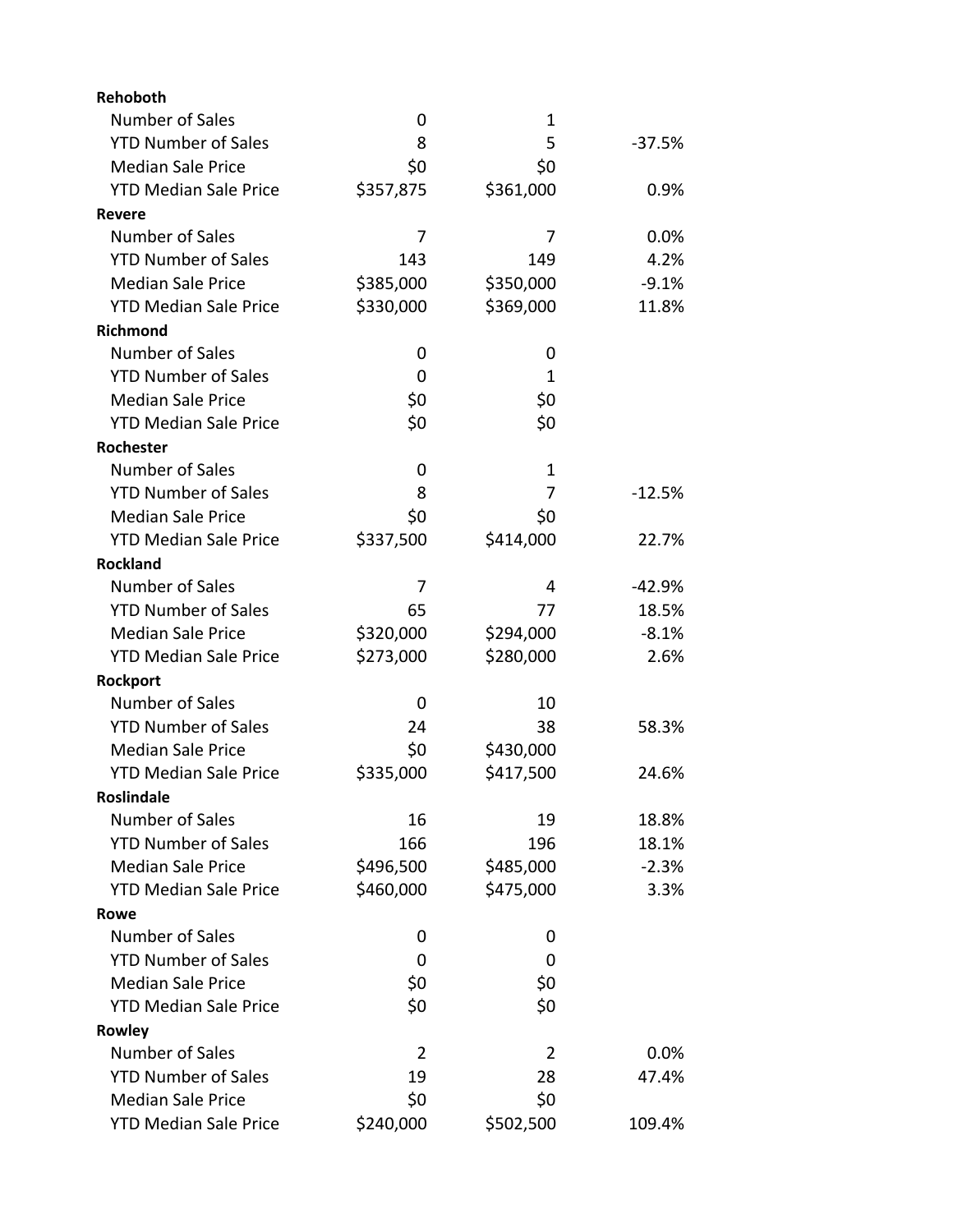| Roxbury                      |                |                |          |
|------------------------------|----------------|----------------|----------|
| <b>Number of Sales</b>       | 13             | 13             | 0.0%     |
| <b>YTD Number of Sales</b>   | 172            | 141            | $-18.0%$ |
| <b>Median Sale Price</b>     | \$430,000      | \$485,000      | 12.8%    |
| <b>YTD Median Sale Price</b> | \$500,000      | \$450,000      | $-10.0%$ |
| Royalston                    |                |                |          |
| Number of Sales              | 0              | 0              |          |
| <b>YTD Number of Sales</b>   | 0              | 0              |          |
| <b>Median Sale Price</b>     | \$0            | \$0            |          |
| <b>YTD Median Sale Price</b> | \$0            | \$0            |          |
| <b>Russell</b>               |                |                |          |
| Number of Sales              | 0              | 0              |          |
| <b>YTD Number of Sales</b>   | 0              | 0              |          |
| <b>Median Sale Price</b>     | \$0            | \$0            |          |
| <b>YTD Median Sale Price</b> | \$0            | \$0            |          |
| <b>Rutland</b>               |                |                |          |
| Number of Sales              | $\overline{2}$ | 4              | 100.0%   |
| <b>YTD Number of Sales</b>   | 23             | 34             | 47.8%    |
| <b>Median Sale Price</b>     | \$0            | \$138,000      |          |
| <b>YTD Median Sale Price</b> | \$94,900       | \$96,000       | 1.2%     |
| Salem                        |                |                |          |
| Number of Sales              | 30             | 42             | 40.0%    |
| <b>YTD Number of Sales</b>   | 401            | 406            | 1.2%     |
| <b>Median Sale Price</b>     | \$320,000      | \$382,450      | 19.5%    |
| <b>YTD Median Sale Price</b> | \$325,000      | \$350,000      | 7.7%     |
| Salisbury                    |                |                |          |
| Number of Sales              | 6              | 3              | $-50.0%$ |
| <b>YTD Number of Sales</b>   | 63             | 63             | 0.0%     |
| <b>Median Sale Price</b>     | \$450,000      | \$395,000      | $-12.2%$ |
| <b>YTD Median Sale Price</b> | \$335,000      | \$357,000      | 6.6%     |
| Sandisfield                  |                |                |          |
| Number of Sales              | 0              | 1              |          |
| <b>YTD Number of Sales</b>   | 0              | $\overline{2}$ |          |
| <b>Median Sale Price</b>     | \$0            | \$0            |          |
| <b>YTD Median Sale Price</b> | \$0            | \$0            |          |
| Sandwich                     |                |                |          |
| Number of Sales              | 3              | 4              | 33.3%    |
| <b>YTD Number of Sales</b>   | 38             | 41             | 7.9%     |
| <b>Median Sale Price</b>     | \$192,900      | \$189,950      | $-1.5%$  |
| <b>YTD Median Sale Price</b> | \$243,500      | \$239,000      | $-1.8%$  |
| <b>Saugus</b>                |                |                |          |
| Number of Sales              | 1              | 1              | 0.0%     |
| <b>YTD Number of Sales</b>   | 43             | 42             | $-2.3%$  |
| <b>Median Sale Price</b>     | \$0            | \$0            |          |
| <b>YTD Median Sale Price</b> | \$410,000      | \$353,750      | $-13.7%$ |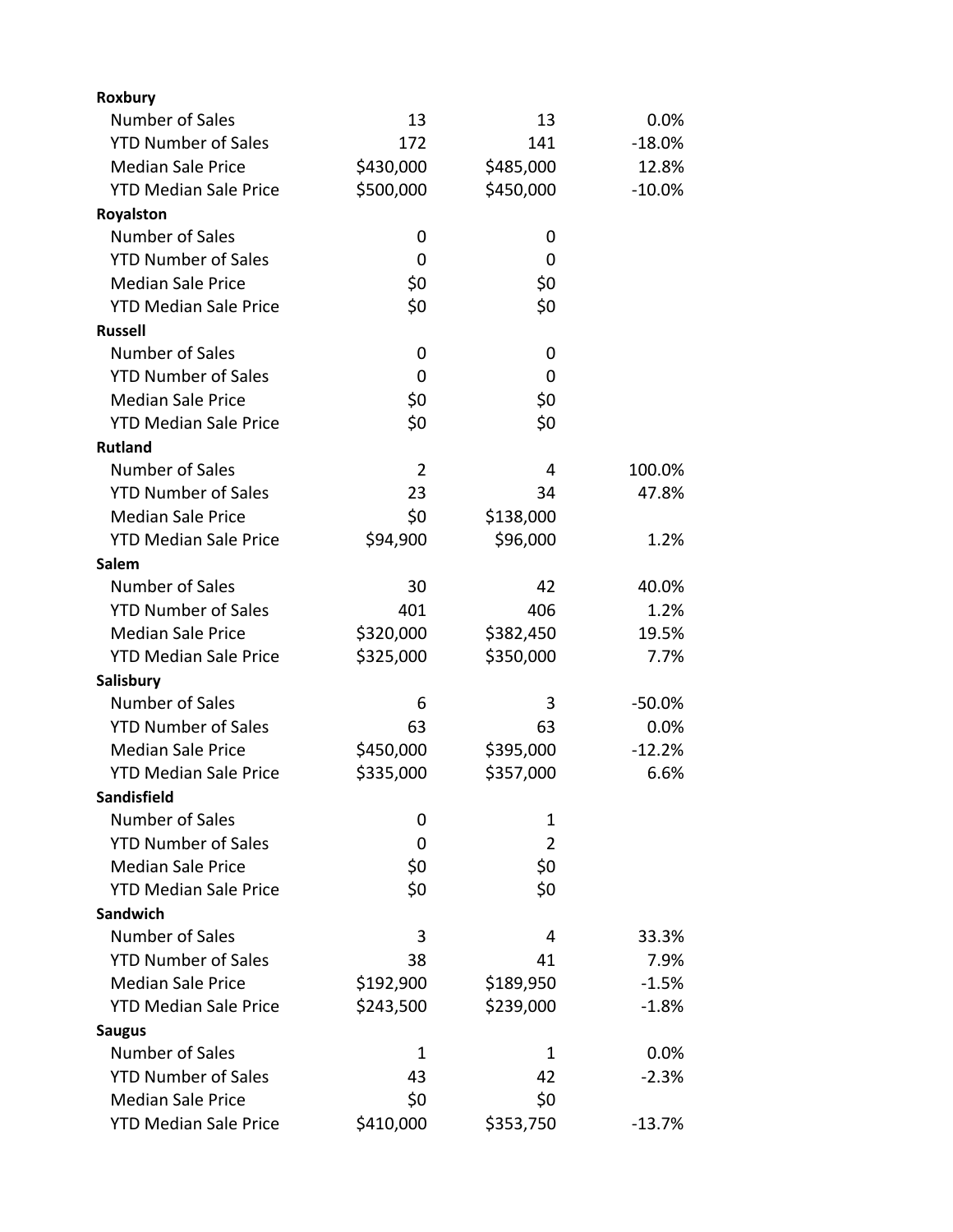| Savoy                        |                |                |            |
|------------------------------|----------------|----------------|------------|
| Number of Sales              | 0              | 0              |            |
| <b>YTD Number of Sales</b>   | 0              | 0              |            |
| <b>Median Sale Price</b>     | \$0            | \$0            |            |
| <b>YTD Median Sale Price</b> | \$0            | \$0            |            |
| <b>Scituate</b>              |                |                |            |
| Number of Sales              | 0              | 5              |            |
| <b>YTD Number of Sales</b>   | 40             | 35             | $-12.5%$   |
| <b>Median Sale Price</b>     | \$0            | \$580,000      |            |
| <b>YTD Median Sale Price</b> | \$552,500      | \$565,000      | 2.3%       |
| <b>Seekonk</b>               |                |                |            |
| Number of Sales              | 0              | 0              |            |
| <b>YTD Number of Sales</b>   | $\overline{2}$ | 1              | $-50.0%$   |
| <b>Median Sale Price</b>     | \$0            | \$0            |            |
| <b>YTD Median Sale Price</b> | \$0            | \$0            |            |
| <b>Sharon</b>                |                |                |            |
| Number of Sales              | 3              | 3              | 0.0%       |
| <b>YTD Number of Sales</b>   | 26             | 30             | 15.4%      |
| <b>Median Sale Price</b>     | \$169,000      | \$560,000      | 231.4%     |
| <b>YTD Median Sale Price</b> | \$372,000      | \$220,450      | $-40.7%$   |
| <b>Sheffield</b>             |                |                |            |
| Number of Sales              | 0              | 0              |            |
| <b>YTD Number of Sales</b>   | 0              | 0              |            |
| <b>Median Sale Price</b>     | \$0            | \$0            |            |
| <b>YTD Median Sale Price</b> | \$0            | \$0            |            |
| <b>Shelburne</b>             |                |                |            |
| Number of Sales              | 0              | 0              |            |
| <b>YTD Number of Sales</b>   | 1              | 3              | 200.0%     |
| <b>Median Sale Price</b>     | \$0            | \$0            |            |
| <b>YTD Median Sale Price</b> | \$0            | \$232,500      |            |
| Sherborn                     |                |                |            |
| Number of Sales              | 0              | $\overline{2}$ |            |
| <b>YTD Number of Sales</b>   | 5              | 14             | 180.0%     |
| <b>Median Sale Price</b>     | \$0            | \$0            |            |
| <b>YTD Median Sale Price</b> | \$595,000      | \$744,000      | 25.0%      |
| <b>Shirley</b>               |                |                |            |
| Number of Sales              | 3              | 0              | $-100.0\%$ |
| <b>YTD Number of Sales</b>   | 10             | 12             | 20.0%      |
| <b>Median Sale Price</b>     | \$212,500      | \$0            | $-100.0%$  |
| <b>YTD Median Sale Price</b> | \$180,750      | \$182,500      | 1.0%       |
| Shrewsbury                   |                |                |            |
| Number of Sales              | 8              | 9              | 12.5%      |
| <b>YTD Number of Sales</b>   | 114            | 129            | 13.2%      |
| <b>Median Sale Price</b>     | \$319,375      | \$225,000      | $-29.5%$   |
| <b>YTD Median Sale Price</b> | \$302,500      | \$323,000      | 6.8%       |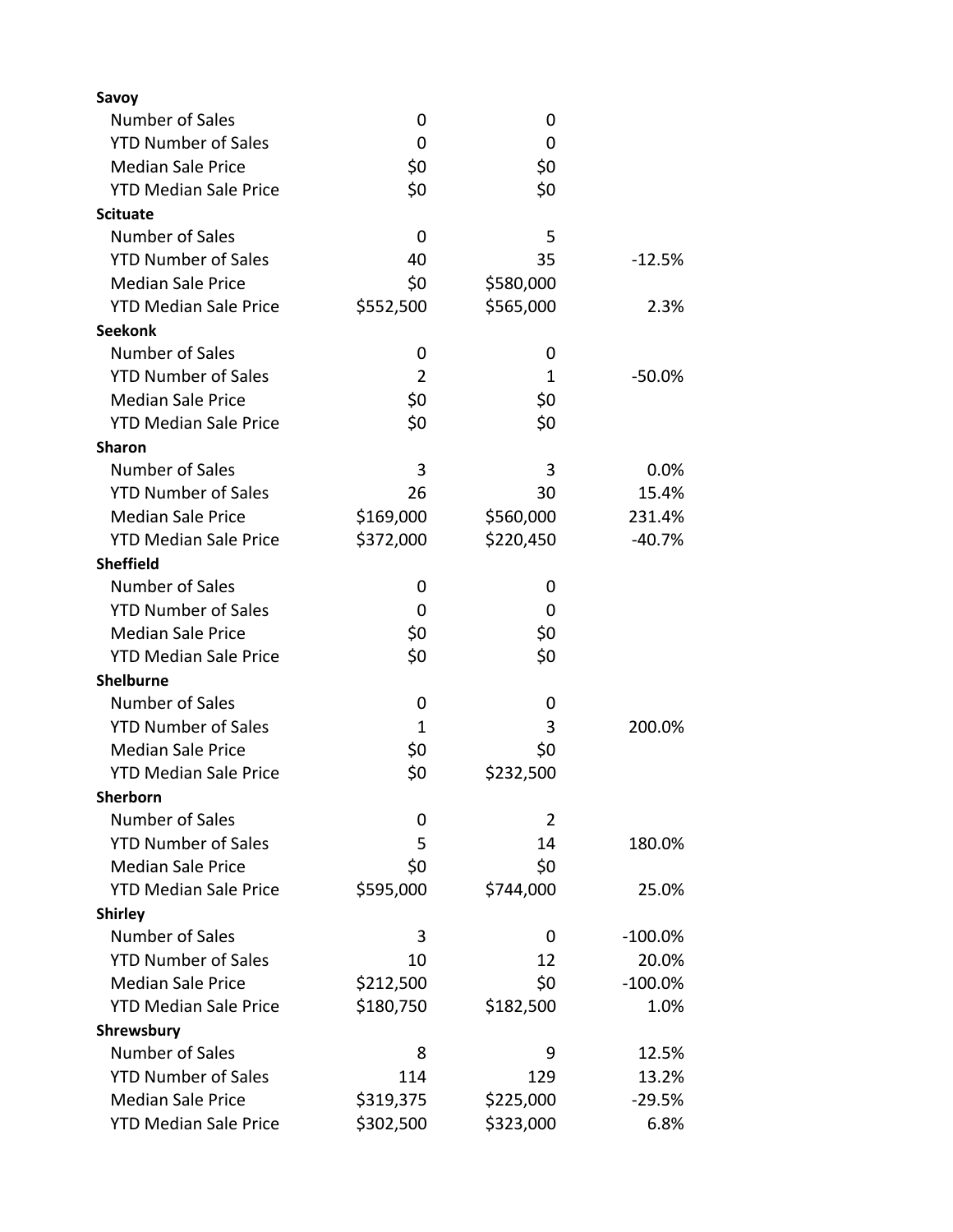| Shutesbury                   |             |           |            |
|------------------------------|-------------|-----------|------------|
| Number of Sales              | 0           | 0         |            |
| <b>YTD Number of Sales</b>   | 0           | 0         |            |
| <b>Median Sale Price</b>     | \$0         | \$0       |            |
| <b>YTD Median Sale Price</b> | \$0         | \$0       |            |
| <b>Somerset</b>              |             |           |            |
| Number of Sales              | 0           | 0         |            |
| <b>YTD Number of Sales</b>   | 5           | 3         | $-40.0%$   |
| <b>Median Sale Price</b>     | \$0         | \$0       |            |
| <b>YTD Median Sale Price</b> | \$249,900   | \$247,900 | $-0.8%$    |
| Somerville                   |             |           |            |
| Number of Sales              | 46          | 52        | 13.0%      |
| <b>YTD Number of Sales</b>   | 555         | 588       | 5.9%       |
| <b>Median Sale Price</b>     | \$644,900   | \$772,500 | 19.8%      |
| <b>YTD Median Sale Price</b> | \$710,000   | \$717,500 | 1.1%       |
| <b>South Boston</b>          |             |           |            |
| Number of Sales              | 44          | 43        | $-2.3%$    |
| <b>YTD Number of Sales</b>   | 854         | 717       | $-16.0%$   |
| <b>Median Sale Price</b>     | \$742,000   | \$875,000 | 17.9%      |
| <b>YTD Median Sale Price</b> | \$767,000   | \$760,000 | $-0.9%$    |
| <b>South Hadley</b>          |             |           |            |
| Number of Sales              | 4           | 7         | 75.0%      |
| <b>YTD Number of Sales</b>   | 71          | 73        | 2.8%       |
| <b>Median Sale Price</b>     | \$222,450   | \$235,000 | 5.6%       |
| <b>YTD Median Sale Price</b> | \$214,900   | \$240,000 | 11.7%      |
| Southampton                  |             |           |            |
| Number of Sales              | $\mathbf 1$ | 0         | $-100.0\%$ |
| <b>YTD Number of Sales</b>   | 5           | 3         | $-40.0%$   |
| <b>Median Sale Price</b>     | \$0         | \$0       |            |
| <b>YTD Median Sale Price</b> | \$305,000   | \$271,500 | $-11.0%$   |
| Southborough                 |             |           |            |
| <b>Number of Sales</b>       | 1           | 3         | 200.0%     |
| <b>YTD Number of Sales</b>   | 29          | 23        | $-20.7%$   |
| <b>Median Sale Price</b>     | \$0         | \$603,000 |            |
| <b>YTD Median Sale Price</b> | \$569,900   | \$569,800 | 0.0%       |
| Southbridge                  |             |           |            |
| Number of Sales              | 1           | 1         | 0.0%       |
| <b>YTD Number of Sales</b>   | 17          | 21        | 23.5%      |
| <b>Median Sale Price</b>     | \$0         | \$0       |            |
| <b>YTD Median Sale Price</b> | \$115,000   | \$116,000 | 0.9%       |
| <b>Southwick</b>             |             |           |            |
| Number of Sales              | 0           | 1         |            |
| <b>YTD Number of Sales</b>   | 23          | 12        | -47.8%     |
| <b>Median Sale Price</b>     | \$0         | \$0       |            |
| <b>YTD Median Sale Price</b> | \$215,000   | \$227,500 | 5.8%       |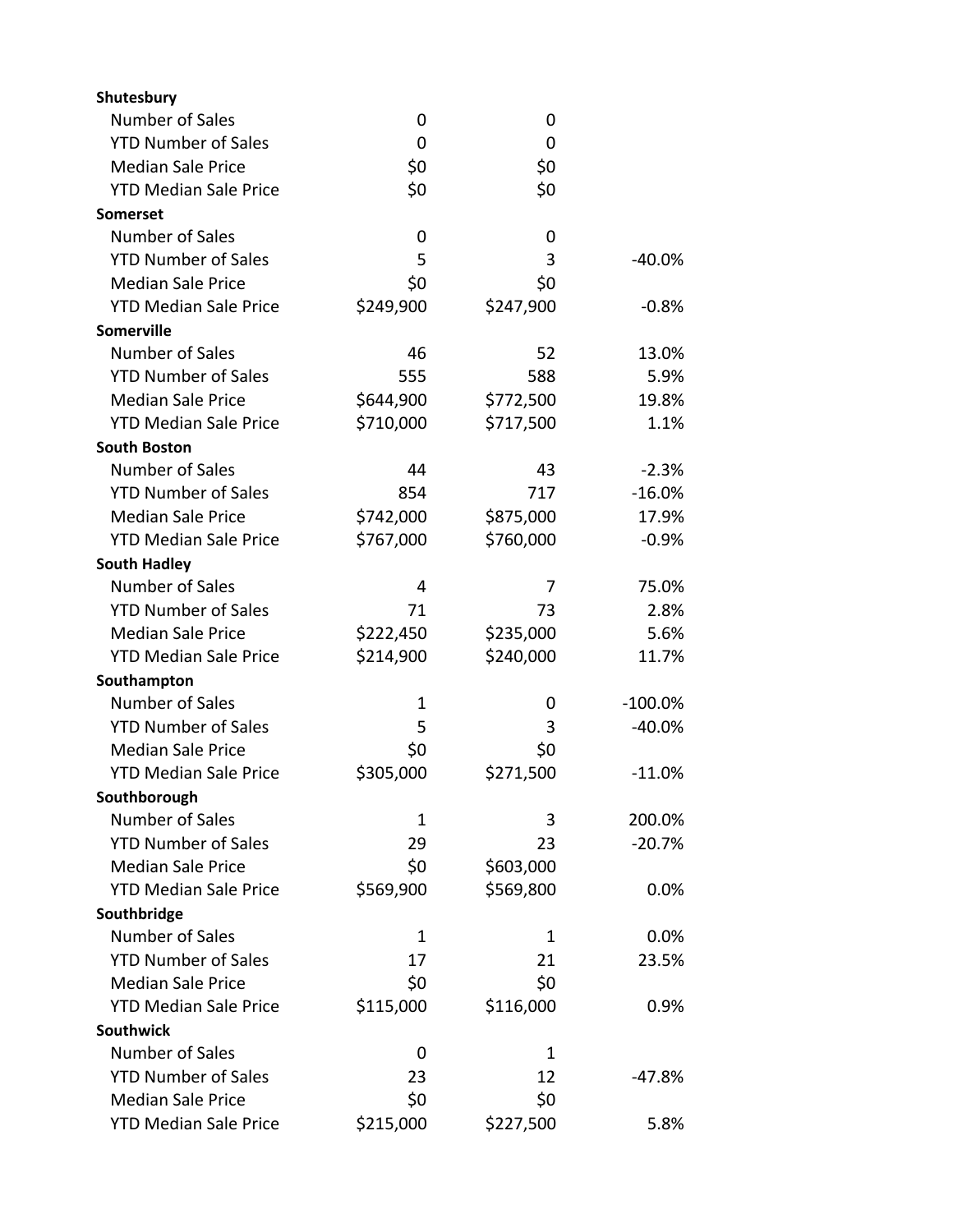| Spencer                      |           |           |           |
|------------------------------|-----------|-----------|-----------|
| Number of Sales              | 0         | 0         |           |
| <b>YTD Number of Sales</b>   | 7         | 6         | $-14.3%$  |
| <b>Median Sale Price</b>     | \$0       | \$0       |           |
| <b>YTD Median Sale Price</b> | \$135,000 | \$172,105 | 27.5%     |
| Springfield                  |           |           |           |
| Number of Sales              | 6         | 15        | 150.0%    |
| <b>YTD Number of Sales</b>   | 82        | 93        | 13.4%     |
| <b>Median Sale Price</b>     | \$119,000 | \$100,000 | $-16.0%$  |
| <b>YTD Median Sale Price</b> | \$123,500 | \$124,000 | 0.4%      |
| <b>Sterling</b>              |           |           |           |
| Number of Sales              | 1         | 0         | $-100.0%$ |
| <b>YTD Number of Sales</b>   | 11        | 12        | 9.1%      |
| <b>Median Sale Price</b>     | \$0       | \$0       |           |
| <b>YTD Median Sale Price</b> | \$269,450 | \$282,950 | 5.0%      |
| Stockbridge                  |           |           |           |
| Number of Sales              | 0         | 1         |           |
| <b>YTD Number of Sales</b>   | 7         | 8         | 14.3%     |
| <b>Median Sale Price</b>     | \$0       | \$0       |           |
| <b>YTD Median Sale Price</b> | \$225,000 | \$393,750 | 75.0%     |
| Stoneham                     |           |           |           |
| Number of Sales              | 11        | 11        | 0.0%      |
| <b>YTD Number of Sales</b>   | 156       | 110       | $-29.5%$  |
| <b>Median Sale Price</b>     | \$371,000 | \$379,000 | 2.2%      |
| <b>YTD Median Sale Price</b> | \$439,000 | \$349,950 | $-20.3%$  |
| Stoughton                    |           |           |           |
| Number of Sales              | 8         | 6         | $-25.0%$  |
| <b>YTD Number of Sales</b>   | 95        | 108       | 13.7%     |
| <b>Median Sale Price</b>     | \$243,750 | \$248,965 | 2.1%      |
| <b>YTD Median Sale Price</b> | \$249,400 | \$275,000 | 10.3%     |
| <b>Stow</b>                  |           |           |           |
| <b>Number of Sales</b>       | 3         | 3         | 0.0%      |
| <b>YTD Number of Sales</b>   | 58        | 28        | $-51.7%$  |
| <b>Median Sale Price</b>     | \$516,412 | \$450,000 | $-12.9%$  |
| <b>YTD Median Sale Price</b> | \$518,018 | \$401,250 | $-22.5%$  |
| Sturbridge                   |           |           |           |
| Number of Sales              | 2         | 2         | 0.0%      |
| <b>YTD Number of Sales</b>   | 19        | 21        | 10.5%     |
| <b>Median Sale Price</b>     | \$0       | \$0       |           |
| <b>YTD Median Sale Price</b> | \$232,000 | \$258,000 | 11.2%     |
| Sudbury                      |           |           |           |
| Number of Sales              | 5         | 5         | 0.0%      |
| <b>YTD Number of Sales</b>   | 26        | 52        | 100.0%    |
| <b>Median Sale Price</b>     | \$715,000 | \$545,000 | $-23.8%$  |
| <b>YTD Median Sale Price</b> | \$743,154 | \$609,043 | $-18.0%$  |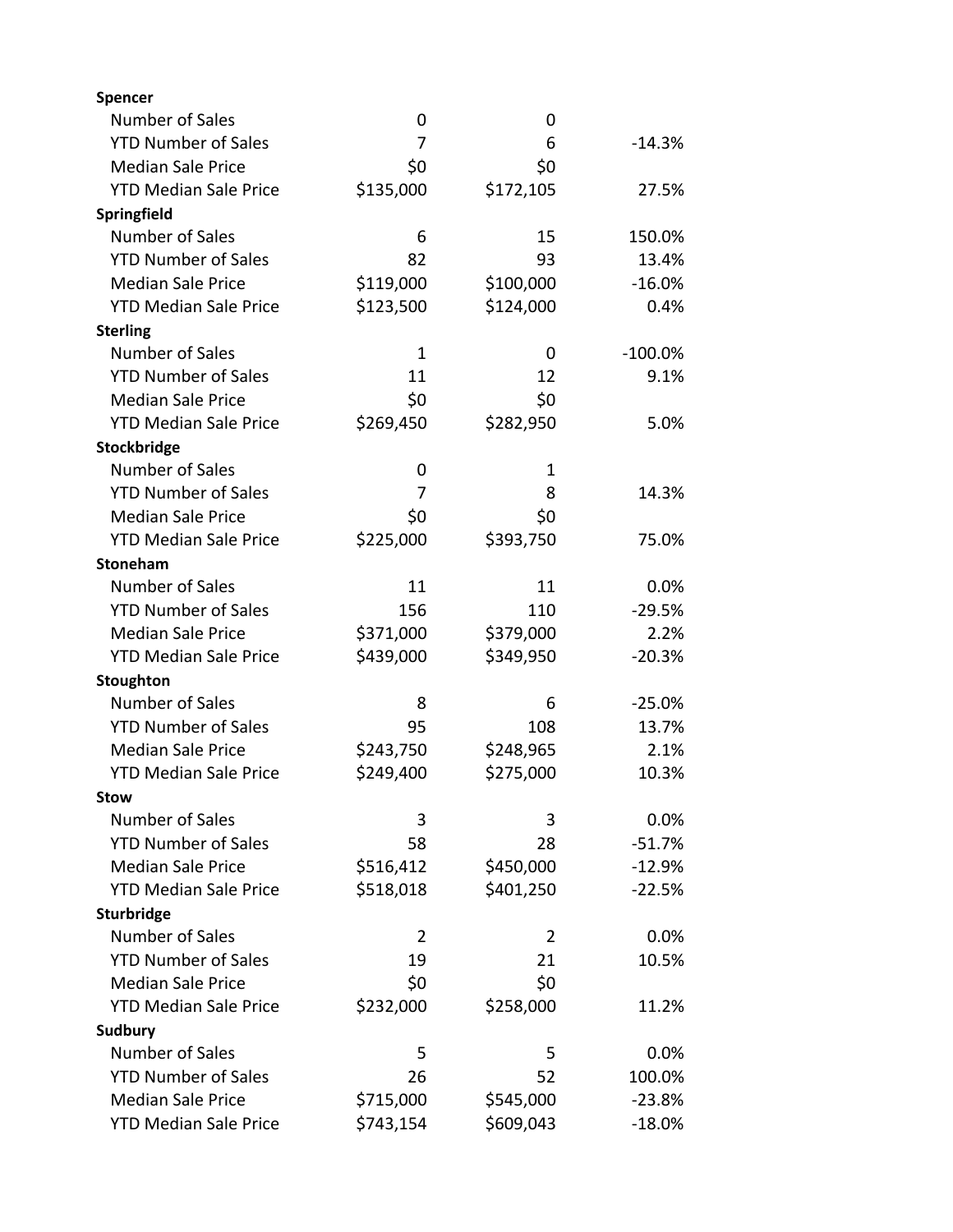| Number of Sales<br>0<br>0<br>$\overline{2}$<br><b>YTD Number of Sales</b><br>7<br>250.0%<br>\$0<br><b>Median Sale Price</b><br>\$0<br>\$0<br><b>YTD Median Sale Price</b><br>\$290,000<br><b>Sutton</b><br>Number of Sales<br>$\overline{2}$<br>3<br>50.0%<br><b>YTD Number of Sales</b><br>16<br>25.0%<br>20<br><b>Median Sale Price</b><br>\$0<br>\$307,000<br><b>YTD Median Sale Price</b><br>\$319,950<br>\$320,950<br>0.3%<br>Swampscott<br>Number of Sales<br>75.0%<br>4<br>7<br><b>YTD Number of Sales</b><br>103<br>$-22.3%$<br>80<br>\$291,000<br><b>Median Sale Price</b><br>\$340,000<br>16.8%<br>\$350,000<br>\$351,500<br><b>YTD Median Sale Price</b><br>0.4%<br>Swansea<br>Number of Sales<br>0<br>0<br><b>YTD Number of Sales</b><br>2<br>2<br>0.0%<br>\$0<br>\$0<br><b>Median Sale Price</b><br><b>YTD Median Sale Price</b><br>\$0<br>\$0 |
|-------------------------------------------------------------------------------------------------------------------------------------------------------------------------------------------------------------------------------------------------------------------------------------------------------------------------------------------------------------------------------------------------------------------------------------------------------------------------------------------------------------------------------------------------------------------------------------------------------------------------------------------------------------------------------------------------------------------------------------------------------------------------------------------------------------------------------------------------------------|
|                                                                                                                                                                                                                                                                                                                                                                                                                                                                                                                                                                                                                                                                                                                                                                                                                                                             |
|                                                                                                                                                                                                                                                                                                                                                                                                                                                                                                                                                                                                                                                                                                                                                                                                                                                             |
|                                                                                                                                                                                                                                                                                                                                                                                                                                                                                                                                                                                                                                                                                                                                                                                                                                                             |
|                                                                                                                                                                                                                                                                                                                                                                                                                                                                                                                                                                                                                                                                                                                                                                                                                                                             |
|                                                                                                                                                                                                                                                                                                                                                                                                                                                                                                                                                                                                                                                                                                                                                                                                                                                             |
|                                                                                                                                                                                                                                                                                                                                                                                                                                                                                                                                                                                                                                                                                                                                                                                                                                                             |
|                                                                                                                                                                                                                                                                                                                                                                                                                                                                                                                                                                                                                                                                                                                                                                                                                                                             |
|                                                                                                                                                                                                                                                                                                                                                                                                                                                                                                                                                                                                                                                                                                                                                                                                                                                             |
|                                                                                                                                                                                                                                                                                                                                                                                                                                                                                                                                                                                                                                                                                                                                                                                                                                                             |
|                                                                                                                                                                                                                                                                                                                                                                                                                                                                                                                                                                                                                                                                                                                                                                                                                                                             |
|                                                                                                                                                                                                                                                                                                                                                                                                                                                                                                                                                                                                                                                                                                                                                                                                                                                             |
|                                                                                                                                                                                                                                                                                                                                                                                                                                                                                                                                                                                                                                                                                                                                                                                                                                                             |
|                                                                                                                                                                                                                                                                                                                                                                                                                                                                                                                                                                                                                                                                                                                                                                                                                                                             |
|                                                                                                                                                                                                                                                                                                                                                                                                                                                                                                                                                                                                                                                                                                                                                                                                                                                             |
|                                                                                                                                                                                                                                                                                                                                                                                                                                                                                                                                                                                                                                                                                                                                                                                                                                                             |
|                                                                                                                                                                                                                                                                                                                                                                                                                                                                                                                                                                                                                                                                                                                                                                                                                                                             |
|                                                                                                                                                                                                                                                                                                                                                                                                                                                                                                                                                                                                                                                                                                                                                                                                                                                             |
|                                                                                                                                                                                                                                                                                                                                                                                                                                                                                                                                                                                                                                                                                                                                                                                                                                                             |
|                                                                                                                                                                                                                                                                                                                                                                                                                                                                                                                                                                                                                                                                                                                                                                                                                                                             |
| <b>Taunton</b>                                                                                                                                                                                                                                                                                                                                                                                                                                                                                                                                                                                                                                                                                                                                                                                                                                              |
| Number of Sales<br>22<br>29<br>31.8%                                                                                                                                                                                                                                                                                                                                                                                                                                                                                                                                                                                                                                                                                                                                                                                                                        |
| 206<br><b>YTD Number of Sales</b><br>204<br>$-1.0%$                                                                                                                                                                                                                                                                                                                                                                                                                                                                                                                                                                                                                                                                                                                                                                                                         |
| <b>Median Sale Price</b><br>\$177,500<br>\$225,000<br>26.8%                                                                                                                                                                                                                                                                                                                                                                                                                                                                                                                                                                                                                                                                                                                                                                                                 |
| \$185,000<br>\$220,000<br><b>YTD Median Sale Price</b><br>18.9%                                                                                                                                                                                                                                                                                                                                                                                                                                                                                                                                                                                                                                                                                                                                                                                             |
| <b>Templeton</b>                                                                                                                                                                                                                                                                                                                                                                                                                                                                                                                                                                                                                                                                                                                                                                                                                                            |
| Number of Sales<br>1<br>5<br>400.0%                                                                                                                                                                                                                                                                                                                                                                                                                                                                                                                                                                                                                                                                                                                                                                                                                         |
| <b>YTD Number of Sales</b><br>15<br>13<br>$-13.3%$                                                                                                                                                                                                                                                                                                                                                                                                                                                                                                                                                                                                                                                                                                                                                                                                          |
| <b>Median Sale Price</b><br>\$0<br>\$158,000                                                                                                                                                                                                                                                                                                                                                                                                                                                                                                                                                                                                                                                                                                                                                                                                                |
| <b>YTD Median Sale Price</b><br>\$160,000<br>\$172,000<br>7.5%                                                                                                                                                                                                                                                                                                                                                                                                                                                                                                                                                                                                                                                                                                                                                                                              |
| <b>Tewksbury</b>                                                                                                                                                                                                                                                                                                                                                                                                                                                                                                                                                                                                                                                                                                                                                                                                                                            |
| Number of Sales<br>9<br>0.0%<br>9                                                                                                                                                                                                                                                                                                                                                                                                                                                                                                                                                                                                                                                                                                                                                                                                                           |
| <b>YTD Number of Sales</b><br>$-7.2%$<br>138<br>128                                                                                                                                                                                                                                                                                                                                                                                                                                                                                                                                                                                                                                                                                                                                                                                                         |
| <b>Median Sale Price</b><br>\$330,000<br>\$300,000<br>$-9.1%$                                                                                                                                                                                                                                                                                                                                                                                                                                                                                                                                                                                                                                                                                                                                                                                               |
| <b>YTD Median Sale Price</b><br>\$327,000<br>\$330,000<br>0.9%                                                                                                                                                                                                                                                                                                                                                                                                                                                                                                                                                                                                                                                                                                                                                                                              |
| <b>Tisbury</b>                                                                                                                                                                                                                                                                                                                                                                                                                                                                                                                                                                                                                                                                                                                                                                                                                                              |
| Number of Sales<br>0.0%<br>1<br>1                                                                                                                                                                                                                                                                                                                                                                                                                                                                                                                                                                                                                                                                                                                                                                                                                           |
| <b>YTD Number of Sales</b><br>6<br>11<br>83.3%                                                                                                                                                                                                                                                                                                                                                                                                                                                                                                                                                                                                                                                                                                                                                                                                              |
| <b>Median Sale Price</b><br>\$0<br>\$0                                                                                                                                                                                                                                                                                                                                                                                                                                                                                                                                                                                                                                                                                                                                                                                                                      |
| <b>YTD Median Sale Price</b><br>\$363,750<br>\$400,000<br>10.0%                                                                                                                                                                                                                                                                                                                                                                                                                                                                                                                                                                                                                                                                                                                                                                                             |
| <b>Tolland</b>                                                                                                                                                                                                                                                                                                                                                                                                                                                                                                                                                                                                                                                                                                                                                                                                                                              |
| Number of Sales<br>0<br>0                                                                                                                                                                                                                                                                                                                                                                                                                                                                                                                                                                                                                                                                                                                                                                                                                                   |
| <b>YTD Number of Sales</b><br>1<br>0                                                                                                                                                                                                                                                                                                                                                                                                                                                                                                                                                                                                                                                                                                                                                                                                                        |
| <b>Median Sale Price</b><br>\$0<br>\$0                                                                                                                                                                                                                                                                                                                                                                                                                                                                                                                                                                                                                                                                                                                                                                                                                      |
| \$0<br>\$0<br><b>YTD Median Sale Price</b>                                                                                                                                                                                                                                                                                                                                                                                                                                                                                                                                                                                                                                                                                                                                                                                                                  |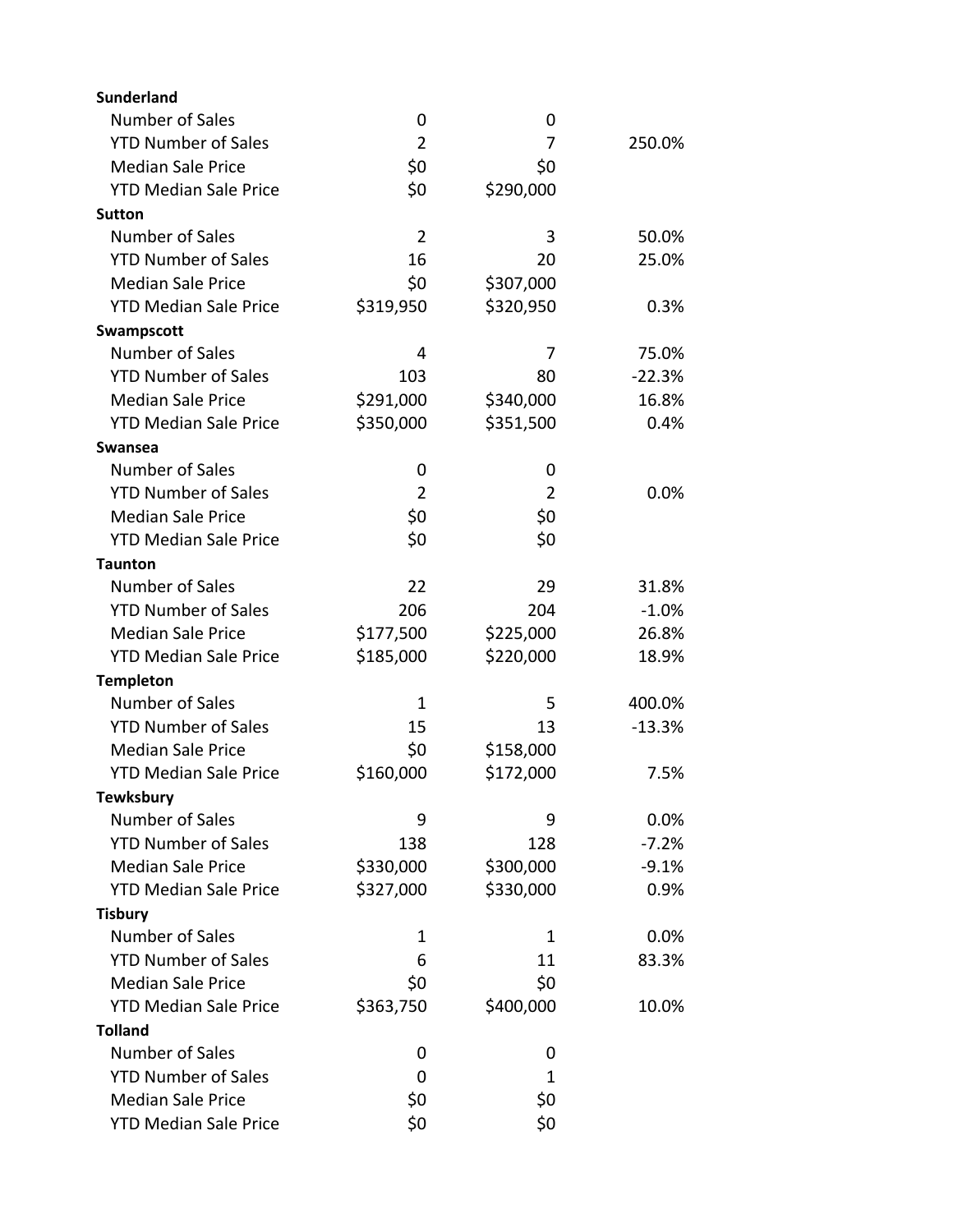| <b>Topsfield</b>             |           |                |           |
|------------------------------|-----------|----------------|-----------|
| <b>Number of Sales</b>       | 1         | 1              | 0.0%      |
| <b>YTD Number of Sales</b>   | 12        | 13             | 8.3%      |
| <b>Median Sale Price</b>     | \$0       | \$0            |           |
| <b>YTD Median Sale Price</b> | \$755,444 | \$780,000      | 3.3%      |
| <b>Townsend</b>              |           |                |           |
| <b>Number of Sales</b>       | 3         | 1              | $-66.7%$  |
| <b>YTD Number of Sales</b>   | 15        | 11             | $-26.7%$  |
| <b>Median Sale Price</b>     | \$182,000 | \$0            | $-100.0%$ |
| <b>YTD Median Sale Price</b> | \$158,500 | \$79,900       | $-49.6%$  |
| <b>Truro</b>                 |           |                |           |
| <b>Number of Sales</b>       | 3         | 1              | $-66.7%$  |
| <b>YTD Number of Sales</b>   | 26        | 23             | $-11.5%$  |
| <b>Median Sale Price</b>     | \$265,000 | \$0            | $-100.0%$ |
| <b>YTD Median Sale Price</b> | \$228,000 | \$319,500      | 40.1%     |
| <b>Tyngsboro</b>             |           |                |           |
| <b>Number of Sales</b>       | 7         | 3              | $-57.1%$  |
| <b>YTD Number of Sales</b>   | 55        | 68             | 23.6%     |
| <b>Median Sale Price</b>     | \$250,000 | \$200,000      | $-20.0%$  |
| <b>YTD Median Sale Price</b> | \$220,000 | \$249,950      | 13.6%     |
| <b>Tyringham</b>             |           |                |           |
| <b>Number of Sales</b>       | 0         | 0              |           |
| <b>YTD Number of Sales</b>   | 0         | 0              |           |
| <b>Median Sale Price</b>     | \$0       | \$0            |           |
| <b>YTD Median Sale Price</b> | \$0       | \$0            |           |
| Upton                        |           |                |           |
| Number of Sales              | 0         | $\overline{2}$ |           |
| <b>YTD Number of Sales</b>   | 5         | 21             | 320.0%    |
| <b>Median Sale Price</b>     | \$0       | \$0            |           |
| <b>YTD Median Sale Price</b> | \$573,955 | \$418,025      | $-27.2%$  |
| <b>Uxbridge</b>              |           |                |           |
| Number of Sales              | 9         | 6              | $-33.3%$  |
| <b>YTD Number of Sales</b>   | 91        | 76             | $-16.5%$  |
| <b>Median Sale Price</b>     | \$299,900 | \$224,000      | $-25.3%$  |
| <b>YTD Median Sale Price</b> | \$300,000 | \$287,500      | $-4.2%$   |
| Wakefield                    |           |                |           |
| <b>Number of Sales</b>       | 6         | 5              | $-16.7%$  |
| <b>YTD Number of Sales</b>   | 155       | 140            | $-9.7%$   |
| <b>Median Sale Price</b>     | \$417,500 | \$499,900      | 19.7%     |
| <b>YTD Median Sale Price</b> | \$454,900 | \$449,900      | $-1.1%$   |
| <b>Wales</b>                 |           |                |           |
| Number of Sales              | 0         | 0              |           |
| <b>YTD Number of Sales</b>   | 0         | 0              |           |
| <b>Median Sale Price</b>     | \$0       | \$0            |           |
| <b>YTD Median Sale Price</b> | \$0       | \$0            |           |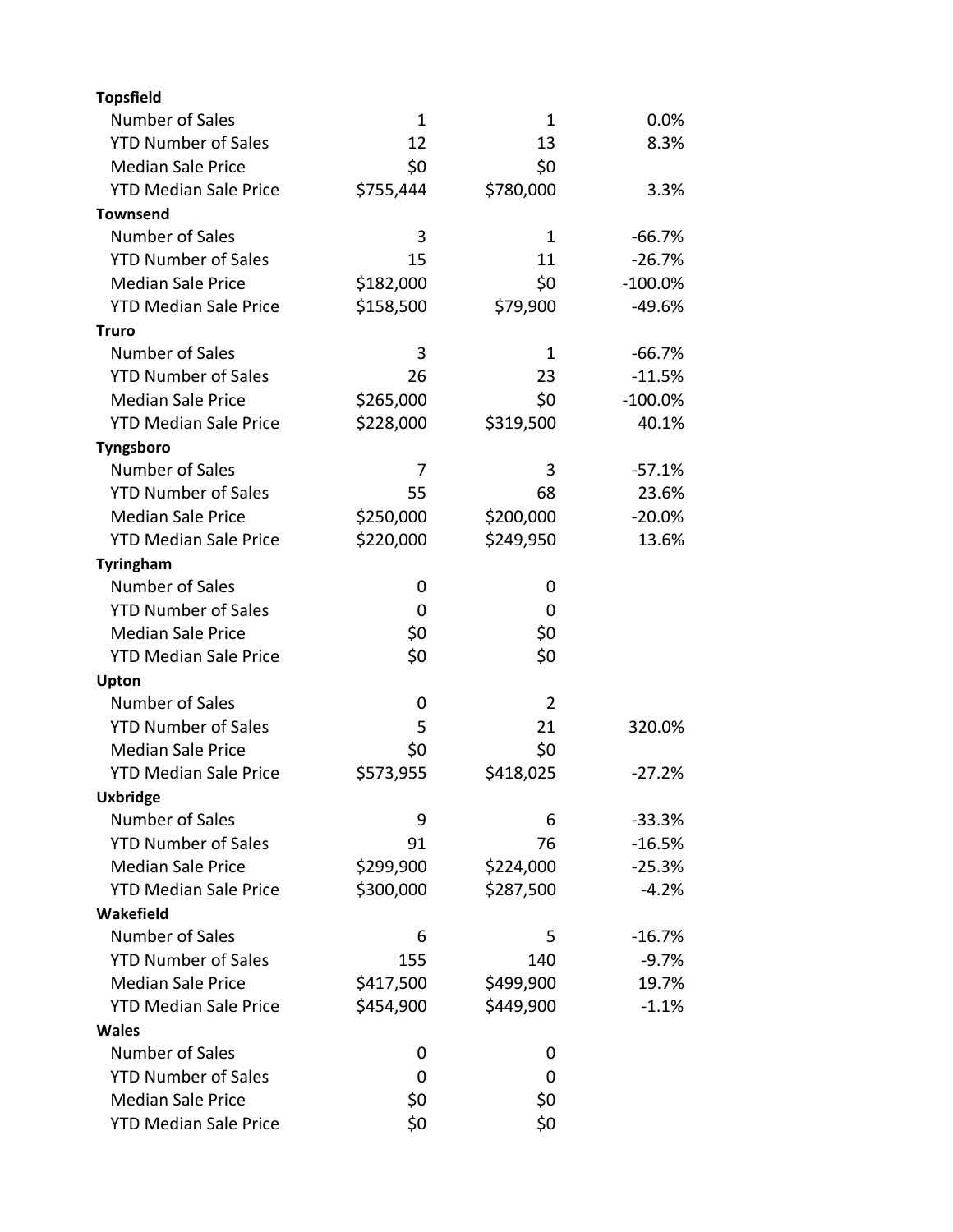| Walpole                      |             |                |           |
|------------------------------|-------------|----------------|-----------|
| Number of Sales              | 10          | 6              | $-40.0\%$ |
| <b>YTD Number of Sales</b>   | 88          | 80             | $-9.1%$   |
| <b>Median Sale Price</b>     | \$437,500   | \$377,500      | $-13.7%$  |
| <b>YTD Median Sale Price</b> | \$384,750   | \$379,950      | $-1.2%$   |
| Waltham                      |             |                |           |
| Number of Sales              | 11          | 22             | 100.0%    |
| <b>YTD Number of Sales</b>   | 250         | 286            | 14.4%     |
| <b>Median Sale Price</b>     | \$455,000   | \$548,750      | 20.6%     |
| <b>YTD Median Sale Price</b> | \$467,500   | \$500,000      | 7.0%      |
| <b>Ware</b>                  |             |                |           |
| <b>Number of Sales</b>       | 0           | 0              |           |
| <b>YTD Number of Sales</b>   | 1           | $\overline{2}$ | 100.0%    |
| <b>Median Sale Price</b>     | \$0         | \$0            |           |
| <b>YTD Median Sale Price</b> | \$0         | \$0            |           |
| Wareham                      |             |                |           |
| Number of Sales              | $\mathbf 1$ | 6              | 500.0%    |
| <b>YTD Number of Sales</b>   | 38          | 50             | 31.6%     |
| <b>Median Sale Price</b>     | \$0         | \$297,500      |           |
| <b>YTD Median Sale Price</b> | \$205,000   | \$285,000      | 39.0%     |
| Warren                       |             |                |           |
| Number of Sales              | 0           | 1              |           |
| <b>YTD Number of Sales</b>   | 0           | $\overline{2}$ |           |
| <b>Median Sale Price</b>     | \$0         | \$0            |           |
| <b>YTD Median Sale Price</b> | \$0         | \$0            |           |
| <b>Warwick</b>               |             |                |           |
| Number of Sales              | 0           | 0              |           |
| <b>YTD Number of Sales</b>   | 0           | 0              |           |
| <b>Median Sale Price</b>     | \$0         | \$0            |           |
| <b>YTD Median Sale Price</b> | \$0         | \$0            |           |
| Washington                   |             |                |           |
| <b>Number of Sales</b>       | 0           | 0              |           |
| <b>YTD Number of Sales</b>   | 0           | 0              |           |
| <b>Median Sale Price</b>     | \$0         | \$0            |           |
| <b>YTD Median Sale Price</b> | \$0         | \$0            |           |
| Watertown                    |             |                |           |
| Number of Sales              | 16          | 17             | 6.3%      |
| <b>YTD Number of Sales</b>   | 215         | 271            | 26.0%     |
| <b>Median Sale Price</b>     | \$473,750   | \$556,000      | 17.4%     |
| <b>YTD Median Sale Price</b> | \$519,900   | \$569,000      | 9.4%      |
| Wayland                      |             |                |           |
| Number of Sales              | 1           | 3              | 200.0%    |
| <b>YTD Number of Sales</b>   | 41          | 34             | $-17.1%$  |
| <b>Median Sale Price</b>     | \$0         | \$665,000      |           |
| <b>YTD Median Sale Price</b> | \$700,000   | \$613,439      | $-12.4%$  |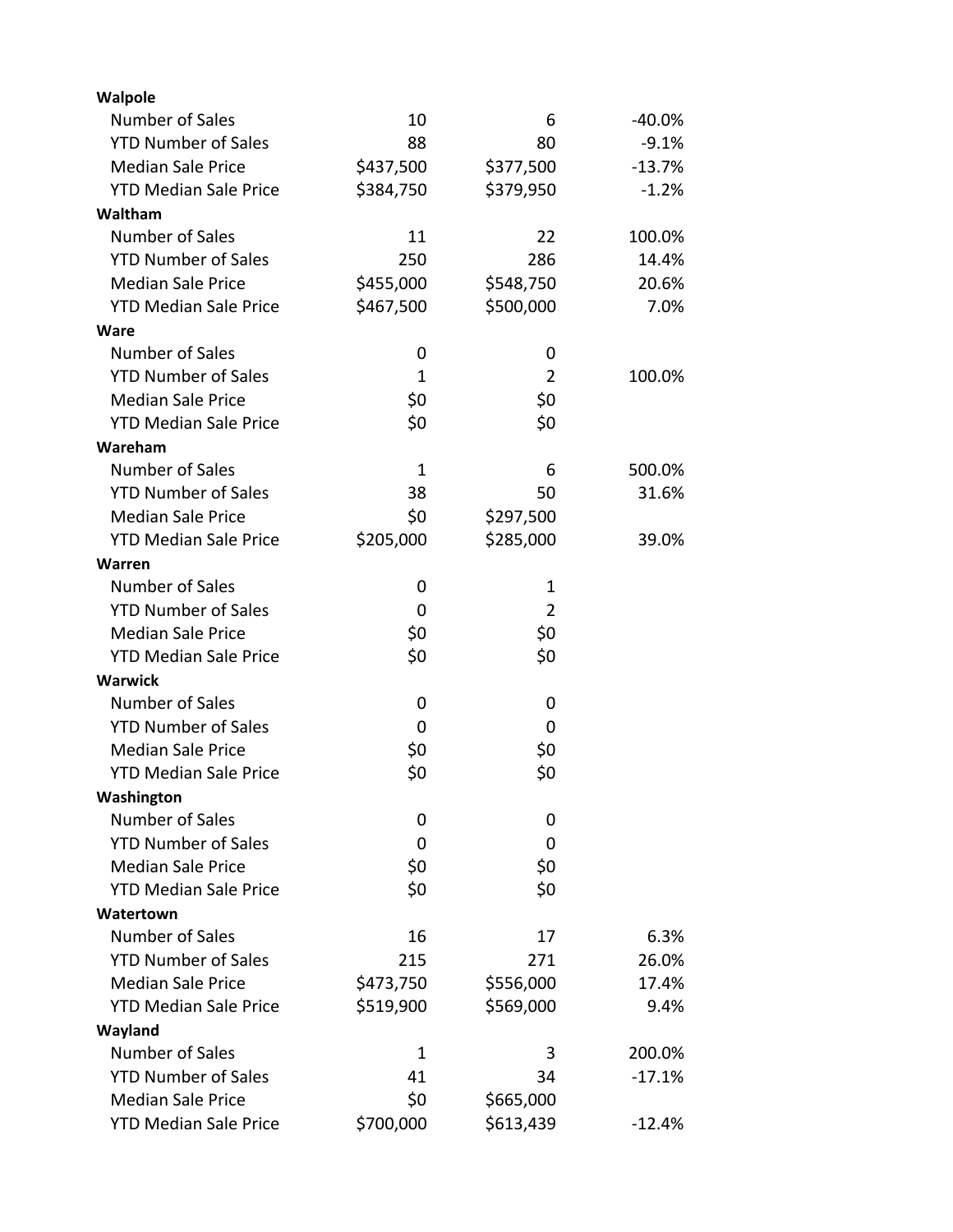| Webster                      |                |           |           |
|------------------------------|----------------|-----------|-----------|
| Number of Sales              | 0              | 3         |           |
| <b>YTD Number of Sales</b>   | 27             | 31        | 14.8%     |
| <b>Median Sale Price</b>     | \$0            | \$262,500 |           |
| <b>YTD Median Sale Price</b> | \$244,900      | \$212,000 | $-13.4%$  |
| Wellesley                    |                |           |           |
| Number of Sales              | 4              | 3         | $-25.0%$  |
| <b>YTD Number of Sales</b>   | 42             | 27        | $-35.7%$  |
| <b>Median Sale Price</b>     | \$1,050,000    | \$685,000 | $-34.8%$  |
| <b>YTD Median Sale Price</b> | \$747,500      | \$825,000 | 10.4%     |
| Wellfleet                    |                |           |           |
| Number of Sales              | $\overline{2}$ | 1         | $-50.0%$  |
| <b>YTD Number of Sales</b>   | 18             | 15        | $-16.7%$  |
| <b>Median Sale Price</b>     | \$0            | \$0       |           |
| <b>YTD Median Sale Price</b> | \$300,000      | \$277,000 | $-7.7\%$  |
| Wendell                      |                |           |           |
| Number of Sales              | 0              | 0         |           |
| <b>YTD Number of Sales</b>   | 0              | 0         |           |
| <b>Median Sale Price</b>     | \$0            | \$0       |           |
| <b>YTD Median Sale Price</b> | \$0            | \$0       |           |
| Wenham                       |                |           |           |
| Number of Sales              | 0              | 0         |           |
| <b>YTD Number of Sales</b>   | 4              | 8         | 100.0%    |
| <b>Median Sale Price</b>     | \$0            | \$0       |           |
| <b>YTD Median Sale Price</b> | \$546,500      | \$614,950 | 12.5%     |
| <b>West Boylston</b>         |                |           |           |
| Number of Sales              | $\overline{2}$ | 1         | $-50.0%$  |
| <b>YTD Number of Sales</b>   | 44             | 29        | $-34.1%$  |
| <b>Median Sale Price</b>     | \$0            | \$0       |           |
| <b>YTD Median Sale Price</b> | \$292,000      | \$274,900 | $-5.9%$   |
| <b>West Bridgewater</b>      |                |           |           |
| <b>Number of Sales</b>       | 1              | 1         | 0.0%      |
| <b>YTD Number of Sales</b>   | 6              | 10        | 66.7%     |
| <b>Median Sale Price</b>     | \$0            | \$0       |           |
| <b>YTD Median Sale Price</b> | \$362,500      | \$283,000 | $-21.9%$  |
| <b>West Brookfield</b>       |                |           |           |
| Number of Sales              | 0              | 0         |           |
| <b>YTD Number of Sales</b>   | 1              | 3         | 200.0%    |
| <b>Median Sale Price</b>     | \$0            | \$0       |           |
| <b>YTD Median Sale Price</b> | \$0            | \$8,000   |           |
| <b>West Newbury</b>          |                |           |           |
| Number of Sales              | $\overline{2}$ | 0         | $-100.0%$ |
| <b>YTD Number of Sales</b>   | 8              | 17        | 112.5%    |
| <b>Median Sale Price</b>     | \$0            | \$0       |           |
| <b>YTD Median Sale Price</b> | \$623,000      | \$489,900 | $-21.4%$  |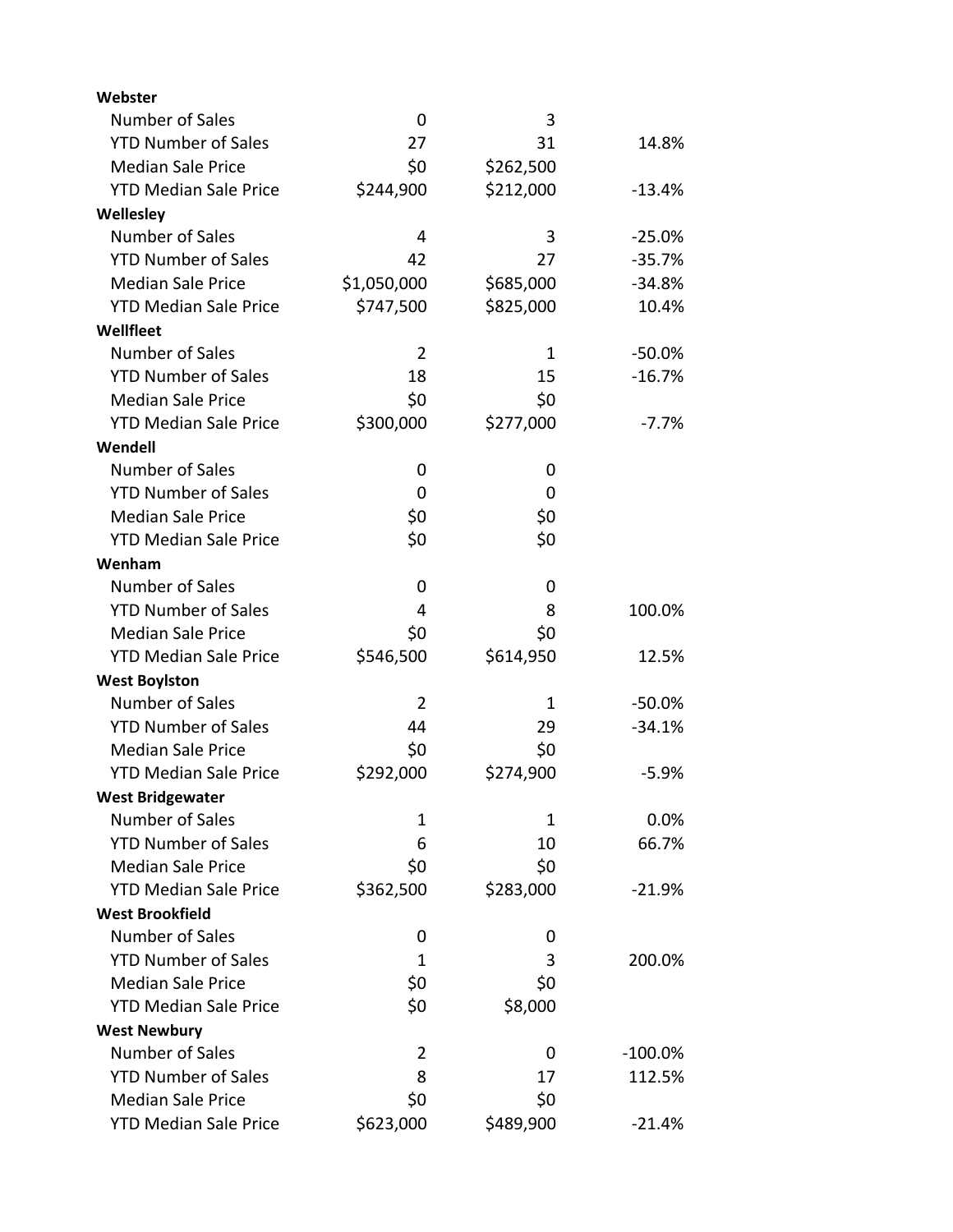| <b>West Roxbury</b>          |                |           |           |
|------------------------------|----------------|-----------|-----------|
| Number of Sales              | 9              | 9         | 0.0%      |
| <b>YTD Number of Sales</b>   | 122            | 120       | $-1.6%$   |
| <b>Median Sale Price</b>     | \$399,000      | \$505,000 | 26.6%     |
| <b>YTD Median Sale Price</b> | \$390,250      | \$370,750 | $-5.0%$   |
| <b>West Springfield</b>      |                |           |           |
| <b>Number of Sales</b>       | 3              | 4         | 33.3%     |
| <b>YTD Number of Sales</b>   | 50             | 52        | 4.0%      |
| <b>Median Sale Price</b>     | \$69,900       | \$69,000  | $-1.3%$   |
| <b>YTD Median Sale Price</b> | \$70,250       | \$79,950  | 13.8%     |
| <b>West Stockbridge</b>      |                |           |           |
| <b>Number of Sales</b>       | 0              | 0         |           |
| <b>YTD Number of Sales</b>   | $\mathbf{1}$   | 0         | $-100.0%$ |
| <b>Median Sale Price</b>     | \$0            | \$0       |           |
| <b>YTD Median Sale Price</b> | \$0            | \$0       |           |
| <b>West Tisbury</b>          |                |           |           |
| Number of Sales              | 0              | 0         |           |
| <b>YTD Number of Sales</b>   | 0              | 0         |           |
| <b>Median Sale Price</b>     | \$0            | \$0       |           |
| <b>YTD Median Sale Price</b> | \$0            | \$0       |           |
| Westborough                  |                |           |           |
| <b>Number of Sales</b>       | $\mathbf{1}$   | 4         | 300.0%    |
| <b>YTD Number of Sales</b>   | 84             | 58        | $-31.0%$  |
| <b>Median Sale Price</b>     | \$0            | \$495,000 |           |
| <b>YTD Median Sale Price</b> | \$353,203      | \$327,500 | $-7.3%$   |
| Westfield                    |                |           |           |
| Number of Sales              | $\overline{2}$ | 6         | 200.0%    |
| <b>YTD Number of Sales</b>   | 67             | 57        | $-14.9%$  |
| <b>Median Sale Price</b>     | \$0            | \$112,950 |           |
| <b>YTD Median Sale Price</b> | \$134,900      | \$130,000 | $-3.6%$   |
| Westford                     |                |           |           |
| <b>Number of Sales</b>       | 4              | 7         | 75.0%     |
| <b>YTD Number of Sales</b>   | 97             | 94        | $-3.1%$   |
| <b>Median Sale Price</b>     | \$345,000      | \$423,300 | 22.7%     |
| <b>YTD Median Sale Price</b> | \$385,000      | \$373,500 | $-3.0%$   |
| Westhampton                  |                |           |           |
| Number of Sales              | 0              | 0         |           |
| <b>YTD Number of Sales</b>   | 1              | 0         | $-100.0%$ |
| <b>Median Sale Price</b>     | \$0            | \$0       |           |
| <b>YTD Median Sale Price</b> | \$0            | \$0       |           |
| Westminster                  |                |           |           |
| Number of Sales              | 2              | 2         | 0.0%      |
| <b>YTD Number of Sales</b>   | 25             | 25        | 0.0%      |
| <b>Median Sale Price</b>     | \$0            | \$0       |           |
| <b>YTD Median Sale Price</b> | \$178,000      | \$187,500 | 5.3%      |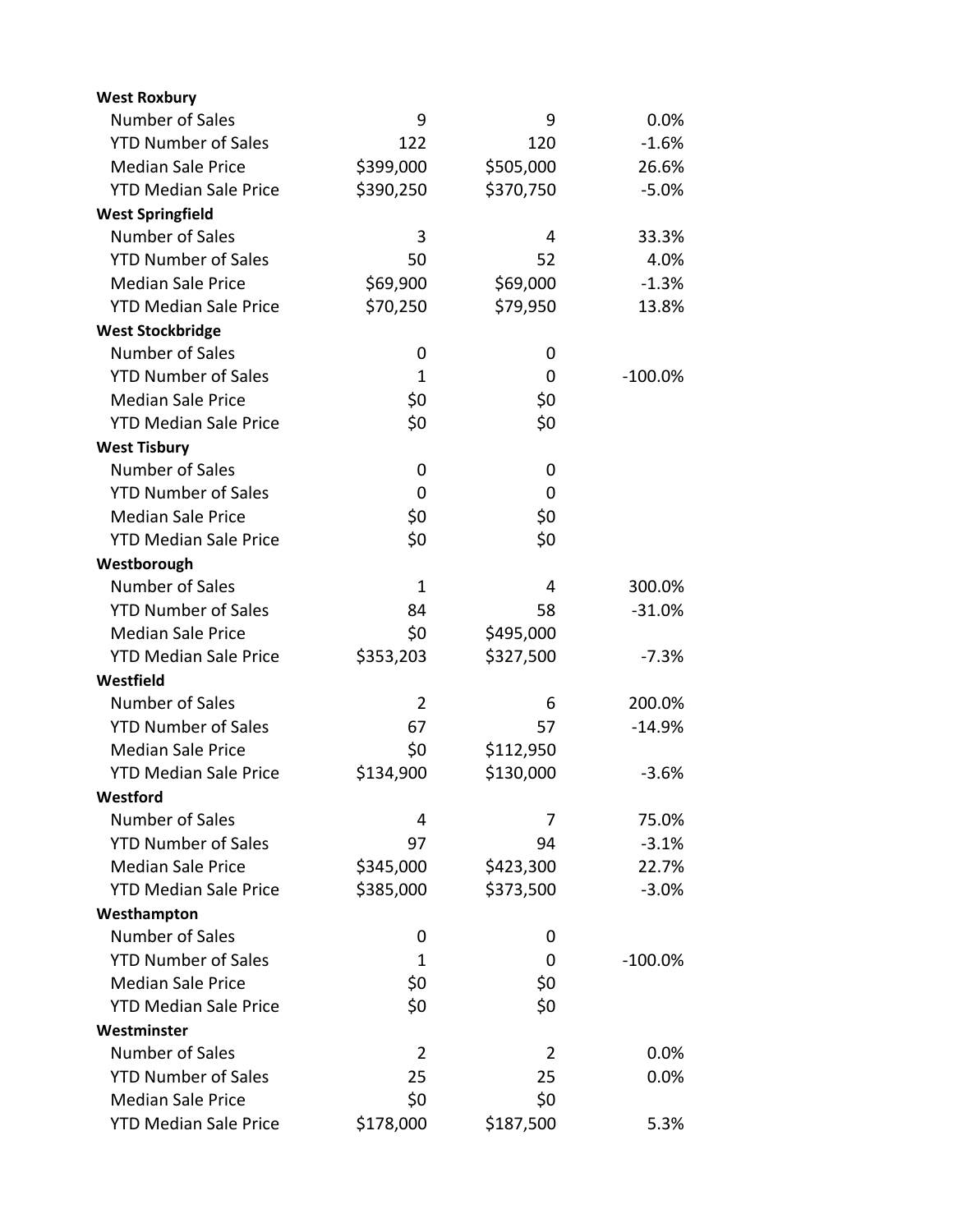| Weston                       |                |                |           |
|------------------------------|----------------|----------------|-----------|
| Number of Sales              | 4              | 1              | -75.0%    |
| <b>YTD Number of Sales</b>   | 10             | 10             | 0.0%      |
| <b>Median Sale Price</b>     | \$870,000      | \$0            | $-100.0%$ |
| <b>YTD Median Sale Price</b> | \$617,500      | \$952,500      | 54.3%     |
| Westport                     |                |                |           |
| Number of Sales              | 0              | $\overline{2}$ |           |
| <b>YTD Number of Sales</b>   | $\overline{2}$ | 12             | 500.0%    |
| <b>Median Sale Price</b>     | \$0            | \$0            |           |
| <b>YTD Median Sale Price</b> | \$0            | \$412,500      |           |
| Westwood                     |                |                |           |
| Number of Sales              | 0              | 26             |           |
| <b>YTD Number of Sales</b>   | 3              | 85             | 2733.3%   |
| <b>Median Sale Price</b>     | \$0            | \$535,538      |           |
| <b>YTD Median Sale Price</b> | \$687,000      | \$542,560      | $-21.0%$  |
| Weymouth                     |                |                |           |
| Number of Sales              | 44             | 26             | $-40.9%$  |
| <b>YTD Number of Sales</b>   | 367            | 277            | $-24.5%$  |
| <b>Median Sale Price</b>     | \$359,723      | \$274,938      | $-23.6%$  |
| <b>YTD Median Sale Price</b> | \$289,000      | \$268,900      | $-7.0%$   |
| <b>Whately</b>               |                |                |           |
| Number of Sales              | 0              | 0              |           |
| <b>YTD Number of Sales</b>   | 0              | 0              |           |
| <b>Median Sale Price</b>     | \$0            | \$0            |           |
| <b>YTD Median Sale Price</b> | \$0            | \$0            |           |
| Whitman                      |                |                |           |
| Number of Sales              | $\overline{2}$ | $\overline{2}$ | 0.0%      |
| <b>YTD Number of Sales</b>   | 69             | 37             | $-46.4%$  |
| <b>Median Sale Price</b>     | \$0            | \$0            |           |
| <b>YTD Median Sale Price</b> | \$288,050      | \$292,500      | 1.5%      |
| Wilbraham                    |                |                |           |
| Number of Sales              | 8              | 3              | $-62.5%$  |
| <b>YTD Number of Sales</b>   | 36             | 31             | $-13.9%$  |
| <b>Median Sale Price</b>     | \$284,450      | \$285,900      | 0.5%      |
| <b>YTD Median Sale Price</b> | \$330,875      | \$249,000      | $-24.7%$  |
| Williamsburg                 |                |                |           |
| Number of Sales              | 0              | 0              |           |
| <b>YTD Number of Sales</b>   | 1              | 2              | 100.0%    |
| <b>Median Sale Price</b>     | \$0            | \$0            |           |
| <b>YTD Median Sale Price</b> | \$0            | \$0            |           |
| Williamstown                 |                |                |           |
| Number of Sales              | 0              | $\overline{2}$ |           |
| <b>YTD Number of Sales</b>   | 11             | 18             | 63.6%     |
| <b>Median Sale Price</b>     | \$0            | \$0            |           |
| <b>YTD Median Sale Price</b> | \$225,900      | \$189,000      | $-16.3%$  |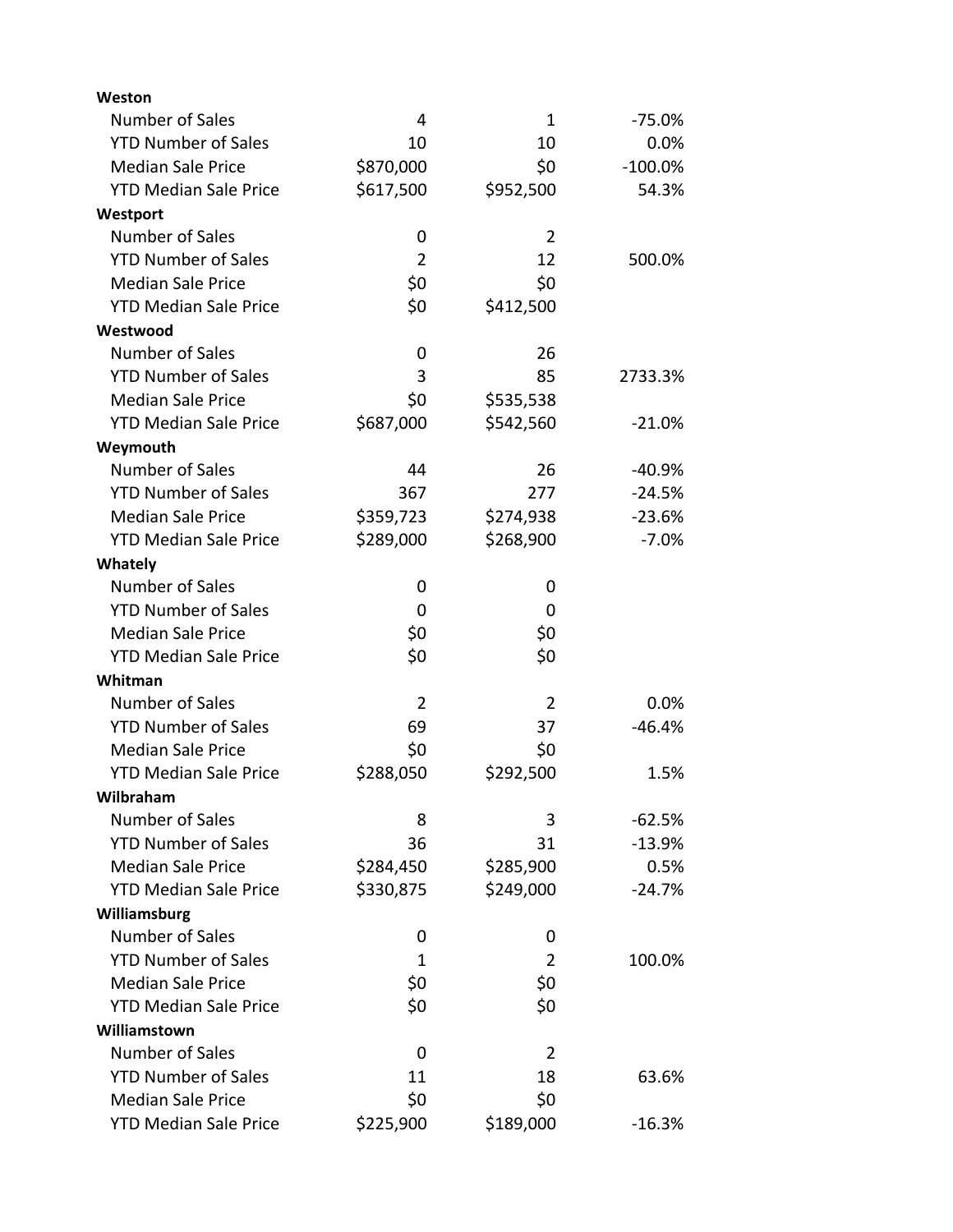| Wilmington                   |                |             |            |
|------------------------------|----------------|-------------|------------|
| Number of Sales              | $\mathbf{1}$   | $\mathbf 1$ | 0.0%       |
| <b>YTD Number of Sales</b>   | 9              | 12          | 33.3%      |
| <b>Median Sale Price</b>     | \$0            | \$0         |            |
| <b>YTD Median Sale Price</b> | \$418,000      | \$623,900   | 49.3%      |
| Winchendon                   |                |             |            |
| Number of Sales              | $\mathbf 1$    | 0           | $-100.0%$  |
| <b>YTD Number of Sales</b>   | $\overline{2}$ | 0           | $-100.0%$  |
| <b>Median Sale Price</b>     | \$0            | \$0         |            |
| <b>YTD Median Sale Price</b> | \$0            | \$0         |            |
| Winchester                   |                |             |            |
| Number of Sales              | 8              | 7           | $-12.5%$   |
| <b>YTD Number of Sales</b>   | 96             | 71          | $-26.0%$   |
| <b>Median Sale Price</b>     | \$714,950      | \$470,000   | $-34.3%$   |
| <b>YTD Median Sale Price</b> | \$595,000      | \$565,000   | $-5.0%$    |
| Windsor                      |                |             |            |
| Number of Sales              | 0              | 0           |            |
| <b>YTD Number of Sales</b>   | 0              | 0           |            |
| <b>Median Sale Price</b>     | \$0            | \$0         |            |
| <b>YTD Median Sale Price</b> | \$0            | \$0         |            |
| Winthrop                     |                |             |            |
| Number of Sales              | 8              | 10          | 25.0%      |
| <b>YTD Number of Sales</b>   | 123            | 119         | $-3.3%$    |
| <b>Median Sale Price</b>     | \$324,000      | \$325,000   | 0.3%       |
| <b>YTD Median Sale Price</b> | \$363,000      | \$376,500   | 3.7%       |
| Woburn                       |                |             |            |
| Number of Sales              | 7              | 24          | 242.9%     |
| <b>YTD Number of Sales</b>   | 134            | 162         | 20.9%      |
| <b>Median Sale Price</b>     | \$402,500      | \$440,000   | 9.3%       |
| <b>YTD Median Sale Price</b> | \$430,000      | \$447,750   | 4.1%       |
| Worcester                    |                |             |            |
| Number of Sales              | 28             | 30          | 7.1%       |
| <b>YTD Number of Sales</b>   | 410            | 379         | $-7.6%$    |
| <b>Median Sale Price</b>     | \$156,250      | \$198,250   | 26.9%      |
| <b>YTD Median Sale Price</b> | \$144,000      | \$180,000   | 25.0%      |
| Worthington                  |                |             |            |
| Number of Sales              | 0              | 0           |            |
| <b>YTD Number of Sales</b>   | 0              | 0           |            |
| <b>Median Sale Price</b>     | \$0            | \$0         |            |
| <b>YTD Median Sale Price</b> | \$0            | \$0         |            |
| Wrentham                     |                |             |            |
| Number of Sales              | 3              | 0           | $-100.0%$  |
| <b>YTD Number of Sales</b>   | 21             | 12          | $-42.9%$   |
| <b>Median Sale Price</b>     | \$245,000      | \$0         | $-100.0\%$ |
| <b>YTD Median Sale Price</b> | \$245,000      | \$224,950   | $-8.2%$    |